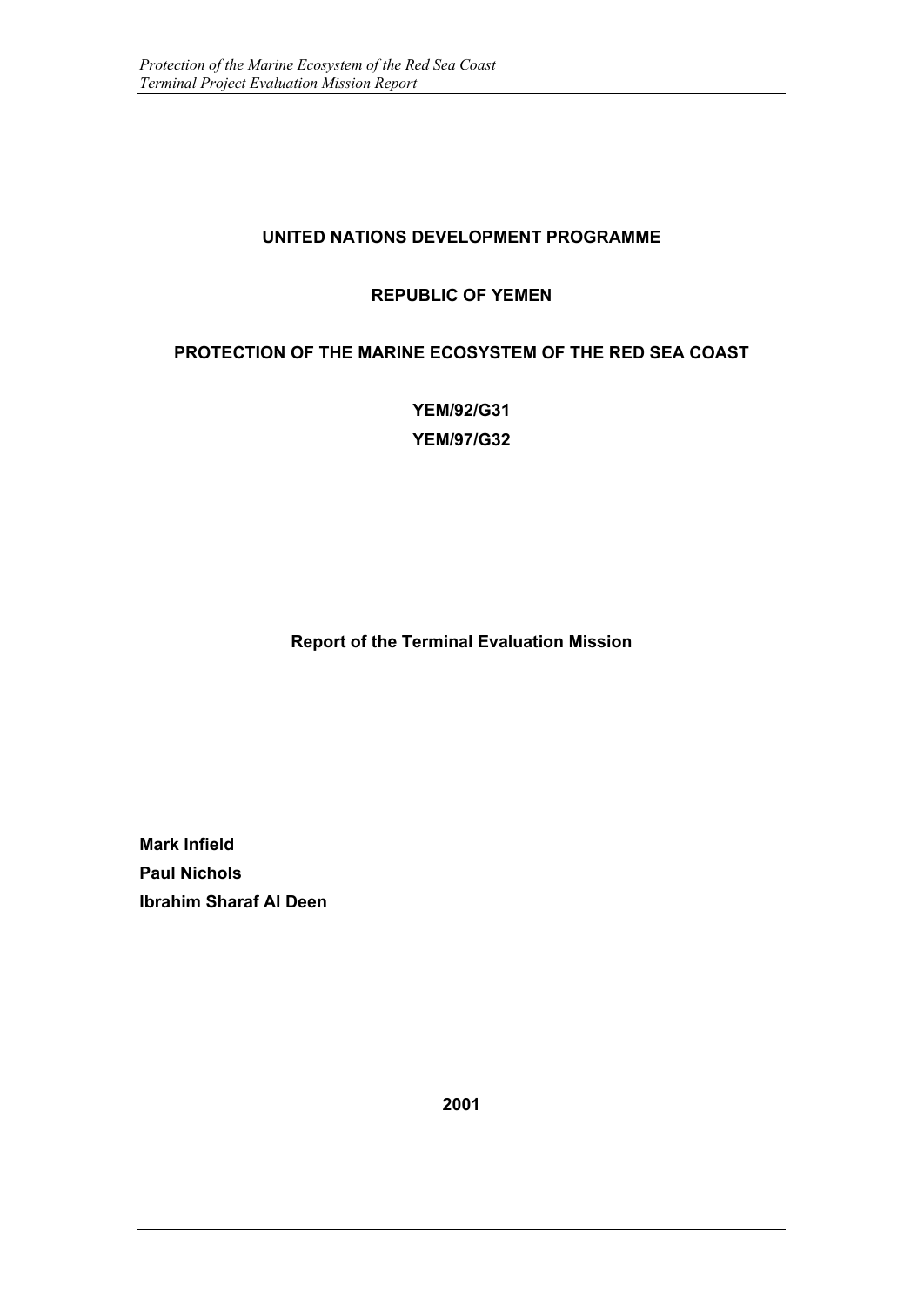# **Contents**

| L.                                                              |                                                                                      |  |  |  |  |
|-----------------------------------------------------------------|--------------------------------------------------------------------------------------|--|--|--|--|
| II.                                                             |                                                                                      |  |  |  |  |
| III.                                                            |                                                                                      |  |  |  |  |
| A.                                                              |                                                                                      |  |  |  |  |
| $\mathbf{B}$ .                                                  |                                                                                      |  |  |  |  |
| $C_{\cdot}$                                                     |                                                                                      |  |  |  |  |
| IV.                                                             |                                                                                      |  |  |  |  |
| A.<br>1.                                                        |                                                                                      |  |  |  |  |
| 2.                                                              |                                                                                      |  |  |  |  |
| V.                                                              |                                                                                      |  |  |  |  |
| A.                                                              |                                                                                      |  |  |  |  |
| <b>B.</b>                                                       |                                                                                      |  |  |  |  |
| $C_{\cdot}$                                                     |                                                                                      |  |  |  |  |
| D.                                                              |                                                                                      |  |  |  |  |
| VI.                                                             |                                                                                      |  |  |  |  |
| А.                                                              |                                                                                      |  |  |  |  |
| В.                                                              |                                                                                      |  |  |  |  |
| C.                                                              |                                                                                      |  |  |  |  |
| D.                                                              |                                                                                      |  |  |  |  |
| Е.                                                              |                                                                                      |  |  |  |  |
| F.<br>G.                                                        |                                                                                      |  |  |  |  |
| Н.                                                              |                                                                                      |  |  |  |  |
| L.                                                              |                                                                                      |  |  |  |  |
| J.                                                              |                                                                                      |  |  |  |  |
| VII.                                                            |                                                                                      |  |  |  |  |
| A.                                                              |                                                                                      |  |  |  |  |
| <b>B.</b>                                                       |                                                                                      |  |  |  |  |
| $\mathbf{1}$ .                                                  |                                                                                      |  |  |  |  |
| 2.                                                              |                                                                                      |  |  |  |  |
| 3.                                                              |                                                                                      |  |  |  |  |
| VIII.                                                           |                                                                                      |  |  |  |  |
| IX.                                                             |                                                                                      |  |  |  |  |
|                                                                 |                                                                                      |  |  |  |  |
|                                                                 | Exhibit 2. Project objectives framework generated from Project document by the       |  |  |  |  |
|                                                                 |                                                                                      |  |  |  |  |
|                                                                 | Exhibit 3. Project objectives framework re-drafted by the Evaluation Team to clarify |  |  |  |  |
|                                                                 | Project logic                                                                        |  |  |  |  |
|                                                                 | Exhibit 4. Project planning matrix derived from scheduled outputs and activities67   |  |  |  |  |
|                                                                 |                                                                                      |  |  |  |  |
| Annex 1. Terms of Reference - Independent Evaluation Mission 71 |                                                                                      |  |  |  |  |
|                                                                 |                                                                                      |  |  |  |  |
|                                                                 |                                                                                      |  |  |  |  |
|                                                                 |                                                                                      |  |  |  |  |
|                                                                 |                                                                                      |  |  |  |  |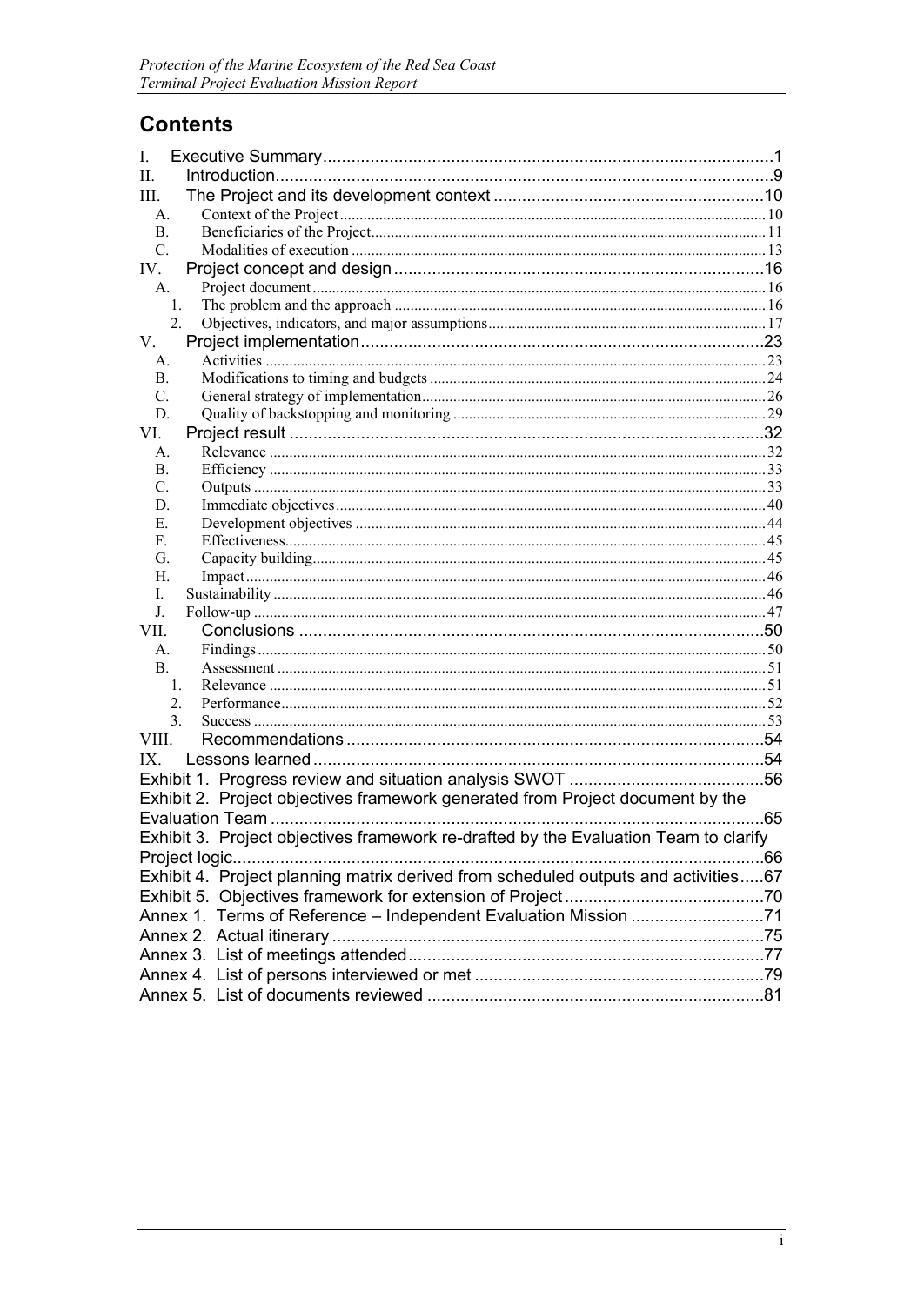# **Acronyms and Abbreviations**

| <b>EIA</b>    | <b>Environmental Impact Assessment</b>                            |
|---------------|-------------------------------------------------------------------|
| <b>EPC</b>    | <b>Environment Protection Council</b>                             |
| <b>GEF</b>    | <b>Global Environment Facility</b>                                |
| <b>GIS</b>    | Geographical Information System                                   |
| GoY           | Government of Yemen                                               |
| <b>IFAD</b>   | International Fund for Agricultural Development                   |
| <b>MFW</b>    | Ministry of Fish Wealth                                           |
| <b>MPD</b>    | Ministry of Planning and Development                              |
| <b>MSRRC</b>  | Marine Sciences and Resources Research Centre                     |
| <b>PERSGA</b> | Programme for the Environment of the Red Sea and the Gulf of Aden |
| PMU           | Project Management Unit                                           |
| <b>SWOT</b>   | Strengths, Weaknesses, Opportunities and Threats analysis         |
| <b>UNDP</b>   | United Nations Development Programme                              |
| <b>UNOPS</b>  | United Nations Office for Project Services                        |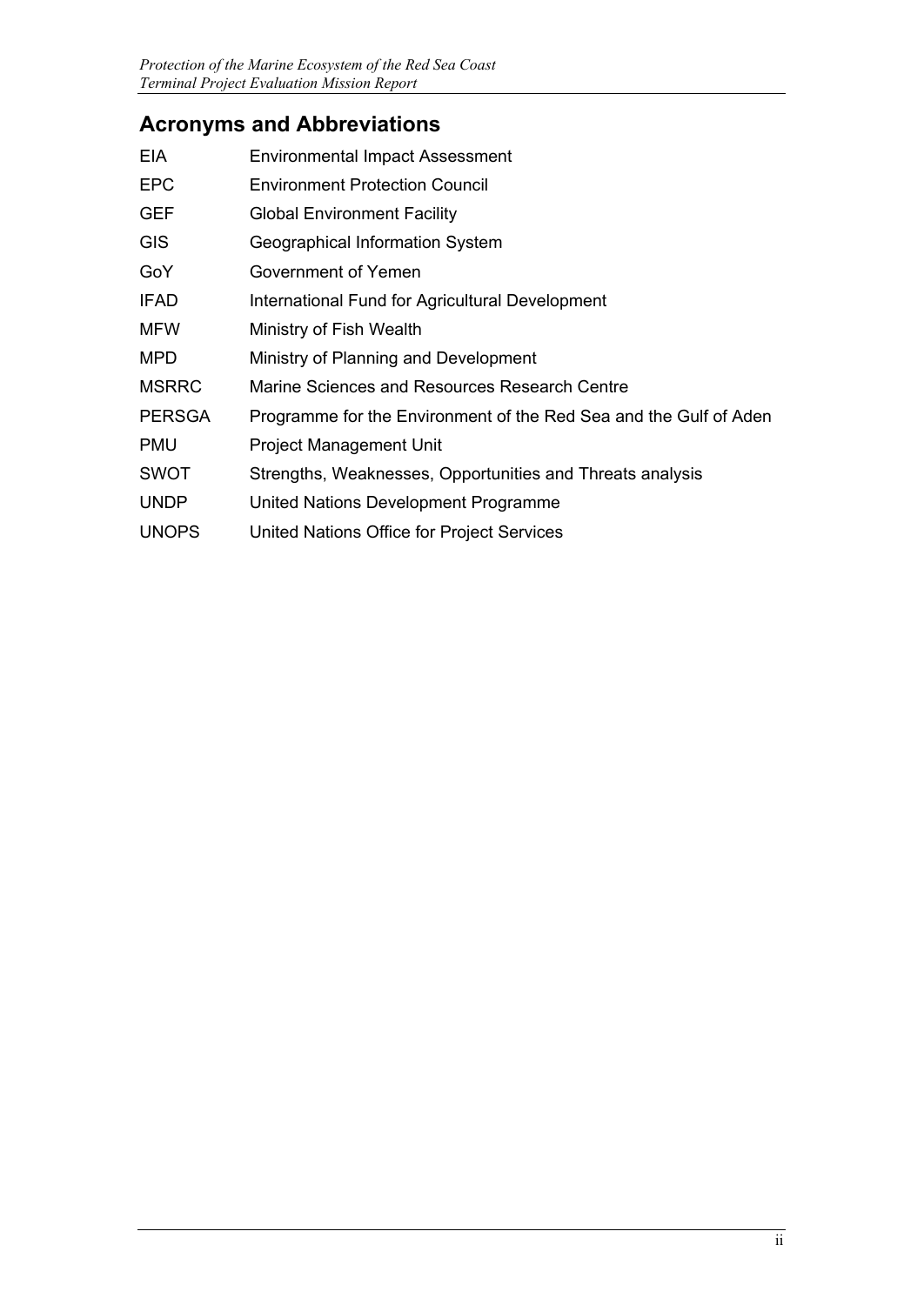# **I. Executive Summary**

The evaluation mission reported on here is the formal Terminal Project Evaluation. The Project was designed during 1991 and 1992 and was to be initiated in 1993. Delays were experience due to civil war in the Republic of Yemen and delays in the tendering and contracting process. The Project was finally initiated in December 1995 and scheduled to run until June 1999. In fact, following modifications resulting from a technical review, Project activities in Yemen ended in August 1998. Work continued in Australia into the first few months of 1999 on production of a book that summarises the results of the Project.

Delays in making final payments to the international consultants and in holding the final Tripartite Review Meeting led to delays in the commissioning of this terminal external evaluation, which was undertaken in April 2001. Approximately 31 months had elapsed, therefore, between the effective end of the Project in Yemen and this evaluation. During this period, most of the institutional memory of the Project within the Global Environment Facility and the United Nations Office for Project Services was lost.

The Project remains administratively open and has a balance of approximately US\$[1](#page-3-0)20,000 unexpended<sup>1</sup>.

#### **Project concept and planning**

In reviewing the concept and planning of the Project the Evaluation Team considered the following questions:

- Was there a sound and adequate rationale for the Project?
- Were the assumptions made correct?
- Was the Project design appropriate and plausible?

#### *Rationale*

The stated main or long-term objective of the Project was to protect the marine ecosystems of the Yemen Red Sea coast and thereby both its fishery and its biodiversity. This was to be achieved by assisting the Republic of Yemen to develop and implement a monitoring system and through training of Yemeni counterparts in monitoring procedures.[2](#page-3-1) 

The Project's rationale was that developing the capacity of the Government of Yemen to monitor and report on its marine environment would enhance protection of the marine environment. This would support biodiversity conservation objectives and feedback into development interests by promoting the sustainable use of the marine resource. The capacity of the Government of Yemen to monitor the Red Sea marine environment was low, so a Project designed to strengthen this capacity appeared sound. In addition, a range of factors was negatively affecting the fish resource. Once again, this supported the proposal to put in place a national capacity to monitor the marine environment.

#### *Assumptions and conditions*

The logic of the Project made critical assumptions that were not rigorously examined. As a result the Project may have focused on issues that, though important, were not the primary causes of damage to Yemen's fishery or its biological diversity:

<span id="page-3-0"></span><sup>-</sup><sup>1</sup> UNOPS Memo: 04/05/2001.

<span id="page-3-1"></span><sup>2</sup> Project Document; Brief description, Page 1.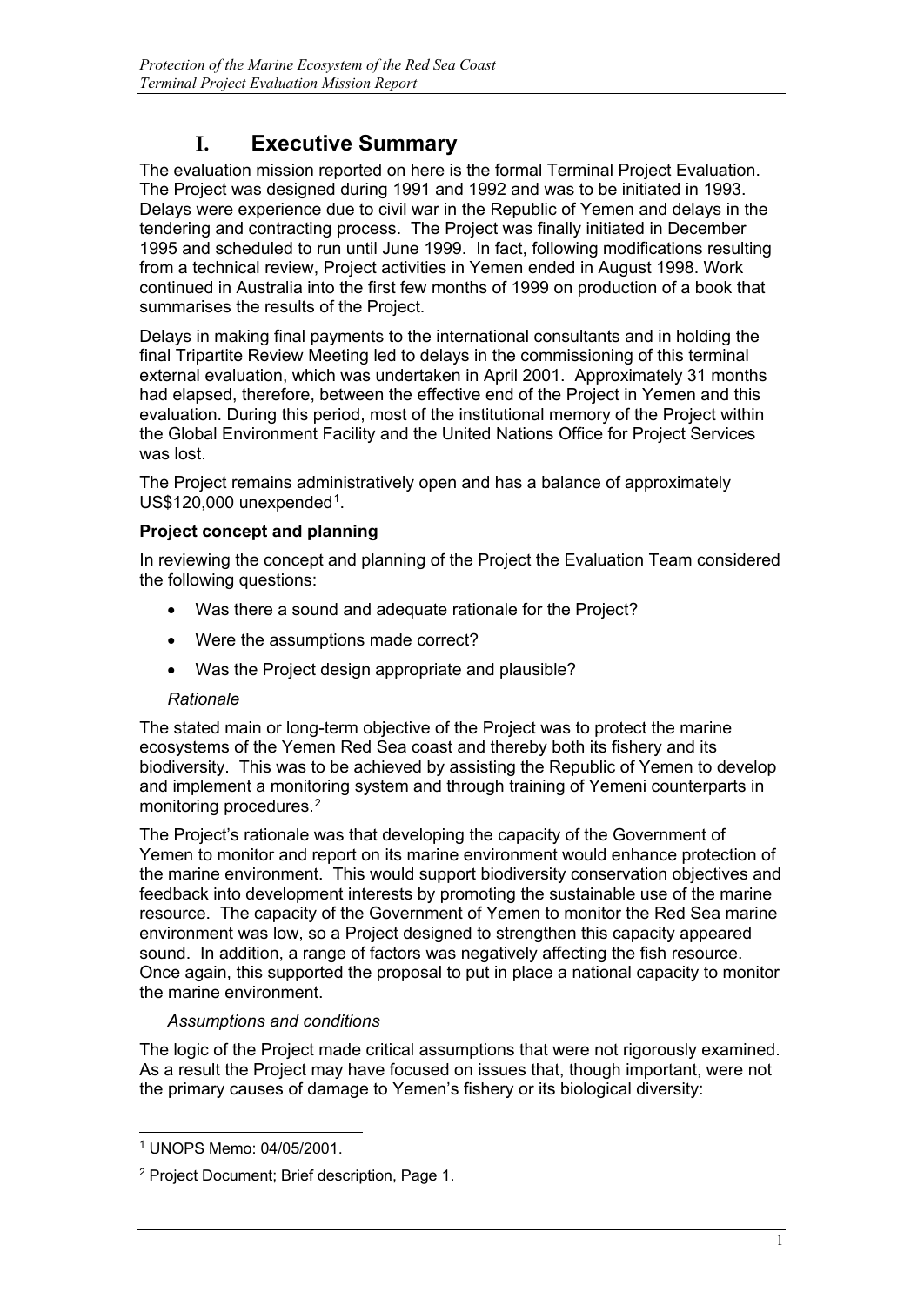- The Project assumed that improved monitoring would lead to more sustainable use of the fishery resource. The links between marine habitats and fish production were not adequately examined to support this logic.
- The Project design did not take into account the impact of unregulated fishing on Yemen's Red Sea fishery but focused on issues that were not the primary threats to the fishery or biodiversity.

The Evaluation Team concludes that:

#### **The rationale of the Project was appropriate to the situation in Yemen and the approach based on capacity building was sound. However, assumptions about the nature of the problem were not tested or examined closely enough.**

#### *Project design*

Project design was poor in terms of both process and product. The Project design did not employ a rigorous or inclusive process. The absence of a logical framework raises concerns over the structure of the Project and the plausibility of its argumentation. The Project Document has significant shortcomings:

- Indicators of progress and achievement were not developed, making formal evaluation difficult<sup>3</sup>.
- The problems to be addressed were poorly identified, leading to a difficulty in relating the Project's suite of activities to a desired 'end of Project' position.
- The absence of a single, clearly defined purpose that the Project was committed to achieve meant that the Project's immediate objectives were not logically linked.
- The Project was over-ambitious both in terms of its expected impact and in the work to be undertaken.
- The design failed to take adequate account of other established projects in Yemen at the time, especially the Fourth Fisheries Development Project, in terms of related field activities, achievements and data relevant to the Red Sea marine environment.
- The analysis of stakeholders and Project partners was weak and resulted in an institutional framework that failed to deliver some results or promote the sustainability of those that were achieved.

As a Project's logic should be evident in the hierarchy of its objectives, the Evaluation Team generated one from the Project Document – **Exhibit 2**, and then re-examined the logic – **Exhibit 3**. A single Project purpose was evolved from the statement of the Project's main objective<sup>[4](#page-4-1)</sup>. The four immediate objectives originally established were used as the basis for the establishment of four results. These suggest the logic of the design. Activities in the original design were located within them, demonstrating in several cases that the logic of their original inclusion in the Project Document was weak - refer **Exhibit 4**).

The logical framework demonstrates the core strategy of the Project's design. It was necessary to separate out a supra goal from the overall goal. Even then it can be

<span id="page-4-0"></span><sup>-</sup><sup>3</sup> Though the Project Document contains sections titled "Success criteria" these were not specific with regard to quantity, quality, timing and location.

<span id="page-4-1"></span><sup>4</sup> Project Document; Brief Description. Page 1.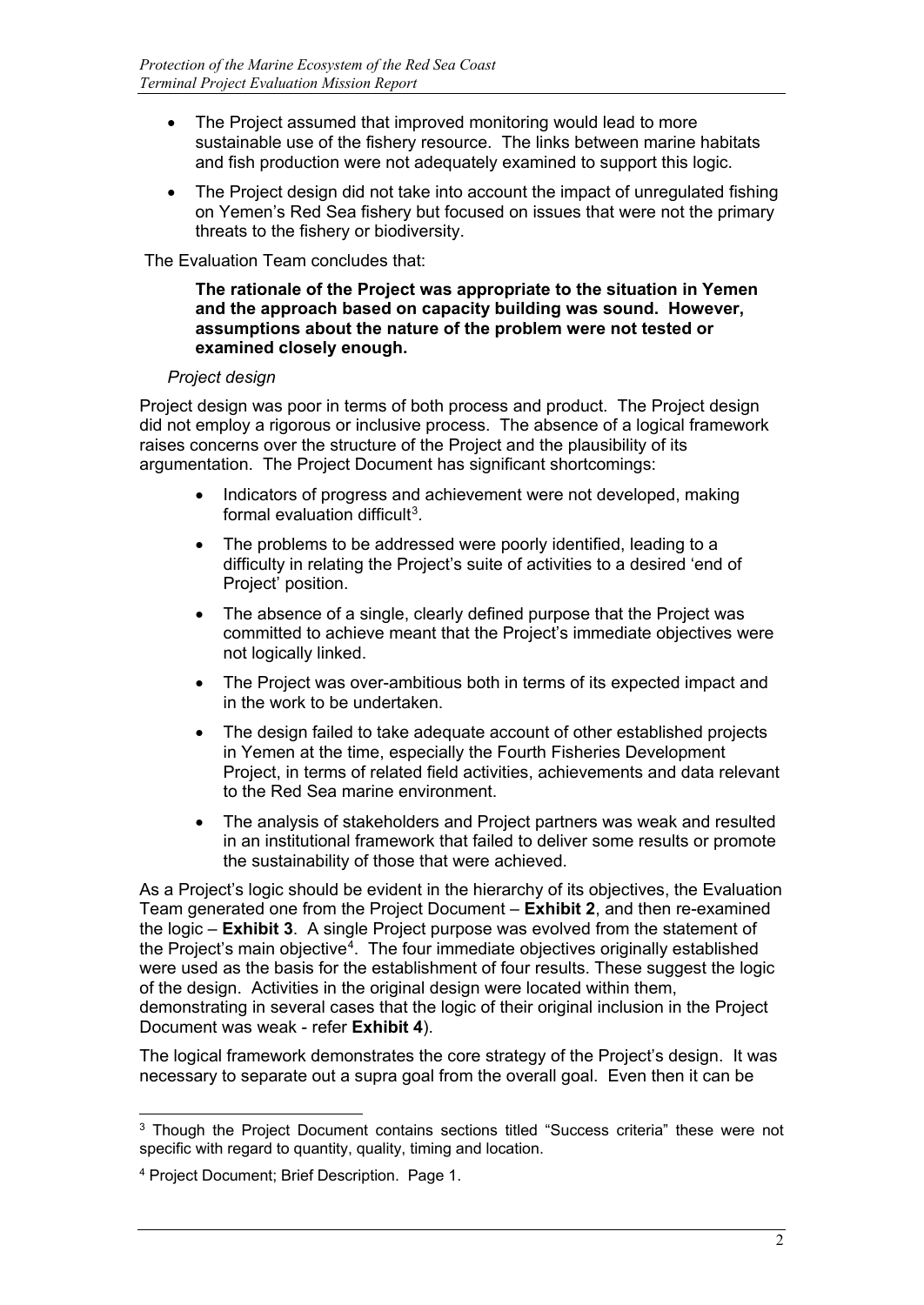seen that the relationship between the purpose and the supra goal is tenuous. There was little hope that a three-year, three million dollar Project could actually *achieve* the protection of the Red Sea marine ecosystems. But it was also unclear how the establishment of a monitoring facility was going to contribute directly towards the protection of the Red Sea marine ecosystems.

*Supra goal (Long term objective)*

**Marine ecosystems of the Red Sea including coral reefs and other critical habitats important to fisheries and to maintaining high biodiversity protected**

*Overall goal*

**National capacity to protect and manage the marine environment of the Yemen Red Sea coast strengthened.**

*Project purpose (not indicated in Project document)*

**Sustainable Yemeni institution for monitoring, analysis and reporting on the Red Sea marine environment to advise policy and decision makers established and operational.**

*Results (Immediate objectives)*

- **1. Data collection and monitoring systems designed and implemented.**
- **2. Sustainable institution for monitoring the marine environment established.**
- **3. Participation in regional initiatives and programmes concerning the Red Sea environment supported.**
- **4. Protection of Marine Ecosystems of the Red Sea Coast Project implemented.**

*Activities* [see **Exhibit 4**]

This framework provides the basic text for the evaluation. The Evaluation Team concluded that:

**The logic of the design was not plausible. Several outputs were unrelated to the achievement of results. Though the results were sufficient to achieve the purpose proposed by the Evaluation Team, it was not clear how this would contribute towards the intended and desired impact of the Project; and**

**The Project was over-ambitious and unrealistic, both in its overall goal and in its activities.**

#### **The operating environment**

The Project was implemented in difficult conditions. Civil war delayed the implementation of the Project and subsequent security problems cause difficulties in Project implementation.

The key role played by the Ministry of Fish Wealth as the Government Implementing Agency for the Project was highly problematic. Despite the evident environmental nature of the Project, the Ministry seemed determined to subvert this and turn the Project into a fisheries project. The ensuing strains between the Ministry, other Yemeni partners in the Project, and the project executors led to serious institutional problems which were never adequately resolved.

#### **Implementation and achievements**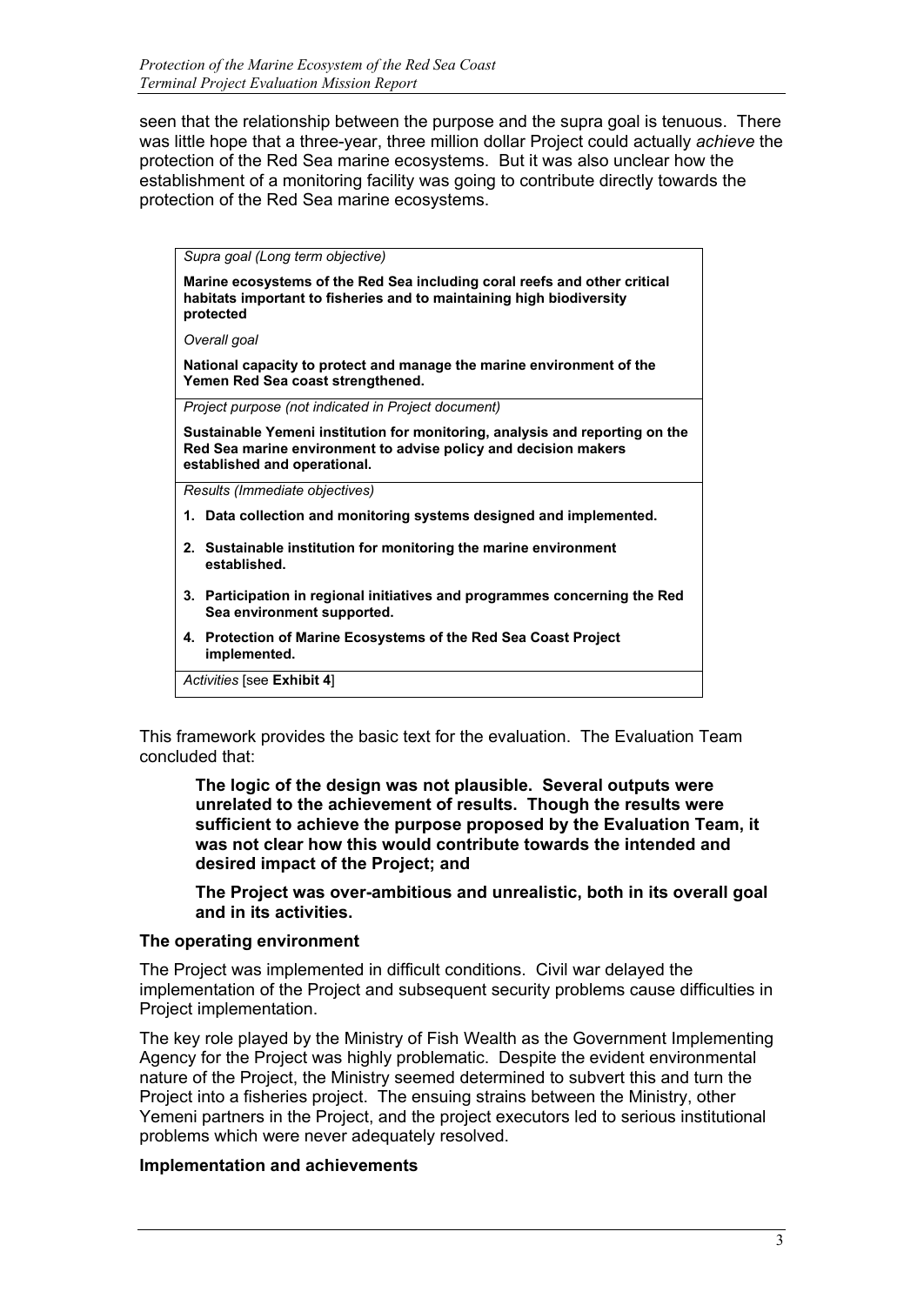In seeking to assess the Project's achievements, and the extent to which planned objectives were met, the Evaluation Team undertook a progress review and situation analysis. Implementation of Project results and activities was examined for strengths and weaknesses; opportunities and threats were identified; and implications or recommendations developed. This 'SWOT' analysis provides the basis for the report's findings and recommendations - see **Exhibit 1**.

#### *Result 1. Data collection and monitoring systems designed and implemented*

The Project collected large amounts of high quality data on the marine ecosystems of the Red Sea through field surveys at numerous sites. These data, along with other data and information from a number of sources, was stored in computer databases and formed the basis for the development of a Geographic Information System. However, the Evaluation Team concluded that the Project had not left in place on its completion anything that could be described as a workable system for the collection, analysis and interpretation of data for routine, ongoing monitoring of the marine environment. As such the data collected represents simply a 'snapshot' of the situation at the time of the Project, and is rapidly becoming outdated. The failure of the Project to establish and document a protocol for the regular monitoring of specific variables at specified sites means that this result was not achieved and therefore did not contribute towards the protection of Red Sea marine ecosystems.

#### *Result 2. Sustainable institution for monitoring the marine environment established*

The Project established a facility for monitoring the marine environment comprising a substantial building, a team of trained national experts and the necessary equipment and materials. This facility has since been established in law by decree as the Hodeidah Branch of the Marine Science and Resource Research Centre of the Ministry of Fish Wealth. The Evaluation Team found, however, that Government financial support is not sufficient for the centre to carry out surveys or undertaking monitoring of sites. Furthermore, the level of training was not sufficient for the skills imparted to be sustained by the majority of national counterparts.

#### *Result 3. Participation in regional initiatives and programmes concerning the Red Sea environment supported*

The Project contributed towards regional programmes concerning the Red Sea through its support to the Programme for the Environment of the Red Sea and Gulf of Aden (or 'PERSGA'). Suitable sites for Marine Protected Areas in Yemen, which would contribute to a regional conservation effort, were not adequately investigated by the Project, however, and no guidelines for their management were developed as specified in the Project document. The current involvement of Yemeni scientists in PERSGA's Strategic Action Plan does suggest that the Project improved and strengthened the capacity of Yemen to participate effectively in regional initiatives.

#### *Result 4. Protection of Marine Ecosystems of the Red Sea Coast Project implemented*

Many of the Project's activities were satisfactorily carried out. These included the provision of suitably qualified international technical advisors, national counterparts, and equipment. However, the Evaluation Team identified serious shortcomings in implementation of the Project, including the failure of the Ministry of Fish Wealth to play its role, the fact that neither the Steering Committee nor Technical Committee that were intended to oversee Project implementation met during the course of the Project, and the absence or poor quality of a number of the Project's deliverables and technical and evaluation reports.

#### *Project purpose and long term objective*

The fundamental question that the Evaluation Team attempted to answer is: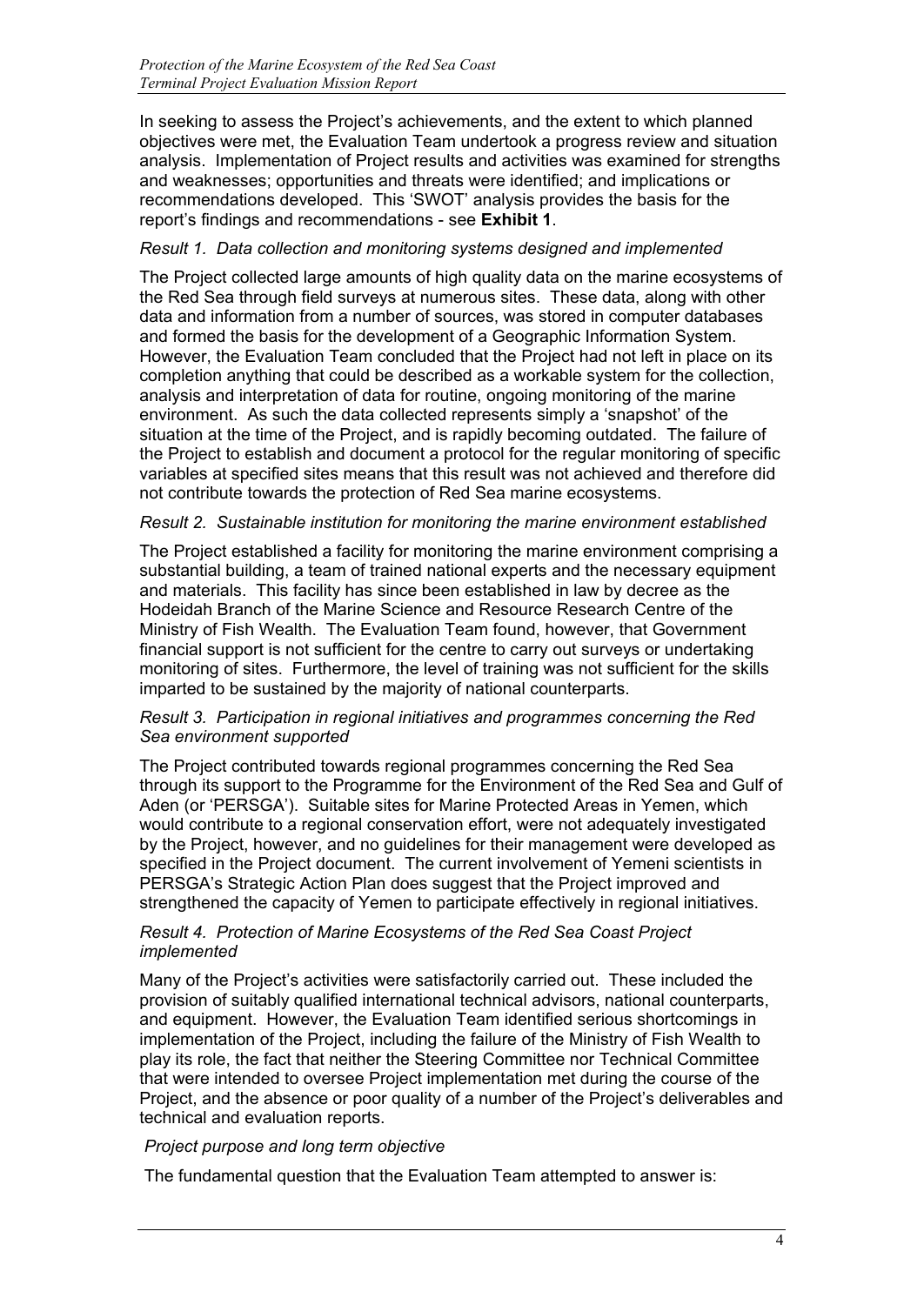#### *Has the Project been instrumental in protecting the marine ecosystems of the Red Sea?*

In considering this the team reviewed the activities designed and implemented, and how these combined in order to achieve the Project goal.

The performance of the Project under each of the four results has been indicated above. The Evaluation Team found that despite the problems of implementation and the poor performance in several regards, a facility for monitoring the marine ecosystems has been established. The Evaluation Team visited Hodeidah and found the Centre to be still in place, staffed and equipped some 30 months after the effective end of the Project. It was evident, however, that without further external support the equipment is likely to fail in the future, the current staff levels will erode in terms of their number, enthusiasm, and ability, and the data collected will become out of date and therefore of reduced practical value. It was also clear that the facility is not influencing government decision-making or policy formulation. Indeed, staff could give only one example of the Centre being used during the past 30 months.

#### *Sustainability of Project results*

The sustainability of Project results was found to be low. The reasons for this been stem from:

- Poor Project design which did not adequately address institutional issues
- Failure of the Government to commit adequate funds for the operation of the Centre developed by the Project
- Failure of the Project to implement the suite of activities designed to address the sustainability of the Centre's post-Project monitoring activities
- The absence of technical reports and other 'technical deliverables ' in the form of training aids, manuals to assist continued monitoring efforts and use of the GIS, etc. which would have greatly assisted ongoing activities

The team's overall conclusion is that:

**The Project developed a platform for the monitoring of the marine ecosystems of Yemen's Red Sea coast but this has not contributed to the protection of the marine environment, and is unlikely to without stronger Government interest and further financial and technical support.**

#### **A look at the future**

The Evaluation Team was requested to examine the desirability of further support by GEF in line with the original intentions of the Project. Considerable interest was expressed in this regard from all parties involved in the Project.

The poor performance of the Project in terms of achieving its purpose might suggest that there is little reason to commit further funds. The failure of the Government of Yemen, through the Ministry of Fish Wealth, to play its role in guiding the Project has also been noted. Three responses to this situation can be considered, each with different implications for GEF and the Government of Yemen.

*Option 1. Project terminated with no further support:* The failure of the Government of Yemen to support or promote the Project or demonstrate any apparent interest in it provides sufficient reason for GEF to terminate it at this point and re-programme the remaining funds. This would avoid the danger of 'throwing good money after bad.' The negative aspect of this option is that the considerable investment made to date would be effectively 'written off'. This would reflect poorly on the Government of Yemen, UNDP, UNOPS and GEF. It also ignores the possibility of enhancing the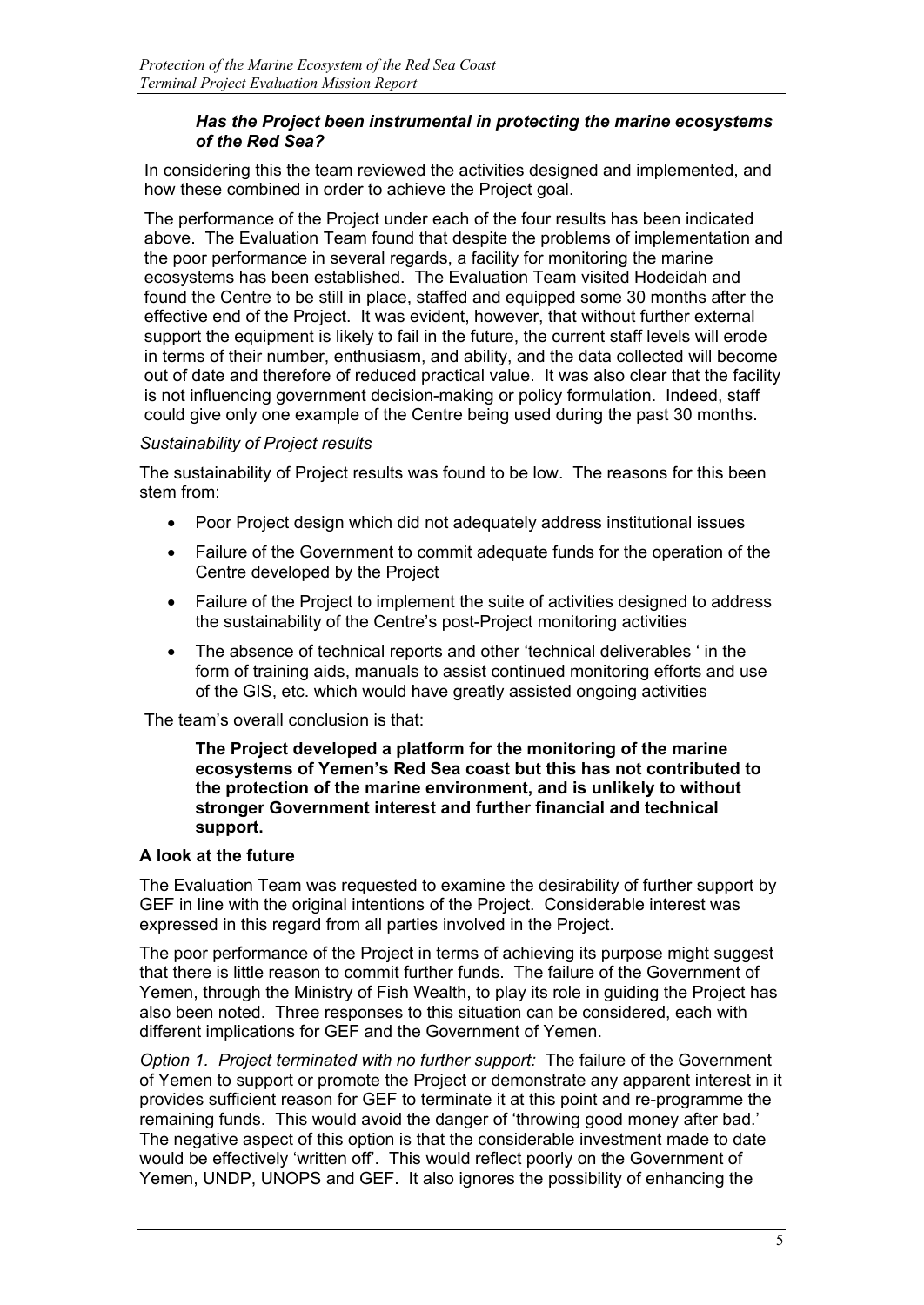sustainability of the Project's achievements.

*Option 2. Expenditure of remaining balance on a no-cost extension – without additional resources:* A no-cost extension could consolidate the achievements of the Project to date, focusing on strengthening them and improving their sustainability. This option has the advantage that funds are immediately available allowing a rapid response to be made. This is important given the fragility of the existing centre and its human resources, the main achievement of the Project. There are two dangers to this option. Firstly, the MFW may not improve its performance significantly and the funds will be expended without achieving any significant improvement in the overall Project performance. Secondly, the funds may not be sufficient to achieve the consolidation of the Project. A no-cost extension could, however, turn some of the Project's failures into partial successes, improving on the overall performance of the Project within the original budget.

*Option 3. Mobilisation of additional funds for further support to Yemen's marine environment*: This option recognises that remaining funds may not be sufficient to achieve the consolidation of the Project's achievements and are certainly not sufficient to achieve the original purpose of the Project. This option is desirable in the medium term if the mobilisation of significant further inputs by GEF into the conservation of Yemen's marine environment is viewed as feasible. This option would require careful design of the expected results, and would need to take account of ongoing or proposed activities in the region. The design process would have to deal with the concerns raised in this report and in the Burbridge report on the institutional aspects of the Project's implementation, and the role of the Government of Yemen and the Ministry of Fish Wealth in particular. The main problem with this option is that the time required to develop the proposal, ensure appropriate institutional arrangements with the Government of Yemen, and identify funding sources could cause the existing facility to decline, in the absence of ongoing support, to a point where any new project would need to begin work effectively from scratch.

The Evaluation Team feels that option 2 and 3 might be considered together. The development of a modest, locally based package of support for the Centre, administered by the UNDP Country Office would ensure that existing human capacity was retained and provide a framework and institutional support for the development of a more substantial project. The implementation of option 2, therefore, would give both time for and support for the pursuit of option 3.

**Exhibit 5** presents a logical framework for an extension to the Project based on this concept. Consultations would be needed and a considerably more detailed planning process undertaken to finalise the structure and activities of the proposed no-cost extension.

The Evaluation Team recommends, however, that certain conditions based on the problems encountered in the implementation of the Project should be made explicit:

- The extension should be executed by UNOPS under the direct management of the UNDP Country Office.
- The institutional affiliation of the Centre should be reviewed. The Ministry of Education and Research or the new Ministry of the Environment would be appropriate institutions.
- Government of Yemen must demonstrate commitment to the Centre by increasing its funding for monitoring operations.
- Government of Yemen must ensure that PERSGA uses the Centre for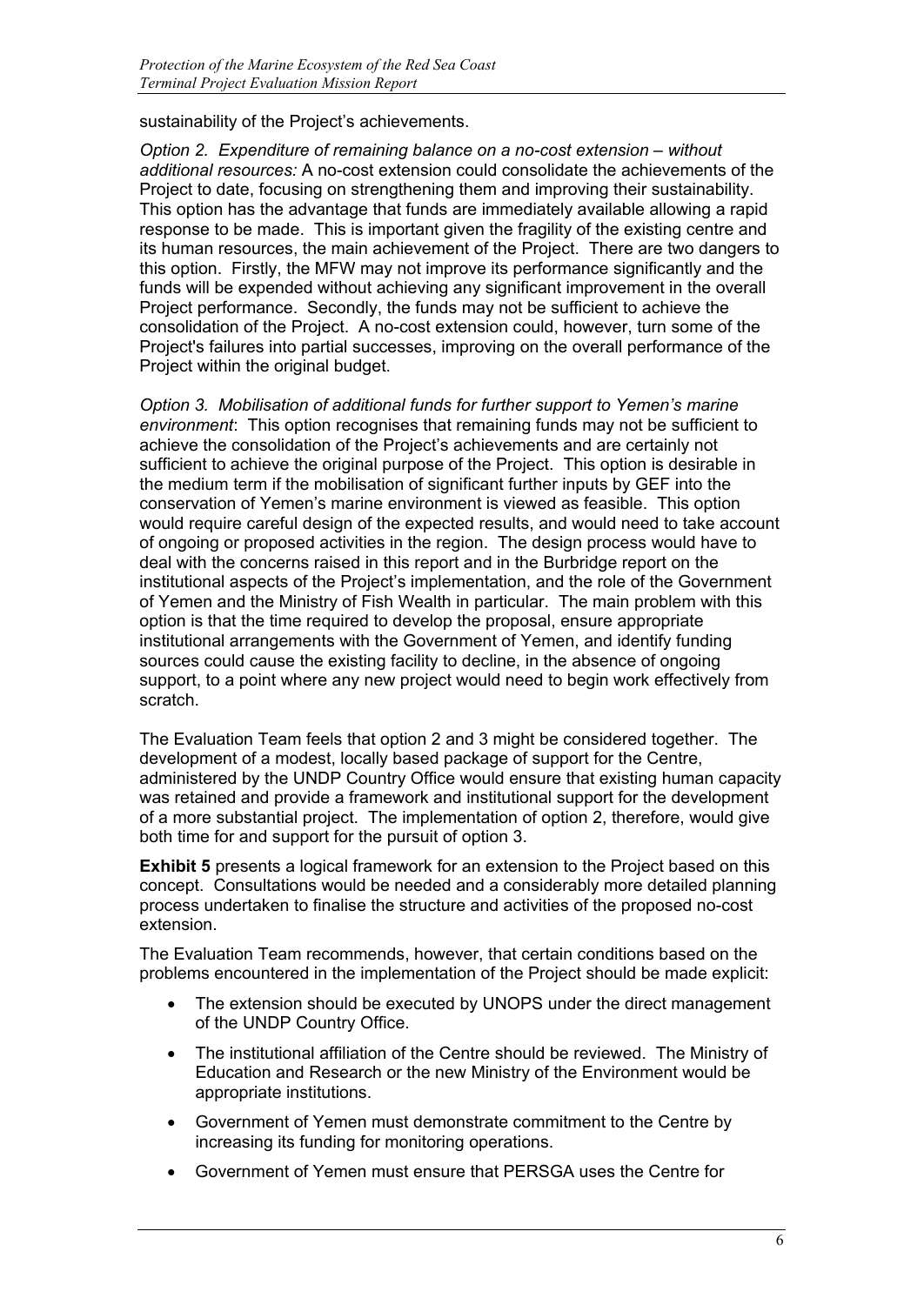training and provides funds for at least three training workshops.

The University of Hodeidah should have a key role.

#### **Summarised recommendations of the evaluation**

#### **Immediate, general or specific recommendations**

- The failure of the Steering and Technical Committees indicate serious deficiencies that should have been addressed directly and will need to be addressed in any future support.
- Close monitoring of the Project's progress against benchmarks or 'independently verifiable indicators' would have ensured that the Project remained on track. More careful reading of reports, checking of the quality of deliverables, and regular field visits were needed.
- Over-dependence on a multiplicity of reports and reporting structures did not lead to strong monitoring, as intended, but resulted in the opposite as both the writers and readers of reports became fatigued.

#### **Recommendations for future Project development**

- •
- Three options for the future are presented; 1. no further support; 2. a 12 month no cost extension to consolidate Project achievements and enhance their sustainability; 3. a new project with significant additional to address the original project purpose

#### **Sustainable human development**

- Where biodiversity of international importance is also an economic resource of local and national importance, the relationship between the two and threats to them must be understood.
- Projects designed to support sustainable human development must identify the primary threats to the resource and target initiatives on these; peripheral activities that in themselves are of value but which do not address the primary concerns must be avoided.

### **Capacity building**

• Where capacity building is specified as the primary means through which Project objectives are to be met, the structure of the Project, its budget and the selection of consultants must reflect this.

#### **Sector development**

• GEF and the Government of Yemen must be clear about the relationship between the Red Sea's biological diversity and Yemen's commercial and artisanal fisheries. Interventions in the conservation sector may not have the expected effects on the fisheries sector, and *vice versa*.

#### **General lessons**

- Failure to develop projects that have a single, clearly defined purpose increases the likelihood of implementation problems. A single purpose to which the project is committed provides guidance while allowing flexibility to modify activities to achieve this purpose.
- Without the logic imposed by a single project purpose, managers cannot easily make decisions about what activities to include or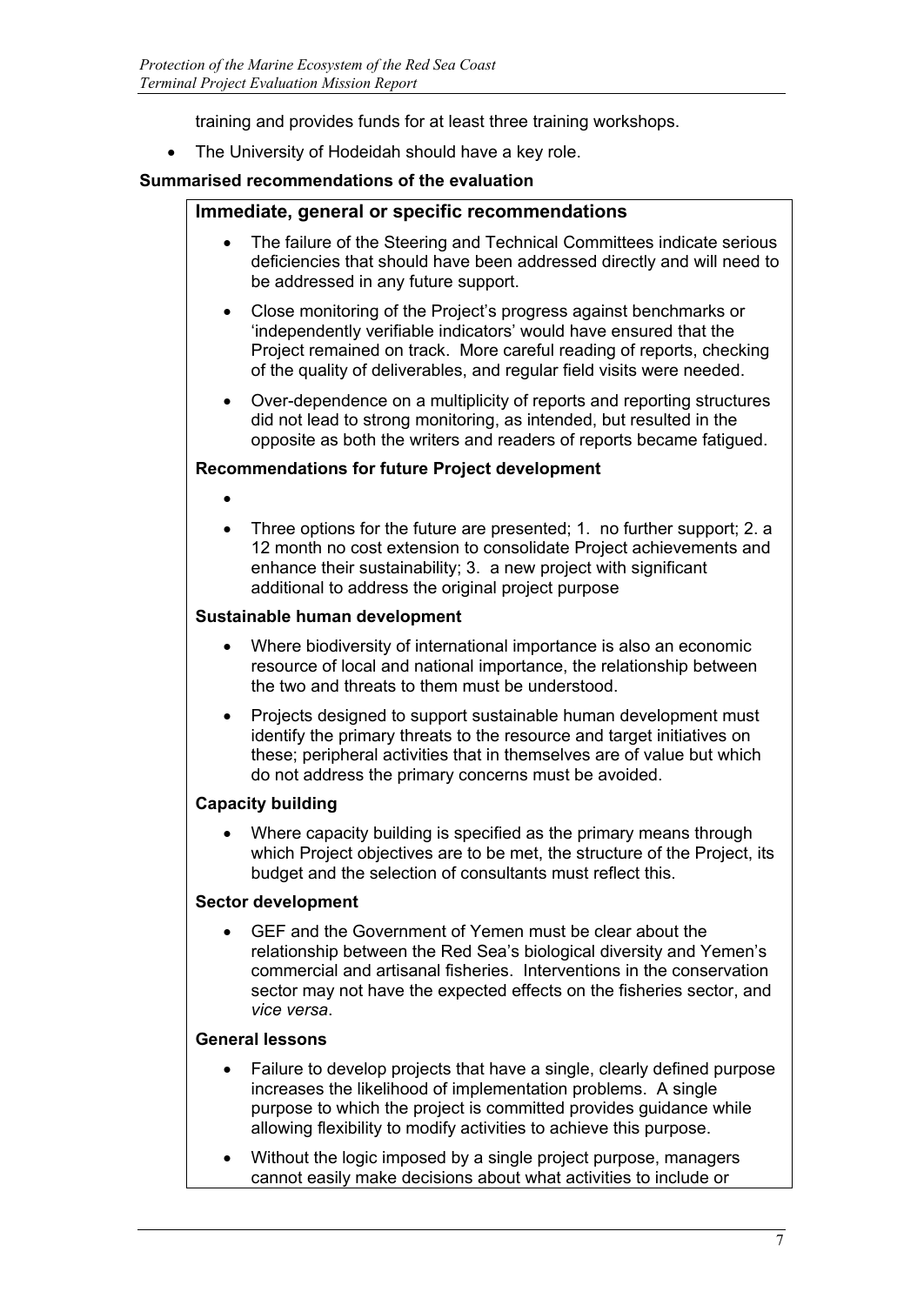exclude. A formal hierarchy of project results and objectives should always be established as part of the development process.

- Formal strategic planning should be undertaken during implementation to ensure that appropriate means for achieving the project's purpose are identified. The project document should not be viewed as a blue print for implementation but as a guide.
- Though there are costs associated with substantial modifications to project design, these should not be avoided when necessary.
- Organisational reporting requirements should be streamlined to reduce the reporting burden. Ideally, all parties should accept a single periodic progress report format.
- Where the lead Government agency is clearly deficient in meeting its obligations the executors must have the courage to suspend activities.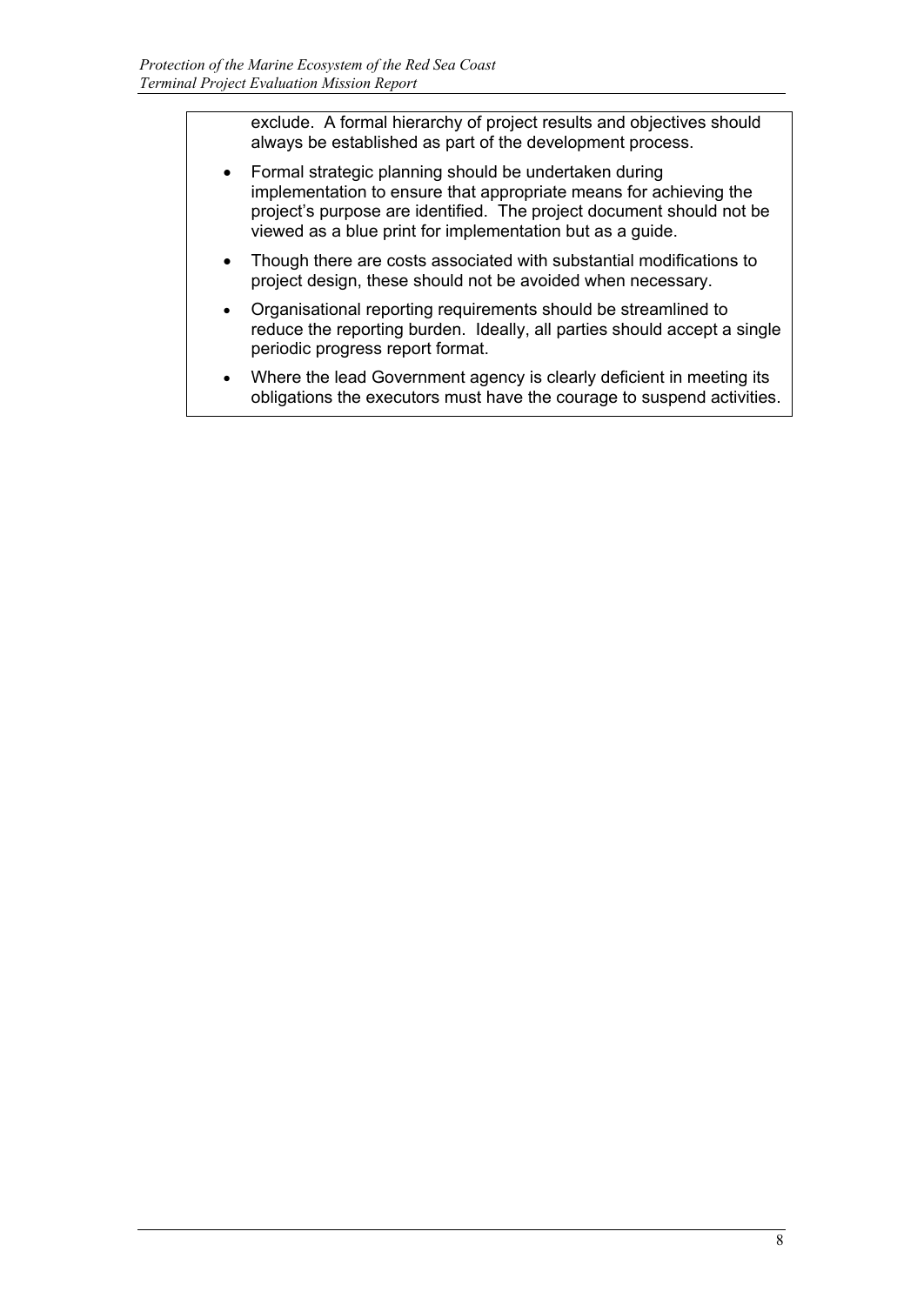## **II. Introduction**

The Red Sea coast of the Republic of Yemen is of international important because of the richness of its marine ecosystem and its high biological diversity. It is important to the Government of Yemen both because of these factors and because the Red Sea fishery is important to the national economy. In more local terms, the Red Sea fishery is a significant employer, providing jobs on medium and large boats engaged in offshore fishing for pelagic fish and shrimps, and small boats engaged in the reef based artisanal fishery. Fish also provide an important source of protein locally and nationally.

Yemen's Red Sea fishery and its biological diversity were felt to be threatened by oil pollution, destruction of the marine environment by development and unsustainable fishing.

The combination of the importance of the marine environment and the perceived threats to it largely account for the decision of the Global Environment Facility (GEF) to fund this Project.

Since June 1993, GEF has provided US\$2,800,000 to fund the three-year Protection of the Marine Ecosystems of the Red Sea Coast Project (YEM/92/G31 – YEM/97/G32). In addition, UNDP provided a further US\$160,000 to support Project activities while the Government of Yemen committed US\$140,000 in kind through the purchase of a building to house the Project and YR 3,806,000 for Project operations.

UNDP GEF designed the Project between 1991 and 1992 during periodic visits to the Red Sea region. The Project document was signed in 1993 but the security situation in Yemen at the time prevented its implementation at that time. Implementation finally began in 1995. A number of problems perceived in its implementation led to an independent review of the Project being carried out in 1996. This led to the development of a revised Project document during 1996 and 1997. This was signed in July 1997 and implementation continued until 1999. The majority of operations ended by mid-1998 when the person-months of technical support provided by the Project were expended.

Though the Project had functionally ended by early 1999, the Project remains with a small balance of funds unexpended. The decision to undertake a terminal evaluation of the Project was taken to fulfil UNDP monitoring obligations and as a way of deciding the best use of the remaining funds.

The long delay in carrying out the terminal evaluation meant that little institutional memory of the Project remained within UNDP, GEF, UNOPS or the UNDP Country Office. None of the senior officers responsible for designing, supervising or managing the Project remained in place at the time of this evaluation, causing difficulties for the Evaluation Team.

The evaluation was carried out by a team of three: Paul Nichols, marine specialist, Ibrahim Sharaf Al Deen, an independent national consultant though attached to the Ministry of Planning and Development, and Mark Infield, team leader. The evaluation mission took place over a two-week period. The 2<sup>nd</sup> and 3<sup>rd</sup> April 2001 were spent in the New York offices of UNOPS and UNDP GEF where the consultants were briefed on the Project and were able to examine the Project files. A further 10 days were spent in the Republic of Yemen during which time meetings were held with relevant government and UNDP officers, the field site was visited, and further documents were examined. Details of the itinerary, meetings held and documents reviewed are presented in **Annexes 2 to 5**.

In developing findings, conclusions and recommendations, the team used a project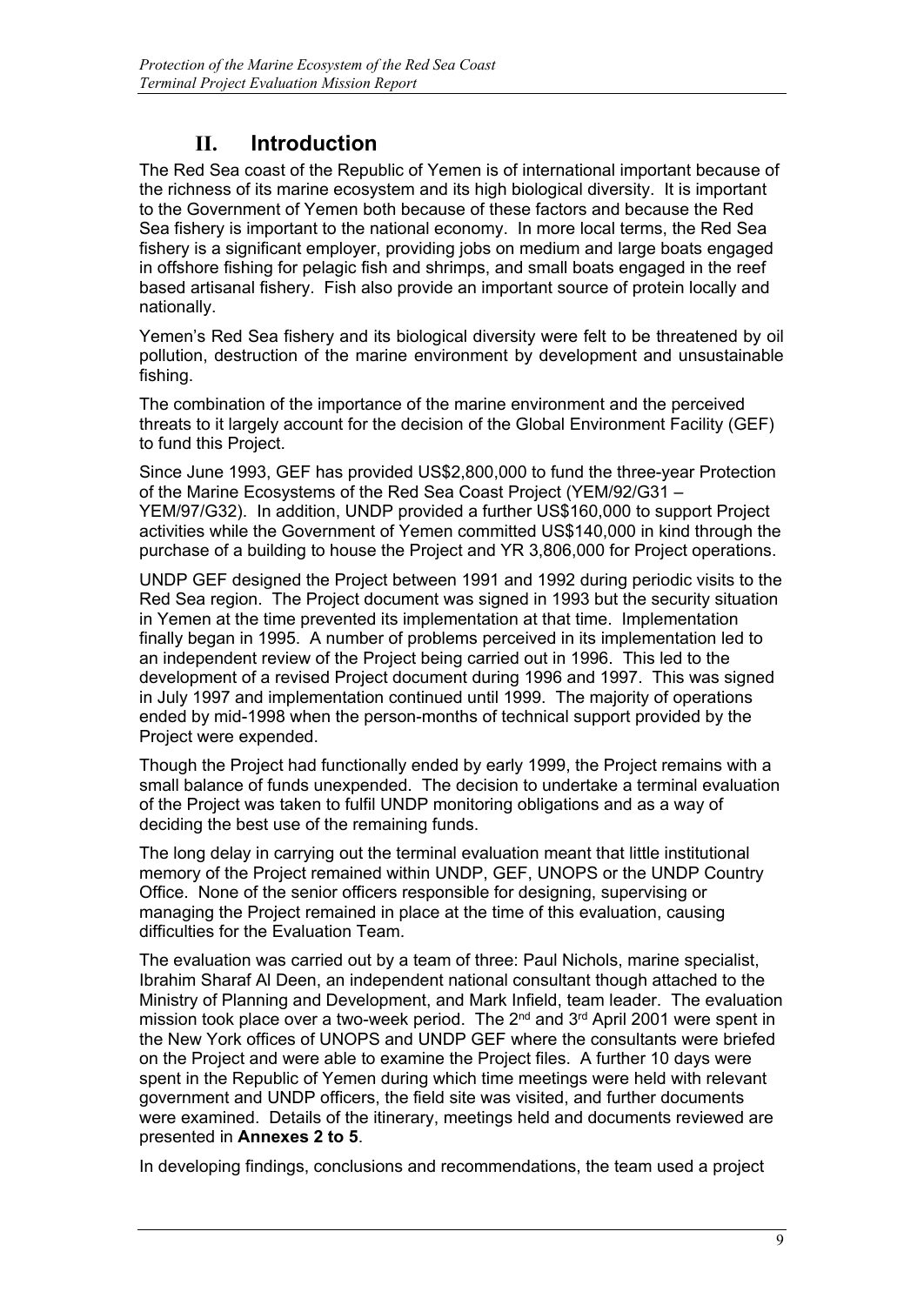progress review and situation analysis matrix. Each objective (overall goal and project purpose, and results) was examined in terms of the achievements or strengths, and setbacks or weaknesses of its implementation. Potential or opportunities, as well as problems or threats were also derived by the team through this SWOT (Strengths-Weaknesses-Opportunities-Threats) process. Conclusions were then drawn, generally expressed as implications of the findings of the analysis. These led in many cases to the identification of lessons to be learned from the Project and its implementation. Recommendations were generally not appropriate as the Project has been largely completed and the evaluation is a terminal evaluation. In some cases, though, recommendations were formulated to address issues identified through the analysis.

# **III. The Project and its development context**

## **A. Context of the Project**

The Project states its goal or main objective as being:

"… to protect the marine ecosystems of the Yemen Red Sea coast, including coral reefs and other critical habitats, which are important to fisheries and to maintaining high biodiversity."[1](#page-12-0)

As such it is clear that the Project was attempting to meet two important and interrelated goals.

The first addresses the sustainability of Yemen's Red Sea fishery, and is thus of direct relevance to the interests of the Government of Yemen in terms of the Project's intended support to food security, local jobs, and the local and national economy.

The second addresses the global agenda of the conservation of biological diversity, and is thus directly within the remit of GEF.

The Government of Yemen is a signatory to several international agreements and conventions concerning the pollution of the marine environment and maritime issues. The Project document's emphasis on pollution stemming from the country's involvement in the oil industry was relevant. As a signatory to the Convention on Biological Diversity, the Project's intention to support the protection of habitats important to and supporting high levels of biological diversity was also relevant. The importance of the Red Sea fishery to the national and local economy also provided a strong justification for the Project.

The Government of Yemen is a signatory of the Regional Convention for the Conservation of the Red Sea and Gulf of Aden. This convention provides a focus for efforts to conserve the Red Sea and its biological diversity through the Regional Organisation for the Conservation of the Environment of the Red Sea and Gulf of Aden (PERSGA), which was supported to act as the Secretariat of the convention. UNEP, UNDP, the World Bank and GEF all agreed to support PERSGA as a mechanism for enhancing the conservation of the Red Sea's marine environment. This Project formed part of a suite of activities, which also included a Project to improve the management of the Red Sea coastal marine resources in Egypt also funded by GEF, and direct support to PERSGA.

The Project identified a lack of detailed knowledge of the Red Sea coast environment as constituting a threat in itself to the marine ecosystem. More information on the location of critically important habitats, and assessment and monitoring of threats to them, would therefore be necessary. A number of actual or potential threats to

j

<span id="page-12-0"></span><sup>&</sup>lt;sup>1</sup> Project Document, title page.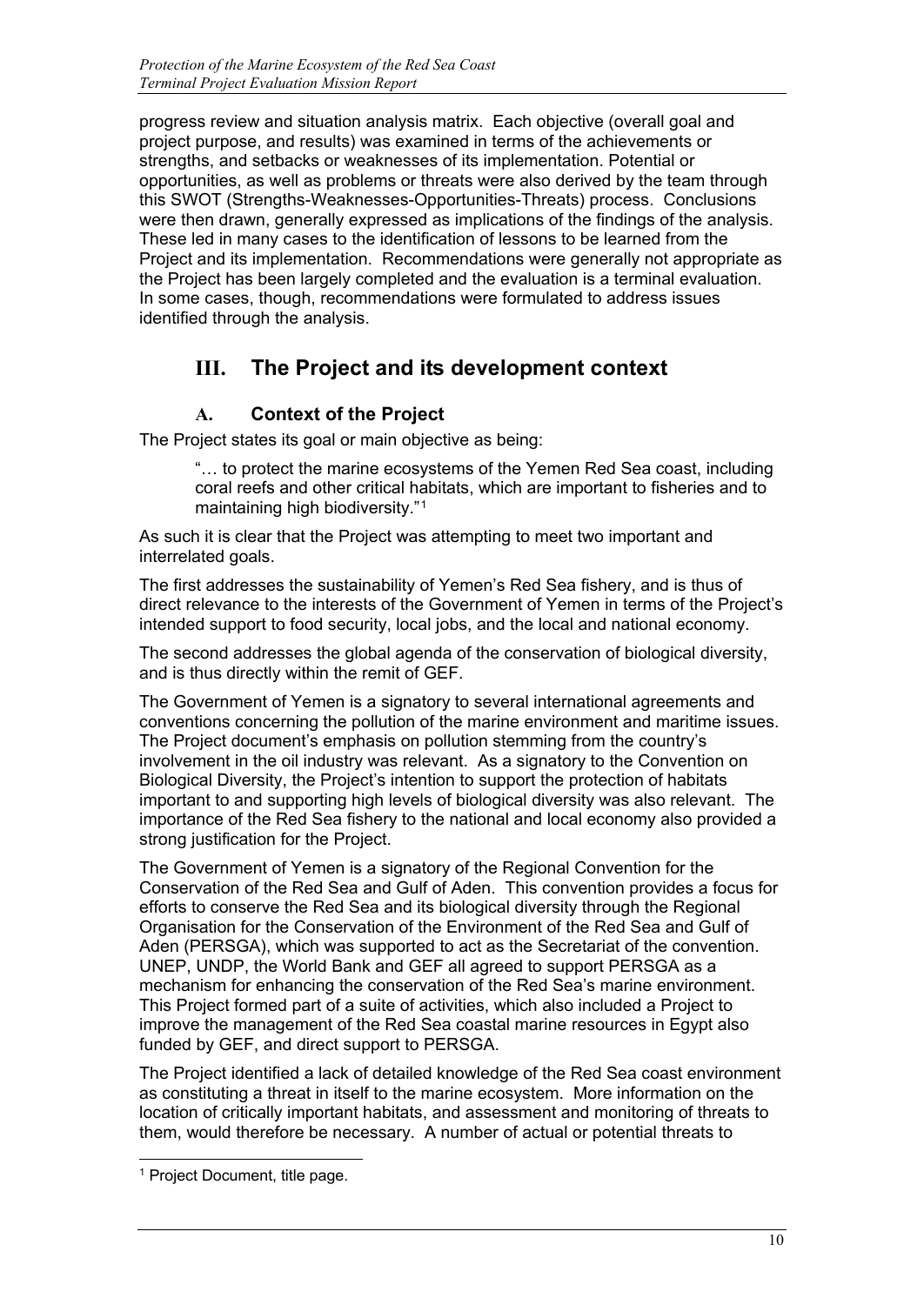Yemen's Red Sea fishery were identified. These were indicated in the Project Document as:

- Non-sustainable fishing effort resulting from a growing coastal population and poor management and control of the fishing effort
- Damage to the marine environment from coastal development
- Pollution from the oil industry and other sources associated with the development of the Red Sea coast

**In summary, the Evaluation Team found the Project's goal to be highly relevant to the interests of both the Government of Yemen and GEF. The Project's emphasis and apparent purpose on building the capacity of the government to protect its marine environment was also found to be both relevant to the interest of Yemen and appropriate for GEF support.**

## **B. Beneficiaries of the Project**

Four intended groups of beneficiaries of the Project are listed in the Project Document:

- Agencies of the Republic of Yemen Government.
- Environmental societies and NGOs.
- Countries party to the Jeddah Convention (Regional Convention for the Conservation of the Red Sea and Gulf of Aden).
- The people of Yemen.

The Evaluation Team found little evidence of meaningful involvement of these groups in the original formulation of the Project. The Environmental Protection Council indicated to the Team that it had identified the need for a Project to support protection of the marine environment and liased with GEF and UNDP officers during the early stages of mobilising interest in a Project. They were also responsible for proposing the Ministry of Fish Wealth as the executing agency. They did not, however, appear to play a role in the detailed development of the Project document. The Ministry of Fish Wealth was consulted during the design process, as were other government departments and regional partners. It is apparent, however, that no formal Project design process to ensure adequate participation of beneficiaries in the design of the Project was carried out.

Though the decision to carry out a re-formulation of the Project in 1996 was the result, in part, of concerns expressed by certain beneficiaries over the Project's implementation, the actual reformulation exercise did not seem to involve beneficiaries directly in a process of re-designing the Project as might have been expected.

Several of the agencies and societies named in the Project Document played key roles in the implementation of the Project. Others did not play the role that was expected of then. The degree and nature of the participation of individual agencies is discussed below in the order that they are listed in the Project Document[2](#page-13-0).

• The Ministry of Planning and Development (MPD) – Specified as responsible for chairing the Project Steering Committee, MPD failed to meet its obligations as the committee did not meet during the period of its chairmanship. The implications of this for the Project will be discussed elsewhere.

<span id="page-13-0"></span>j  $2$  Project Document YEM/92/G31 – YEM/97/G32 pp10.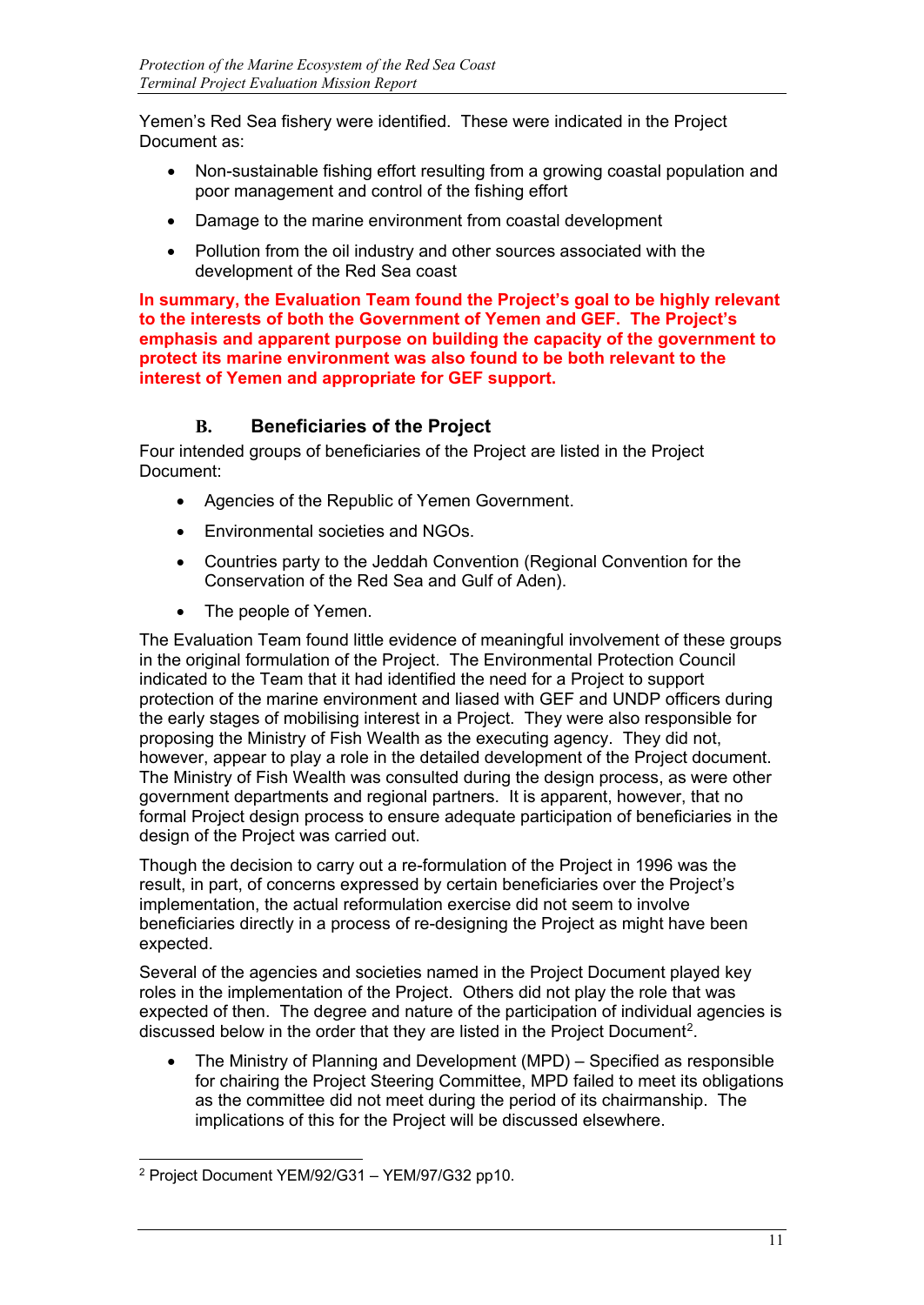- Environmental Protection Council (EPC) Specified in the original Project document as the chair of the Steering Committee, EPC was removed from this position in the re-designed Project, apparently in response to the objections of MFW to EPC's involvement. Contracted by UNOPS as a Project partner, EPC provided counterparts for training and undertook the implementation of the pubic awareness component of the Project.
- Ministry of Fish Wealth (MFW) Named as the Government's Implementing Agency under UNOPS, the MFW was contracted to be "responsible for effective co-ordination of the Project". The role of the MFW will be elaborated on elsewhere but the Evaluation Team found ample evidence that the MFW failed in its primary responsibilities to the Project. In particular, MFW did not provide the co-ordination and information flow critical to the success of the Project. Rather it seemed to have achieved the opposite, ignoring relevant information and hindering the participation of other beneficiaries.
- Marine Science and Resources Research Centre (MSRRC) This institution, which is part of MFW, should have played an important role in the Project. Aside from contributing some counterparts for training in SCUBA diving (though there is evidence to suggest that some of these individuals had received SCUBA training under the Fourth Fisheries Development Project based in Aden) the Evaluation Team found no evidence of their participation.
- Public Corporation for Maritime Affairs (PCMA) Contracted to provide short term experts and provide information and co-ordination concerning the Project's activities relating to oil pollution of the marine environment, the Evaluation Team found that they had met their obligations and played their specified role in the Project's implementation.
- Maritime Training Centre (MTC) Identified in the Project Document as a source of training in EIA and monitoring and as an institution that would participate in the marine monitoring programme, the Evaluation Team found that MTC was dropped from the Project during implementation. Unlike the other participating agencies, MTC did not receive a contract to provide services or support to the Project from UNOPS.
- University of Sana'a The University of Sana'a was contracted to provide a number of specific studies for the Project and to provide a number of technical staff on a full time or part time basis as national counterparts. The Evaluation Team found that the University had met its obligations and played a positive role in the implementation of the Project. It should be noted, however, that the University of Hodeidah undertook some of its anticipated functions, and a separate contract was signed with this university.

Though there was a degree of participation in the Project by PERSGA, largely through visits by the Chief Technical Advisor to PERSGA and joint planning of and participation in regional training workshops, the Evaluation Team found no real evidence of significant participation of neighbouring countries in the Project. To the extent, however, that the Project was supportive of or instrumental in the launching of the PERSGA Strategic Action Plan, there is currently considerable higher regional participation in initiatives to study, monitor and conserve the Red Sea marine environment.

Participation of the people of Yemen in the Project could be said to have been shown at all levels of the Project as 18 national counterparts received training through the Project and government officials were engaged in many of the Project's activities. More meaningful participation of the general public was through the Pubic Awareness Component. Journalists, teachers and administrators took part in a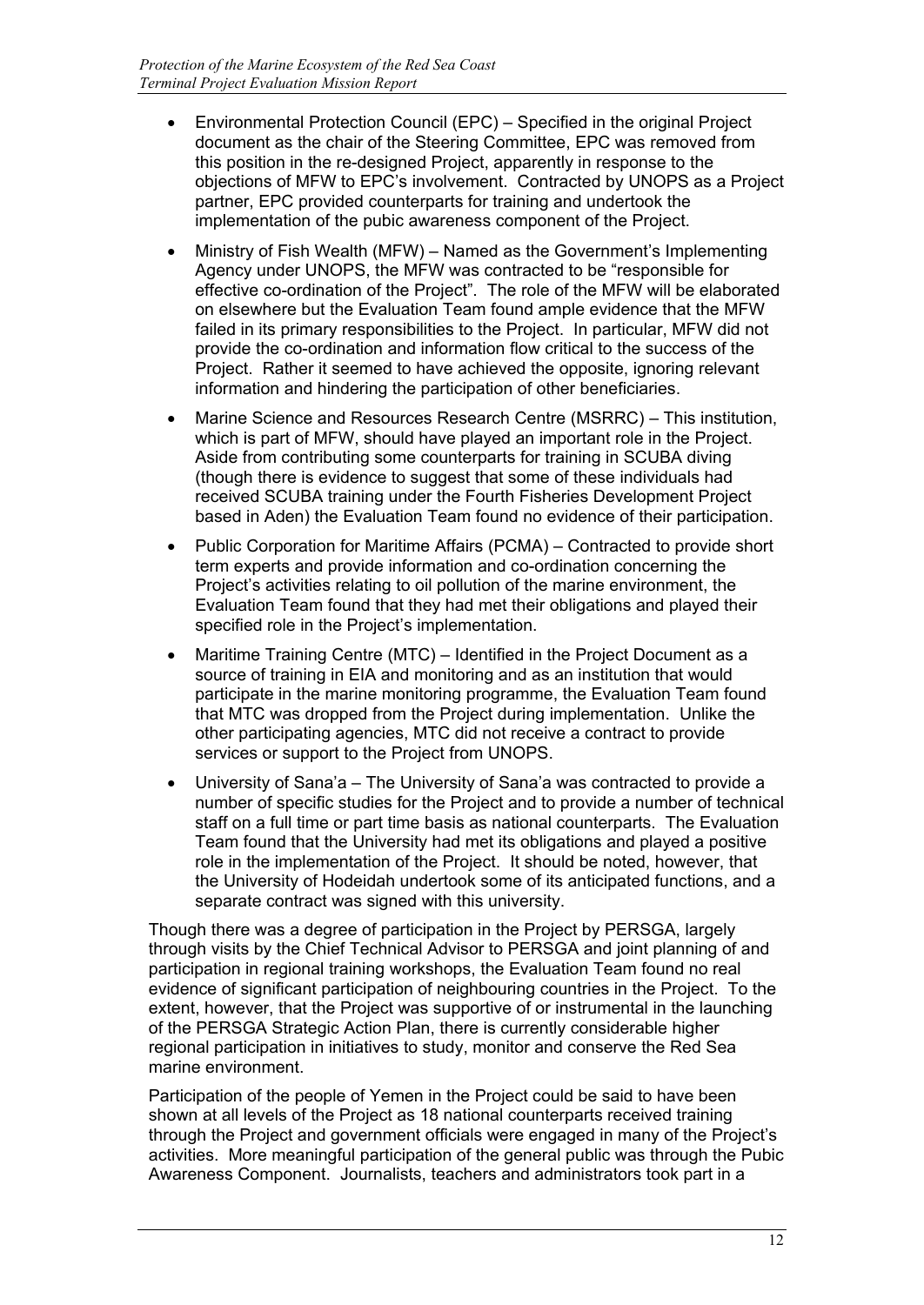four-day workshop while school children and members of the pubic took part in exercises to clean up rubbish from the coastal strip and rehabilitate an area of mangrove. Passive participation of the public may be assumed from their exposure to education and awareness materials prepared and disseminated by the Project.

**In summary the Evaluation Team found that there was very little participation of beneficiaries in the Project's formulation and development, but significant levels of participation in the Project by several groups of beneficiaries, though not all.**

## **C. Modalities of execution**

The Evaluation Team found that the Project's modalities of execution were a central issue. Several of the Project's problems, identified at different stages of its implementation and addressed in various ways, related directly to the modalities of execution that had been designed for the Project.

The initial Project design, detailed in the original Project Document (YEM/93/G31) specified the Ministry of Fish Wealth as the Project's Executing Agency. Through the MFW, several Yemeni institutions were to participate in the Project. The coordination of these was to be achieved through the operation of a Steering Committee that was to be chaired by the Environment Protection Council. On paper, these arrangements seemed appropriate.

The Ministry of Fish Wealth has within its structure the Marine Science and Resources Research Centre. Though located in Aden, this centre would have seemed to be a sound institutional location for the housing of a monitoring unit for the Red Sea coast. Furthermore, the Project was understood in general terms to be in support of the Red Sea fishery and thus could be sensibly established within MFW.

The Project identified several factors negatively impacting on the marine environment of the Red Sea[3.](#page-15-0) These included:

- Pollution caused by the oil industry including the operation of drilling rigs and the cleaning of oil tanks by ships operating in the Red Sea.
- Pollution and environmental damage caused by on-land activities such as urban development and agriculture.
- Over-exploitation of the fishery and damage to the marine environment caused by fishing gear.
- Inadequate management of marine resources and insufficient protection of the marine environment.
- Insufficient official and pubic understanding of the relationship between the land and the sea in terms of environmental damage on the land leading to impacts on the marine environment.

The Project design recognised the importance of addressing the wide nature of the threats to the marine environment by involving a range of Yemeni institutions. This strategy provided the opportunity to draw on the resources and expertise of bodies responsible for different sectors that were related to the environment and marine resources of the Red Sea.

The selection of EPC to chair the Steering Committee was also appropriate. The Project was an environmental project, with strong emphasis on protection of biological diversity. The EPC is the national body responsible for the co-ordination of

<span id="page-15-0"></span>j <sup>3</sup> Project Document; Section B1.1 to B1.3, pp 8-9.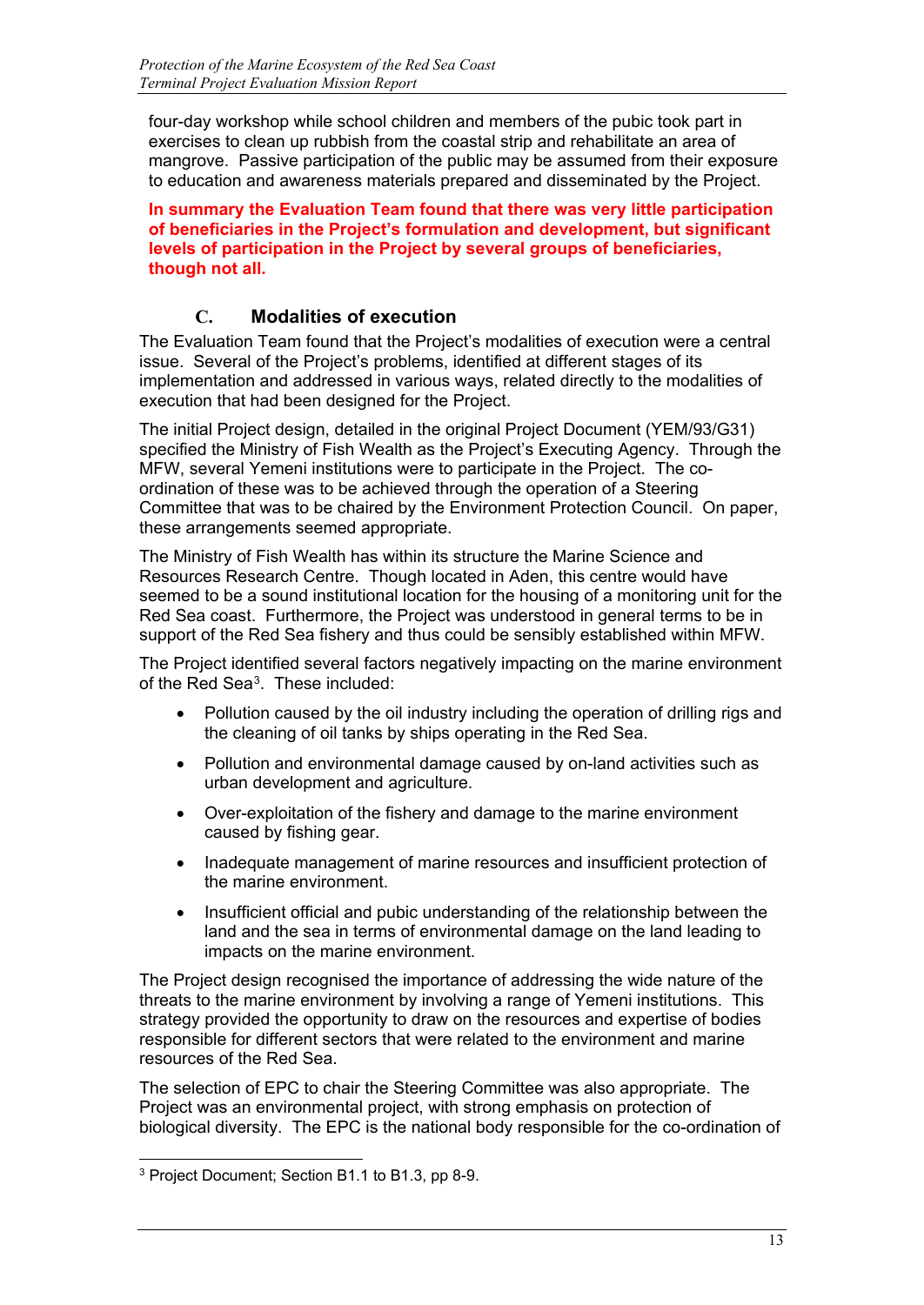environmental initiatives. It is not, however, expected or equipped to take on operational activities. By chairing the Steering Committee, therefore, the EPC was in a position to guide the implementation of the Project and ensure the appropriate participation of the various national organisations.

In practice it was quickly revealed that this modality of execution was not going to function. The main problem was that MFW, who as executing agency had control of the Project and its funds, seemed determined to prevent the involvement of the other organisations. MFW appears to have been intent on excluding other national bodies in order that MFW could then dominate the direction of the Project, changing it from an environmental project to a fisheries project. It also allowed MFW to dominate the training opportunities and to control the equipment and other resources provided through the Project.

It became evident that the MFW would not tolerate the overall co-ordinating role of EPC that was to be affected through the Steering Committee. MFW effectively neutralised EPC by refusing to participate in Steering Committee meetings. This meant that the committee was unable to operate. EPC was not institutionally or politically strong enough to meet its co-ordinating role or to influence the role of MFW.

Evidence of the problems resulting from these issues of execution led to the decision to undertaken an external technical review of the Project. This review was carried out in November 1996. The report<sup>[4](#page-16-0)</sup> highlighted several concerns over the modalities of execution, and indicated that unless these problems were resolved, the Project would fail. Specifically, the report discussed the problems resulting from:

- The efforts of the Ministry of Fish Wealth to dominate the Project and its resources.
- The weakness of the Project Steering Committee.

Recommendations to modify the modality of Project execution led to a number of important changes being made:

- UNOPS took up the execution of the Project, while the Ministry of Fish Wealth became the implementing organisation within Yemen.
- The Steering Committee chairmanship was given to the Ministry of Planning and Development.
- A Technical Committee was to be established to provide for regular technical co-ordination of the Project's activities.
- A Project Co-ordination Unit, separately funded by UNDP was to be established.
- National partner agencies to the Project would be directly contracted to perform specified services for the Project.

These changes did resolve some of the problems and materially improved the execution of several elements of the Project.

The subcontracting of partner agencies led to the preparation of a number of technical reports and outputs. UNOPS undertook responsibility for developing contracts with clear terms of reference for the involvement of the Universities of Sana'a and Hodeidah, the Public Corporation of Maritime Affairs and the Environment Protection Council. These specified both the inputs that were required

<span id="page-16-0"></span><sup>-</sup><sup>4</sup> Technical Evaluation of the GEF Funded Project on Protection of the Marine Ecosystems of the Red Sea Coast; Peter R. Burbridge, University of Newcastle, November 18, 1996.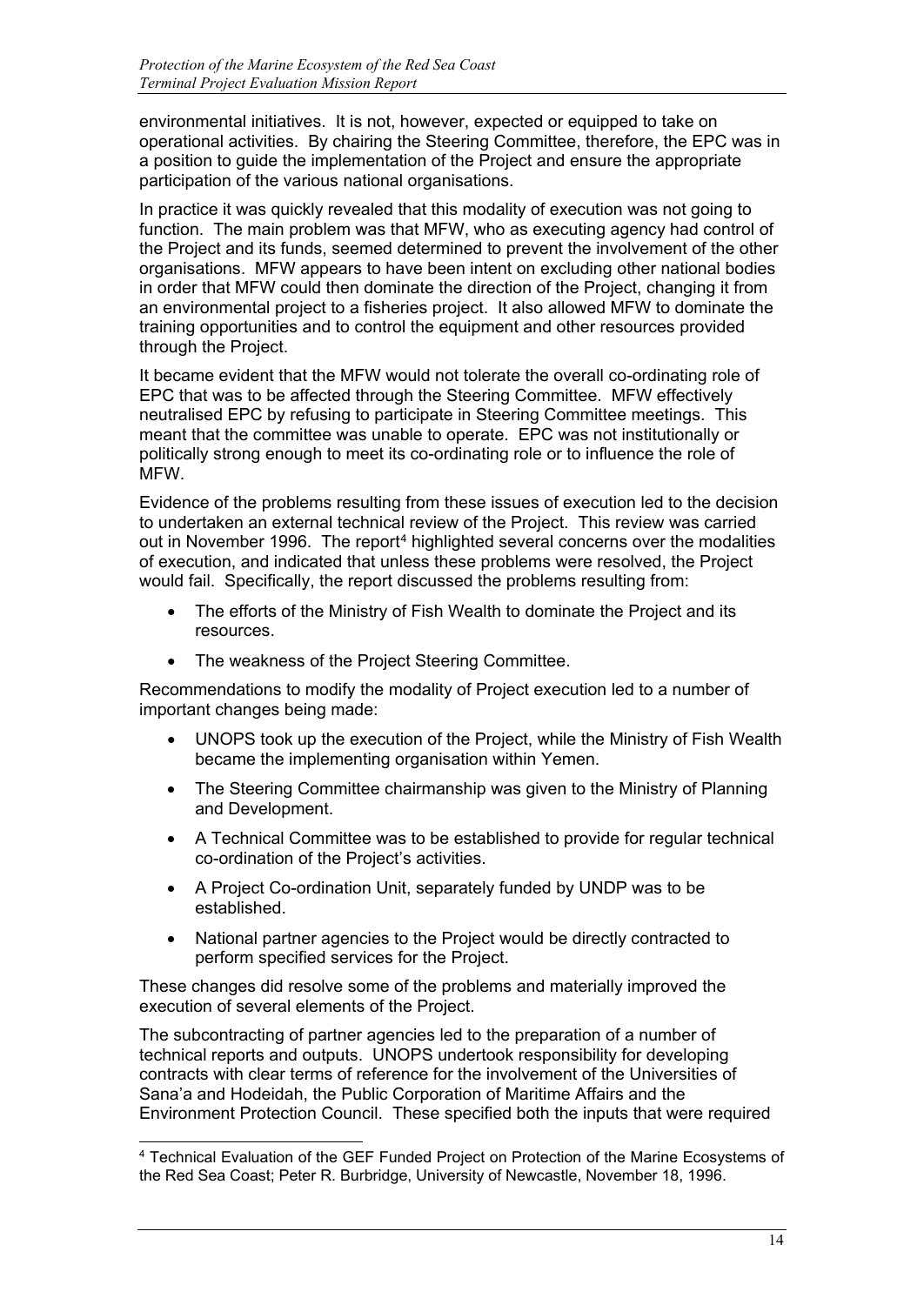from these partners in terms of the provision of national counterpart person-months, and in terms of outputs in terms of technical reports. Payments due to the participating national institutions were also defined, along with a payments schedule that was linked to the successful completion of their respective terms of reference.

Direct contracting also helped ensure that partner organisations supplied national counterparts to fill specific roles for the implementation of Project activities. It also ensured the provision of a wider range of suitable national counterparts for training through the Project. This was important since it prevented MFW from monopolising the training opportunities.

The hoped for improvements in co-ordination did not, however, materialise. Neither the Project Steering Committee nor the new Technical Committee met during the period of the Project's implementation. The proposed Project Co-ordination Unit did not materialise. The Project thus continued to be implemented in an institutional vacuum. This had serious consequences both for the quality of outputs of the Project and for the sustainability of its achievements.

A serious concern raised by the Burbridge report was the conflict between the Environment Project Council and the Ministry of Fish Wealth. Replacing the EPC as chair of the Steering Committee with the Ministry of Planning and Development failed to end MFW's domination of the Project. The Steering Committee, the Technical Committee and UNDP / UNOPS through the proposed co-ordination unit, the Country Office and the Tripartite Review Meetings were all unable to ensure that the MFW provided the support, guidance and participation expected of the Project's implementing agency.

The Evaluation Team concluded that the negative role of the MFW identified in the Burbridge review required a stronger response from GEF and UNOPS. The original Project design and purpose made the environmental nature of the Project clear. It might have been felt that EPC would have been the more suitable partner for the Project. This was recognised within the Project design, which gave the Steering Committee Chair to EPC. When it was evident that this was not sufficient to ensure that MFW played its required role in the Project, the opportunity to fundamentally redesign the Project should have been taken, and the partners should have been more forthright in their response to the role of MFW.

The Evaluation Team recognises the difficult line that external agencies must tread in providing support to sovereign governments, especially when the Project is conceived of as a capacity building Project. However, the shortcomings of the Project's execution and the role of the MFW in this were evident from an early stage. Documentary evidence seen by the Evaluation Team suggests that GEF felt it was "unlikely that in the future the Committee will become a strong 'steering' or 'guiding' force in the Project."[5.](#page-17-0) It was suggested instead that the Steering Committee be downgraded and renamed the Project Co-ordinating Committee. The identified weakness of the government's role in the Project should have led to a stronger response, and probably more rather than less intervention and participation by UNOPS and UNDP were required. It is not evident that this came about. The Technical Committee and the Co-ordination Unit should have become important mechanisms for ensuring the Project made positive progress. Neither of these played any role at all. Nor is it evident that efforts were made to require a more positive participation by the MFW. This suggests to the Evaluation Team that the Project had insufficient external technical support. The international consultants were allowed to operate largely without national or international guidance and the

-

<span id="page-17-0"></span><sup>5</sup> Communication from GEF Regional Co-ordinator to UNDP Resident Representative 'Review of Burbridge's report and TRP implications'. 19 November 1996.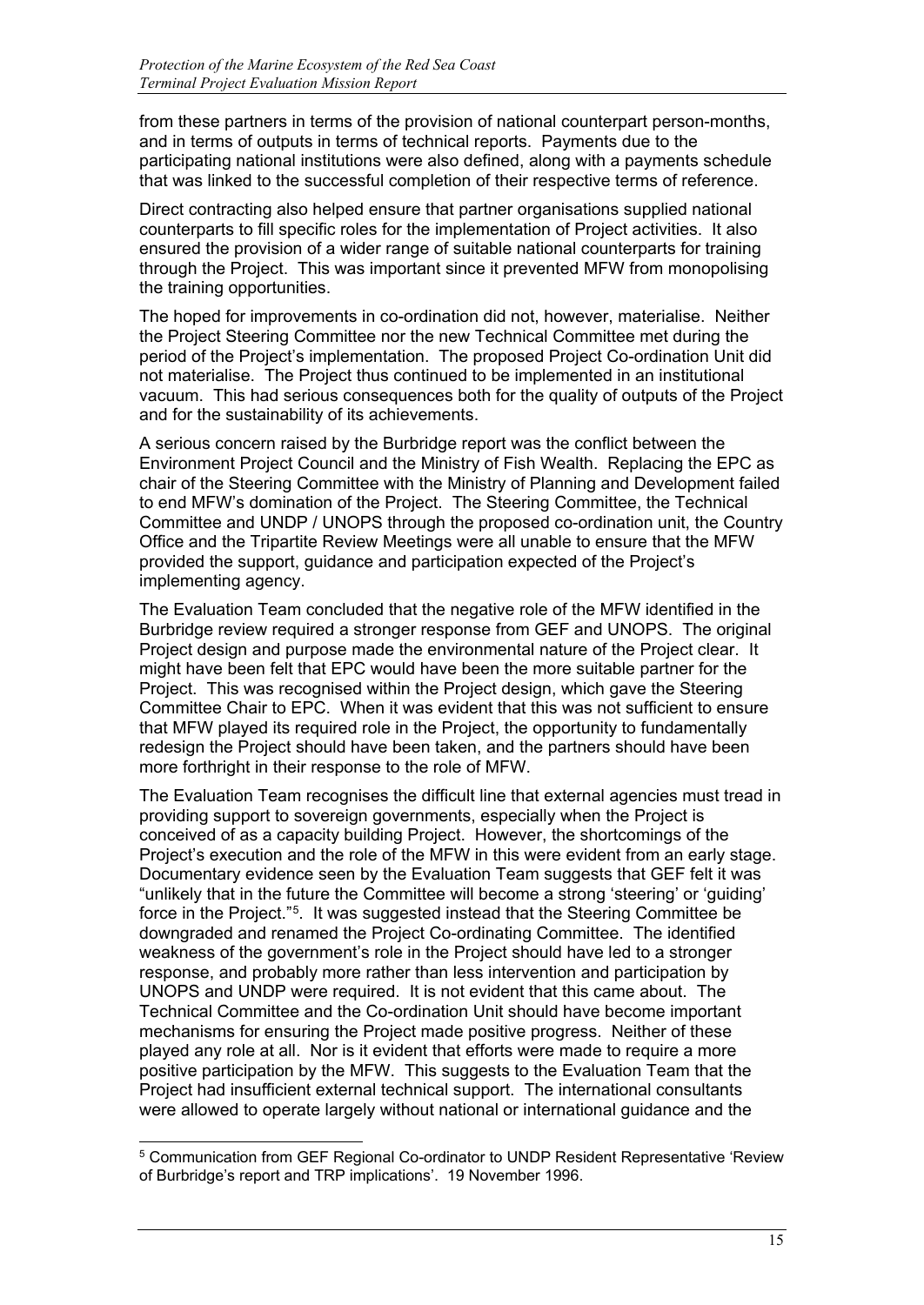institutional problems clearly identified in the external technical evaluation carried out by Burbridge were allowed to continue.

**In summary, the Evaluation Team conclude that though, on paper, the modalities of execution seemed appropriate, when evidence of fundamental problems of implementation came to light, especially in the 1996 Technical Review Report, the response of UNOPS and GEF was inadequate.**

# **IV. Project concept and design**

## **A. Project document**

#### **1. The problem and the approach**

The Project was originally conceived by officers of GEF between 1991 and 1992 during trips to the Red Sea region and discussion with officials in PERSGA and relevant government departments and agencies.

The Project identified threats to the Red Sea coastal marine environment and its resources as an issue of concern from both a conservation perspective (threats to biological diversity) and a production perspective (the rich Red Sea pelagic and inshore fisheries). The general approach of the Project to address these threats is based on the idea of enhancing the capacity of the Government of Yemen to respond to these threats.

The Evaluation Team has a number of reservations concerning the general approach to the problem. Firstly, it is not clear that threats to the coastal marine environment were the primary threats to Yemen's Red Sea fisheries. The general assumption made by the Project, that protecting the coastal environment would protect Yemen's Red Sea fisheries was not adequately tested. The Evaluation Team believes that there was evidence available at the time of the Project's development that unregulated fishing by both international and national fishing fleets was the primary threat. If this was the case, then either the Project should have been designed to address this threat, or its overall logic should have been modified.

The primary mechanism for achieving the Project's apparent purpose was the building of national capacity. While accepting the approach as both valid and appropriate, the Evaluation Team feels that the Project design did not adequately address this purpose. Training of national counterparts is not dealt with in sufficient detail in the document to ensure that appropriate training was provided or that it would be sufficiently rigorous and in sufficient depth.

Though the Project was to provide the Government of Yemen with the capacity to undertake ongoing monitoring of the marine environment, the insufficient consideration was paid during the Project's design phase to post-Project sustainability and effectiveness of monitoring the marine environment in either institutional or financial terms. Though the Project Document refers to "a cadre of staff within Government agencies and research institutions"[6,](#page-18-0) there is no indication of how this will result in a dedicated operational facility – adequately staffed, equipped and funded - and in a position to undertake ongoing monitoring activities.

The Project Document also refers to the expectation that "marine environmental resource management issues will be dealt with more effectively in the national planning process."[7](#page-18-1) The Evaluation Team is concerned that this very important

<span id="page-18-0"></span><sup>-</sup> $^6$  Project Document; Section B2. Expected end of Project situation. Page 9.

<span id="page-18-1"></span><sup>7</sup> Project Document; Section B2. Expected end of Project situation. Page 9.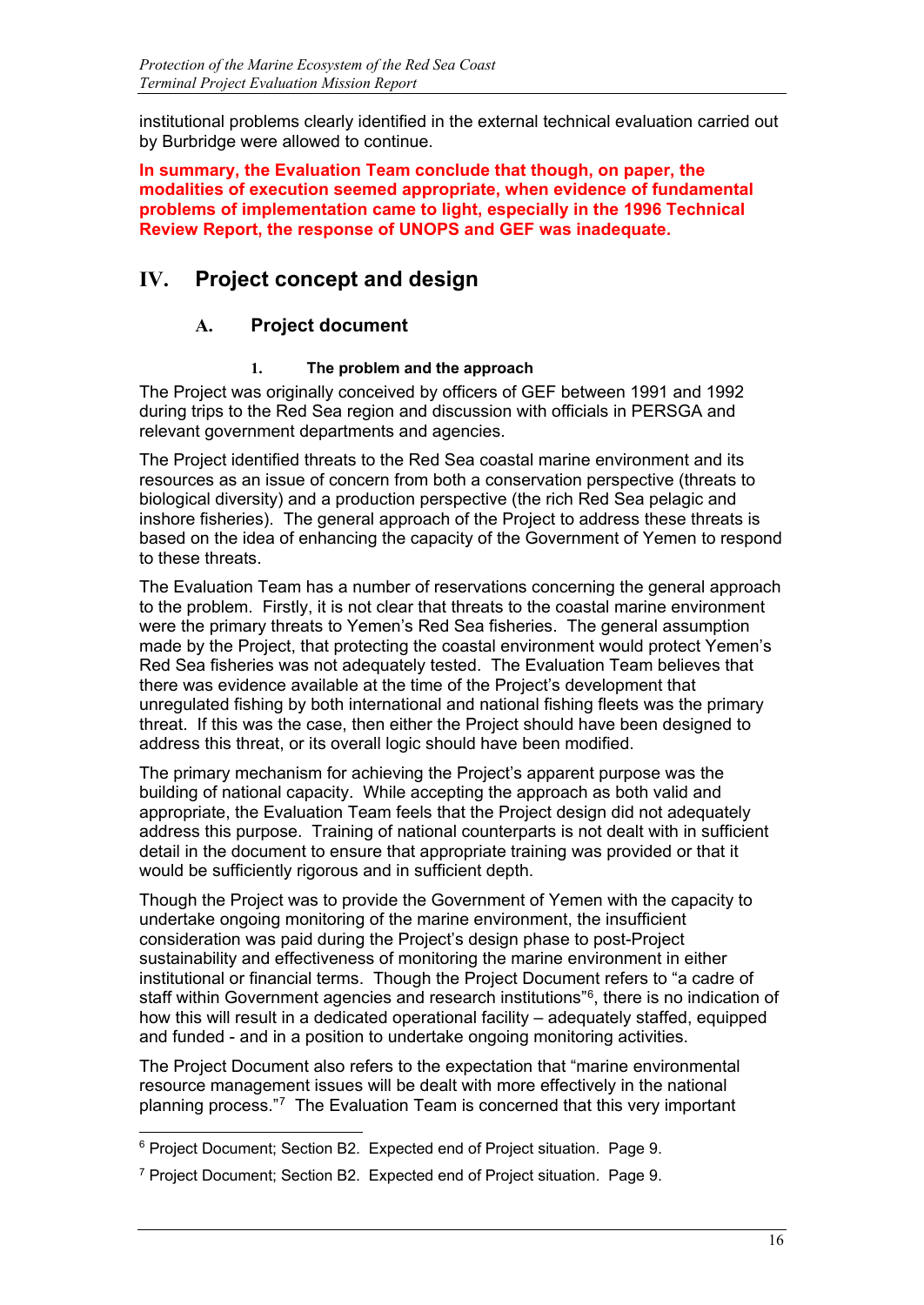expected achievement of the Project was not addressed in any way by Project activities. It is clear that initiatives to improve capacity to monitor and report on the marine environment must be linked to the creation or strengthening of mechanism to ensure that this information is actually integrated into decision making at policy levels of administration.

Finally, investigating and reporting on recurrent cost financing mechanisms $8$  was not viewed by the Evaluation Team as an adequate response to the critical issue of the sustainability of Project achievements.

#### **In summary, the Evaluation Team believes that the process of Project development was not sufficiently rigorous. The identification of problems was in itself weak and the approach, therefore, was inevitably lacking in clarity[9](#page-19-1)**

#### **2. Objectives, indicators, and major assumptions**

#### *The logic of Project objectives*

-

Generally accepted best practice in project design calls for a process that will result in a project framework that clearly demonstrates the logic of the project. The flow of the logic shows how the results to be achieved by the project will contribute individually and in total towards the full achievement of the project's purpose, and how this purpose contributes towards the project's overall goal. A widely accepted mechanism for achieving this is the development of a logical framework. Ideally, this should be prepared during a workshop in which project stakeholders, including both beneficiaries and donors, come together and use the Logical Framework approach to identifying the problems that the project should address.

It is worth dwelling briefly on the way that a Logical Framework operates to guide a project's development and implementation as it indicates the way in which the Evaluation Team has attempted to review this Project. A few simple rules govern the nature of a Logical Framework and its structure is designed to ensure a clear logic is applied during the project design phase:

- There must be an expression of the project's overall goal (equivalent to the overall objective as given in the Project Document). *This is what the project will contribute towards,* but cannot achieve by itself.
- There must be a precise expression of the project's purpose. This is what the project commits to completing by the end of the project. This is important as *it states what the project will actually achieve*. The way that the purpose contributes towards the overall goal must also be clear.
- Once the purpose of the project has been agreed on, the results (equivalent to the intermediate objectives in the Project Document) are identified. These must be *both necessary and sufficient to achieve the project purpose*. If a result cannot be shown to contribute directly to the purpose, it must be excluded. If it is not possible to design realistic results with logically sufficient activities, then the purpose will not be achieved and must be modified.

The Project Document did not contain a logical framework. In the view of the Evaluation Team there was little logic in the way that that the problems identified were to be addressed by the activities specified. The apparent design logic of the

<span id="page-19-0"></span> $8$  Project Document; Section B2. Expected end of Project situation. Page 9.

<span id="page-19-1"></span><sup>&</sup>lt;sup>9</sup> The Evaluation Team recognises that GEF was a relatively new organisation at the time the Project was being developed, had not yet built strong procedures for its work, but was under pressure to begin to perform its global role in support of biodiversity conservation. It is clear that the process of Project development and approval would be very different today.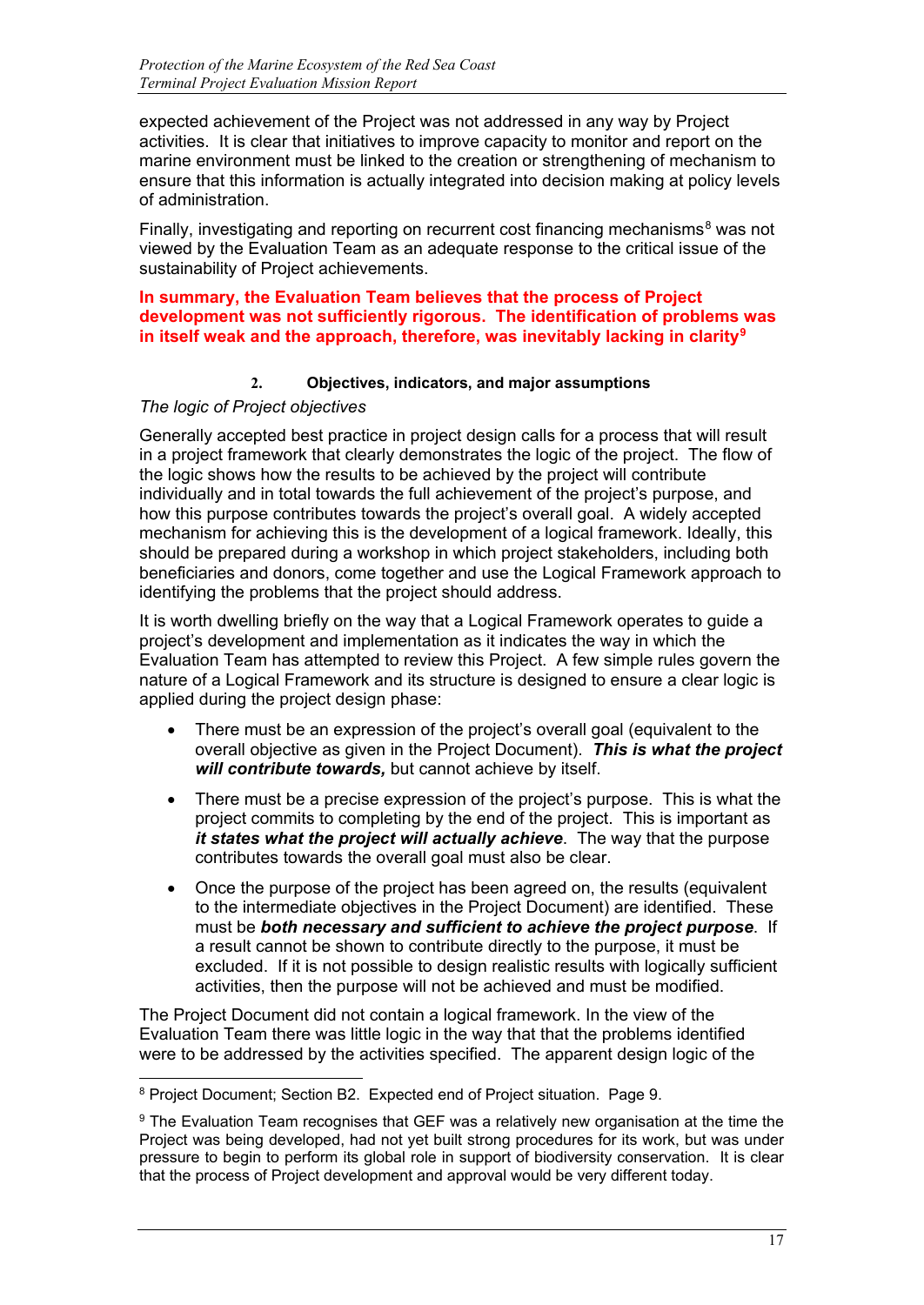Project is presented here, recast in a Logical Framework format.<sup>[10](#page-20-0)</sup> The statements of the *goal* (main objective) and *results* (intermediate objectives) are drawn from the Project Document. The wording has been modified slightly to enhance its meaning.

*Overall goal (Main objective)*

**To protect marine ecosystems of the Red Sea coast including coral reefs and other critical habitats which are important to fisheries and to maintaining high biodiversity.**

*Project purpose (Not indicated in Project document)*

*Results (Immediate objectives)*

- **1. Survey, assessment and monitoring of the marine environment of the Yemen Red Sea carried out.**
- **2. National capacity to manage the marine environment improved.**
- **3. Environmental public awareness promoted.**
- **4. Regional cooperation for sustainable management of the Red Sea environment enhanced.**

*Activities* [see Project Document]

Expressed in this way, it can be seen immediately that the Project, by itself, could not hope to actually achieve the main objective. It could do no more than hope to contribute towards this important goal, and hope that other Projects, other governments and other factors would also contribute towards the protection of the marine ecosystem of the Red Sea.

Without an expression of a single, clearly defined purpose, it is hard to judge the logic of the Project's four results. Although they can all be seen to contribute towards the overall goal, they don't help us see what the Project was actually trying to achieve. Without a clear statement of purpose it is difficult to determine whether the results themselves make sense, and in the final analysis, whether or not the Project can be considered to have been a success.

To try and overcome this problem, the Evaluation Team has tried to clarify the logic of the Project, re-ordering the specific activities listed within the Project document under revised statements of the Project's results and purpose. The stated long-term objective of the Project has been re-phrased and separated into a **supra goal** and as an **overall goal** – the ultimate justifications of the Project, the achievement of which the Project sets out to contribute towards. A **Project purpose** – a single immediate objective or intended direct impact of the Project itself has been derived from the Project document. The four **results** – necessary for achieving the Project purpose – have been drawn from the immediate objectives specified in the Project document and the outputs and activities specified for them. The **activities** are what the Project must actually do in order to secure each of the results, and represent the Project outputs and associated activities specified in the Project document. **Annex 4** presents the full, modified Logical Framework on which the Evaluation Team bases its findings and on which the structure of this report is based. The logic of this framework is summarised here.

<span id="page-20-0"></span><sup>-</sup><sup>10</sup> The Logical Framework is also referred to as a Project Planning Matrix by some donor agencies.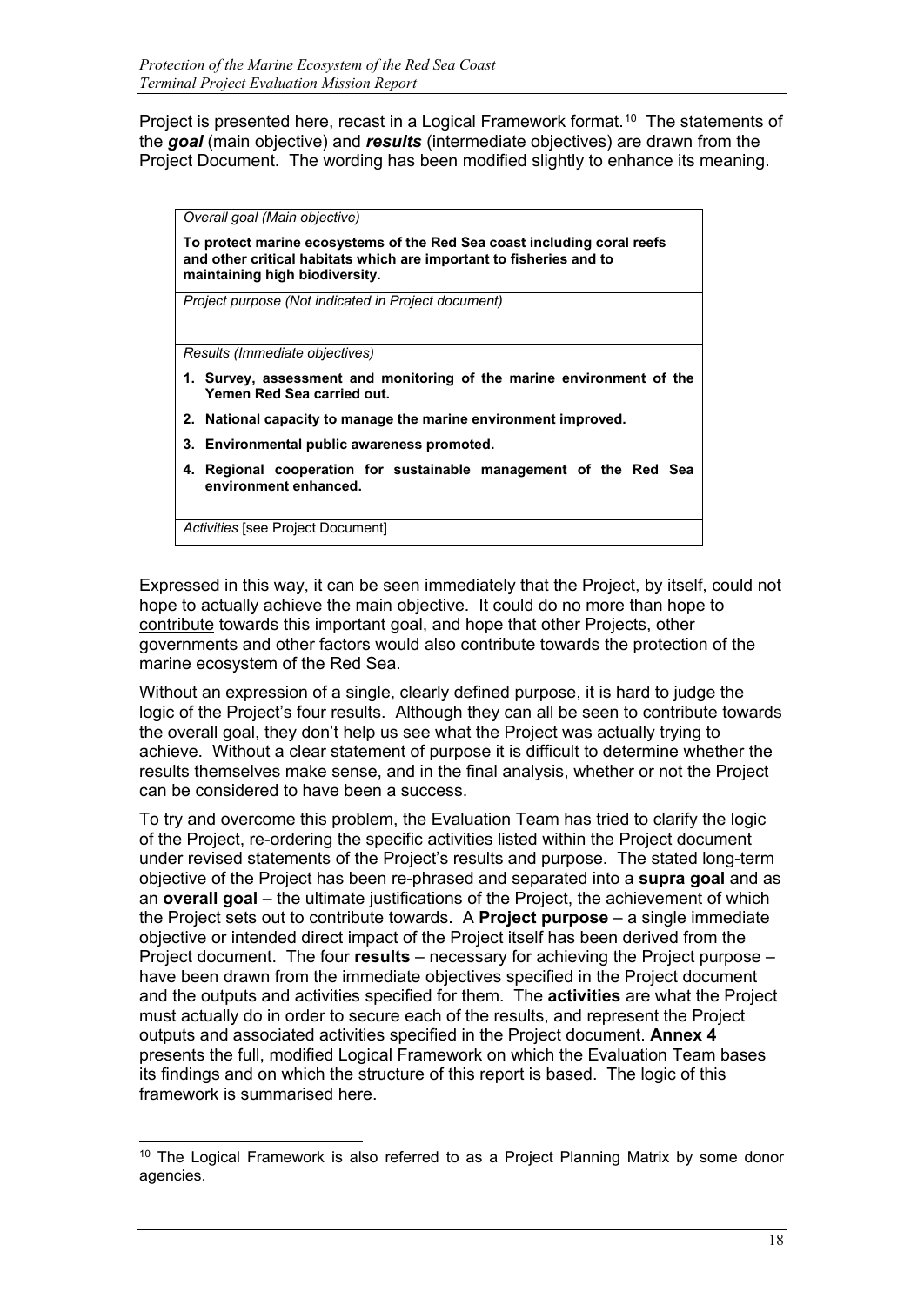The Evaluation Team wishes to stress here that this Logical Framework is not itself an adequate representation of what the Project was intended to be or could have been. The development of a sound Logical Framework is a major undertaking and requires the involvement of a range of contributors with in-depth knowledge of the situation a Project is planning to address. It is presented here to assist the reader understand the approach taken by the Evaluation Team to the assessment of the achievements of this Project.

*Supra goal (Long term objective)*

**Marine ecosystems of the Red Sea including coral reefs and other critical habitats important to fisheries and to maintaining high biodiversity protected.**

*Overall goal*

**National capacity to protect and manage the marine environment of the Yemen Red Sea coast strengthened.**

*Project purpose (Not indicated in Project document)*

**Sustainable Yemeni institution for monitoring, analysis and reporting on the Red Sea marine environment to advise policy and decision makers established and operational**

*Results (Immediate objectives)*

**1. Data collection and monitoring systems designed and implemented.**

**2. Sustainable institution for monitoring the marine environment established.**

**3. Participation in regional initiatives and programmes concerning the Red Sea environment supported.**

**4. Protection of Marine Ecosystems of the Red Sea Coast Project implemented.**

*Activities* [see **Exhibit 4**]

Presented in this way, both the logic of the Project and its shortcomings are illuminated. The Project contributes to the overall goal of protecting the marine environment and strengthening national capacity to do so. It specifically undertakes to establish an institution for the monitoring of the marine ecosystem and advising policy makers. The Project, then, can be seen to be a capacity building Project.

Clarification of the logic reveals a number of problems with the original design that were not initially apparent. It is immediately evident that carrying out a public awareness programme does not easily fit into the logic. Important as raising public awareness may be to protecting the marine environment, it does not contribute directly to the building of national capacity to protect the marine environment. Placed further down the chain of logic, as an activity to be carried out as part of a training exercise to build national capacity in pubic awareness, this work might have found a function in the Project. Expressed at the level of a Project result, its inclusion could only be damaging to the probability of Project success. Similarly, the inclusion of activities to identify Marine Protected Areas and design guidelines for their management only makes sense in the context of a training activity or in terms of strengthening regional initiatives for the conservation and management of the Red Sea.

The revised logic specifies the establishment of an institution that will be responsible for the long-term monitoring of the marine environment as the Project purpose. It is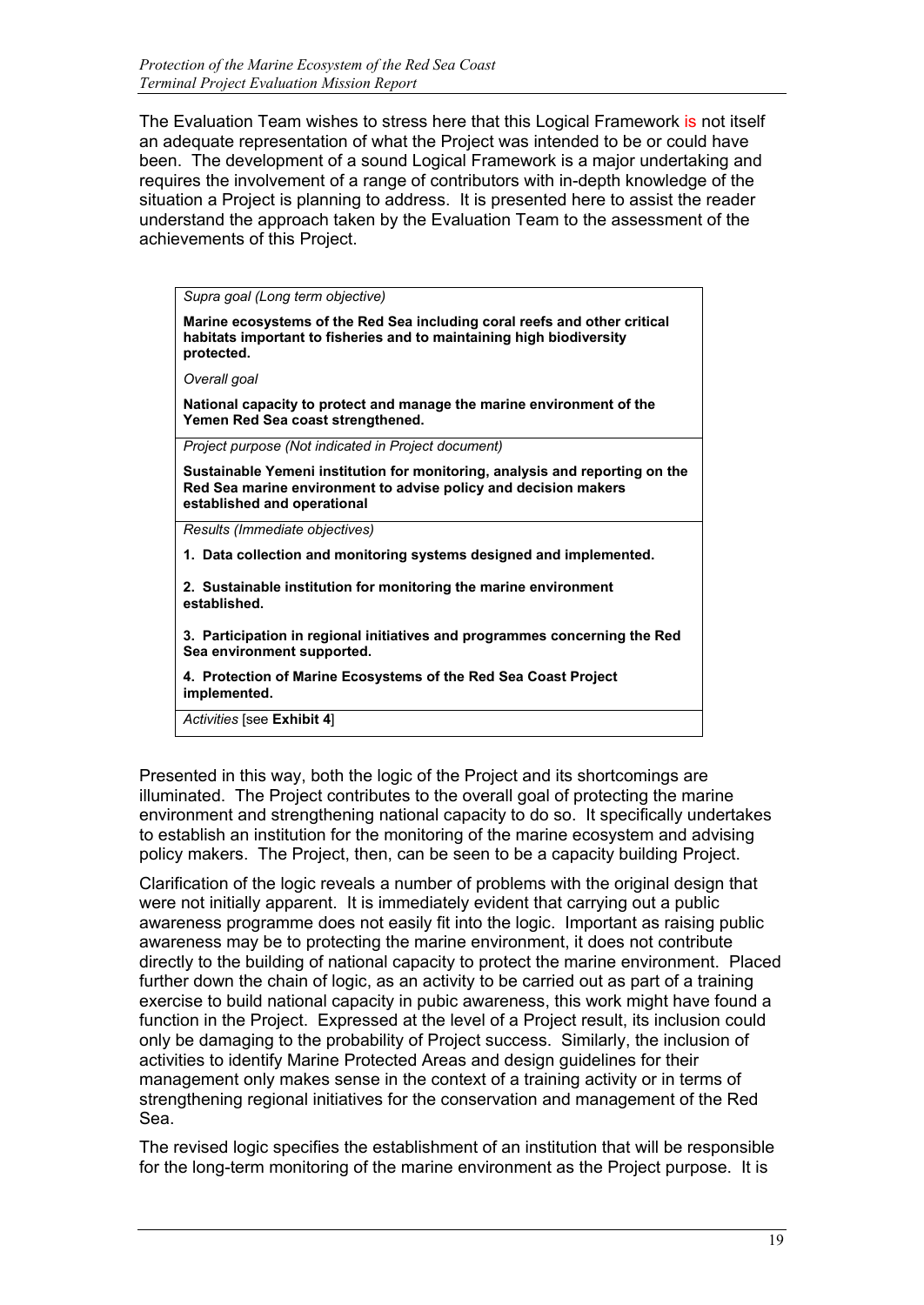against this purpose that the Evaluation Team will assess the Project's overall performance.

#### *Assumptions and risks*

There are a number of assumptions implicit in the Project design, though these are not clearly stated. Three important assumptions are examined here:

- It was assumed that improving the protection of the marine coastal environment would protect the fisheries that are so important to the Yemeni economy and national food security. This assumption does not appear to have been closely examined. Over the course of the Project's implementation there appear to have been serious declines in the stocks of both pelagic and demersal fishes and shrimps. This appears to have been largely the result of unregulated fishing by international and national fishing fleets.<sup>[1](#page-22-0)1</sup> As such, the work of the Project on issues relating to protection of the coastal marine environment from pollution did not seem to be addressing the real threats to the Red Sea fishery.
- It was assumed that providing a mechanism for monitoring the marine coastal environment would lead to issues concerning the protection of this environment to be incorporated into policy development and planning decisions. There is no evidence that this has been the case. This assumption meant that activities designed specifically to address the nature of policy development and decision making in the context of marine conservation were not included as part of the Project's design.
- It was assumed that the development of a national capacity to monitor the marine coastal environment through the provision of equipment and the training of national experts would lead to ongoing monitoring. Failure of the Project design to address adequately issues of financial and institutional sustainability meant that this assumption was unlikely to hold true.

General and specific risks to the successful conclusion of the Project were listed in Sections F and G of the Project Document<sup>[1](#page-22-1)2</sup>. These were thoughtful and comprehensive and attempts were made to design in advance, possible corrective measures. Major problems actually encountered by the Project in relations to the risks identified are discussed here.

#### *Delays in recruiting counterparts*

The Project Document identifies a risk that delays in recruiting local specialists and national counterparts would delay the implementation of field surveys and disrupt training. This proved to be a major problem for the Project. There were serious delays in the provision of counterparts, a number of those provided were not suitable and were not able to either contribute towards or benefit significantly from the Project. Many were not able or willing to commit sufficient time to Project activities or to training. This had serious implications for the Project.

- Survey work and data collection and the quality of training were constrained. Fewer sites were surveyed than would have been desirable and the quality of data collection was not as high as might have been expected.
- The level of training received by many of the national counterparts was not of sufficient duration or depth meaning that national experts were not sufficiently

<span id="page-22-0"></span>j <sup>11</sup> This information represents the subjective and informal view of the FAO Fish Stock Assessment Specialist working with the Ministry of Fish Wealth.

<span id="page-22-1"></span><sup>&</sup>lt;sup>12</sup> Project Document, Section F, Risks and Section G, Prior Obligations and Pre-requisites. Pages 25-26.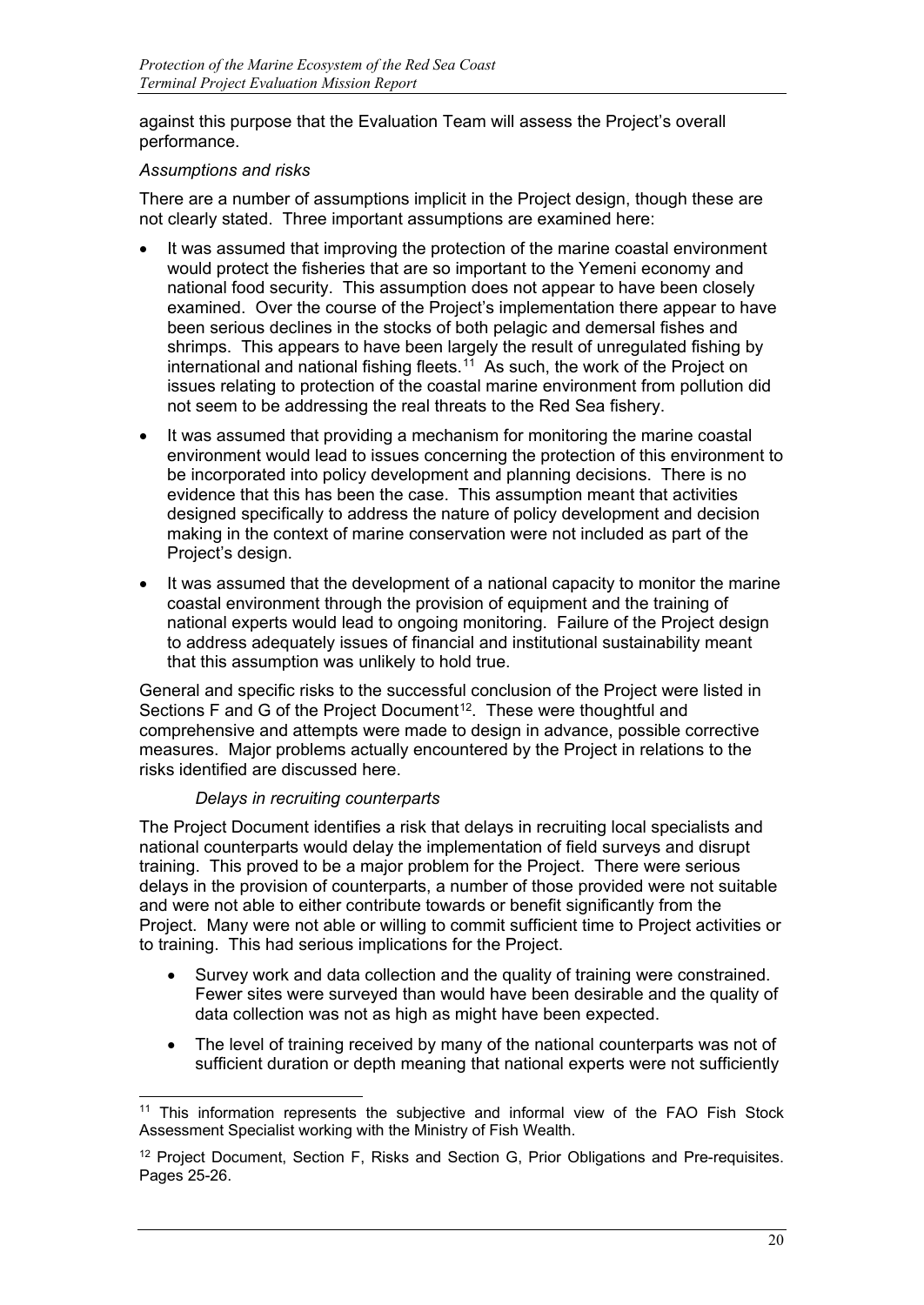well trained by the end of the Project to be able to continue with the monitoring programme.

• Much of the time of the external consultants was spent trying to "catch up" meaning that training and survey work were undertaken simultaneously, to the detriment of both. Consultants were also unable to adequately plan their work or ensure that proper technical reports were prepared. This had serious implications for the sustainability of the Project.

#### *Internal constraints within Yemen*

Unforeseen constraints in the Republic of Yemen were identified as a risk. In the event the Evaluation Team understood that there were security problems that prevented survey work being carried out around the some of Yemen's Red Sea islands. Furthermore, it was indicated by the international consultants<sup>[1](#page-23-0)3</sup> that security problems in Hodeidah in 1998 led to the precipitate removal of their Chief Technical Advisor, though it was not apparent what these problems were. Though civil war in Yemen led to delays in the implementation of the Project between 1993 and 1994, this had no effect on the Project once it was initiated in 1995.

#### *Problems associated with international consultants*

The Project Document identifies delays in the selection of international consultants and the fielding of inappropriate short-term technical assistance as risks. There were delays in the selection of the international consultants and the tendering process was complex and rather clumsy.[14](#page-23-1) This did not however constitute a serious problem for the Project. The short-term technical assistance fielded by the international consultants was generally viewed as having been of high quality. The Evaluation Team has strong reservations, however, concerning the appropriateness of shortterm technical assistance on a project of this nature. Long-term technical assistance would have been more effective, especially if linked to the provision of permanent national counterparts. The short-term nature of inputs by both the international and national consultants and their national counterparts was a severe constraint on the effectiveness of the Project.

It is also important to note that the Chief Technical Advisor provided by the international consultants changed four times during the course of the Project. This had a serious negative impact on the Project. By and large, however, such changes cannot be predicted nor completely avoided. One CTA had to resign his position when his wife became seriously ill, while another became seriously ill himself. The first CTA was removed at the demand of the then Minister for Fish Wealth.

#### *Delays in procurement of equipment*

The Evaluation Team found that equipment provision by the international consultants had been very well achieved and its importation had been well supported by the MFW. One serious shortcoming was noted, however, and is reported on here as it had a considerable impact on the Project. This was the identification and hiring of a suitable research vessel to allow for the coastal marine surveys. Despite the considerable experience of the experts involved in the development of the Project, this was not adequately planned for. Only a very substandard boat could be hired, the working budget was insufficient and the terms and conditions under which the vessel was chartered did not allow it to steam to all the areas where surveys were planned. As a result the survey work was seriously constrained. Many sites were not

<span id="page-23-0"></span><sup>-</sup><sup>13</sup> The international consultants were Hassall and Associates, an international consulting company based in Sydney, Australia.

<span id="page-23-1"></span><sup>&</sup>lt;sup>14</sup> The internal audit of the Project carried out by UNDP is highly critical of the process.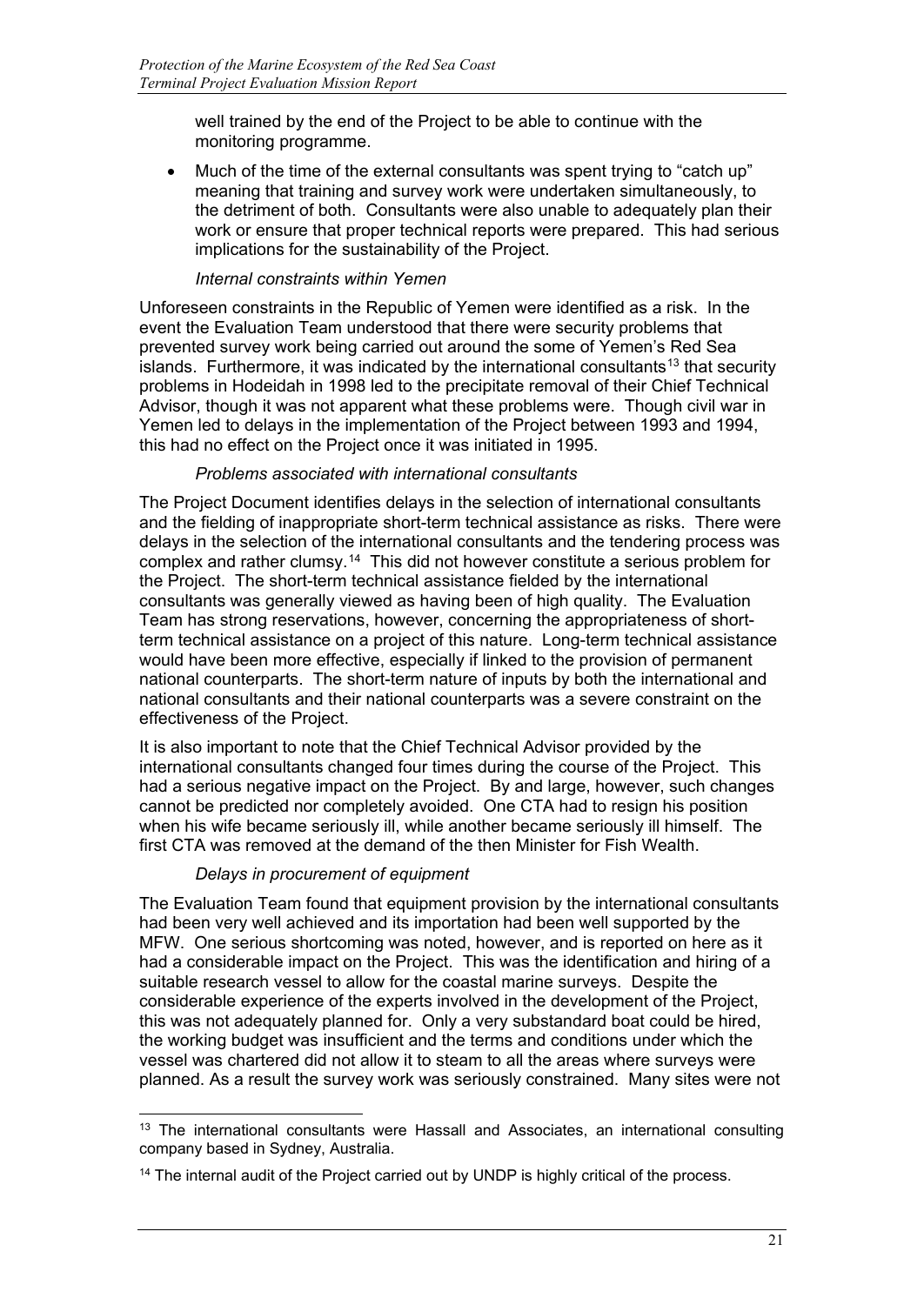visited and on at least one occasion the national counterparts refused to continue with the survey work due to the poor working conditions.

### *Lack of Project impact at policy level*

This very serious threat was recognised within the Project, even if the risk was scored as being only 'low to medium'. The Evaluation Team believes, however, that this was not a risk but a probability, if it was not adequately considered during the Project design phase. The proposed corrective measures were not properly thought out; had they been they would have led to a significant re-design of the Project.

#### *Indicators, work plans and evaluation*

#### *Verifiable indicators of progress and impact*

The Project Document included brief statements under the heading of "Success criteria" under the description of each of the four Immediate Objectives (or results). These statements cannot be construed as indicators against which the Project could be evaluated. They were not specific with respect to timing, location, quantity or quality, necessary characteristics for what are referred to as 'objectively verifiable indicators' using the Logical Framework approach. In their absence the Evaluation Team can only make qualitative and somewhat subjective assessments of the Project's achievements. Though indicators should have been established as part of the process of Project planning, it would have been reasonable for the Project implementers (UNOPS, the international consultants and MFW) to undertake a process to develop indicators once the Project was being implemented.

#### *Work plans, milestones and budgets*

The Inception Report prepared by the international consultants after the first three months of the Project's implementation included a three-year work plan. The contractual requirement for the preparation of six monthly work plans was not met, however. Budgets that would normally be associated with such work plans were also not prepared. The absence of such work plans made it difficult for the Evaluation Team to follow the incremental progress of the Project, as meaningful "milestones" of achievement were not established. More importantly, however, it indicates that there was a lack of internal monitoring of the Project's implementation and a failure to undertaken the kind of strategic planning which might have proved valuable in the Project's implementation.

#### *Internal and external evaluation*

The international consultants met their contractual obligations to provide periodic progress reports. In addition, the Project was subjected to a mid-term review in 1996, two internal audit reports, annual Project implementation reviews (PIRs), annual progress reports (APRs), a terminal Project report (TPR) and other internal reviews and periodic reports. The evaluation reported on here represents the terminal external evaluation of the Project.

The relevance of these reviews and reports, and how they contributed towards the monitoring of the Project, are discussed below in Section V. D.

#### **In summary, the Evaluation Team believes that the design of the Project was badly flawed and that this placed severe constraints on the Project's operations and significantly reduced the probability of success.**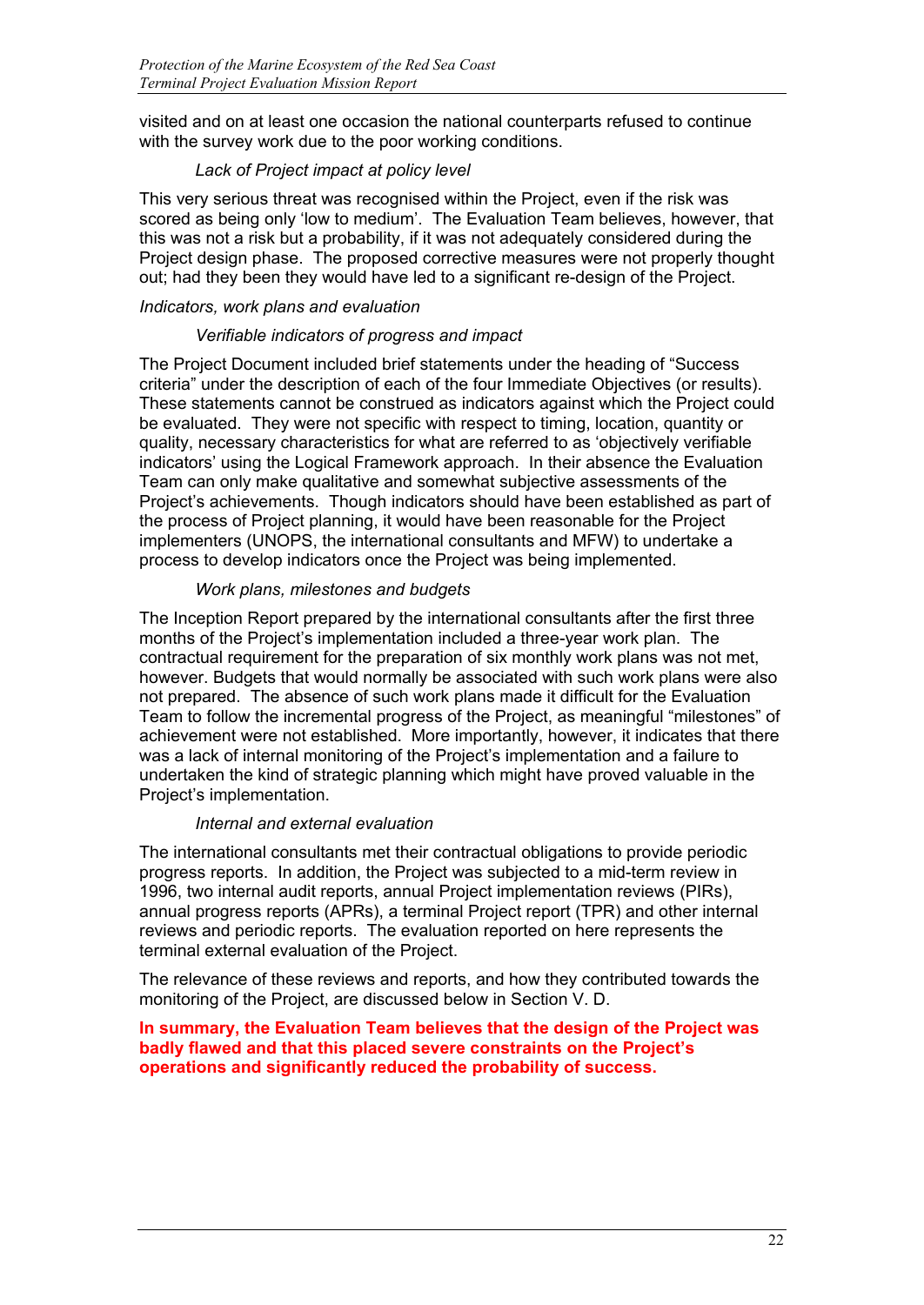# **V. Project implementation**

## **A. Activities**

The Project Document specifies and describes 44 activities spread between 10 outputs that feed into the four results (immediate objectives) defined for the Project. It will not be helpful to discuss each of these specific activities here. The degree to which they were implemented links directly to the achievement of the Project's 10 outputs and these are discussed below in detail in Section VI. C. It is helpful to discuss specific issues of implementation here, however, especially with respect to any effects on the implementation of the Project as a whole.

The Project Evaluation found that a great deal of high quality work had been carried out by the majority of partners involved in the implementation of the Project. Especially noteworthy is the expertise, energy and hard work of the short-term experts fielded by the international consultants and the enthusiasm and commitment of several of the national experts and counterparts. The combination of the external experts and the national counterparts led to the building of the Project's most notable achievement: a team of enthusiastic and committed Yemenis with a solid base of core skills in marine monitoring. Though vulnerable, as will be discussed later, this team represents a potentially important asset for the Government of Yemen's management of the Red Sea marine environment.

Much of this work was reported on in technical reports prepared by the contracted partner organisations. These are listed in Annex 5 and represent important Project outputs.

The Evaluation Team found that certain activities were not carried out. It is recognised that a Project may fail to carry out specific activities for a range of legitimate reasons. These will usually be acknowledged in reports and explanations provided. Activities specified in a Project document may be abandoned as a result of a strategic planning exercise that recognises new priorities for the Project and develops new activities to address its objectives. In other cases, a Project may be constrained by problems of implementation on the ground. In the case of this Project, a considerable number of specific activities were not carried out but no documentation exists to adequately explain why. Certainly, the Evaluation Team found no evidence of any formal re-planning of the Project that led to their being removed. Key Project activities that were not implemented are listed and briefly discussed:

- Design and planning of an environmental monitoring system this activity was central to the Project and was a core 'deliverable'. The failure to undertake this activity in a meaningful way represents a fundamental failure of the Project.
- Develop general guidelines for the management of Marine Protected Areas<sup>[1](#page-25-0)5</sup> - this activity was designed as one of the primary mechanisms through which the Project was to support the protection of the Red Sea marine coast. Though it was an activity under a poorly conceived Project output, the Project's failure to address it without explanation constitutes a significant weakness.
- Identify possible sources of funding for post-Project activities this activity

<span id="page-25-0"></span>j <sup>15</sup> The international consultants stated that they believed that this component had been removed from the Project proposal, as had been recommended in the Technical Review of 1996. The revised Project Document makes it clear, however, that MPA activities were to be scaled down, not removed. Project Document, Preamble, page 3.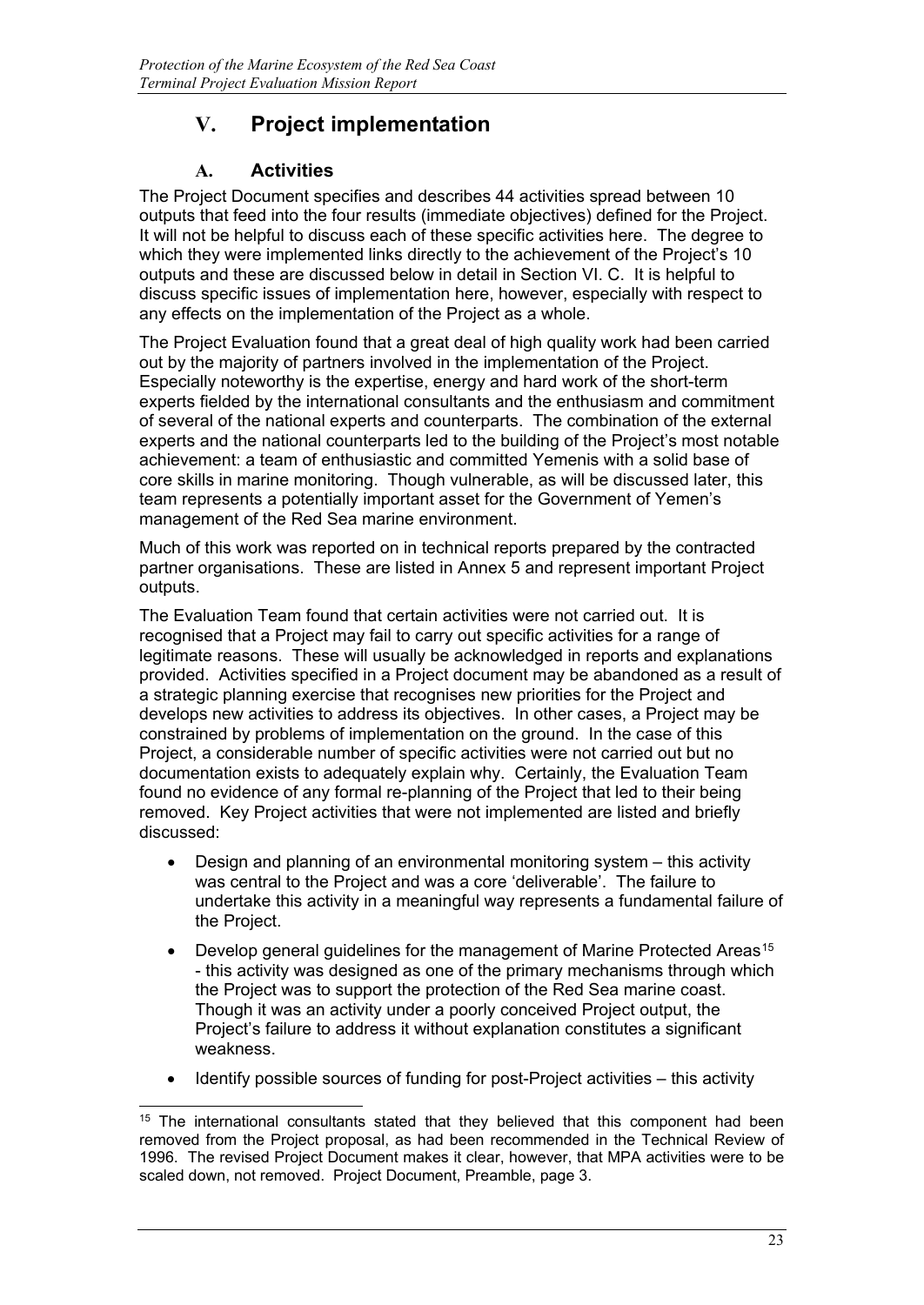was to have been undertaken by an international expert, who was not fielded by the international consultants. A report prepared by a national consultant did not represent a meaningful implementation of this activity.

- Explore and negotiate with potential funding sources no evidence at all was found of this activity. The failure to secure sources of funding for the ongoing recurrent expenditure of monitoring had profound implications for the sustainability of the Project's achievements.
- Preparation of evaluation and technical reports each of the 10 Project outputs was to have been concluded with the preparation of evaluation and technical reports. No such reports worth the name were prepared as standalone documents – some technical material such as the results of survey work, development of the GIS etc. was incorporated into the body of some of the regular progress reports. Consequently much of the useful work undertaken was not easy to translate into ongoing activities by the participating counterpart national institutions.

**In summary, the Evaluation Team concludes that though the international consultants and the national counterparts carried out a large amount of high quality work, the failure to produce adequate reports and to implement certain key activities severely weakened the Project's impact on its goal of protecting the marine environment of the Red Sea.**

## **B. Modifications to timing and budgets**

The Project was subject to several modifications to both timing and budgets. Major events in the implementation of the Project are summarised in Table 1 below which aims to provide an overview of the Project during the course of its operational life.

The Project was initially scheduled to run for three years from June 1993 to May 1996. Delays in implementation, primarily due to civil war in Yemen, meant that progress towards contracting and initiation of the Project did not begin until 1995. The Project finally began operations in Yemen when the international consultants field a CTA in December 1995. Initial problems experienced during the first several months of the Project led to a technical evaluation being carried out in November 1996, after less than one year of operations.

Modifications were made to the Project following a limited process of re-design based on recommendations made in the evaluation. A new Project document was drafted which the Government of Yemen signed in June 1997 and by UNDP in July 1997. The new Project (now recoded as YEM/97/G32) was scheduled to end in June 1999.

Further modifications to the timing of the Project were experienced during the implementation of the new Project. External technical support ended in August 1998 when the CTA was withdrawn suddenly, apparently in response to concerns about security. Field operations of the Project effectively ended at this point<sup>[1](#page-26-0)6</sup>. The international consultants submitted a proposal for a contract revision for the period August to November 1998. It was proposed that their contractual reporting obligations for a fifth progress report and a final report should be met by the production of a book detailing the findings of the Project. UNOPS and UNDP GEF accepted this proposal. The book was finally submitted in March 1999. The book was forwarded to various parties for review. Feedback from these parties was mixed. The EPC were positive about the book/final report and requested additional copies.

<span id="page-26-0"></span><sup>-</sup><sup>16</sup> Individual national counterparts continued to work and carried out four surveys after this date. It is not apparent, however, that the results of this work were included in the final report of the Project.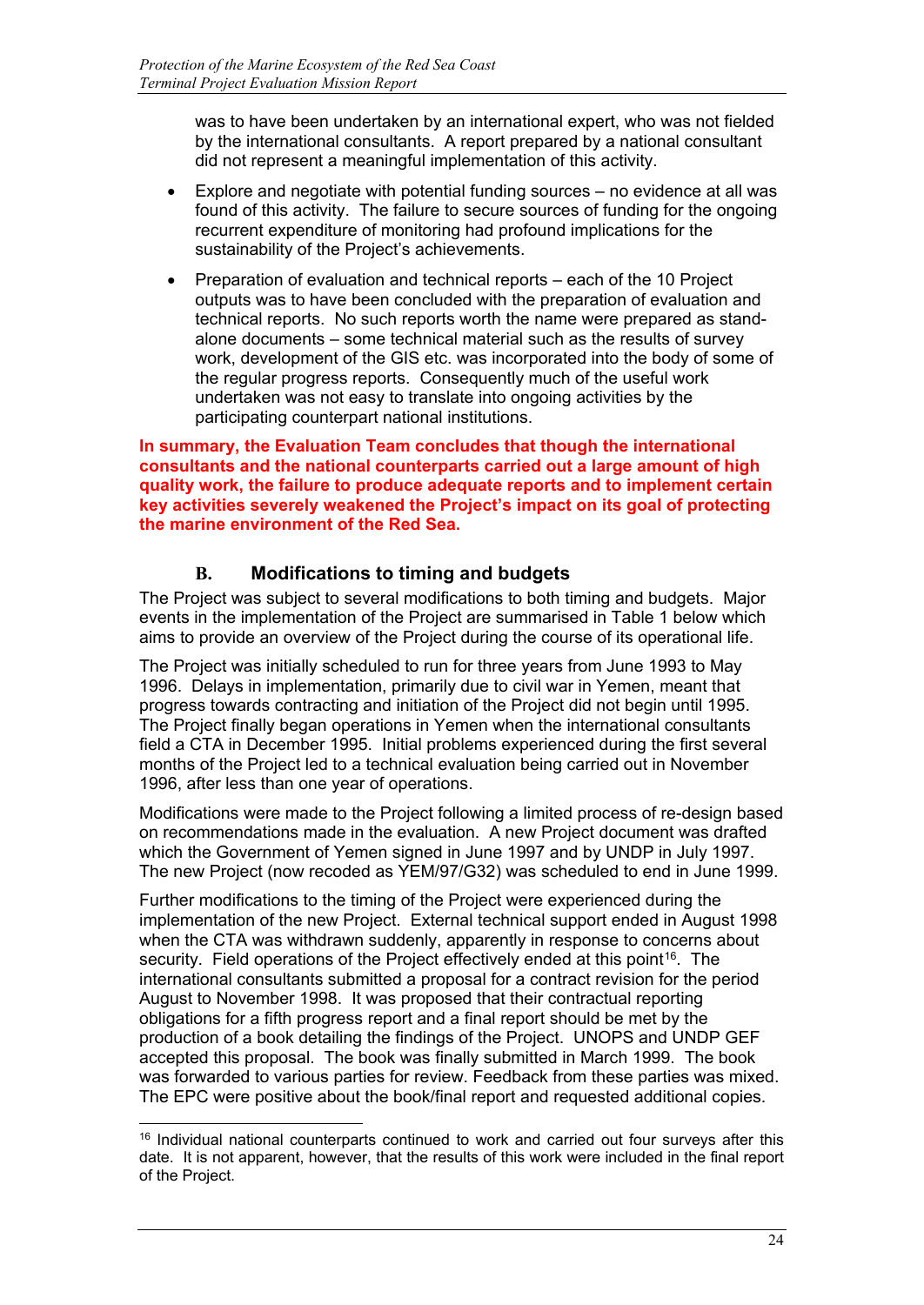This was apparently taken by UNOPS to indicate that the Government of Yemen had formally accepted the book/final report as meeting the contractual obligations of the international consultants who were finally paid off towards the end of 2000. The MFW, the implementing agency in Yemen denied that they had accepted the report and the Evaluation Team could find no evidence in writing that they had.

Despite the submission of this final report, the Project has remained operational in administrative terms. The Project had unexpended funds in the region of approximately US\$120,000<sup>[17](#page-27-0)</sup> and a decision was required on how to deal with these funds. A Tripartite Review Meeting was convened in December 1999 and discussed the Project in on-going operational terms. In 2000, the Ministry of Fish Wealth began to motivate for the release of remaining Project funds and discuss the possibility of an extension of the Project. In late 2000, UNOPS began the process of organising the terminal external evaluation of the Project.

| <b>Timing</b>    | <b>Action</b>                                | <b>Comment</b>                 |
|------------------|----------------------------------------------|--------------------------------|
| 1991-1992        | Project development                          |                                |
| June 1993        | Project Document signed                      |                                |
| 1993             | Project suspended                            | Civil war in Yemen             |
| 1994 - 1995      | Tendering process                            | Tendering process protracted   |
| March 1995       | Contract with consultants signed             |                                |
| May 1995         | MFW approves Project start                   | Delays in fielding consultants |
| December 1995    | Project initiated on the ground; CTA fielded | Problems on the ground         |
| October 1996     | External technical evaluation                |                                |
| November 1996    | 1 <sup>st</sup> Tripartite Review Meeting    |                                |
| Jan-May 1997     | Project revision                             | Limited revision in New York   |
| <b>June 1997</b> | Revised Project Document signed              |                                |
| March 1998       | 2 <sup>nd</sup> Tripartite Review Meeting    |                                |
| <b>July 1998</b> | CTA and international experts leave          | Most work and training ends    |
| March 1999       | Book in lieu of report published             | Prepared in Australia          |
| December 1999    | 3 <sup>rd</sup> Tripartite Review Meeting    |                                |
| <b>End 2000</b>  | Hassall and Associates final payment made    | MFW did not accept report      |
| April 2001       | <b>Terminal External Evaluation</b>          |                                |

**Table 1: overview of the Project during the course of its operational life**

A number of revisions to the budget were made during the course of the Project's history. Not all of these could be traced by the Evaluation Team through formal budget revision documents. The most important were:

- The addition of US \$160,000 to the original budget by UNDP, drawn from YEM/97/100 Sustainable Environmental Management Project. This sum was used to fund local sub-contracts and the purchase of some equipment.
- The reduction in the total of the Hassall and Associates contract by US\$ 137,371 to US\$ 1,173,237. The sum withdrawn from the international consultants was used to contract the services of the several national

<span id="page-27-0"></span>j <sup>17</sup> Confirmed by UNOPS by memo; 04/05/2001.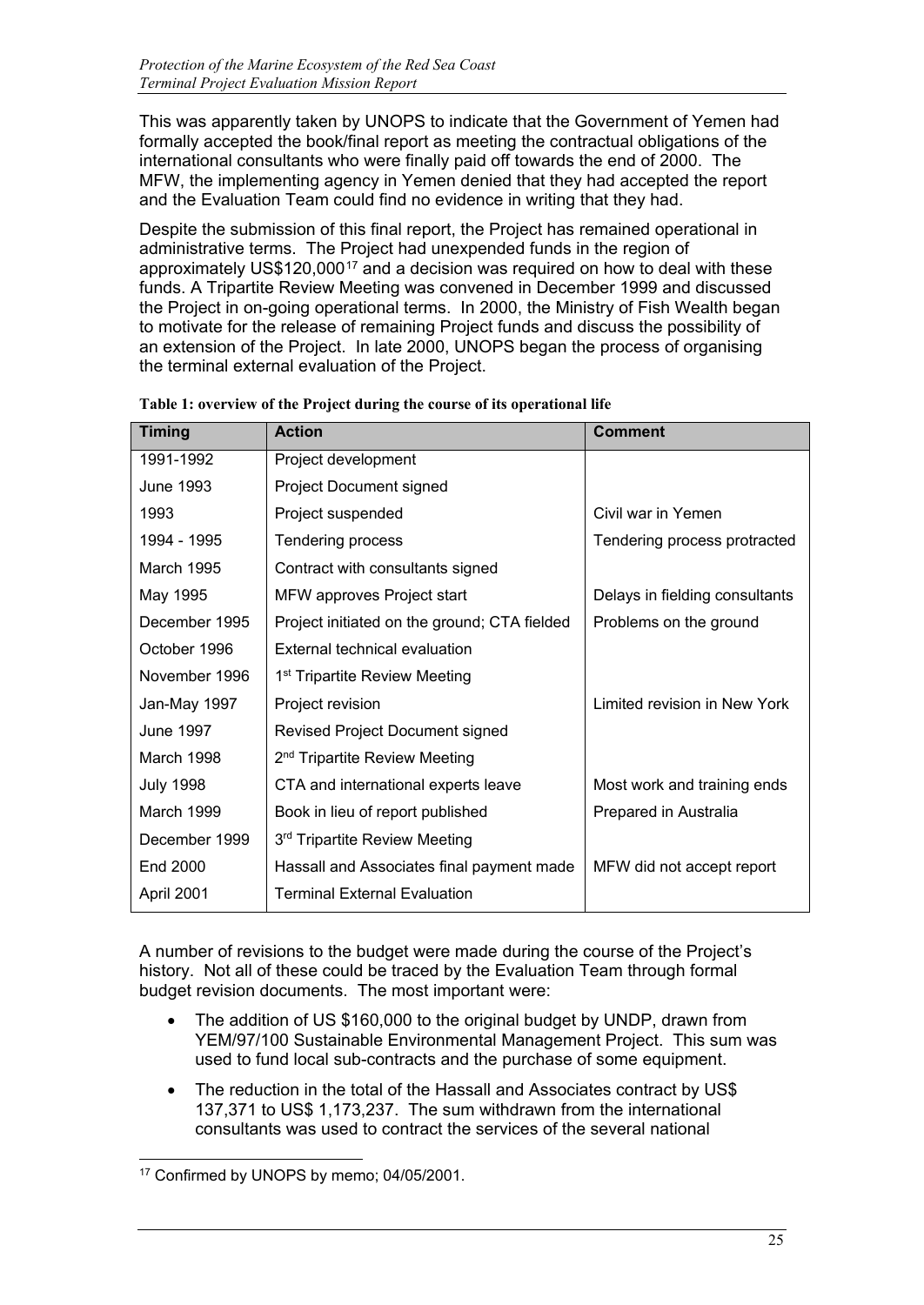#### partners<sup>[18](#page-28-0)</sup>.

#### **The Evaluation Team recognises the complexity of the Project and the difficulties experienced in implementation leading to modifications throughout the course of the Project. However, the opportunity to make the necessary changes to the Project structure was not taken.**

## **C. General strategy of implementation**

The Project Document reveals a somewhat confused implementation strategy. As indicated above, this was primarily caused by the lack of a clearly expressed purpose of the Project. The Evaluation Team has put forward a proposed structure of the Project's logic. In this the purpose of the Project was to contribute towards the *supra goal* of protection of the Red Sea marine environment. The *overall goal* of the Project was to strengthen the capacity of the Yemeni authorities to monitor threats to the environment and this was to be achieved by establishing a sustainable Yemeni institution capable of monitoring the marine environment and advising policy and decision makers. With regard to this structure, the Evaluation Team has examined the various elements of the Project's implementation strategy.

The Logical Framework developed by the Evaluation Team to represent the Project, presented in **Exhibit 3**, suggests three primary planks or results to the Project's general strategy.

- National experts would be trained to monitor, assess and report on threats to the marine environment.
- A monitoring plan and the necessary infrastructure for implementing it would be developed which would be appropriate to the Yemeni situation in both ecological terms and institutional terms.
- Regional structures would be supported and integrated.

Each of these planks is supported by activities and outputs that were specified in the Project Document. These are presented in **Exhibit 4**. At the level of activities, the Evaluation Team carried out a situation review and analysis of the strengths and weakness of the Project's implementation. A fourth result dealing with the implementation, management and reporting and monitoring of the Project is also described.

#### *Data collection and monitoring systems designed and implemented*

The activities reported on here conform largely to those presented within Intermediate Objectives [1](#page-28-1) and 2 of the Project<sup>19</sup>. The several activities that related to the collection of data, the carrying out of surveys, the design and initial implementation of a monitoring system and protocols, and the development and supply of databases and a Geographical Information System are collected together under this result.

The Evaluation Team found that a great deal of work had been carried out under this result. A large number of surveys were under taken, and great deal of information was collected. This work was carried out by both the technical assistants fielded by the international consultants, the national counterparts, and the Yemeni institutions and agencies contracted by the Project.

The Evaluation Team also found in place a GIS and associated database of high

<span id="page-28-0"></span><sup>-</sup> $18$  Contract amendment no. 2; dated  $1<sup>st</sup>$  November 1997.

<span id="page-28-1"></span><sup>19</sup> Project Document; Section D, pages 14 –19.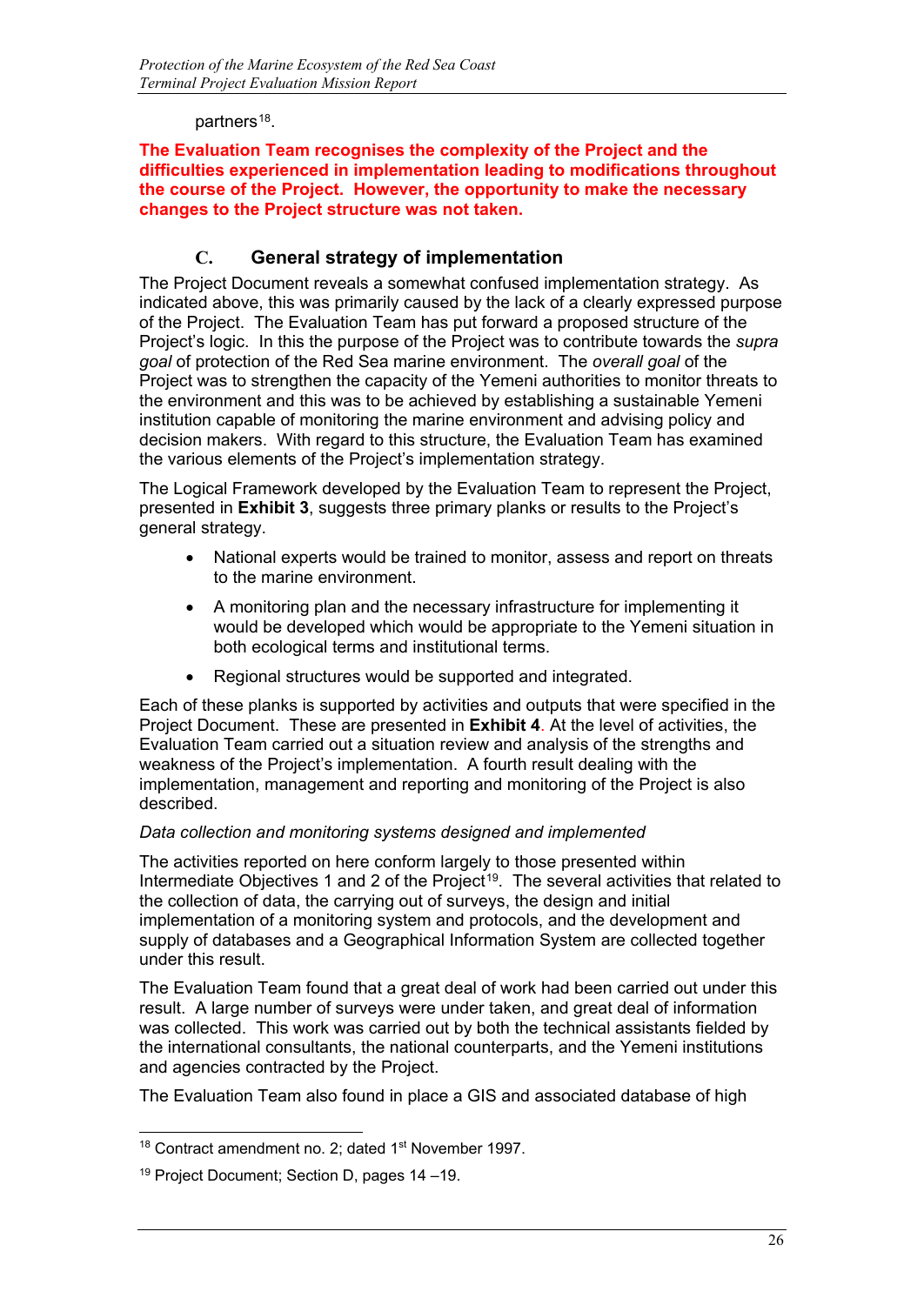quality, which represents a powerful potential tool for the Yemeni authorities to monitor the marine environment.

In terms of the Project strategy of building an institution responsible for monitoring, however, there was a fundamental shortcoming under this result. A key Project deliverable and one critical to the strategy was the establishment of a monitoring system to allow identification of resource use conflicts and compatibility. The Evaluation Team believes that such a system should have comprised:

- Identification/location of specific monitoring sites including all of the main habitat types.
- A monitoring schedule/work-plan.
- A clear manual of methods to be employed.
- Standardised data recording forms and associated notes for their completion.
- Computerised databases linked to data forms for systematic input of data and the GIS for analysis and reporting.
- Standardised analysis procedures and reporting formats.

These would have been collected together into a single, user-friendly manual, ideally translated into Arabic. Multiple copies of this manual and the associated computer databases would have formed the basis for on-going monitoring after completion of the Project.

The Evaluation Team found no such manual and it is clear that the Project did not design nor establish a monitoring programme. At the end of the Project, the national counterparts were not left with a well-designed, fully integrated monitoring programme that they could follow once the technical assistants had left. The Evaluation Team could not even find copies of any of the standard texts<sup>[20](#page-29-0)</sup> used by the international consultants to train the national counterparts and from which they had drawn survey procedures and data forms.

#### *Sustainable institution for monitoring the marine environment established*

Activities reported on under this heading comprise the various activities listed in the Project Document that related to training of national counterparts and the activities related to examining sources of funding for ongoing post-Project activities of the institution. In addition, activities related to the public awareness programme are included here. The Evaluation Team proposes that enhancing public awareness of concerns over the marine environment amongst both the general public, the private sector and government agencies can be viewed as an important part of developing a sustainable institution. Support for such an institution is more likely to be forthcoming if there is an understanding of the role if plays in preventing damage to the marine environment which would translate directly into negative effects on the local and national economy.

The Evaluation Team learned that a considerable amount of training had been carried out as specified within the Project Document. Much of this was of high quality and the core group of national counterparts that remain associated with the facility in Hodeidah were very positive about the training they received and the technical experts that trained them. The Evaluation Team were surprised, however, to find that the training programme seemed to have been rather *ad hoc* in nature and showed little evidence of systematic planning. The trainees seem to have been

<span id="page-29-0"></span><sup>-</sup> $20$  Standard methodologies developed and published by, for example, the Australian Great Barrier Reef Maritime Park Authority were apparently used in training.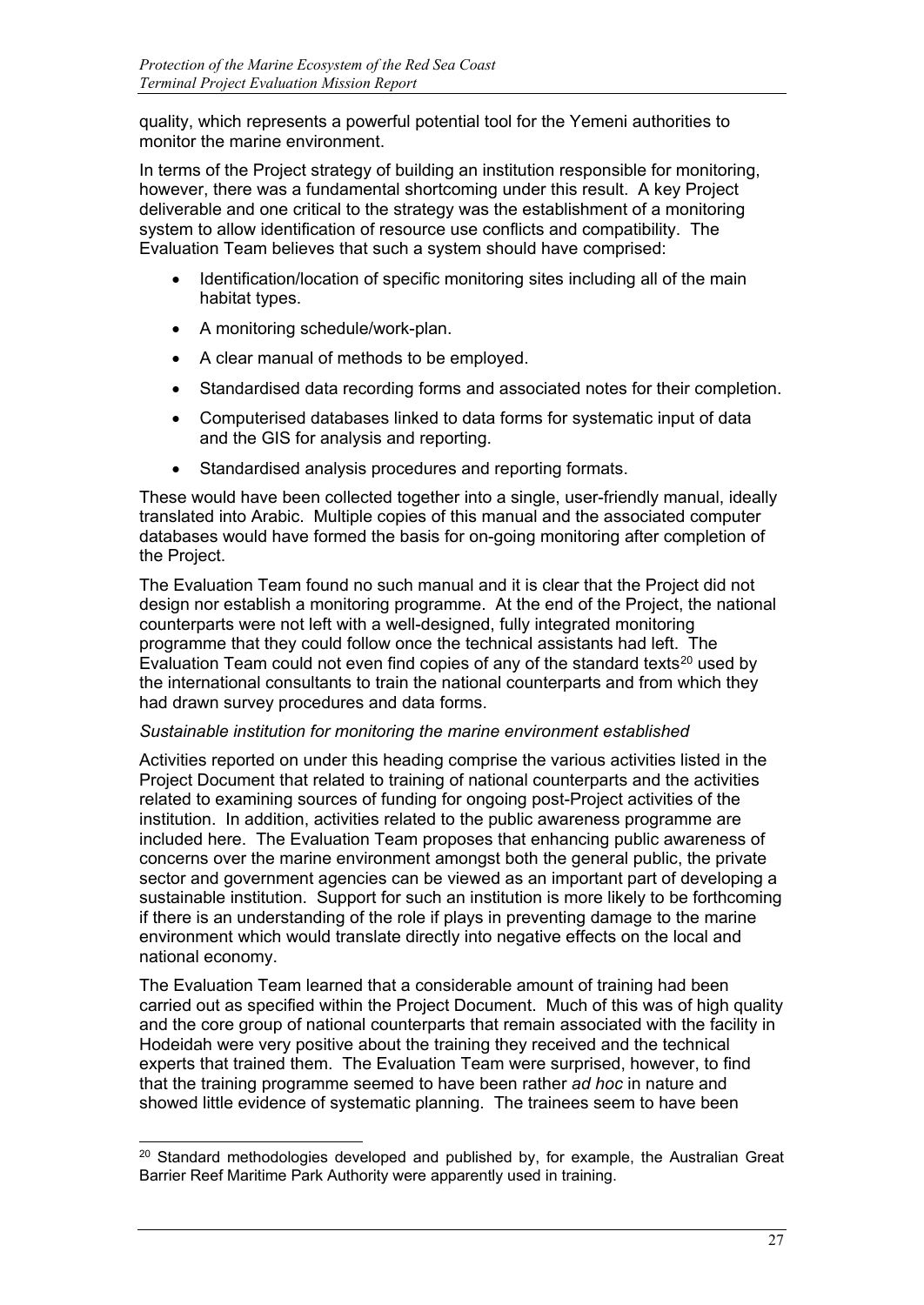provided with little formal training materials, textbooks or manuals with which to strengthen lectures and practicals. As a result, once training had finished, there was little opportunity for trainees to continue and build on their experience in their day-today work.

A significant omission under this result was the failure of the Project to undertake the activities specified concerning the identification of funding sources for post-Project monitoring and support of the institution. In terms of strategy, the Evaluation Team believes that these activities and Output  $3.3<sup>21</sup>$  $3.3<sup>21</sup>$  $3.3<sup>21</sup>$  in general were not adequate to make the sustainable funding of the institution likely. Greater emphasis needed to be laid on the institutional arrangements for the facility that the Project was to create. The Project Documents makes no reference to this. Examination of sources of recurrent funds needed to be more actively pursued, not only by an international consultant, and within the context of a sound discussion of institutional arrangements and the role of government.

#### *Participation in regional initiatives and programmes concerning the Red Sea environment supported*

The Project provided US\$500,000 to support regional initiatives. Specifically, the Project provided support to PERSGA, funding a CTA for a period of one year, an Assistant Co-ordinator, and three regional training workshops<sup>[22](#page-30-1)</sup>. The Evaluation Team was able to determine only that the CTA was fielded and that one of the three regional workshops was carried out. Little information on the regional component was available to the Evaluation Team and there was no evidence that the reports specified in the inter-agency agreement between UNEP and UNOPS were produced.

The Evaluation Team felt that this result provided the strongest logic for the suite of activities related to the identification and management of marine protected areas. None of these were implemented, however.

### *Protection of Marine Ecosystems of the Red Sea Coast Project implemented*

This result was added by the Evaluation Team to collect together all those activities related to implementation of the Project in practical terms. These were spread throughout the four Immediate Objectives in the Project Document. They include the purchase and importation of equipment and materials, the provision of short-term and long-term technical assistance, and the preparation of technical and evaluation reports. Though not specified clearly in the Project Document, the holding of Steering Committee meetings, Technical Committee meetings and Tripartite Review meetings, as well as carrying out the external evaluations required by GEF are included here.

As indicated elsewhere, the Evaluation Team found that there were no meetings of the Steering Committee or the Technical Committee. Prior to the re-design of the Project, there was an attempt to hold a meeting of the Steering Committee in 1996. The meeting was rendered ineffective by the refusal of the MFW representative to participate, and the refusal of the Chairman, the EPC representative, to proceed without the participation of MFW.

There were three Tripartite Review meetings. The first of these, held in November 1996 primarily discussed the results of the external technical evaluation and made recommendations on how the Project's implementation could be improved. The second was held in March 1998 and noted general Project progress. The third was

<span id="page-30-0"></span><sup>-</sup> $21$  Project Document, pp 21. Output 3.3 states "Identification of potential recurrent cost financing by an International Expert for post-Project activities".

<span id="page-30-1"></span><sup>&</sup>lt;sup>22</sup> Project Document, Annex IV. Regional Component. Annex pages 6-12.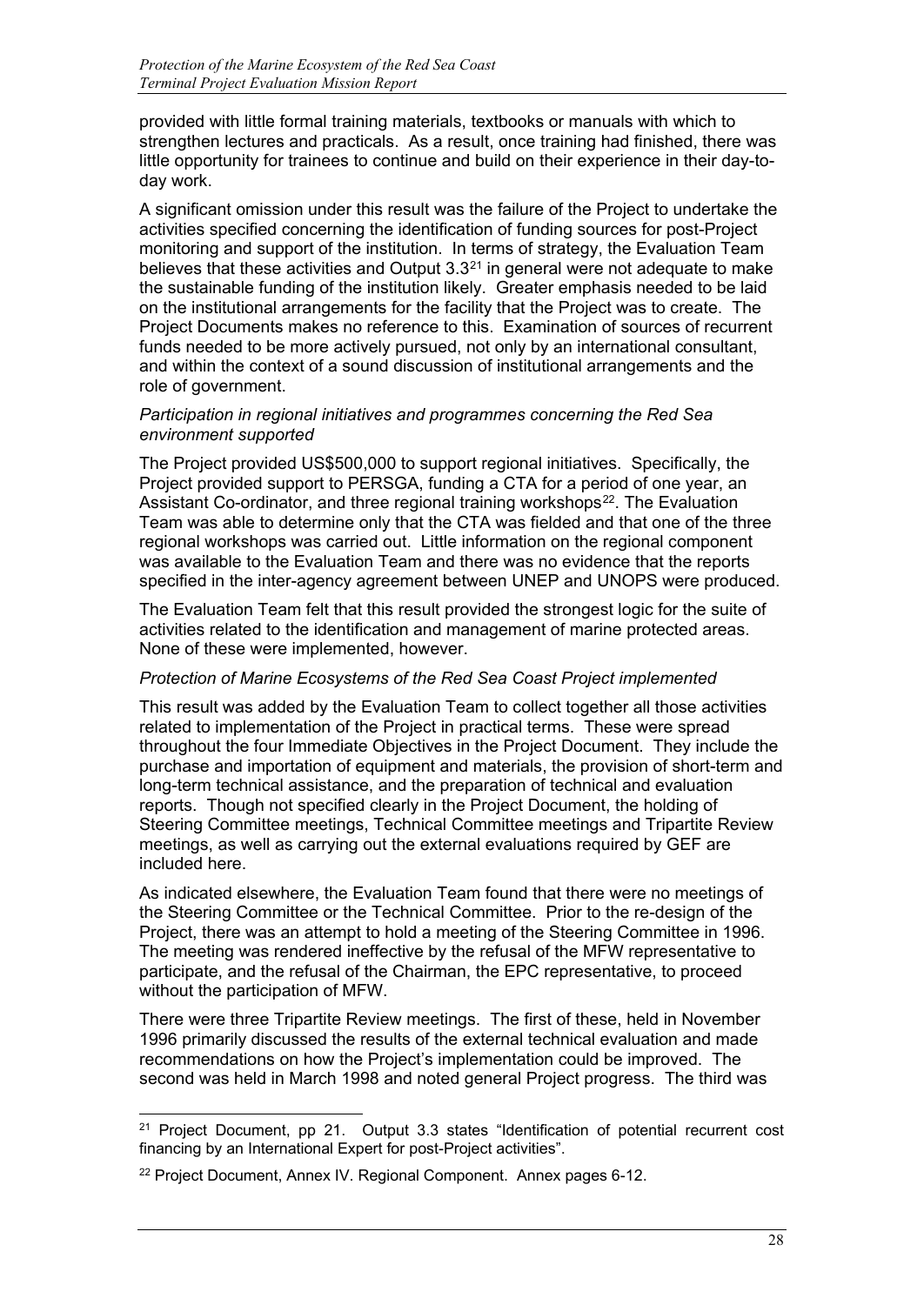in December 1999 and provided a brief summary of the Project's successes and failures.

**In summary the Evaluation Team found that the strategy of Project implementation was not well structured. The flow of logic from activities to results to purpose was not strong and as a result, major flaws in the implementation of activities were not recognised or the implications of these for the Project's achievements noted or addressed.**

## **D. Quality of backstopping and monitoring**

The Project Document and the contract of the international consultants made provision for monitoring and backstopping. The range of institutions involved in the Project and the complexity of the Project design itself made monitoring and backstopping particularly important. The roles and performance of the different players and bodies will be discussed separately.

## *Backstopping*

### *The international consultants*

The international consultants provided the periodic progress reports that they were required to under their contract. Careful reading of these reports suggests, however, that they concealed many of the problems being encountered by the Project rather than revealing them to open scrutiny and comment. This meant that the severity of the problems were not always recognised by Project partners and therefore not addressed.

The consultants did not provide in full the specified list of technical products listed in the Project Document including many of the technical evaluation reports specified.

It is also apparent that several of the major tangible outputs of the Project were not achieved. Guidelines for the selection and management of MPAs were not, for example, produced. The progress reports do not make these omissions clear, and in some cases, statements in progress reports and in the formal annual Project Implementation Reports prepared for GEF are misleading.

The handling of the preparation of technical reports by the international consultants was poor. There was no list of reports, papers and publications produced by the Project and those that were prepared were not properly numbered. Many reports were buried within progress reports rather than being prepared and bound as stand alone reports, and were therefore often difficult to locate.

### *The Ministry of Fish Wealth*

The Ministry of Fish Wealth seemed to fulfil its requirements in terms of facilitating the importation of equipment and the arrangement of visas and other requirements for the international advisors and CTAs. In other respects, however, MFW failed spectacularly in the role expected of the national executing agency. In particular there was no communication or liaison and sharing of information with other Projects supporting the Ministry, most notably the Fourth Fisheries Development Project that was specifically referred to in the terms of reference developed in the Project Document for MFW[23](#page-31-0). The Evaluation Team has discussed this issue of poor communication with technical experts who undertook the coastal habitat surveys along the Gulf of Aden coast under the auspices of the Fourth Fisheries Development Project. It seems that meetings were held at different times between at least two of the Fourth Fisheries environmental scientists and two of the CTAs

<span id="page-31-0"></span>j <sup>23</sup> Project Document. Annex VII, pp 15.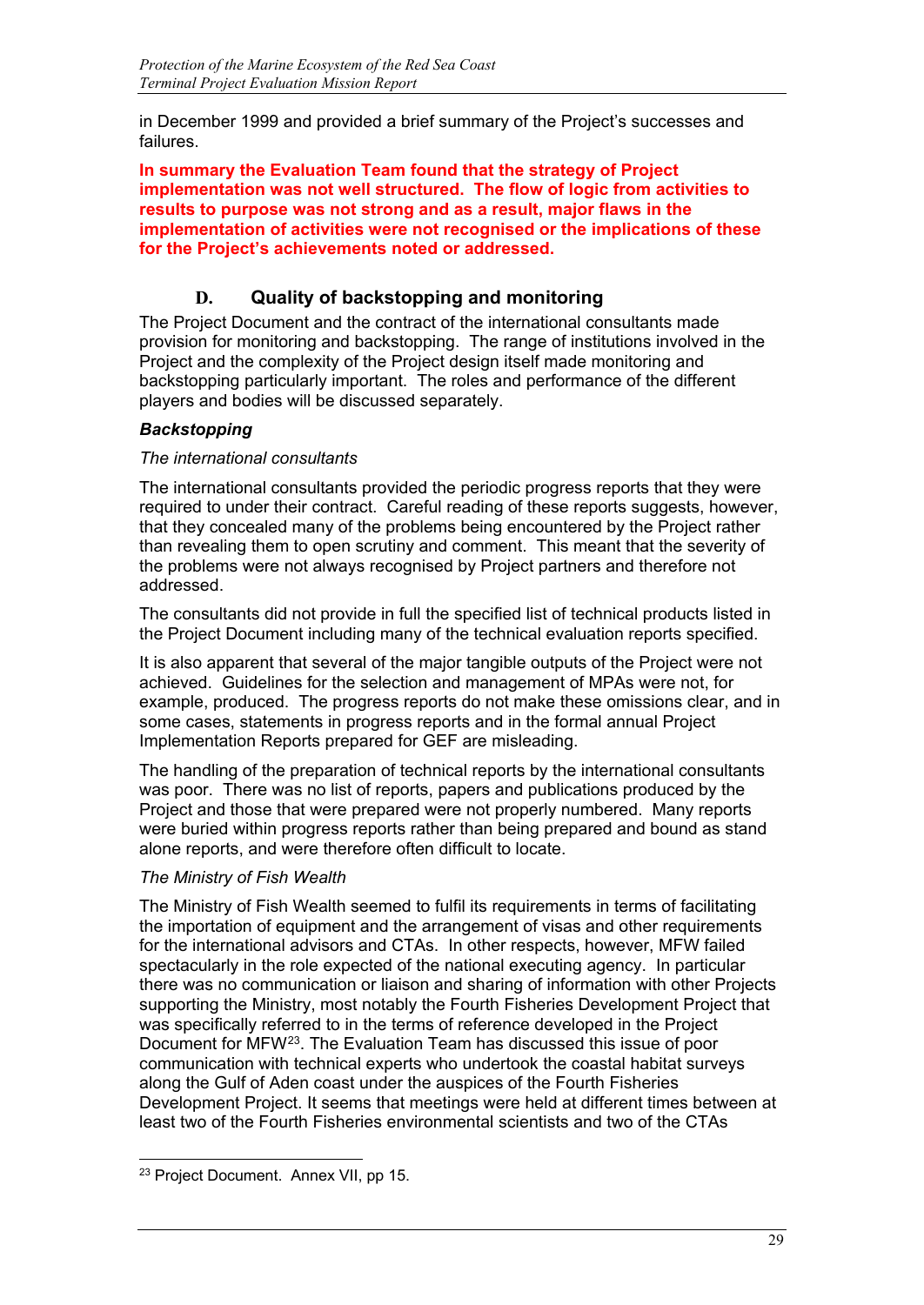(Chiffings and DouAbel), and copies of the habitat survey's conducted were given at the time to the CTA. However, there is no evidence that the environmental habitat survey work conducted along the Gulf of Aden coast was considered in any way by the consultants when planning surveys of the Red Sea coast. Similarly, the wealth of fisheries data developed by the Fourth Fisheries Development Project was not used in any way by the Project.

The blocking of the Project Steering Committee by MFW had a serious negative effect on the Project.

#### *UNOPS*

UNOPS played a very positive role in the execution of the Project. The very complex relationships between the Project, the Ministry of Fish Wealth, the several national partners, and the regional partners were very well managed by UNOPS. Despite some complaints that UNOPS had been slow to approve certain purchases or blocked others, the Evaluation Team found that the quality of Project administration had been high $^{24}$  $^{24}$  $^{24}$ .

The Evaluation Team was less satisfied, however, with UNOPS's performance with respect to interventions in project implementation. As Project executor, UNOPS was ultimately responsible for determining whether the conditions of contractors had been met. The Evaluation Team believes that the international contractors failed to meet a number of their contractual obligations in terms of the deliverables specified in the Project Document that formed a part of the contract. UNOPS failed to identify these contractual failures or respond to them.

Part of the problem seems to have been that there was not sufficient linking of progress reports and evidence of the completion of activities or production of products referred to in them. There was insufficient attention paid to the development of verifiable indicators and inadequate attention to their verification.

#### *UNDP GEF*

UNDP GEF, as funders of the Project, had a responsibility to ensure that the Project was achieving its objectives. It is evident that there was a great deal of concern over this within GEF, but the Evaluation Team was not convinced that this concern led to effective action. The Evaluation Team believes that no GEF officers visited the Project in the field. Travelling down to Hodeidah to see the operational end of the Project and meet with Yemeni counterparts and partners in the field would have been a valuable exercise and might have encouraged GEF to push for more effective responses by the executor and implementer of the Project in addressing the problems.

As funders, it was also incumbent on GEF to respond to the problems raised by the external technical review report prepared by Burbridge. This was a comprehensive report that clearly identified serious problems with the Project and made a number of clear recommendations, including one for "a design mission to undertake a thorough review of the current Project design, funding and implementation and execution arrangements" of the Project<sup>[25](#page-32-1)</sup>. Instead of the recommended thorough review, a "small-scale design and improvement exercise" was carried out $26$ . A comparison between the original proposal and the re-designed proposal carried out by the Evaluation Team reveals that the Project was fundamentally unaltered. The only

<span id="page-32-0"></span>j  $24$  This statement generally holds good though the Evaluation Team found the filing system complex and has been unable to properly understand the financial aspects of the Project.

<span id="page-32-1"></span><sup>25</sup> Technical Evaluation Report. P. Burbridge, 1996. page 3.

<span id="page-32-2"></span><sup>&</sup>lt;sup>26</sup> Project Document. Preamble, page 3.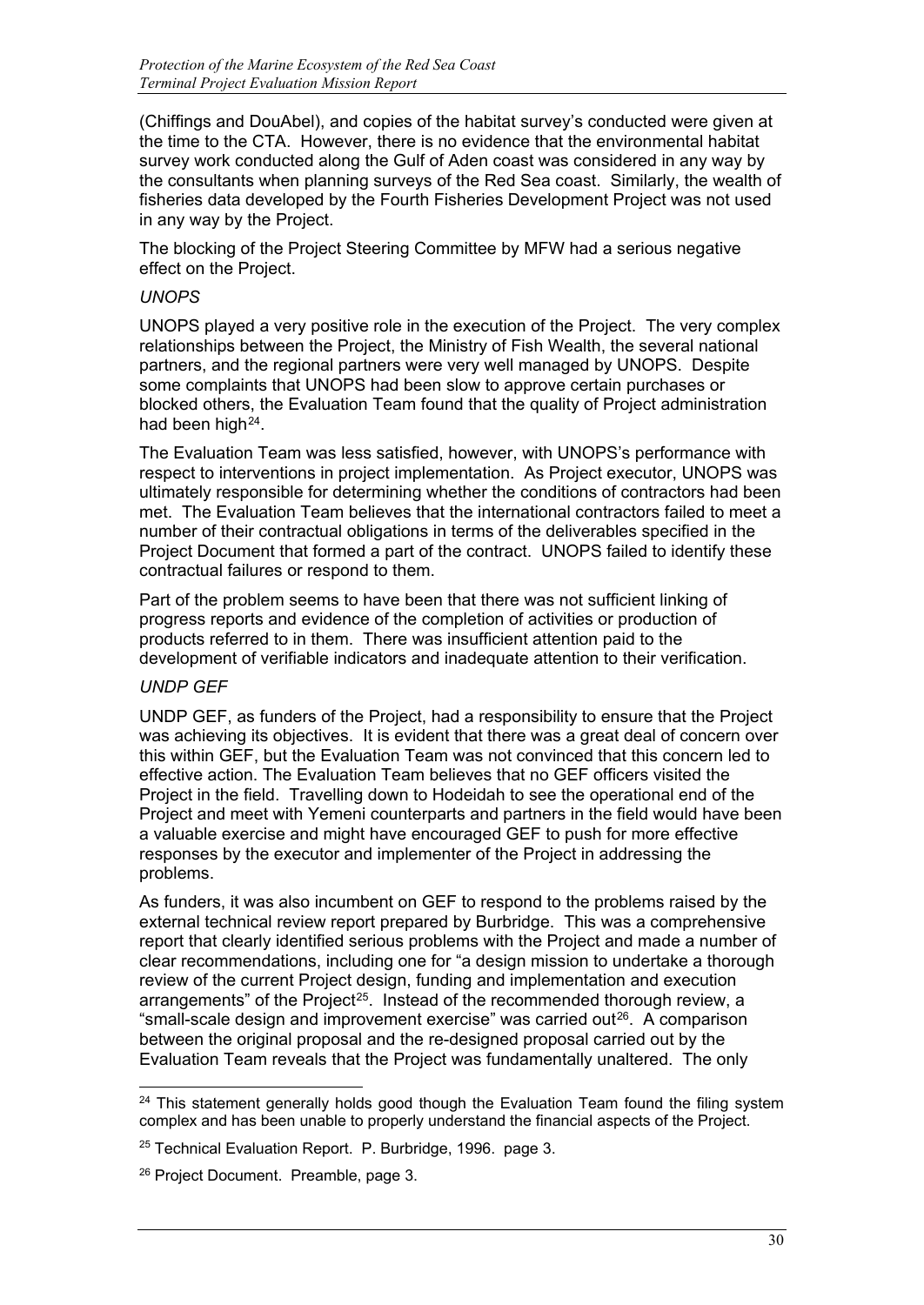significant modification was to the mode of implementation of the Project to allow for direct contracting of Yemeni partner institutions. It is evident that this change was made in order to 'side-step' the problems being cause by the Ministry of Fish Wealth. It did not, therefore, attempt to address these problems directly. Furthermore, the weaknesses of the Project design were evident by this time. The opportunity to address them through a sound process was not taken by GEF. The Evaluation Team believes that this was a grave error.

The responsibility for ensuring that technical reports and deliverables were of adequate quality also lay with GEF. The Evaluation Team felt that there was inadequate vetting of the quality of technical reports and that there were several examples where reports were of such poor qualilty that it is difficult to see how the payment of contractors was agreed to. The three page technical report provided by the Environment Protection Council is a good example of a very weak technical report that was allowed to pass without comment.

#### *UNDP Country Office*

The UNDP Country Office played a very important role in backstopping the Project, getting closely involved in the operations of the Project, and taking steps to address day-to-day problems thrown up by the often-difficult operating environment. It is clear that the Resident Representative at the time was involved closely and the Contact Officer within the Country Office kept channels of communication open and played an important facilitatory role.

The Evaluation Team felt, however, that the serious nature of the problems evident in the implementation of the Project, and most notably in the failure of the Steering Committee to meet, should have met with a stronger response at the highest levels within UNDP.

#### *Monitoring*

Two primary mechanisms were established for the monitoring of the Project. These were the Steering Committee and the Tripartite Review Meetings. In addition, there was a reporting schedule.

As mentioned elsewhere, the Project Steering Committee did not meet though it is specified that there would be six monthly meetings. This meant that the institution that represented most directly the interests of the Government of Yemen in the Project failed to operate. The failure of this institution meant that the primary tool for the regular monitoring of the Project was removed. The consequences of this for the Project were serious. Perhaps the most important consequence was that there was no vehicle for regular, direct review of the progress being made by the Project.

The Tripartite Review Meetings provided the opportunity for periodic external review of the Project by the interested parties. These meetings represented the primary mechanism for GEF to ensure that the objectives of the Project are being met. The value of these meetings was demonstrated during the first TRP meeting in November 1996. The external technical review report was discussed and the serious nature of the problems being experienced by the Project voiced by all parties. The second TRP meeting seems to have accomplished nothing, however. Though it must have been clear to all concerned with the Project that there were severe problems in the achievement of results, there is no indication that these issues were discussed at the meeting. The fact that the Project was to effectively end four months after the meeting is not raised as a concern at all. The final TRP meeting seems to have failed to note that the Project had stopped operations nearly a year and a half earlier. The participants seemed to have discussed the Project as if it were a going concern rather than trying to look at the lessons that could have been learned from its failures.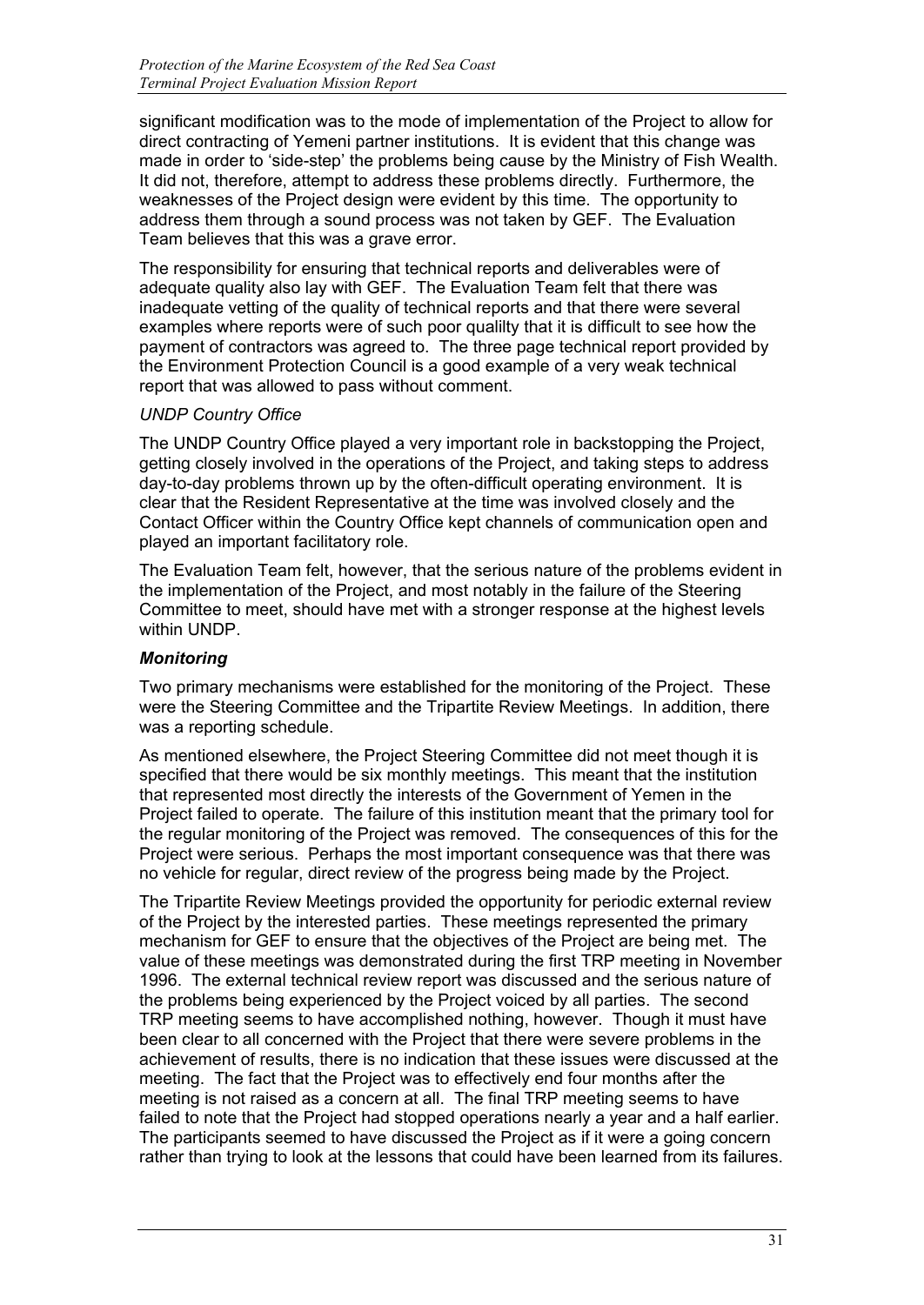The Evaluation Team was struck by the number of periodic reports produced by or associated with the Project.

- Bi-annual progress reports prepared by the international consultants.
- Annual Project Implementation Reports (PIRs).
- Annual Progress Reports (APRs).
- Ongoing Project briefs.
- Preliminary Progress reports.
- Terminal Program Report (TRP).

The result of the large number of reports was not improved monitoring of the Project, as was clearly the intention. Instead 'report fatigue' is evident, both amongst those preparing them and those reading them.

Many of the reports produced were uninformative and difficult to read. Rather than providing information about the real situation regarding the Project these reports tended to obscure it. There seems to have been a tendency for monitoring reports to be read without sufficient attention to their contents or follow-up action where problems were evident, where it was clear that activities had not been adequately performed or where major deliverables had failed to materialise.

**In summary, the Evaluation Team feels that despite the high quality of much of the work carried out during the implementation of the Project, insufficient attention was paid to the evident problems being encountered by the Project and inadequate efforts were made to improve the situation. Insufficient handson monitoring and an over-reliance on written reports, often of dubious value, compounded this situation.**

## **VI. Project result**

The following discussion on the results of the Project has been based directly on the findings of the Evaluation Team structured through the 'Project review and situation analysis' carried out by the team and presented in **Exhibit 1.**

### **A. Relevance**

The stated main or long-term objective of the Project was to protect the marine ecosystems of the Yemen Red Sea coast and thereby both its fishery and its biodiversity. This was to be achieved by assisting the Republic of Yemen to develop and implement a monitoring system and through training of Yemeni counterparts in monitoring procedures.[27](#page-34-0)

Developing the capacity of the Government of Yemen to monitor and report on its marine environment would enhance protection of the marine environment. This would support the conservation of biodiversity and promote the sustainable use of marine resource. The capacity of the Government of Yemen to monitor the Red Sea marine environment was low, so a Project designed to strengthen this capacity was sound. In addition, there was reason to suspect that a range of factors was negatively affecting the fish resource. Once again, this supported the proposal to put in place a national capacity to monitor the marine environment.

The regional component of the Project ensured a wide relevance for the Project's objectives. Links were established with PERSGA, which unites the interests of

<span id="page-34-0"></span>j <sup>27</sup> Project Document; Brief description, Page 1.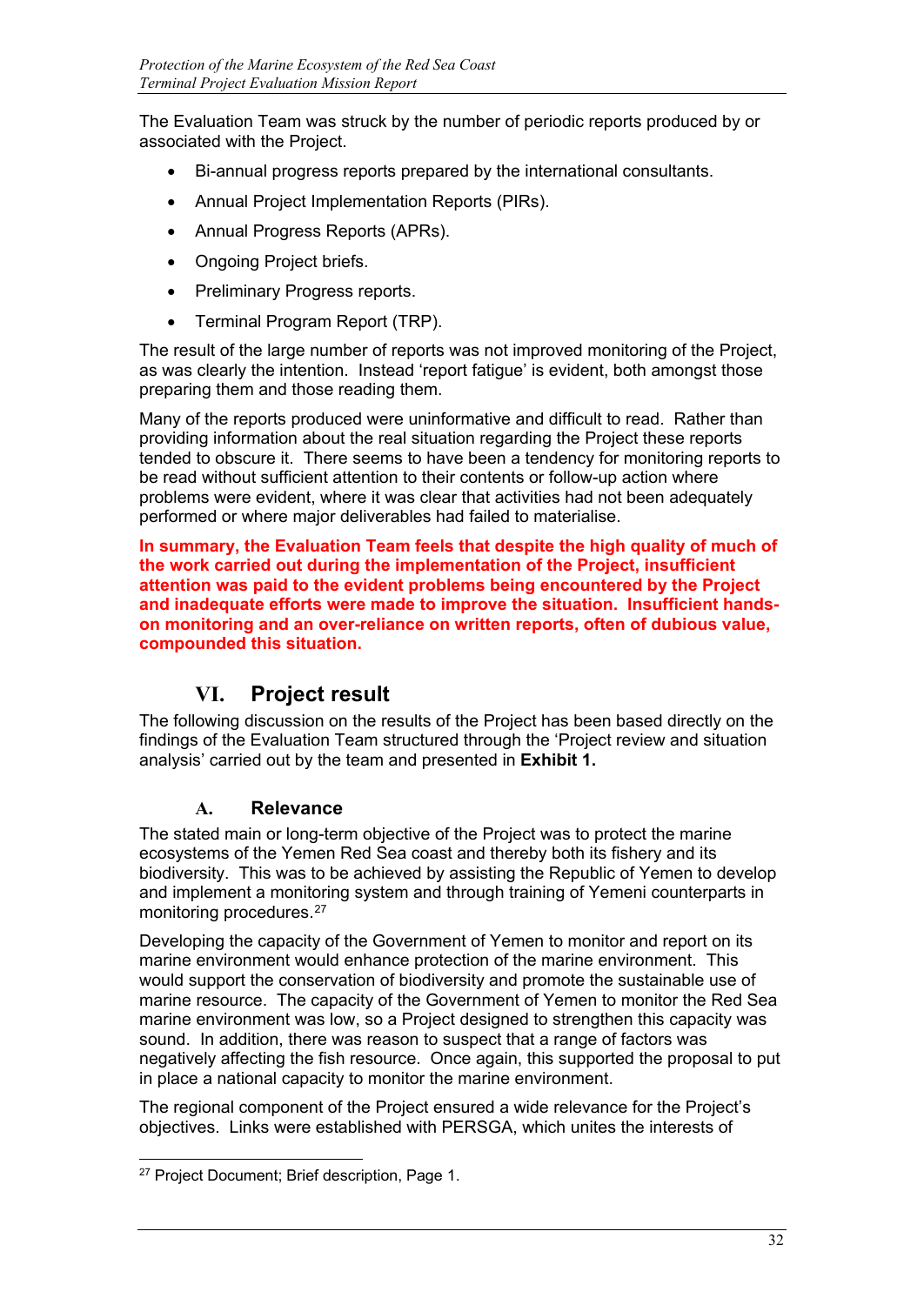governments that border the Red Sea. Through PERSGA it was also possible for GEF to establish relations with its parallel activities in Egypt.

The Project Document made critical assumptions that were not rigorously examined. As a result the Project may have focused on issues that, though important, were not the primary causes of damage to Yemen's fishery or its biological diversity. The Project assumed that improved monitoring would lead to more sustainable use of the fishery resource. The links between the marine habitat and fish production were not adequately examined to support this logic. The Project design did not take into account the impact of unregulated fishing on Yemen's Red Sea fishery but focused on a set of issues that were not the primary threats to the fishery or biodiversity.

## **B. Efficiency**

The Evaluation Team found that the Project suffered from inadequate internal and external management. Although financial control of the Project appears to have been rigorous – much of the material inspected on file in UNOPS, GEF and the Country Office was concerned with finances - the monitoring reporting requirements did not help increase efficiency. Administration of the Project by the national implementing agency, MFW, was particularly weak. Reporting lines and general lines of communication and division of administrative responsibilities between the consultants, implementing agency, executing agency and UNDP GEF were poorly defined in Project documentation. Although a National Project Co-ordinator was appointed, his role in the management of the Project was not clearly specified.

The efficiency of Project implementation would have been greatly improved had the technical and steering committees been effective. The failure of these committees to meet and conduct their work was the single largest factor resulting in poor efficiency of implementation.

The entrenched stance adopted by the MFW in regard to its perception that the Project was a fisheries Project, despite evidence to the contrary was highly damaging to the Project. The Minister's apparent reluctance to allow his ministry to undertake the role of implementing agency was also a major impediment to efficiency. On a more positive note, procurement and importation of field and laboratory equipment was undertaken successfully. Much of the original equipment appears to be still in good condition, despite the harshness of operating conditions and lack of use since the Project effectively terminated. The national staff at the Project building in Hodeidah appear keen to ensure that the equipment is kept secure, hopeful as they are that funding will eventually become available for them to use it. Some items are in need of maintenance or repair, e.g. the SCUBA tank compressors, and the staff have recorded what is required to be done.

## **C. Outputs**

Project activities are grouped under 10 discrete outputs. A brief analysis of the degree to which they have been achieved is provided below. Although 'success criteria' are given for three of the Project's four Immediate Objectives, precise objective indicators by which to assess the success of implementation and the impact of outputs are not provided in the Project document. The Evaluation Team therefore was forced to use an informal and somewhat subjective approach to assess the degree to which the Project's outputs were achieved.

The discussion of the Project's achievements at output level is drawn directly from the SWOT analysis presented in **Exhibit 1**.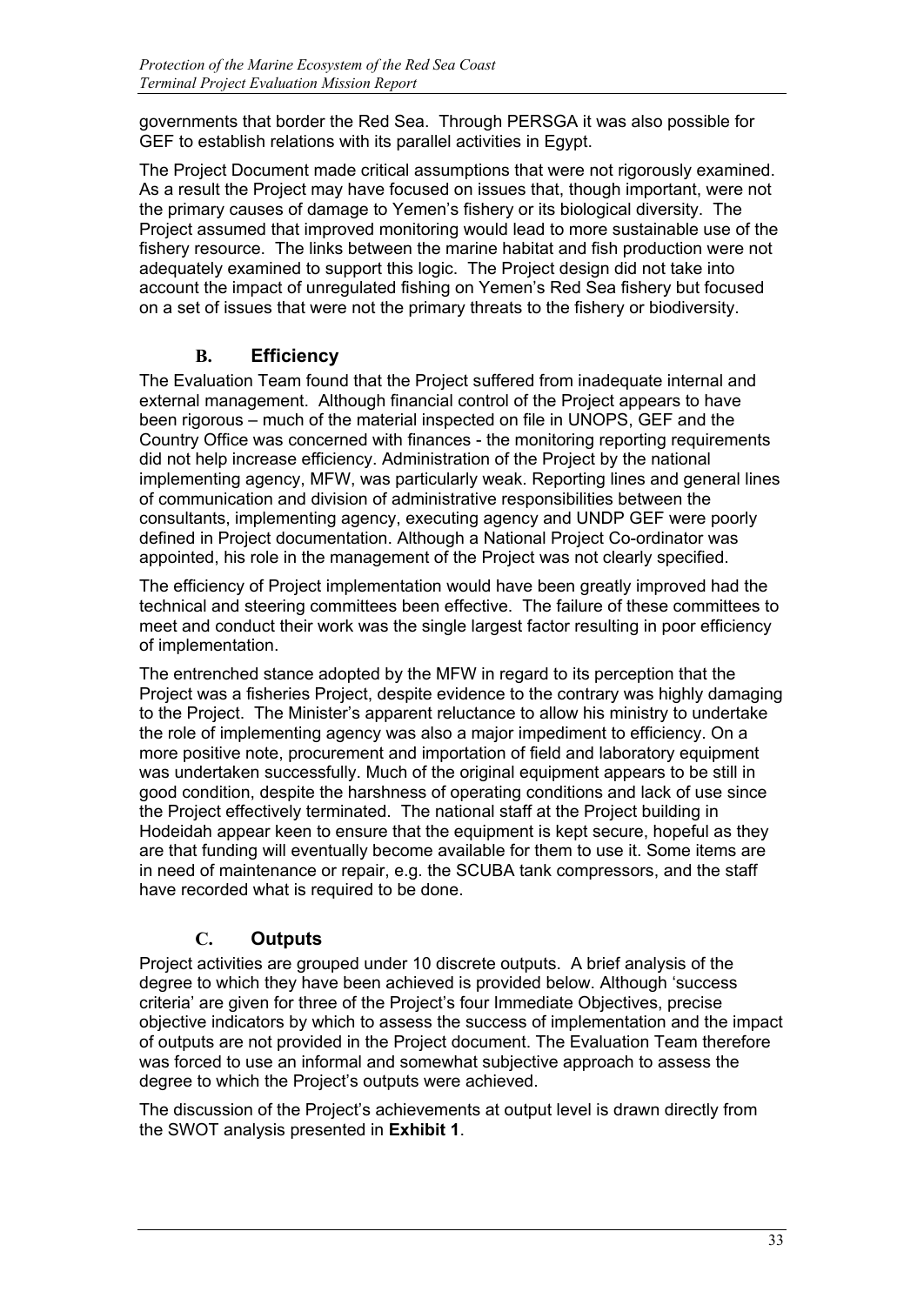# *Output 1.1 Baseline data on the Red Sea coastal and marine ecosystems, key species groups, human uses and consequential environmental pressures.*

This output was partially achieved. National and international specialists were recruited in accordance with the Consultant's contract and duly fielded. The timing of inputs by international technical experts was tailored to in-country circumstances, especially in regard to the availability of national counterparts from the participating national institutions and funding to meet recurrent costs associated with fieldwork.

The Consultants identified appropriate technical specifications for the expendable and non-expendable equipment required for the Project. This was successfully procured through a UK supplier in accordance with UNOPS Financial Rules and Regulations. The consultants also successfully procured satellite imagery, aerial photographs and other remotely sensed sources of data.

During the Inception Phase (December 1995 – February 1996), Sana'a University successfully completed an impressive literature review, as well as undertaking a preliminary reconnaissance survey of coastal habitats to identify 'environmental hotspots' and to collect tissue and sediment samples for analysis of contaminants. The literature survey and rapid reconnaissance work provided the basis for planning the succeeding habitat survey work. The literature review is given as Annex 5 in the Second Progress Report, rather than a stand-alone reference report. It seems logical that such work should ideally have been undertaken prior to the formulation of the Project, since the information gathered should have guided the design of the Project. The preliminary reconnaissance survey is well reported and clearly sets out the work undertaken and results and is given as Annex 4 to the First Progress Report.

Despite problems in obtaining a suitable survey vessel, delays in identification of counterparts and an absence of recurrent funding to support field work, field surveys were undertaken on at least 57 sites during 1996, 1997 and 1998. Assessment of near-shore and off-shore habitats was undertaken by the international consultants along with national consultants and counterparts. However, the number of sites that were surveyed during the Project was certainly less than might have been the case, due to a number of persistent problems. Also the geographical spread of the sites was reduced with a disproportionate number of sites being located north of Hodeidah. Great emphasis was placed on recording data on the biological and physical characteristics of coral reefs. Relatively little survey work was conducted on mangrove and seagrass habitats. Virtually no baseline data was collected on human use and consequential environmental pressure.

Unfortunately, reporting for this essential part of the Project work plan is not well presented. Survey methodologies and results (habitat classification, species occurrence, maps etc) are presented within the Progress Reports and a 'Project book' that was produced in place of Progress Report no.5 and the Project Final Report. The survey methodologies that were employed are not well described. Although based on standard survey texts, references are not cited in the reference lists provided.

The survey data recording sheets that were completed for each site are not given in the reports, as might reasonably be expected for long-term monitoring of specific sites. Some examples of data sheets are given as Annex 3 to the First Progress Report, however these do not have notes attached to assist in their completion, none of the sheets are titled and it is not clear how the 10 different types of data sheet relate to one another. Codes are used in data entry fields but there is no legend defining the codes. Consequently, it is not easy to see how these were used or might be used by the national counterparts in post-Project surveys and monitoring activities.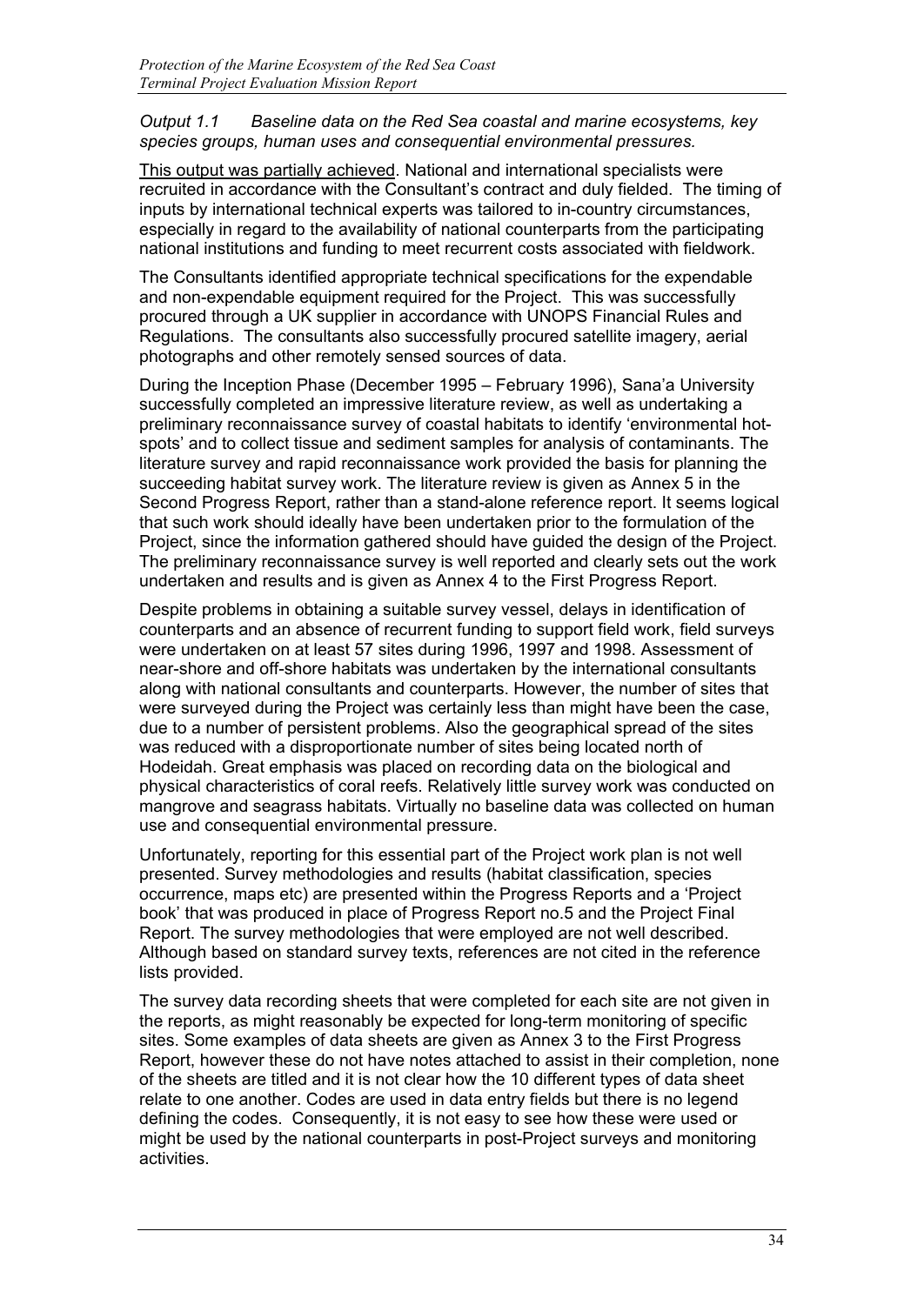A practical manual for conducting surveys was not prepared. Had such documentation been produced and translated to Arabic, this would have been most valuable for continued use by the participating counterparts and institutions. The main body of Progress Report no.3 presents results of survey work conducted during the first half of 1997.

The GIS was developed in Australia and successfully transferred to and installed on a Project computer at Hodeidah. A demonstration version of the GIS was produced on CD-ROM, which also contained the Project book. The CD-ROM is structured like a World Wide Web site, designed to be read using Netscape software. The book is presented in the form of a series of HTML pages with text and linked images, animations and links to other applications (i.e. ArcExplorer and Netscape), which allows users to browse the datasets. Although client copies of Netscape and ArcExplorer are provided on the CD-ROM along with installation instructions, the Evaluation Team had considerable difficulty in getting ArcView to run properly under Netscape.

The full GIS, as established on the Project computer at Hodeidah, is well designed and forms a major deliverable successfully produced by the Project. However, again no stand-alone documentation (e.g. user's manual) was developed to assist counterparts in using the GIS to maximum benefit.

No environmental trend analysis for the determination of geographical variations in the environment over time was undertaken. Environmental data was not collected over a sufficiently long period of time to allow this. However the Evaluation Team considers that it is not feasible to expect a Project of short duration to undertake such trend analysis.

Training was successfully provided both in Australia and Hodeidah for national counterparts in the design and use of GIS. Unfortunately, the skills learned have since eroded due to the lack of use of the GIS by the trained nationals.

Participating national institutions undertook their respective tasks and obligations under their direct contracts with UNOPS.

The GIS is capable of producing high-resolution maps showing the information contained within the database that was procured through remote-sensed sources, as well as information obtained as a result of the field surveys.

The Project Document calls for a 'technical report' to be produced as part of this Output 1.1. Again, documentation describing activities and results for this Output is limited to the Progress Reports and the final book. A general comment for this and other outputs is that stand-alone technical reports for each major output would have been of much greater value to the national participating institutions. Indeed, the Consultant's Terms of Reference as given in Annex III of the Project Document specifies certain 'technical products', including such stand-alone technical reports.

*Output 1.2 Design and establish a marine environmental monitoring system for the Red Sea. This includes identification of the most important sources and types of marine and coastal impacts, and design of a cost-effective monitoring protocol.*

This output was not achieved. The most important sources and types of marine and coastal impacts were successfully identified, but primarily as a result of the literature review undertaken under Output 1.1 rather than through the Project's surveys.

A specific, detailed and cost-effective monitoring programme has not been established because no such programme was designed. The failure of the national implementing agency, MFW, to provide adequate funding and institutional support for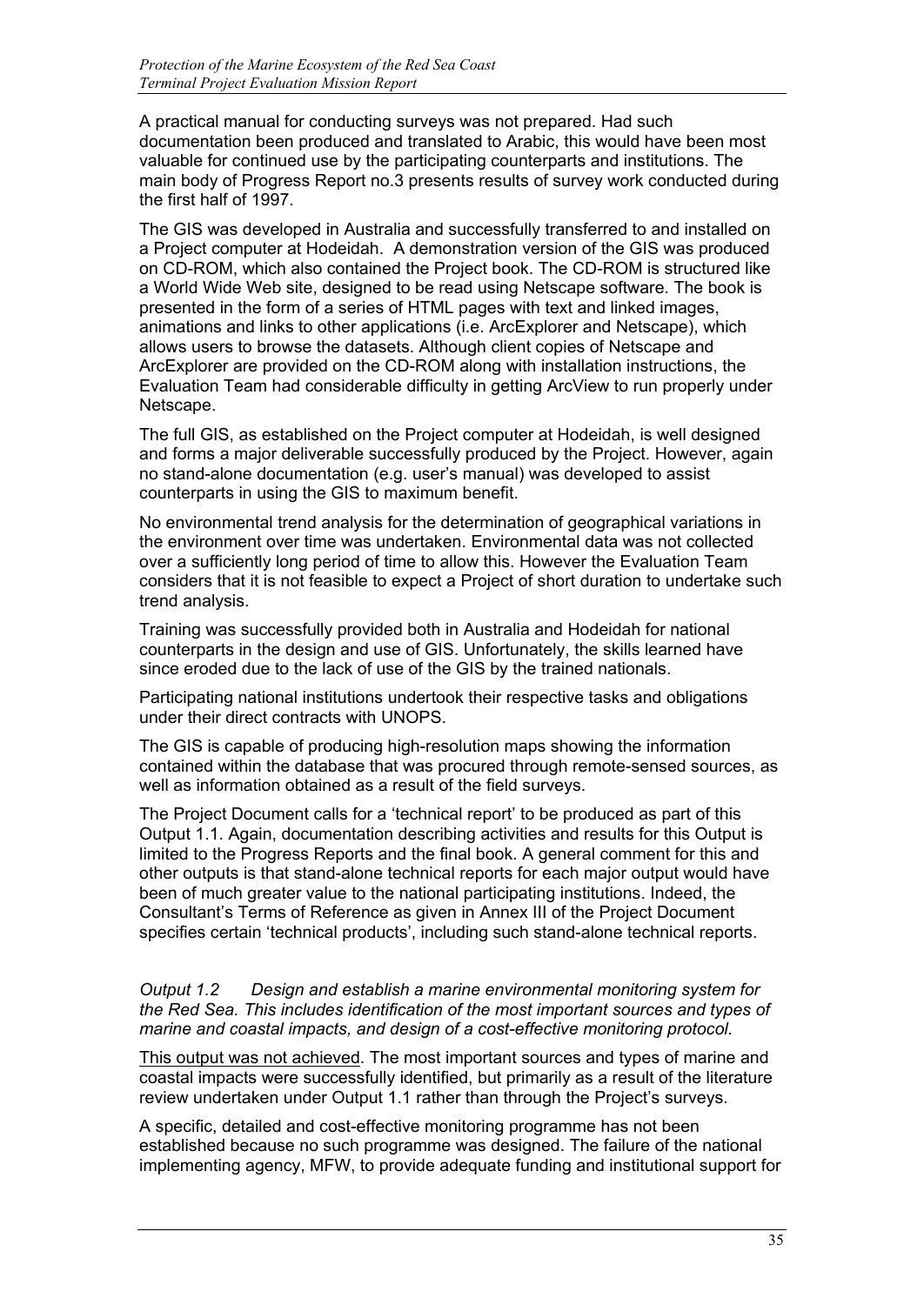field monitoring activities has meant that even *ad hoc* monitoring activities have not been possible after the departure of the international consultants. A brief outline design for a coral reef monitoring programme is given in the Final Book. However, this focuses solely on monitoring dead and live coral cover at two specific reefs. It does not contain sufficient information on the logistical and technical aspects to be of practical value. The outline monitoring plan does not include other key habitats (i.e. mangroves, sea-grass beds).

The reports reviewed by the Evaluation Team did not clearly address how national institutions might build on the Project to instigate effective monitoring of marine impacts from various potential threats. The GIS provides an oil pollution simulator, which in theory could assist in modelling the behaviour of oil spills under varying conditions. A report produced by Danish consultants under the Project provides recommendations for the national Port Authorities to improve their oil terminal management capacity and also recommends action on oily waste, garbage and chemical wastes. However, no oil spill contingency plan has been drafted.

A technical evaluation report is called for in the Project Document. Again, no standalone technical document other than the Progress Reports and Final Book were produced.

# *Output 1.3 Development of a database and analyses of information*

This output was well achieved. It is apparent that highly skilled international expertise was utilised in the development of the database and its associated GIS. Equipment was procured in accordance with contractual obligations. However, the choice of computer hardware and peripherals was based on quoted price and not, it seems, on the availability and quality of after-sales services within Yemen. The Evaluation Team was heartened to find that the computer systems purchased are all still in place and fully functional, although the system would benefit if the memory and screen were upgraded. Examples of marine maps produced by the installed GIS and database are given as annexes to Progress Reports 1, 2 and 3 and also in the final book.

Unfortunately, no technical report was produced, as called for in the Project Document. In addition, a practical users manual for the GIS/database should have been provided to make ongoing post-Project use of the GIS feasible. The omission of such documentation detracts from the potential value of the system developed. For guidance in the use of the GIS, national counterpart staff are currently using photocopied pages of a general manual developed by the Australian company that wrote the GIS software.

## *Output 2.1 Training in environmental information collection and interpretation, through on-the-job training of national specialists and trainees, training workshops and tropical coastal management, data collection and analysis, computer application, instrumentation, diving and cartography.*

This output was partially achieved. Available reports provide conflicting and confusing information regarding the actual numbers of counterparts provided by the various national partner institutions. According to Progress Report no.4, eighteen persons were seconded as full-time national counterparts by participating national institutions as follows: MFW (6 counterparts), EPC (6), Sana'a University (4), PCMA (4) and Hodeidah University (3). However, later in the same report the names of only 18 counterparts are listed as having received training, three of whom are stated as being employed by the Hodeidah Ports Authority and three by MSRRC.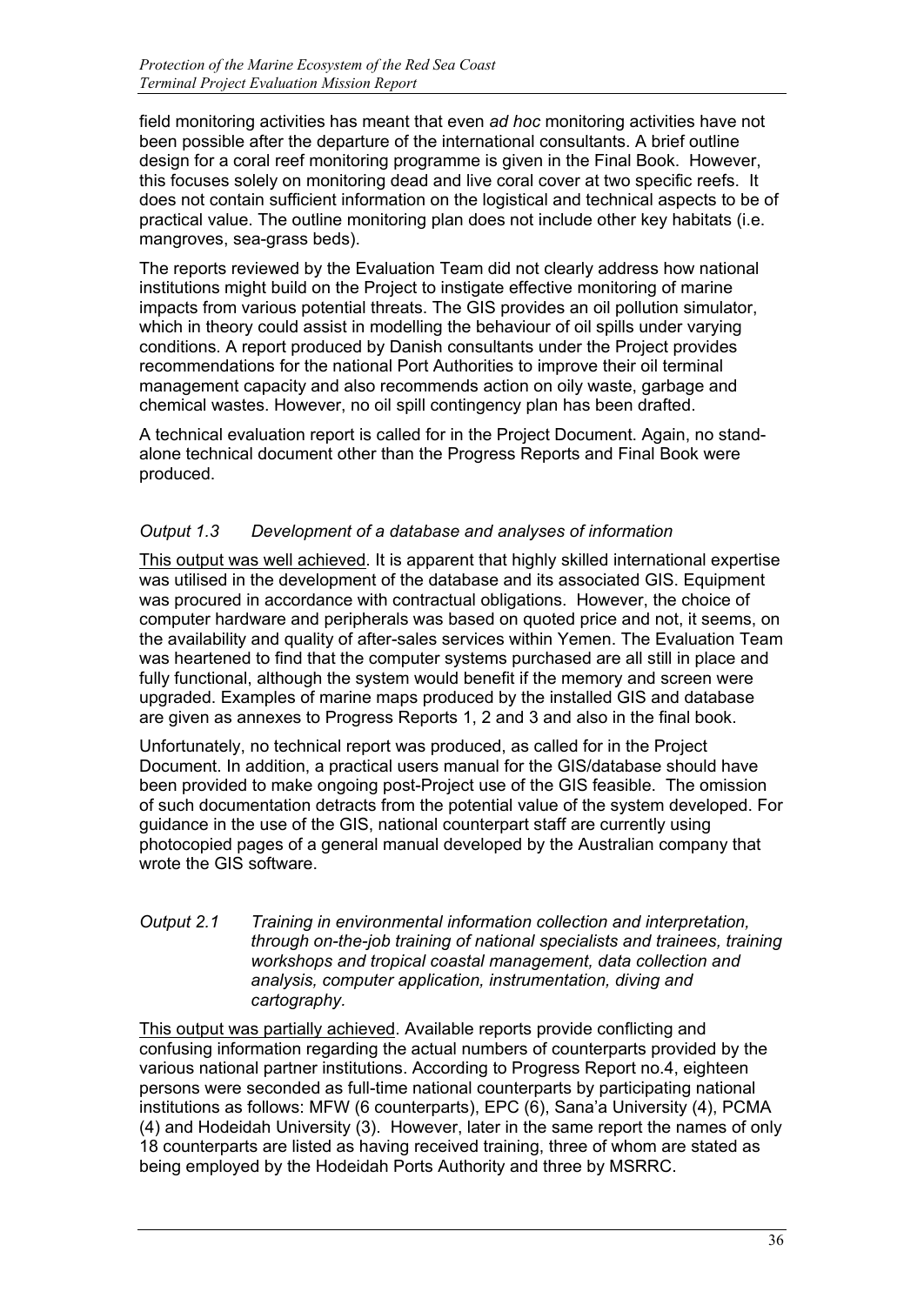A national consultant was contracted to identify the types of training that the Project should provide through an assessment of national skills and requirements in the participating institutions in regard to marine environmental data collection and analysis. The report produced failed to identify specific needs and was of little use for planning the training programme. This failure was compounded by the failure of the international consultants to design an in-service training programme and short-term courses that would respond to needs. Thus the types of training given were rather ad hoc in nature and designed to fit in with the availability of the consultants, available funding and logistical considerations.

Nevertheless, training was successfully provided in most of the range of skills identified in the Project Document through a combination of on-the-job skills transfer, formal workshops and overseas courses/fellowships. Participants in the training courses interviewed by the Evaluation Team expressed satisfaction at the standard of practical and theoretical tuition given by the international consultants.

Training in instrumentation was limited to the use of hand-held GIS and in the use of water temperature loggers. The collection of environmental data through surveys and inputting this to the computer software developed was one of the strongest features of this output. Trainees interviewed appeared familiar with word processing, spreadsheet and database software installed on the Project computers. However, analytical skills, especially in regard to how to use the information collected in support of the Project's overall objective, did not appear to be as well developed. No evidence of training in cartography was seen.

No evaluation or technical reports on this training component was produced. Participants on the various training exercises were not requested to complete evaluation questionnaires at the conclusion of the training, thus making it difficult to evaluate the perceptions of the participants on the training received. The four progress reports and Final Book provide some details of the training elements of the Project, but the way this information is given makes it difficult to evaluate either the quality of the training provided or the impact of training in terms of national skills development.

It would have been most useful if stand-alone manuals for environmental data collection had been developed, specific to the circumstances in Yemen, for subsequent translation into Arabic.

## *Output 2.2 Training in environmental impact assessment (EIA) and monitoring, through on-the-job training of counterparts, in-service training programs, short-term courses, equipment operation/maintenance, technical training and analytical work.*

This component was not achieved. Training was not given in EIA or the design and implementation of a monitoring programme. The same comments apply as made above in regard to the lack of clearly defined training needs.

Instruction in the use of equipment was limited to field survey gear (quadrates, transects etc), underwater cameras and SCUBA gear. No instruction was given in the use of laboratory equipment, or in the maintenance of either field or laboratory equipment. The absence of training in EIA and the conduct of a continuous environmental monitoring programme are matters for concern, since this severely undermines the longer-term impact that the Project might have had in building national capacity in these key areas.

As in the case of output 2.1 above, no specific evaluation/technical reports or training manuals as aids for future training were produced and the same comments apply.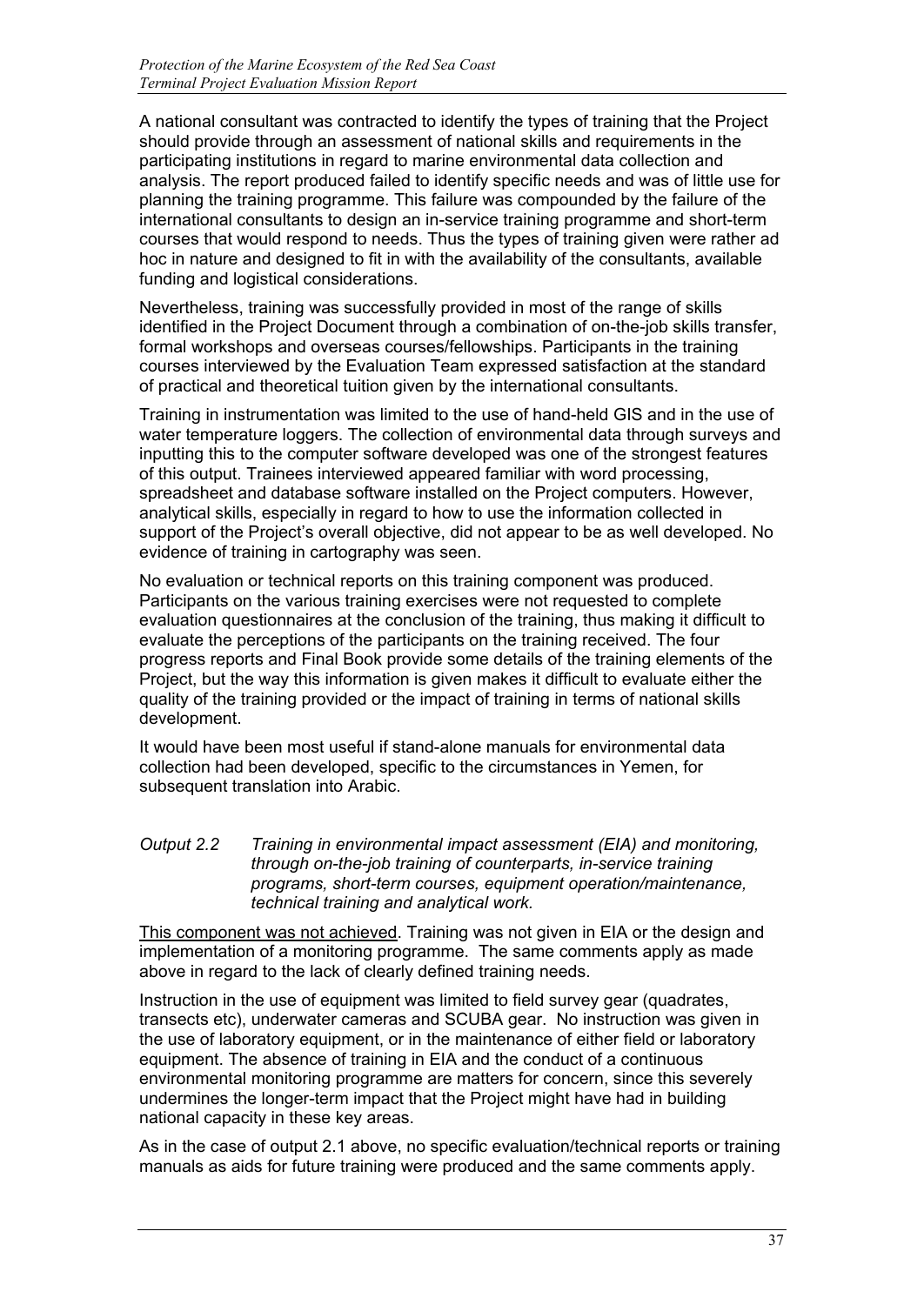# *Output 2.3 Training in public awareness enhancement through in-service training of programmes and short-term courses.*

This output was partially achieved. A national EPC consultant through consultation with eight national government and non-governmental organisations assessed training needs in public awareness. These consultations highlighted the need to focus on providing information on (a) the Red Sea marine environment (b) the role of communities in protecting the marine environment, and (c) ways and means to increase public awareness of environmental issues. A workshop was held on 2-4 June 1998 to provide participants with this information and to improve their skills to disseminate such information. Thirty participants attended including teachers, other government workers and journalists.

The media were successfully enlisted to raise environmental awareness, especially along the Red Sea coast. Leaflets, posters, newsletters, newspaper and radio articles were successfully utilised. Public participation events included a beach sweep at Al Khawkhah and the rehabilitation of a mangrove forest near Hodeidah.

As in the case of output 2.1 above, no specific evaluation/technical reports were produced and the same comments apply. However, the Public Awareness component is well documented in Progress report no.4 and chapter 7 of the book The Evaluation Team believes, however, that the degree of training provided through the three-day workshop was insufficient to materially improve national capacity in public awareness.

## *Output 3.1 Identification of sites for MPA management, development of management guidelines and provision of on-the-job training.*

This output was partially achieved. On-the-job training was provided in MPA management. Training in MPA management was provided to one counterpart in Egypt. Three other counterparts attended courses in coastal management in Australia (one of these also received GIS training in Australia).

Selection of potential sites suitable for consideration as MPAs was based on the earlier work of IUCN rather than through original findings from the survey work conducted under the Project. It is not clear whether any specific sites have been suggested for consideration as MPAs. No guidelines for management of proposed MPAs were developed e.g. defined area, level of protection, monitoring criteria, public participation and financial mechanisms to support management.

Exchange and review of marine resource data with other national regional and global programmes occurred to varying degrees. Interaction with the Egypt GEF Project certainly occurred mainly through the conduct of joint workshops. The Project interacted well with the PERSGA Strategic Action Plan (discussed more fully under Output 4 below).

However, there is no evidence of tangible interaction with the Fourth Fisheries Development Project, funded by EU/WB/IFAD and based at MFW in Aden. This is regrettable, since two marine habitat surveys of the south Yemen coast, and also one specific habitat survey of the Island of Socotra, were undertaken under this Project. The sampling and analytical methodologies, techniques and data recording sheets that were developed should have been considered in the design of the Red Sea coastal surveys in the interests of consistency. In addition, a GIS was established at the MSRRC branch in Aden. Information on fisheries of Yemen, including the Red Sea fisheries, was comprehensively documented under the Fourth Fisheries Development Project. However, the Project made no use of this wealth of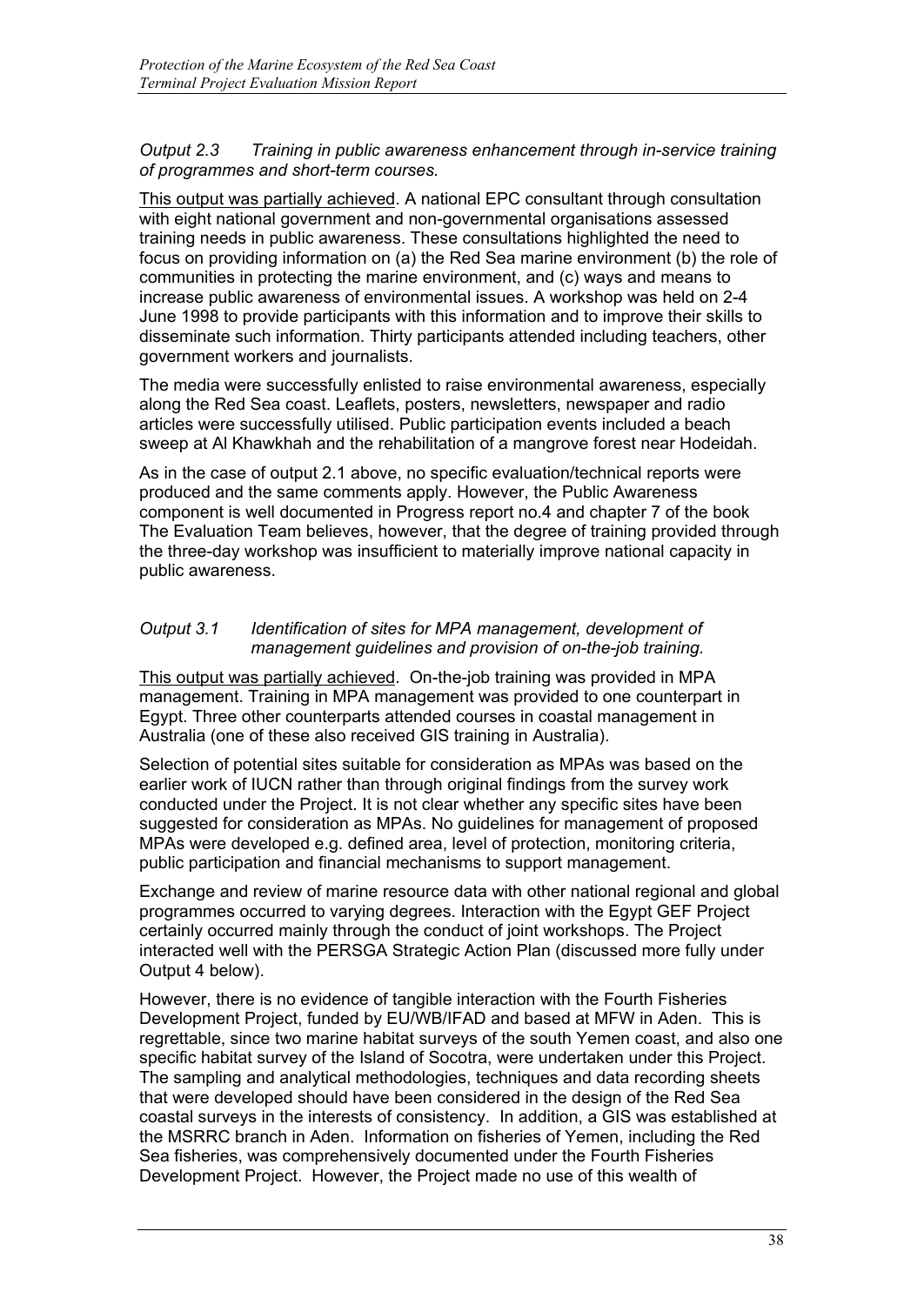information, despite the fact that international staff engaged on the Fourth Project did contact the CTA (a meeting was held with Chiffings and e-mail communication was established with Dou Abel) and copies of the habitat survey reports for the Gulf of Aden coast were provided. In addition, the Coastal Marine Pollution Centre, which is part of MSRRC and located at Little Aden and in theory is the national centre charged with monitoring marine pollution, is not mentioned in the Project Document and there seems to have been no dialogue between the Project and the staff at this facility.

Again, no technical or evaluation reports were produced, other than the material contained within the progress reports and book.

# *Output 3.2 Increased public (including private sector) awareness of marine environmental issues and sustainable use.*

This output was partially achieved. A national Public Awareness specialist held discussions with eight national public and private sector bodies had the result that this component was relatively well planned. Specific programmes were designed for raising public awareness through secondary schools and also through radio media. Leaflets and posters were designed, produced and distributed. A video was also prepared on marine environmental matters along the Red Sea coast. EPC reported that much of this material is still in use today.

However, again no specific evaluation or technical reports were produced. The failure to provide such stand-alone documentation on specific Project outputs makes is difficult for the participating institutions to build on the results of the work conducted. Furthermore, it is also evident that the duration of the public awareness enhancement activities, limited to a six-month period, was too short to have a significant or sustainable impact on pubic awareness.

## *Output 3.3 Identification of potential recurrent cost financing by an international expert for post-Project activities.*

This output was not achieved. An international expert was not fielded to undertake activities envisaged under this output. A national consultant was contracted to address this component, but the report produced was of little value in identifying potential funding sources from users of the marine environment. There was no follow-up on this report, either to strengthen it or to initiate discussions with potential funders of post-Project activities.

This output was a crucial element for the sustainability of the Project and failure to achieve the desired output has certainly been detrimental to the sustainability of Project activities.

# *Output 4.1 Co-ordination with Egyptian GEF and other regional activities (e.g. the Red Sea Strategic Action Plan).*

This output was achieved. Although the Evaluation Team did not see evidence of close co-ordination with the Egyptian GEF Project, other than one reference to a training course that was held in Egypt under the auspices of the GEF Project there, which was attended by Yemeni national counterparts, it is clear that the Project coordinated very closely with the Red Sea Strategic Action Plan being implemented by PERSGA. Indeed, a number of the national counterparts in MFW, EPC and MSRRC are actively involved in the implementation of various components of the SAP as part of Yemen's national involvement to this regional initiative.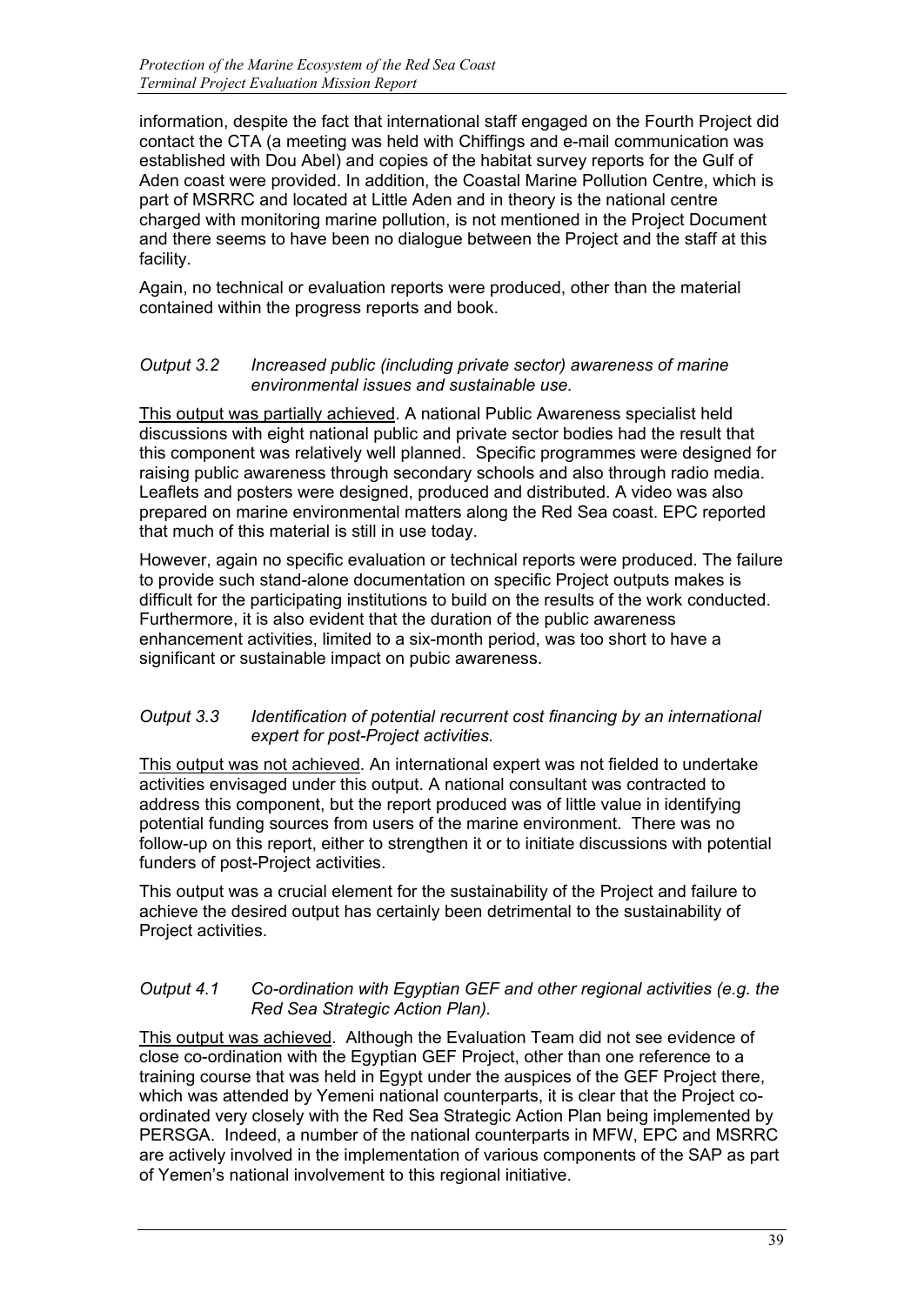The PERSGA CTA was funded under the Project and was involved in co-ordination meetings during 1996. PERSGA assisted in arranging a Saudi dive instructor who successfully trained six nationals in SCUBA diving. The Project and PERSGA successfully collaborated in a regional workshop on environmental surveying and monitoring, held in Hodeidah during 6-11 December 1997. Twenty-one specialists from six of the PERSGA member states attended. Increased exposure of Yemeni scientists to regional environmental and fisheries initiatives such as those being implemented through PERSGA's SAP, and the greater regional co-operation such exposure engenders, is one of the tangible achievements of the Project.

| Output                    | <b>Achieved (complete</b><br>or partial) | <b>Comment</b>                                                     |
|---------------------------|------------------------------------------|--------------------------------------------------------------------|
| 1.1                       | Partially achieved                       | Survey activities and results not presented as stand-alone reports |
| 1.2                       | Not achieved                             | No workable monitoring programme designed                          |
| 1.3                       | Achieved                                 | High quality database and GIS in place and still operational       |
| 2.1<br>Partially achieved |                                          | Ad hoc training due to inadequate planning and needs assessment    |
| 2.2                       | Not achieved                             | No training in EIA and continuous monitoring techniques            |
| 2.3                       | Partially achieved                       | Good use of media and workshops increased public awareness         |
| 3.1                       | Partially achieved                       | Possible MPAs not identified as a result of Project surveys        |
| 3.2                       | Partially achieved                       | High quality public awareness material developed and still in use  |
| 3.3                       | Not achieved                             | Potential sources for meeting recurrent costs not identified       |
| 4.1                       | Achieved                                 | Real progress has been made in increasing regional co-operation    |

The level of implementation of Project outputs is summarised in the table below.

| Total number of outputs:       | 10 |
|--------------------------------|----|
| Outputs successfully achieved: | 2  |
| Outputs partially achieved:    | 5  |
| Outputs not achieved:          | 3  |

# **D. Immediate objectives**

Four immediate objectives are defined in the Project Document. These are equivalent to the four results given in the Logical Framework (**Exhibit 3**). Expressed as intended end of Project situations these are discussed below, with analysis based on the 'Project review and situation analysis' presented in **Exhibit 1**.

## *1. Resource inventory and assessment carried out and monitoring system established*

The Project has made a significant contribution to increasing the information base on species occurrence and status of coral reefs at specific locations. Far less quantitative and qualitative information was obtained for other marine habitats, such as mangroves and seagrass beds. The surveys that were conducted focused mainly on training in survey techniques and data collection on species assemblages.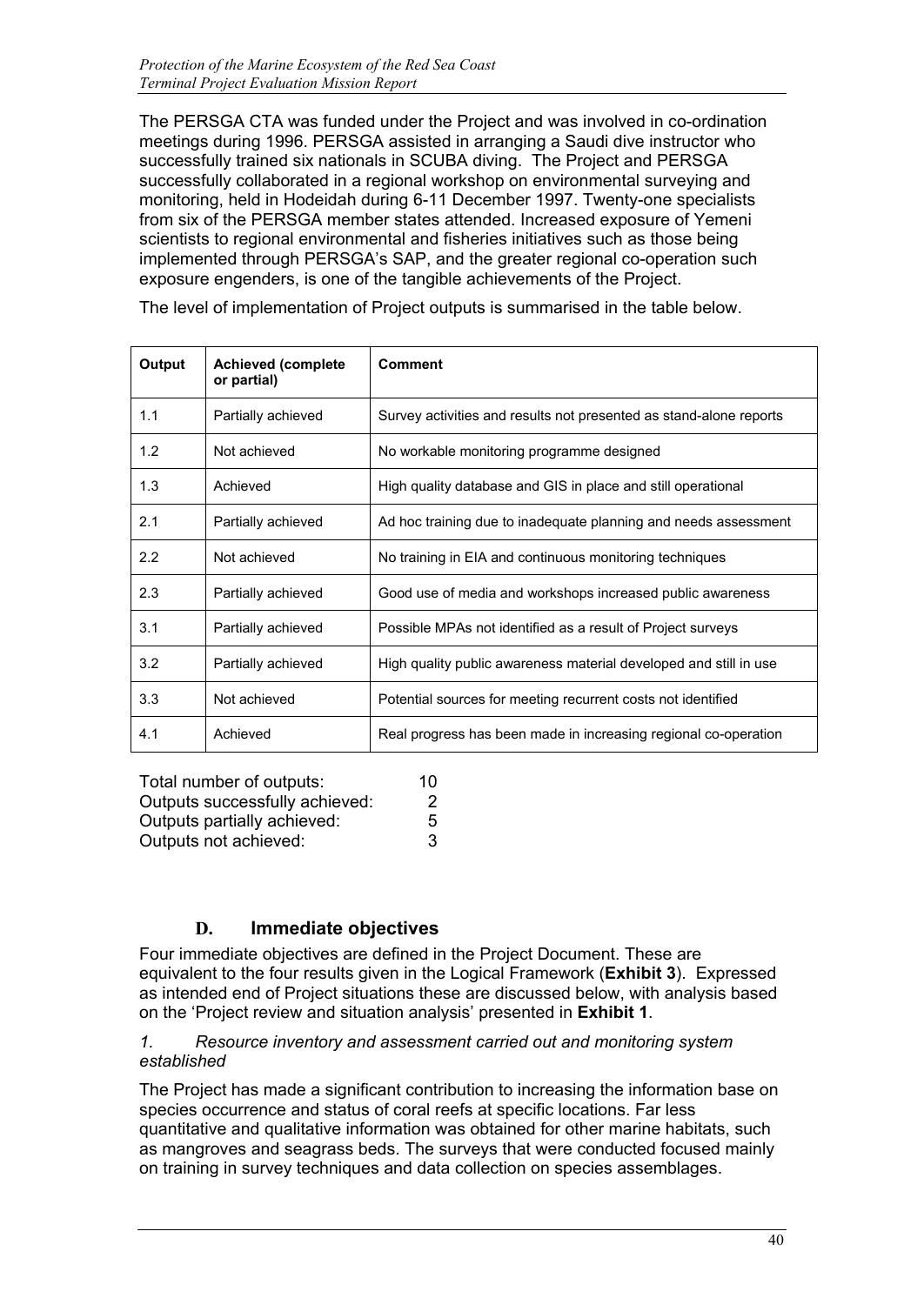Information on human use of resources, threats and impacts was not a major focus of the surveys and the Project relied heavily on the findings of other workers in this regard. The coral reef resource inventory developed is more comprehensive for the areas around and to the north of Hodeidah, mainly as a result of logistics and security factors discussed previously. In consequence, the resulting resource inventory and assessment of the status of the habitats of the Red Sea coast is 'patchy' and much more survey work is required for a coast-wide overview of the situation.

Survey data was successfully entered into the databases developed, along with information from numerous other sources (such as the work conducted by IUCN). The GIS developed is capable of generating user-defined maps showing various features revealed by the collection data and also based on other survey work data.

The Evaluation Team however found little evidence that the Project has enhanced the ability of the government to avoid or reconcile coastal conflicts, or to identify future opportunities for sustainable resource use. The staff at the Hodeidah facility cited only one occasion that a request has been made to utilise the GIS for practical purposes $28$ .

### **In summary, despite the useful survey work undertaken, no on-going monitoring programme was designed or implemented. The GIS and database are consequently 'frozen in time' and outputs from the GIS merely provide an historic 'snapshot' of the situation. This is a major failure of the Project.**

# *2. National capacity for marine environmental management improved*

Although a degree of institutional development was achieved, inadequate consideration was afforded to the sustainability of Project achievements. This result may be divided into two parts; the strengthening of institutions responsible for the protection of marine ecosystems of the Red Sea coast; and the strengthening of human resources. Together, these two components would comprise national capacity.

# *Institutional strengthening*

The Evaluation Team found the most significant aspect of institutional strengthening to lie in the establishment, by Prime Ministerial decree dated 10/12/1999, of the Centre for Marine Science. This Centre provides an institutional location for the facility put in place by the Project. However, the facility is administratively part of MSRRC, an institution that itself lacks the financial and administrative guidance needed to perform its role adequately. MFW has two other facilities in Hodeidah: a branch of NCSFM concerned with providing support services to fishermen, and also a further branch, the functions of which did not become clear during the evaluation. The chain of command and respective responsibilities between MFW/Sana'a, MFW/Hodeidah and MSRRC/Aden appears ill defined. It was clear at the time of the evaluation that there is still a significant institutional divide between Yemeni institutions concerned with the marine environment, especially between MFW and EPC. Inter-institutional co-operation in marine environmental matters must improve and respective responsibilities must be better defined if the government is to capitalise on the progress made by the Project. This, however, is an internal matter and beyond the scope of the Project.

Although the Project had a strong environmental focus, the EPC remains weak as an institution at the national level. EPC's involvement in the Project was severely

<span id="page-43-0"></span><sup>-</sup><sup>28</sup> A request from the local tourism authorities for information on the location of coral reefs that might support dive tourism. A report and maps were apparently produced, although a copy was not sighted.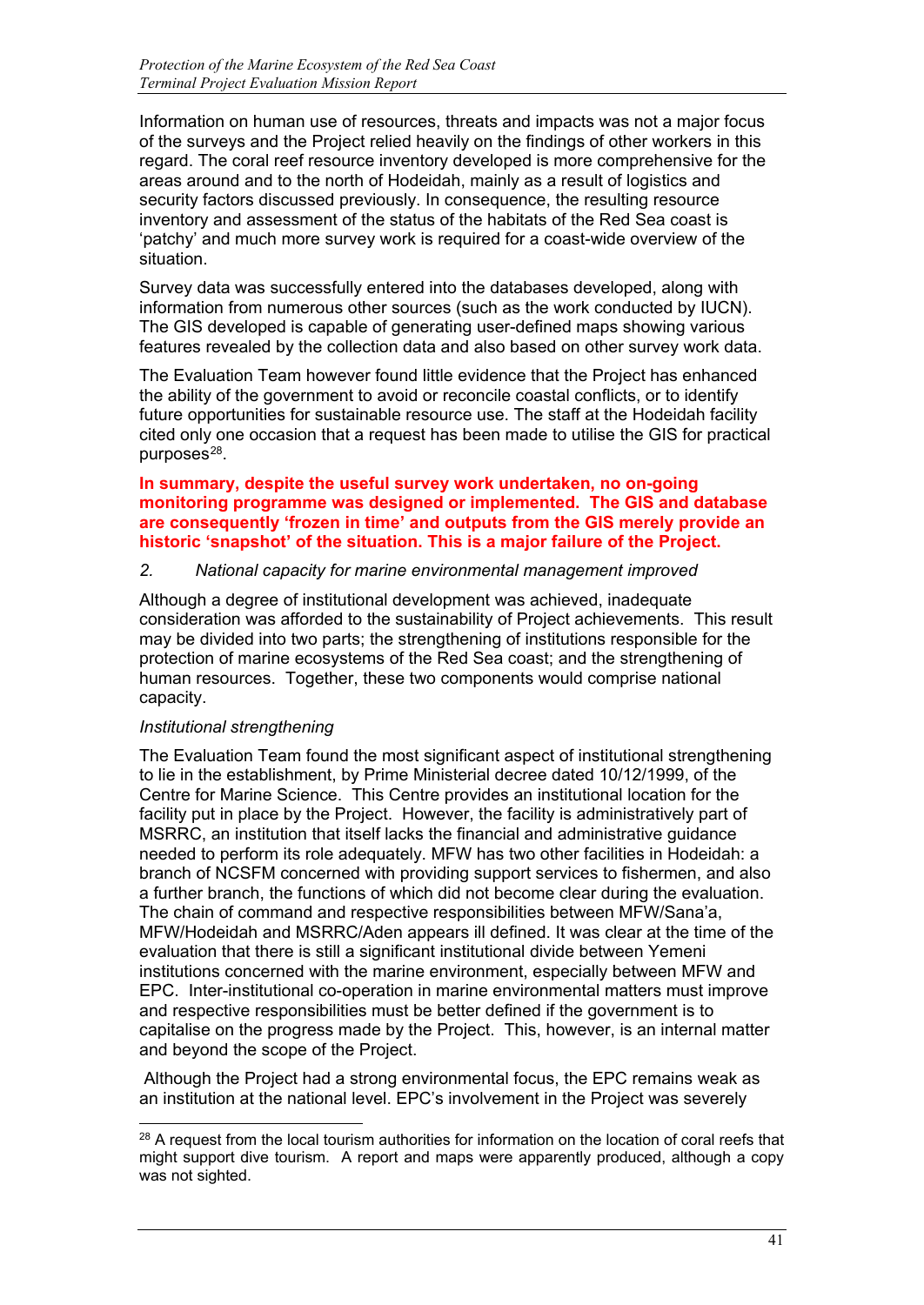reduced by the stance adopted and maintained by the then Minister for Fish Wealth, who appeared intent on limiting any institutional building benefits to the Ministry of Fish Wealth alone.

# *Human resources development*

Human resource development was to be achieved through a mixture of formal training courses (national regional and international) and on-the-job training. The training aspect was severely constrained by the failure of a national consultant to adequately identify the abilities, strengths and weaknesses of the human resources in the participating institutions at the beginning of the Project. It is unclear how counterparts were chosen for attachment to the Project in accordance with the specified qualifications and role identified under each of the contracts between UNOPS and the national participating institutions. Training courses were not well designed, but were rather driven by circumstances. The Evaluation Team found it difficult to determine exactly how much training was imparted to counterparts, given the confused structure of the reports presented (the numbers trained by topic indicated in exhibit 1 are a best estimate). Failure to ensure that the trainees provided feedback on training courses also makes evaluation of this result difficult, although the counterparts interviewed appeared satisfied with what they learned.

The training component successfully imparted technical skills in survey techniques, species identification, GIS/database construction and data entry. It failed, however, to provide training in a number of other key areas specified in the Project Document. Omitted training subjects or areas were environmental impact assessment; analysis and interpretation of data; research based management; cartography; and basic project management (i.e. guidance for the National Project Co-ordinator).

The Evaluation Team views the failure of the Project to enhance national skills in the incorporation of marine issues into the national decision making process and formulating policy for the marine environment as a major omission.

Although only 2.5% of total Project budget was allocated to training, this potential constraint did not appear to impact on the training component and maximum use of the funds available appears to have been made.

The National Project Co-ordinator also reported that no training was imparted in Project administration and financial management, which left him without the skills to continue in his role.

The Evaluation Team found no evidence that the Project had resulted in an increase in the number of marine conservation courses in national universities and schools that was specified as an indicator of achievement in the Project Document.

**In summary, the Project succeeded in developing human resource skills in the participating institutions and in establishing and equipping a functioning facility. The personnel still attached to the facility constitute the strongest institutional structure for allowing Yemen to protect the Red Sea marine ecosystem. The Evaluation Team believes that though the existing cadre of personnel would benefit from further training they are already well placed to assist in the monitoring of threats to the marine environment should adequate financial and institutional support be provided.**

# *3. Red Sea environment and resources sustainably used*

This immediate objective aimed to assist government to select sites of high conservation value for designation as marine protected areas and in developing guidelines for their management. The phrasing of this objective makes evaluation difficult particularly in the absence of indicators. However, the Evaluation Team considers that this objective was not achieved, despite its high degree of relevance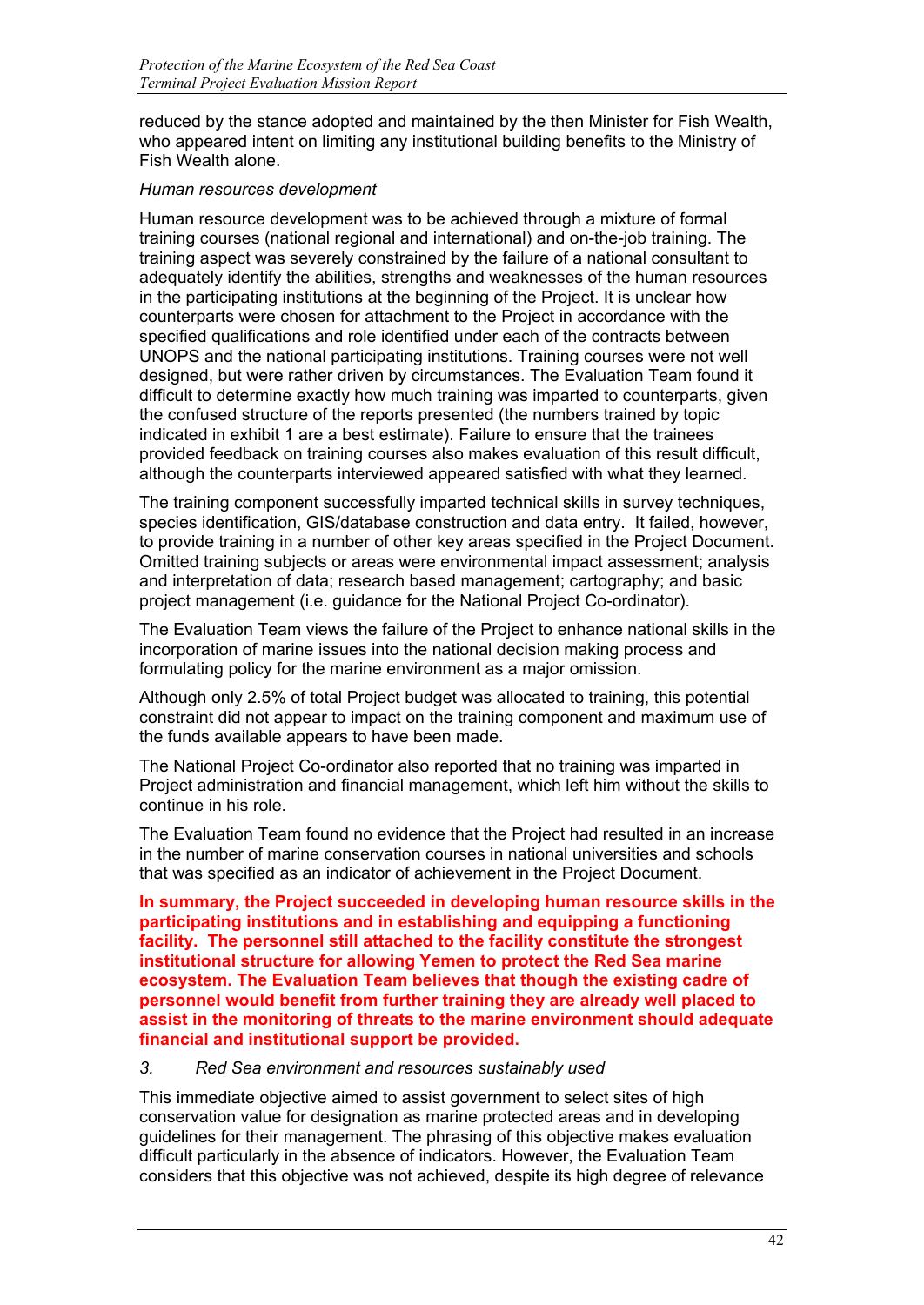and appropriateness. Three outputs were included under this result covering work on marine protected areas, public awareness and post Project financing.

Fifteen potential sites for MPA designation were identified through the work conducted by IUCN in 1987, as described by Banoubi (1997a). The Project results did not indicate any additional sites for MPA consideration, nor was the potential of these sites re-considered by the Project. Interestingly, Banoubi's paper calls for the formulation of a national coastal zone management plan. The Project could certainly have assisted in this but it appears the call went unheeded.

None of the candidate sites for MPA designation was advanced to this status as a result of the Project and no guidelines were produced to assist national institutions to manage such sites, should any be established. Although fellowship training was provided to one counterpart in MPA management, any skills imparted must necessarily have been wasted since no MPAs have been established.

The public awareness aspect included under this immediate objective was accomplished. Increased public awareness was the major task of EPC's Memorandum of Agreement (MoA) with UNOPS. The consultations conducted by the Public Awareness Specialist, contracted as per the MoA, appear to have been thorough and well thought out. As a result, a public awareness campaign was devised and implemented, appropriate in scale and content to the time and financial resources available. The Evaluation Team was impressed with the material developed to increase public awareness (posters, videos, brochures, etc), much of which is still being used by EPC as part of their on-going national environmental public awareness campaign. Despite the obvious strength of this component, EPC failed to highlight the success of this result through a very inadequate 3-page 'Final Technical Report' (Environmental Protection Council, 1999).

No useful work on possible sources for financing post-Project recurrent costs was achieved, despite the recruitment of a national consultant to undertake this. The report produced was of no value (Banoubi, 1997b). The Evaluation Team considers that this element was crucial to the longer-term sustainability of the Project. Failure to adequately consider longer-term financing of Project activities has lead largely to the cessation of Project activities from the time of completion of contract by the international consultants.

# **In summary, this result has not been achieved, and the Project made little contribution towards it.**

# *4. Regional co-operation for the management of the Red Sea environment enhanced*

This output aimed at regional co-operation in the planning and implementation of environmental activities in the Red Sea region. No success criteria are indicated in the Project Document, making evaluation difficult. However, it is evident from discussions that this output was largely achieved. The Project provided direct funding to support the key positions of the CTA of PERSGA and Assistant Co-ordinator within PERSGA headquarters in Jeddah during the early stages of formulation of the regional Strategic Action Plan. Regional co-operation was also enhanced through the successful conduct of several regional workshops, although it seems that the planned regional workshops in EIA and PMA management did not occur.

Many national experts interviewed by the Evaluation Team expressed considerable support for the now well-established and ongoing activities of the PERSGA Strategic Action Plan that directly support those activities undertaken by the Project. Yemen has a long history of institutional and scientific 'isolationism'; personal, professional and institutional linkages between Yemen and opposite numbers in the immediate region have never been strong. One of the successes of the Project has been to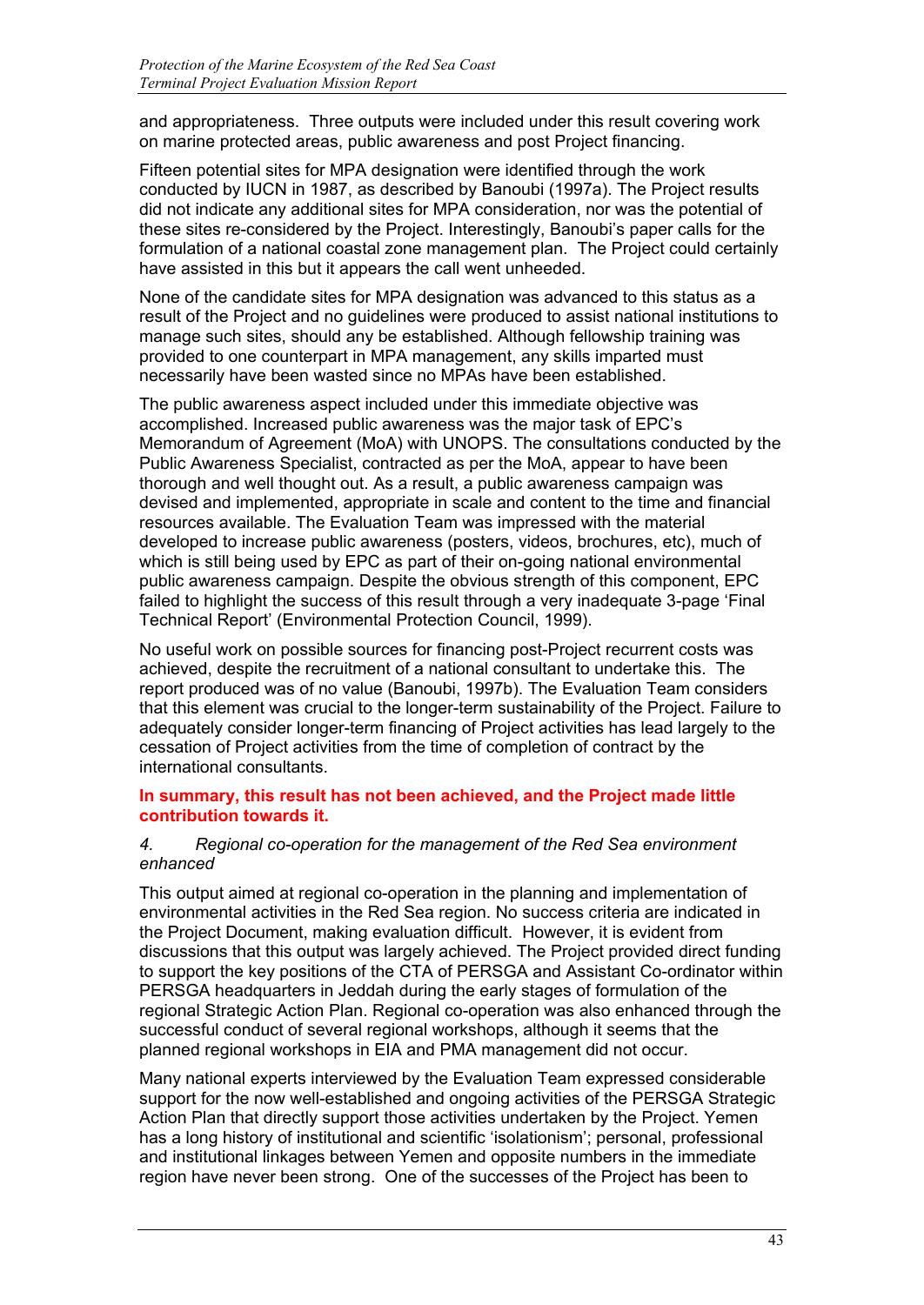break this tradition. Continued involvement of the Yemeni participating institutions in SAP activities may offer the single most viable mechanism by which this success can be built upon and expanded.

**In summary, the Evaluation Team concluded that this result seems to have been adequately achieved, but the lack of documentation and reports that were to have been produced by UNEP, contractors to the Project, made evaluation difficult.**

# **E. Development objectives**

The stated development objective of the Project is:

"*To enhance sustainable development and use of natural resources, to strike a balance between economic growth and environmental considerations, and to strengthen human, institutional, technical and scientific capabilities and capacities to protect and manage the marine environment.*"[2](#page-46-0)9.

These development objectives were to be achieved through:

"*The elaboration and application of appropriate planning and management strategies for controlling and reducing the degradation of its marine ecosystems and resources.*"

Secondary objectives were to:

- "Support and reinforce regional efforts to manage the marine resources of the Red Sea";
- "Develop procedures for combating major oil spills, including access to oil spill control equipment"; and finally to
- "Contribute to the protection of a body of water of considerable importance for global biodiversity and for artisanal and commercial fisheries and tourism in the region".

The Project design did not make the mechanism through which these would be achieved entirely clear. In addition, the Evaluation Team felt that these development objectives were over ambitious for a Project of such short-duration and modest financial size and were not sufficiently focussed on what is achievable.

In order for the Evaluation Team to comment on the degree to which the achievement of the Project's immediate objectives or results led to the achievement of the Project's development objective, it was felt to be important to modify the Project's logic by proposing a single, clearly defined Project purpose – see **Exhibit 3**. For the purposes of this evaluation, the Evaluation Team suggests that this purpose was:

- *"Sustainable Yemeni institution for monitoring, analysis and reporting on the Red Sea marine environment to advise policy and decision makers established and operational."* The achievements of the Project in the immediate objectives discussed above leads the Evaluation Team to conclude that significant steps were made towards the achievement of this purpose. The Centre for Marine Science (i.e. the Project building and its staff and equipment) has been established in law.
- A cadre of trained and motivated nationals has been built.

<span id="page-46-0"></span>j <sup>29</sup> Project Document, section C, page 14.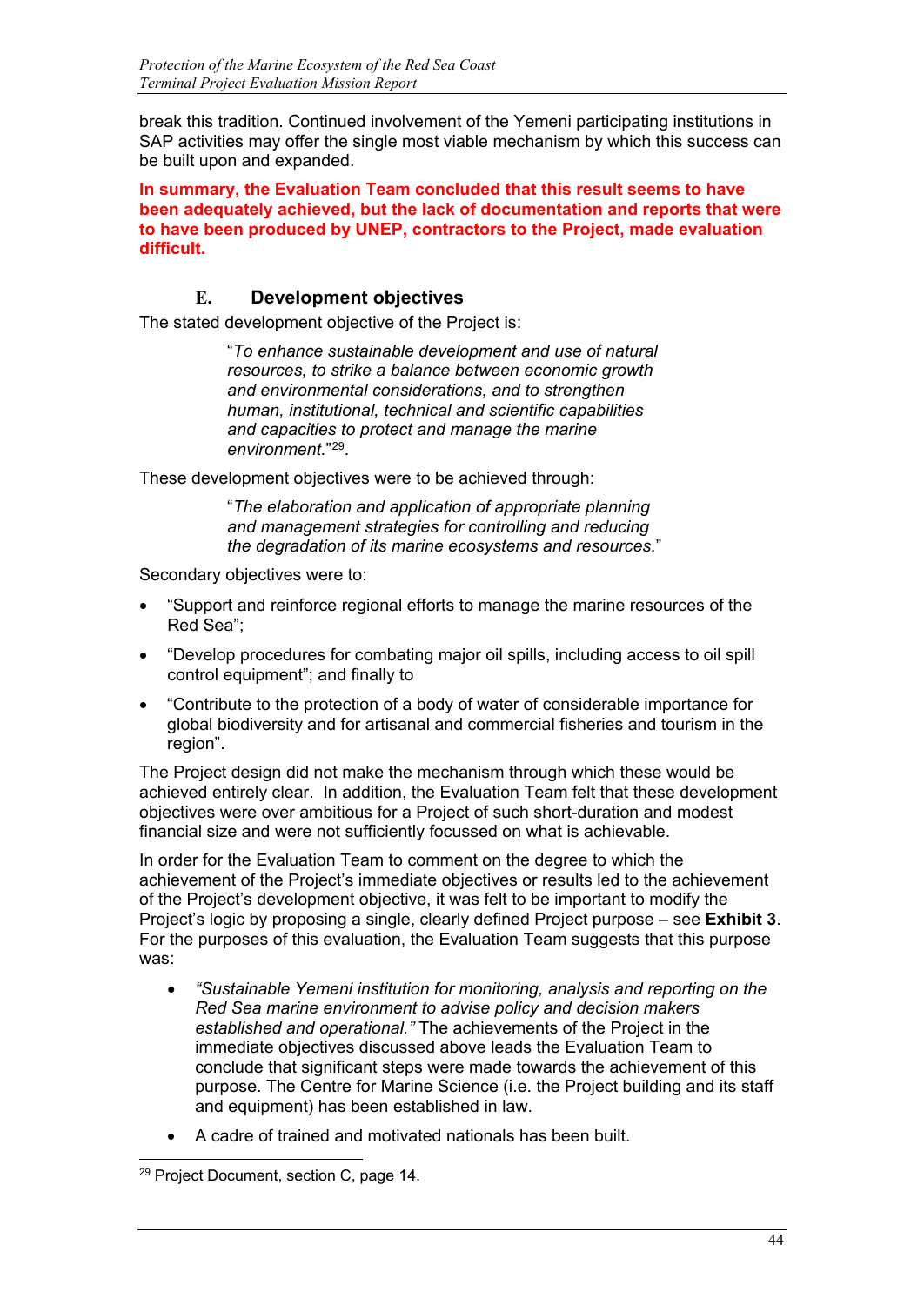• Awareness of the uniqueness and importance of the Red Sea marine environment has been raised amongst coastal communities, the wider public and government circles, and amongst the international community.

The Project has successfully established a base, therefore, from which greater protection of the Red Sea marine ecosystems might be launched. The Evaluation Team feels that this constitutes a remarkable achievement given the problems that were faced, and represents a significant contribution towards the stated long-term development objectives of the Project.

It is clear, however, that the institution developed through the Project is not sustainable, nor is it currently operational. In this light the Project must be considered to have failed in the achievement of its purpose. It is now incumbent upon the government of Yemen and supporting international agencies to recognise the achievements of the Project in building a capacity for the monitoring and analysis of the Red Sea marine environment and to put in place adequate institutional and financial support if they are to build upon and not entirely wasted.

# **F. Effectiveness**

Hindsight is always a powerful tool for project development. There is, however, an expectation that project evaluations will employ it. Despite the finding that the Project achieved a great deal, the Evaluation Team felt that using a modified approach would have increased its effectiveness. In particular, the Evaluation Team feels that the Project would have been enhanced by:

- Better identification of problems to be addressed at the design phase;
- Greater consideration of the results of other work conducted on the Red Sea marine environment at the inception of the Project;
- Greater involvement of stakeholders in the design of the Project,
- Greater consideration of the well-reported results of the Fourth Fisheries Development Project in regard to marine habitat surveys and fisheries surveys undertaken and the GIS established at Aden; and
- More proactive involvement of the donor agencies to correct the obvious problems in implementation modalities as they became apparent.

Greater consideration should have been made on exactly how the essentially technical results of the Project would effectively flow into the decision making process for policy and management formulation of the Red Sea marine environment.

In terms of the overall cost of the Project, the Evaluation Team feels that the Project achieved a considerable amount of high quality work for the investment of nearly \$3 million, but that it would be difficult to say that this work represented an adequate or meaningful return on the investment.

# **G. Capacity building**

The Evaluation Team feels that one of the most important achievements of the Project has been its contribution to the development of human resources in the participating national institutions. The Centre for Marine Science has a number of trained and motivated local people with significant skills and the necessary interest to continue the work started under the Project. Other personnel who benefited from involvement under the Project are presumably still in post in their various institutions throughout Yemen.

The opportunity for sustaining this potential needs to be urgently considered by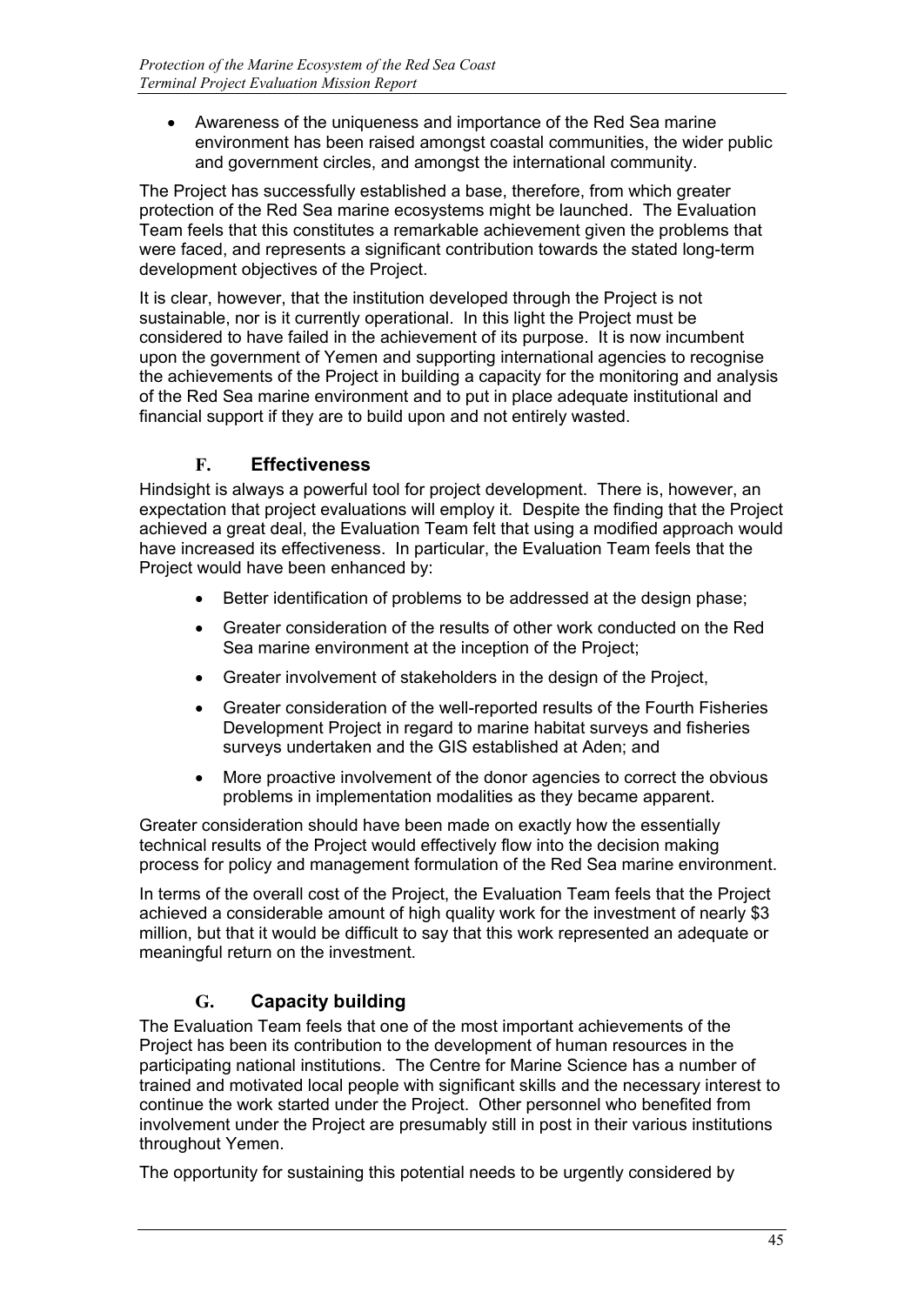government if the skills base is not to erode further and the achievements made lost. In particular, the institutional arrangements that should be put in place regarding the management and operation of the Centre need to be rationalised and implemented soon.

EPC is not sufficiently strong to achieve its mandate. Largely due to institutional, structural and leadership issues pertaining to EPC, the Government of Yemen has apparently taken the need to re-examine the roles, functions and structure of EPC seriously that should strengthen their participation in similar projects in the future<sup>[30](#page-48-0)</sup>. Environmental policies in general and especially as they pertain to the future development of Red Sea marine resources need to be reviewed. The respective roles of government represented by EPC, MFW, MSRRC, local government, and the supporting roles of institutions such as the Universities of Hodeidah and Sana'a must be determined, and appropriate legal and institutional structures developed for them.

# **H. Impact**

The Evaluation Team did not identify any significant unexpected effects of the Project. The results of increased contact with the wider political and scientific community have already fostered considerable benefits, although these are hard to quantify.

# **I. Sustainability**

The sustainability of achievements made by the Project is of concern to all involved institutions. The Evaluation Team is concerned that the achievements made have not been sustained since the Project ended, in either administrative or operational terms. The current situation is that the Project's achievements will continue to erode if adequate financial and administrative support is not provided to the Centre that has been established in Hodeidah. This is a major issue for urgent consideration by the Government of Yemen. It is clear that in order to ensure a real return on the investment made to date, further investment is needed. It is also recognised that halting support for the protection of the Red Sea's marine ecosystems and biodiversity will send the wrong messages to the people of Yemen and might actually result in a negative response to conservation initiatives.

The greatest achievements of the Project are considered to be the development of the GIS, the establishment of the Centre for Marine Science with its cadre of trained and enthusiastic nationals and the progress made in raising awareness of marine environmental affairs. However, these achievements are vulnerable.

The GIS and associated databases remain largely unused to date. The data contained has already become outdated due to the failure to implement an appropriate ongoing monitoring programme. Improved protection and management of Red Sea marine natural resources will not occur unless the need for continual data collection through monitoring is recognised.

The staff and equipment at the Centre are currently under-employed. No use is being made of their capabilities. In any case, the current level of funding is totally inadequate to maintain anything more than staff salaries. If this situation is not addressed, staff skills will erode and interest will wane in marine environmental matters. Some of the staff now possess a number of highly saleable skills, including proficiency in the English language and the use of computers, and are likely to find jobs in the private sector or in other projects. Though not necessarily a loss to

<span id="page-48-0"></span><sup>-</sup><sup>30</sup> During the course of the evaluation mission it was announced that the Government of Yemen had established a Ministry of the Environment.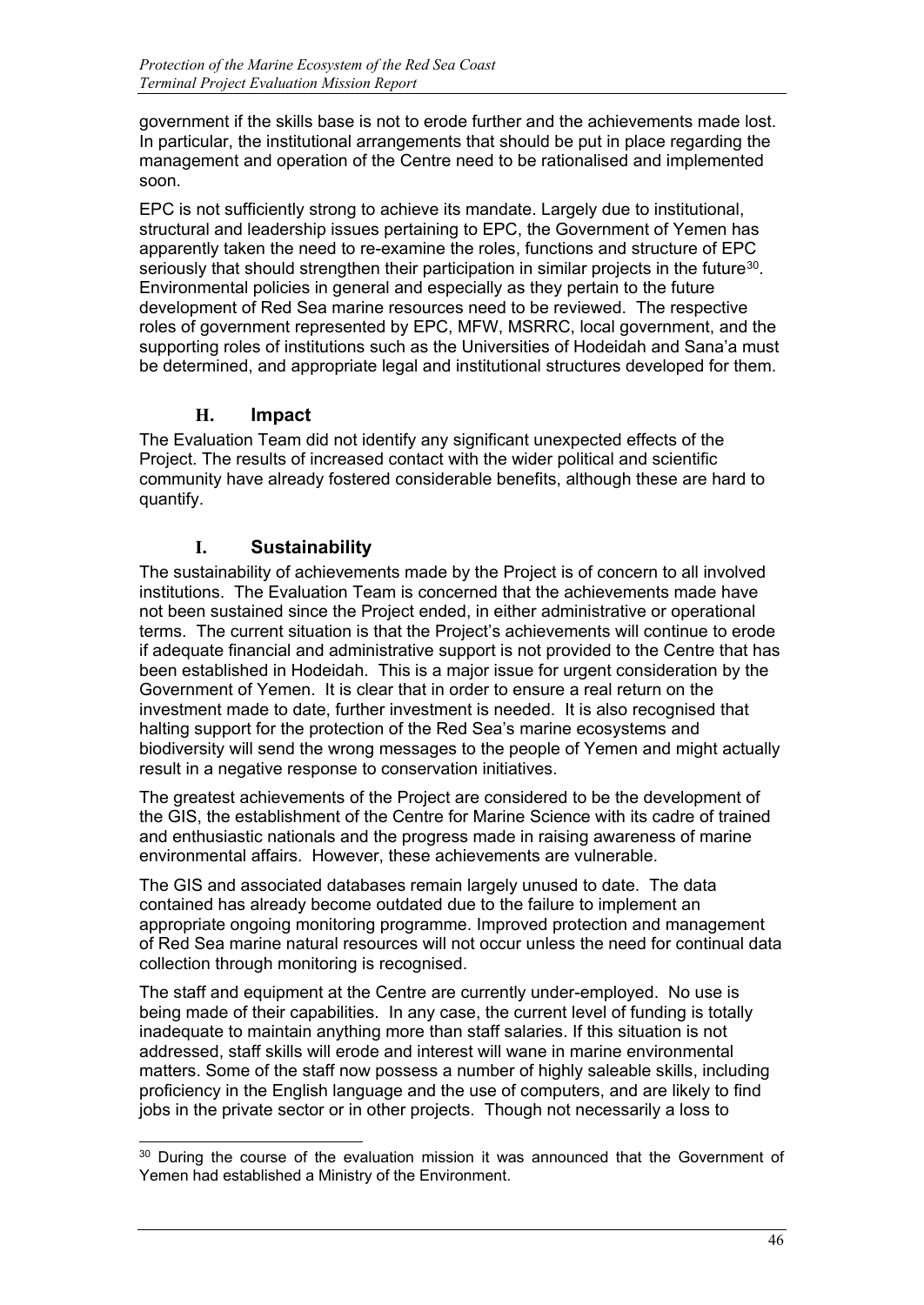Yemen, as their skills will benefit the country wherever they are employed, this will be a loss in terms of the stated overall goal of the Project.

The reasons for the general lack of sustainability of Project achievements have been discussed elsewhere.

# **J. Follow-up**

The Evaluation Team was requested to examine the desirability of further support by GEF in line with the original intentions of the Project. Considerable interest was expressed in this regard from all parties involved in the Project.

The poor performance of the Project in terms of achieving its goal might suggest that there is little reason to commit further funds. The failure of the Government of Yemen, through the Ministry of Fish Wealth, to play its role in guiding the Project has also been noted. The Evaluation Team believes, however, that the Project has established a potentially valuable asset for the protection of the Red Sea marine environment that will rapidly erode without further investment.

The Evaluation Team was informed that a balance of approximately US\$ 120,000 remains on the Project account and could, in theory, be made available by GEF for continuing support to the Government of Yemen in pursuit of the original Project purpose. The Team is not, however, minded to provide a recommendation on the use of these funds, as a narrow proposal with an attached budget would not necessarily be helpful at this stage. Instead, three options and a discussion of their respective implications are presented. It is hoped that these will assist GEF decide how best to proceed.

# *Option 1. Project terminated with no further support*

The failure of the Government of Yemen to support or promote the Project or demonstrate any apparent interest in it provides sufficient reason for GEF to terminate it at this point and re-programme the remaining funds. This would avoid the danger of 'throwing good money after bad.' Without substantial changes in the attitude of Government, especially with respect to the role played by the Ministry of Fish Wealth and the oversight provided by the Steering Committee, there is little guarantee that expenditure of the remaining Project funds will achieve anything at all.

The negative aspect of this option is that the considerable investment made to date would be effectively 'written off'. This would reflect poorly on the Government of Yemen and GEF. It also ignores the possibility of enhancing the sustainability of the Project's few achievements to date. Though almost US\$ 3,000,000 has been spent with little effect, risking what amounts to no more than a further 4% of this amount could achieve important results, modifying what stands as a significant failure to a modest success.

# *Option 2. Expenditure of remaining balance on a no-cost extension – without additional resources:*

A no-cost extension could consolidate the achievements of the Project to date, focusing on strengthening them and improving their sustainability. This option has the advantage that funds are immediately available allowing a rapid response to be made. This is important given the fragility of the existing centre and its human resources, the main achievement of the Project. There are two dangers to this option. Firstly, the MFW may not improve its performance significantly and the funds will be expended without achieving any significant improvement in the overall Project performance. Secondly, the funds may not be sufficient to achieve the consolidation of the Project. A no-cost extension could, however, turn some of the Project's failures into partial successes, improving on the overall performance of the Project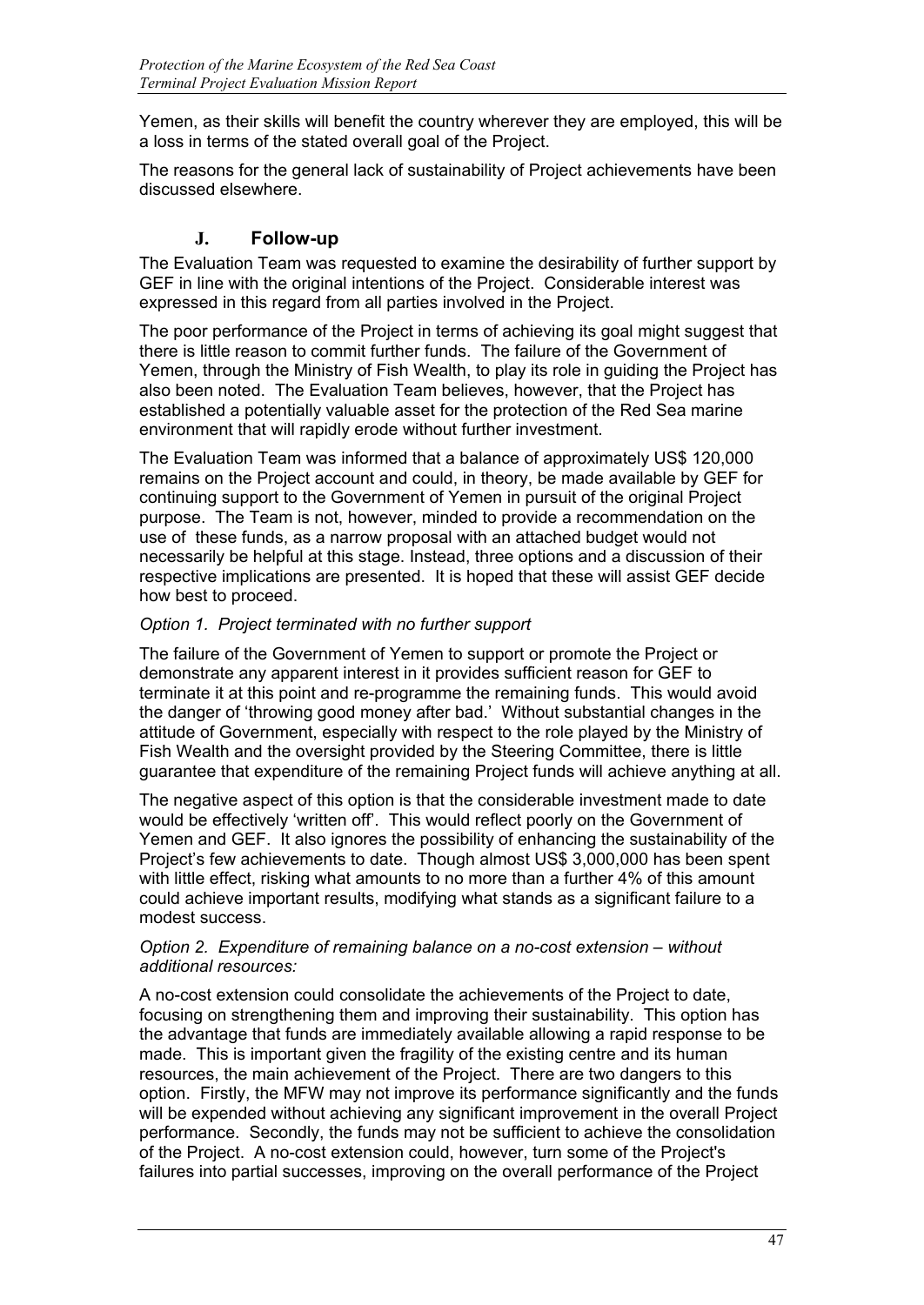within the original budget.

In this option, the Evaluation Team suggests that the remaining Project funds should be utilised in order to provide recurrent funding for the Centre as a second phase or a no-cost extension of the original Project. Whatever form the follow-up assumes, it should be designed to ensure that the achievements of the Project to date form the basis for further support.

The Evaluation Team suggests three priority actions for a Project extension:

- Establish the Centre as a regional training centre for training PERSGA member country staff in environmental assessment and monitoring. This would utilise the capacity already built at the Centre, allowing it to be strengthened by ongoing technical and financial support for a limited period as well as achieving added value through enhancing its regional impact. This would further integrate Yemen in the regional initiatives currently underway to promote national capacities and enhance regional co-operation as well as allowing an environmental monitoring programme to be established.
- Promote the Centre's national role as a source of data and technical advice for decision-making and policy development on issues concerning the marine environment. This would be achieved by employing the Centre to train middle and senior level government officers in the use of monitoring, data analysis and reporting in decision-making and policy development.
- Through these activities, establish an institutional and financial structure based on the provision of national and regional services that will promote the operational and institutional sustainability of the Centre.

These three proposed focal areas for a no-cost extension can be regarded as the basis for a logical framework. In this, the purpose can be expressed as the establishment of a sustainable institutional and financial structure that would contribute towards the goal of protecting the marine environment of the Red Sea. **Exhibit 5** presents a truncated logical framework developed by the Evaluation Team for the proposed no-cost extension. It is based on discussions held during the evaluation mission. Further consultations would be needed and a considerably more detailed planning process undertaken to finalise the activities and format of the proposed Project extension.

The Evaluation Team recommends, however, that certain conditions should be laid with regard to the proposed Project extension:

- The extension should be executed by UNOPS under the direct management of the UNDP Country Office.
- Institutional arrangements for the extension should be reviewed. As an environmental project it is misplaced within the MFW, while the Ministry of Education and Research or the new Ministry of the Environment might be more appropriate affiliations. The institutional affiliation of the Centre might need to be reviewed by Government in this light.
- Government of Yemen must demonstrate commitment to the Centre by provision of increasing the subvention to the Centre to cover annual costs of some degree of monitoring of the Red Sea marine environment.
- Government of Yemen must secure PERSGA's commitment to use the Centre for training and a commitment to provide funds to the Centre to organise at least three training workshops.
- Close relations between the Centre and the University of Hodeidah should be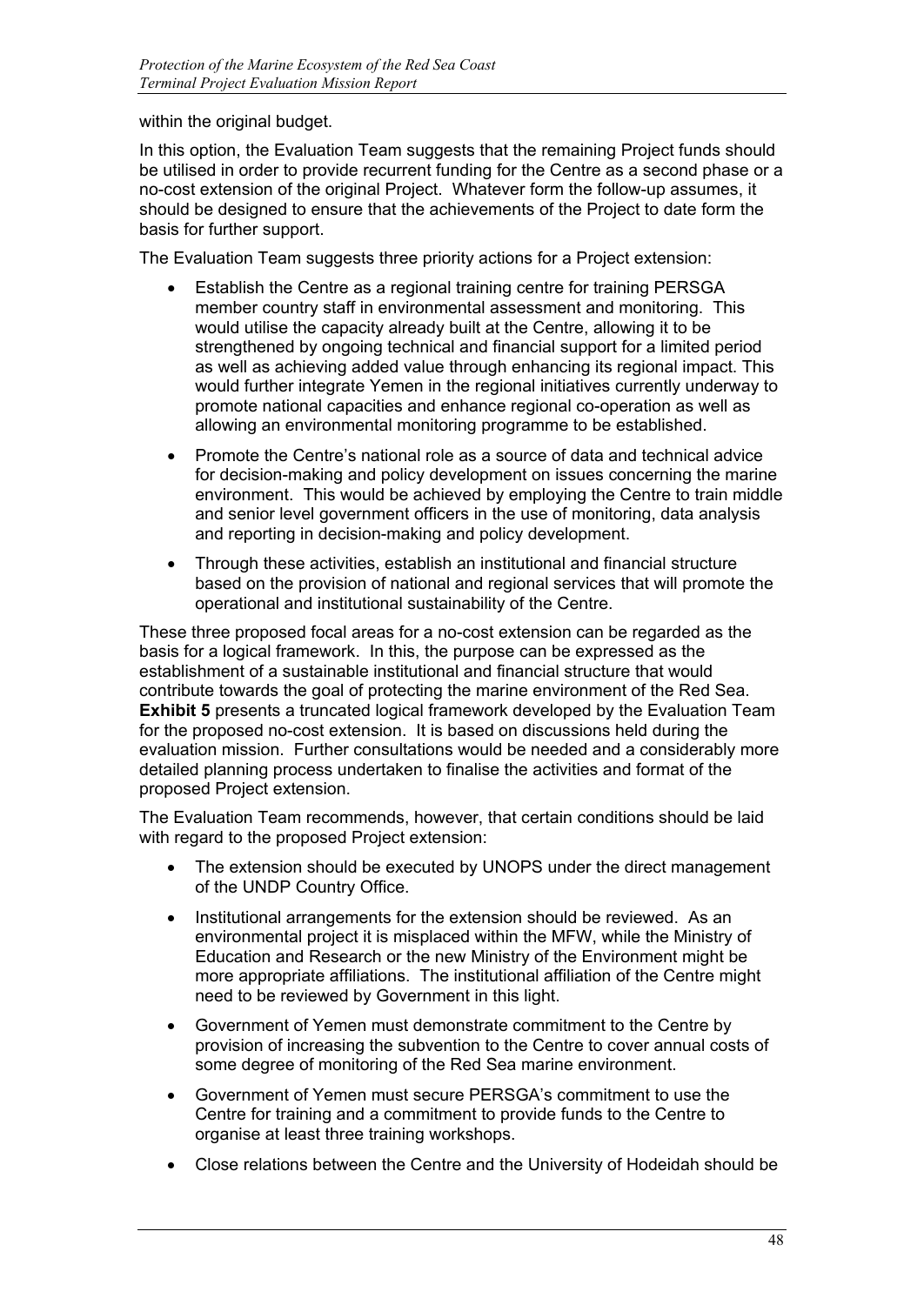developed. The University should probably have a key role within the Project extension.

Despite the risks, there is reason to believe that with appropriate oversight and support, a no-cost extension could be successful. It would probably be desirable to reduce international technical support to a minimum and depend on proven local expertise. In this way, the sum available could be expected to achieve a considerable amount of work. Selection of a suitable Yemeni expert to play a leading role in the extension will be crucial. An officer of the calibre of, for example, Hashim Al Sakaf, who has a wealth of local experience as a Research Scientist with MSRRC, and as PERSGA Country Representative is well connected regionally, would be appropriate. It may be desirable for UNDP to be proactive in ensuring recruitment of a suitable Yemeni, and might wish to specify secondment of selected individuals as a condition of agreeing to the extension.

## *Option 3. Mobilisation of additional funds for further support to Yemen's marine environment*:

This option recognises that the funds remaining on the Project account may not be sufficient to achieve the consolidation of the Project's achievements and are certainly not sufficient to achieve the original purpose of the Project. This option is desirable in the medium term if the mobilisation of significant further inputs by GEF into the conservation of Yemen's marine environment is viewed as feasible.

If GEF were to pursue this option, a thorough process to design the expected results of a second phase project would be necessary. This would need to take account of ongoing or proposed activities in the region, most notably the proposed intention of PERSGA to make the MSRRC in Aden a regional training hub for fish stock assessments under the SAP. The IFAD agreement to provide regional funding for fisheries assessment activities and support for the marine environment should also be considered in the project design, especially as the MFW is already identified as a likely beneficiary of this support.

The design process would also have to deal with the concerns raised in this report and in the Burbridge report on institutional aspects of any future project's implementation, and the role of the Government of Yemen and the Ministry of Fish Wealth in particular. Without a significantly more positive approach by Government the Evaluation Team can see little purpose in committing more funds to support the monitoring of Yemen's Red Sea marine environment.

The primary difficult envisaged in pursuing this option is the time required to develop a sound proposal, ensure appropriate institutional arrangements with the Government of Yemen, and identifying funding sources. The delays that are likely to be caused by the process could cause the existing facility to decline, in the absence of ongoing support, to a point where any new project would need to begin work effectively from scratch.

The Evaluation Team feels that options 2 and 3 might be considered together and presented to the Government of Yemen in this light. The development of a modest, locally based package of support for the Centre, administered by the UNDP Country Office would ensure that existing human capacity was retained and provide a framework and institutional support for the development of a more substantial project. It would also act as a measure of the commitment of the Government of Yemen to the monitoring of the Red Sea marine environment and begin the process of establishing a demand for the products of this monitoring. The implementation of option 2 would also give both time for and support to the development of a fullyfledged second phase project proposal as envisaged under option 3.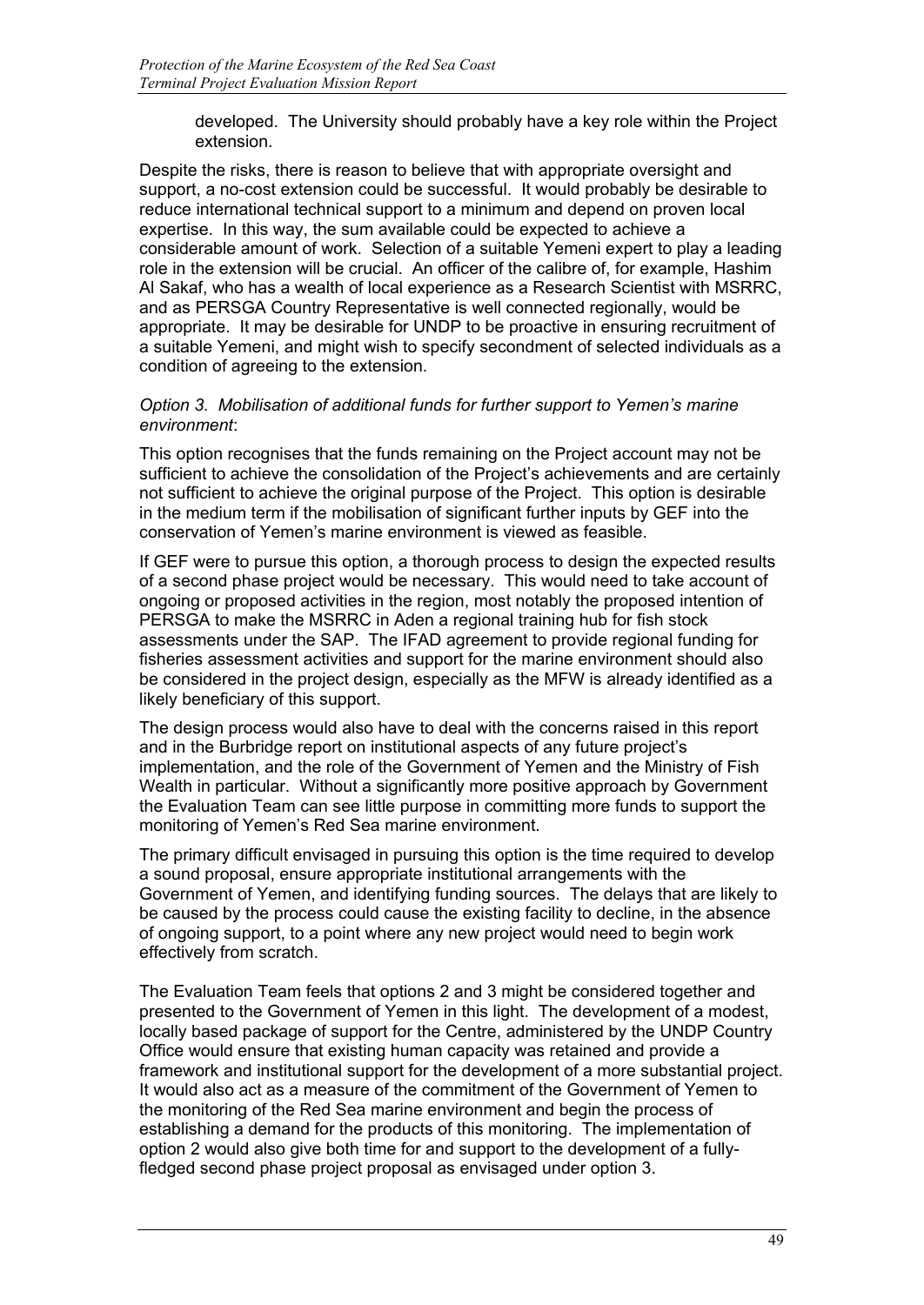# **VII. Conclusions**

The conclusions that are presented here are all prefigured in the detailed discussions presented above and are drawn directly from the SWOT presented in **Exhibit 1**.

# **A. Findings**

# *Project design*

Project design was poor in terms of both process and product. The Project design was not undertaken using a sufficiently rigorous or inclusive process. Though the Project was originally formulated in 1991/92, a range of formal design processes already existed but it is clear that none were used. The absence of a logical framework as part of the proposal confirms this. The Evaluation Team also recognises that GEF was in its infancy and had not established its procedures for either design or review of projects. The failure to employ a formal design process had several important consequences both in terms of the quality of the proposal and in terms of the participation of stakeholders in the Project:

- Realistic outputs and indicators were not developed, making formal evaluation difficult.
- The identification of the problem to be addressed by the Project was hazy, leading to a difficulty in relating the Project's suite of activities to a desired 'end of Project' position. This meant that the Project document could not provide the necessary guidance for the implementation of the Project.
- The logic of the Project was weak. The absence of a single, clearly defined purpose that the Project was committed to achieving meant that the Project's immediate objectives or results were not logically linked.
- The Project was over ambitious both in terms of its expected impact and in the work to be undertaken.
- The design failed to take adequate account of existing Projects and their achievements and the wealth of existing data on the Red Sea marine environment. The Project therefore included the replication of existing work.
- The confusion in the Project's results made it possible for the Ministry of Fish Wealth to divert what was intended to be an environmental Project into a fisheries production Project.
- The weak analysis of stakeholders and Project partners in the Project design resulted in the development of an institutional framework for the Project that could neither adequately deliver results nor ensure the sustainability of those that were achieved.

# *Project implementation*

The quality of Project implementation was mixed. On the positive side:

- Administration of and accounting for the Project by the international consultants were generally adequate.
- Basic implementation of the Project was solidly carried out. The majority of expatriate and national staff and national consultants performed to a high standard and were conscientious, hard working and enthusiastic.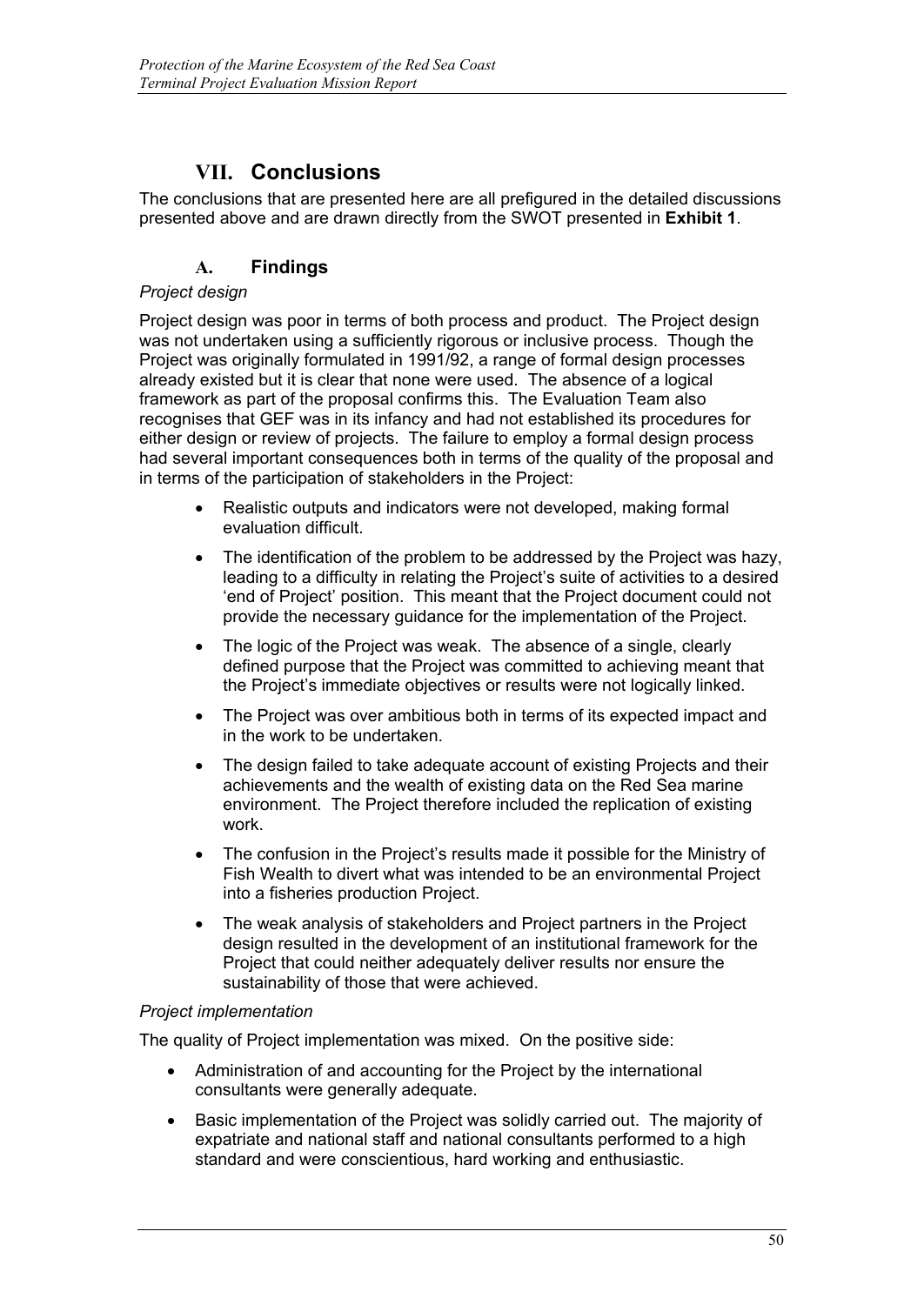- High quality work was achieved in difficult circumstances. The credit for this must be equally apportioned between the international consultants, the national counterparts and the contracted national institutions.
- UNOPS and the UNDP Country Office performed well in terms of administration and backstopping.

On the negative side:

- The Ministry of Fish Wealth did not play its role in the implementation of the Project and seemed to have actively frustrated important elements of its implementation.
- All parties in the Project's implementation allowed the failure of both the Steering Committee and the Technical Committee to meet to go unresolved.
- Insufficient attention was paid to strategic planning. The opportunity to address problems created by the Project's weak design provided by the Technical Review of 1996 was not taken.
- Formal contractual requirements of the international consultants, national consultants and Yemeni institutions were not always provided and UNOPS did not appear to monitor Project progress sufficiently closely to note and address these failings.
- Some very poor reports and inadequate Project deliverables were accepted by GEF when they should have been rejected and payment withheld by UNOPS until shortcomings had been addressed.

# *Sustainability of Project results*

The sustainability of Project results has been found to be generally low. The reasons for this have been identified as stemming from:

- Poor Project design that did not adequately address institutional elements of the Project.
- Failure of the Government to commit adequate funds for the operation of the Centre developed by the Project.
- Failure of the Project to implement the suite of activities designed to address the issue of sustainability by identifying and tying in appropriate institutions for the funding of post-Project monitoring activities.
- Weakness in elements of implementation, particularly with regard to the preparation of technical reports in the form of training manuals and monitoring protocols which would have provided a resource for ongoing activities.

# **B. Assessment**

# **1. Relevance**

# *Purpose*

The purpose of the Project, as suggested by the Evaluation Team, has a high degree of relevance to the main stakeholders in the Project:

• The Government of Yemen has current and future interests in the marine environment of the Red Sea. Current interests centre around the influence of the marine environment on the important Red Sea fishery and the contribution this makes to the national and local economy. Future interests may include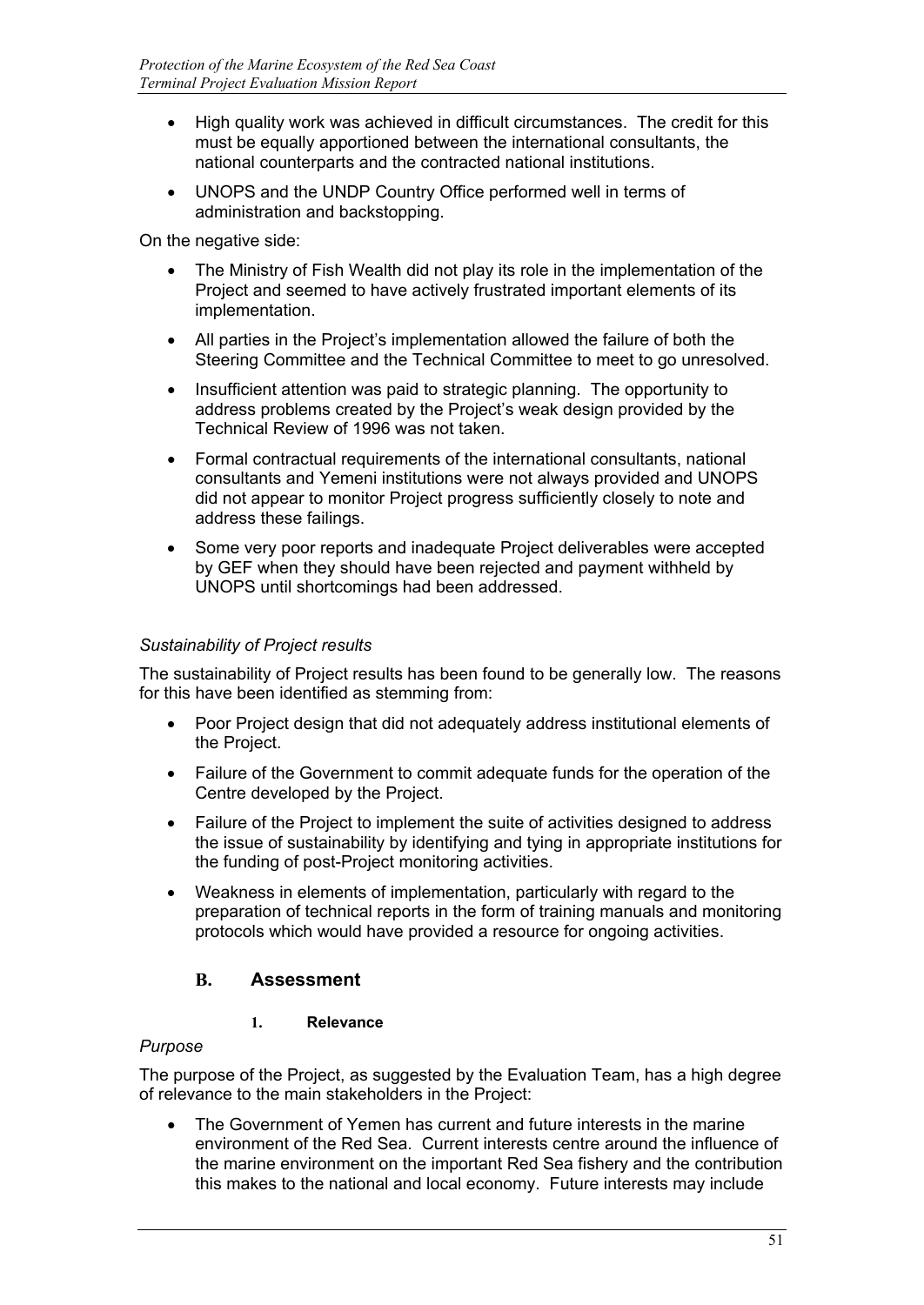the development of a marine based tourism industry.

- The protection of the marine environment of the Red Sea is relevant to the region and in particular, those countries with Red Sea coastlines. The interests of these countries are represented by PERSGA, which was a prominent partner of the Project.
- The rich biological diversity of the Red Sea and the threats to it presented by the development of the coastal zone in Yemen and the unregulated and unsustainable fishing effort provided the Project with a high degree of relevance to GEF.

Whether the Project can be regarded as affordable is difficult to assess. The investment of approximately US\$ 3 million on a resource of the value of the Red Sea's biodiversity and its fish stocks is not excessive. Neither, it is suggested, would the cost of continued monitoring of the marine environment to the Government of Yemen. Given, however, the financial constraints known to exist within Yemen, it is questionable whether the Centre that was established by the Project was likely to be considered affordable. There are sufficient examples in Yemen of investment in infrastructure and institutional development without subsequent operation to put this in doubt.

# *Approach*

The general approach adopted by the Project, to focus on training and institutional development was appropriate both to the needs of the Government of Yemen and the interests of both UNDP and GEF. There is reason to question, however, the way the general approach was translated into activities on the ground.

# **2. Performance**

Overall performance of the Project cannot easily be evaluated. This is partly because of the lack of clear objectively verifiable indicators by which to judge progress or impact and partly because of the mixed nature of the performance found by the Evaluation Team. Some activities were very well carried out while others were not implemented at all. The following assessment of performance is therefore highly subjective. The lack of quantifiable performance indicators should not, however, prevent a meaningful assessment and the generalised conclusions that follow do provide a reasonable assessment of performance.

# *Personnel*

The majority of Project personnel are believed to have performed to a high standard in often-difficult circumstances. Inevitably there were exceptions and it is apparent that some Project personnel did not perform well and were replaced, either by the Ministry of Fish Wealth or the international consultants. It is also apparent that the selection of national counterparts was not always carried out with regard to their suitability in terms of existing skills or interest and commitment. It was suggested to the Evaluation Team that several of the national counterparts selected by the MFW were totally inappropriate and gained little from the training opportunities provided by the Project. In these cases, the Government of Yemen lost the potential development of its technical officer cadre.

# *Training*

Training provided by the Project was of mixed quality. Insufficient attention was paid to planning the training component or to providing training materials or evaluation of the training component. However, recipients of the training told the Evaluation Team that the trainers themselves were enthusiastic, skilled, knowledgeable and hard working.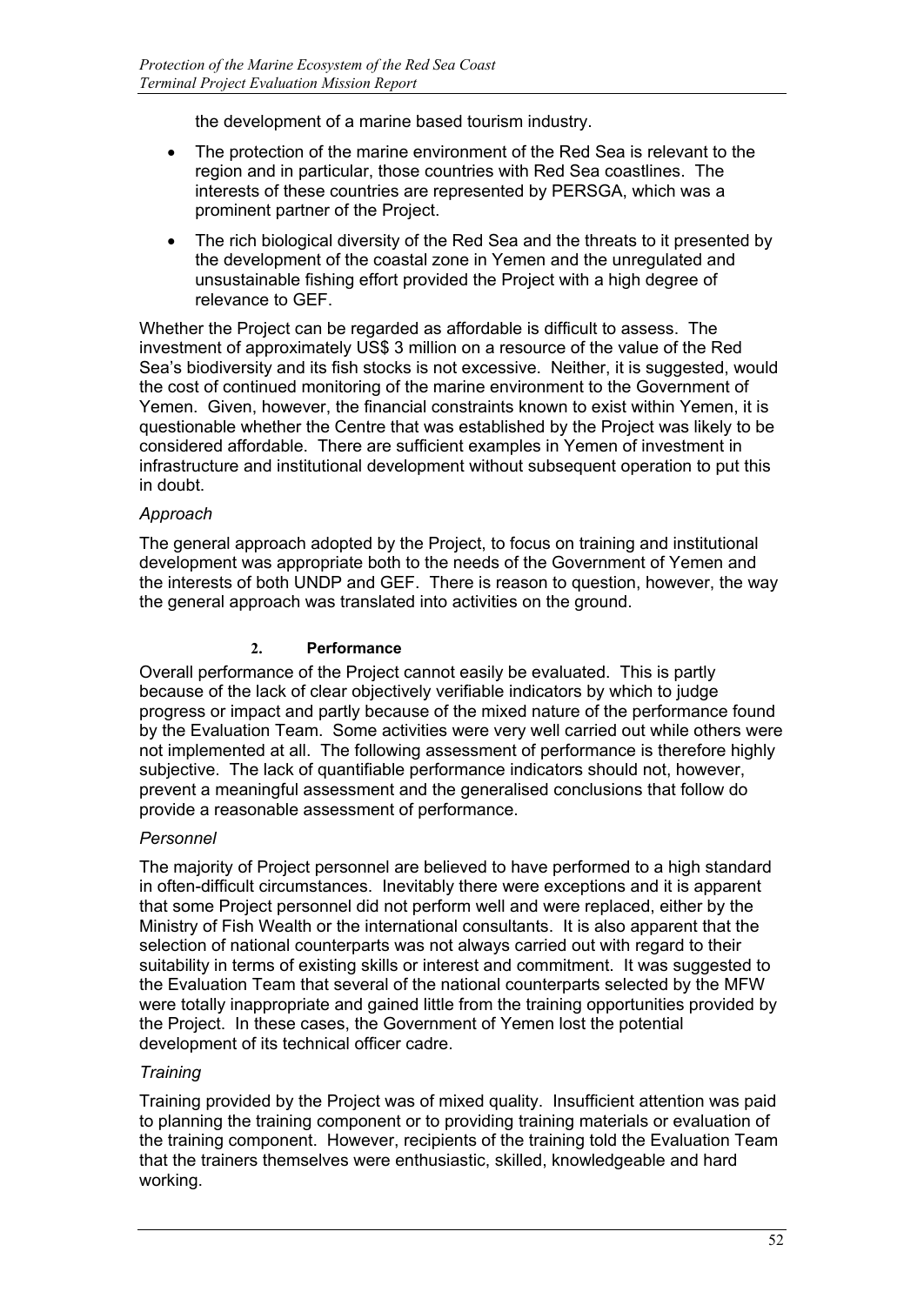# *Equipment*

Suitable equipment was purchased and imported. Provisions for maintenance were not adequate, however, and insufficient attention to this concern was made while selecting suppliers.

## *Major contractors*

The major contractor to the Project was Hassall and Associates. By and large the Evaluation Team believes that they performed well in difficult circumstances. It is clear, however, that they did not meet all the terms of their contract with respect to specified deliverables and technical and evaluation reports. It is regrettable that rather than be open about the shortcomings of Project implementation it appears that efforts were made to conceal them. In this regard, the Project progress reports are not always transparent and needed careful reading and a wide familiarity with the Project to interpret. In some cases there were statements of achievements or activities carried out that the Evaluation Team could not confirm.

## **3. Success**

The logic of Project design requires that the results (immediate objectives) should be necessary and sufficient to achieve the Project purpose, and that the purpose should make a significant contribution to the long-term objective or goal. Therefore, if the results are achieved, the purpose should be achieved, and if the purpose is achieved, it should contribute towards the achievement of the overall goal.

The fundamental question that the Evaluation Team attempts to answer is therefore:

# *Has the Project been instrumental in protecting the marine ecosystems of Yemen's Red Sea coast?*

In considering this question the Evaluation Team has reviewed the range of activities designed and implemented and the degree to which these have contributed towards achieving the Project results. How have these combined to achieve the Project purpose and goal? The Evaluation Team proposed a purpose for the Project as the Project document did not clearly state one:

*Sustainable Yemeni institution for monitoring, analysis and reporting on the Red Sea marine environment to advise policy and decision makers established and operational.*

With respect to this the Evaluation Team notes that a Yemeni institution for the monitoring, analysis and reporting on the Red Sea marine environment was established. The Evaluation Team was able to observe the Centre's existence on the ground and interview members of its core staff. Furthermore, its institutional location within government structures was demonstrated, evidenced by the provision of operational funds and staff salaries (albeit inadequate) through the Ministry of Fish Wealth and the formal legal establishment of the Centre by decree.

However the Evaluation Team found little evidence that the Centre was operational in a meaningful sense. No collection of data from monitoring sites had been carried out once Project funds were finished. Therefore no updating of the databases or construction of time-sequence data had been achieved.

Furthermore, it was evident that the capacity of the Centre to support decisionmaking and policy development was neither recognised nor made use of by the Government of Yemen.

The Evaluation Team's overall conclusion, therefore, is that:

# **Despite the establishment of the Centre and the development of a cadre**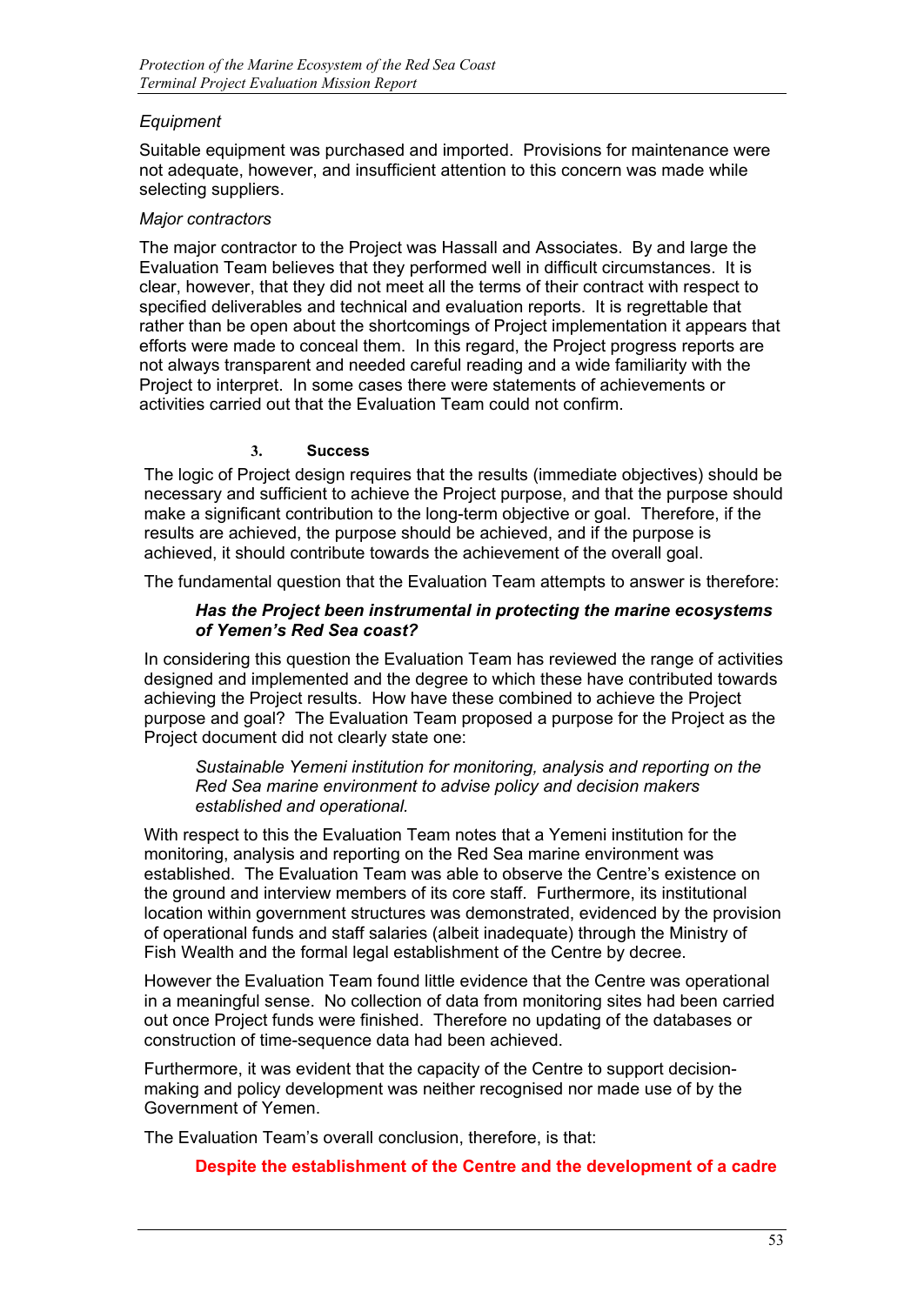## **of staff trained and equipped to monitor the Red Sea marine environment, the Project has not made a significant contribution to the protection of the marine ecosystems of Yemen's Red Sea coast, though the potential for such a contribution has been created.**

# **VIII. Recommendations**

The recommendations detailed below are drawn from the 'Project review and situation analysis' SWOT, the results of which are presented in **Exhibit 1**.

# **Immediate, general or specific recommendations**

- Where the lead Government agency is clearly deficient in meeting its obligations and appears to be actively obstructive, as was the case in this Project, the donors and executors must have the courage to suspend Project activities.
- The failure of monitoring and guiding structures such as the Steering Committee and Technical Committee designed for this Project indicate serious deficiencies in implementation that must be addressed by all partners in the Project directly and transparently.
- Closer monitoring by project executors of project progress in relation to established benchmarks and reporting structures is essential to ensure that projects 'remain on the tracks'. This requires careful reading of reports, checking of the provision and quality of deliverables, and a working familiarity with the project based on field visits.
- Over-dependence on a multiplicity of reports and reporting structures as observed by the Evaluation Team in the case of this Project does not lead to strong monitoring, as intended, but may result in the opposite as both the writers and readers of reports fall prone to 'report-fatigue.

# **Recommendations for future Project development**

- A 12-month no-cost extension to the Project is proposed (details are provided above).
- The no-cost extension must be designed to further the achievement of the original Project purpose and not attempt to develop a new purpose.
- A small scale but inclusive process to develop this no-cost extension must be undertaken.

# **IX. Lessons learned**

*Sustainable human development*

- Where a biodiversity resource of international importance such as the Red Sea marine ecosystems is also an economic resource of local and national importance, the relationship between the two and threats to them must be clearly understood through a sound process of problem identification.
- Though it may be tempting to undertake activities which in themselves are of value, such as environmental awareness raising amongst local communities, the targeting of initiatives designed to support sustainable human development must clearly identify those groups within the communities that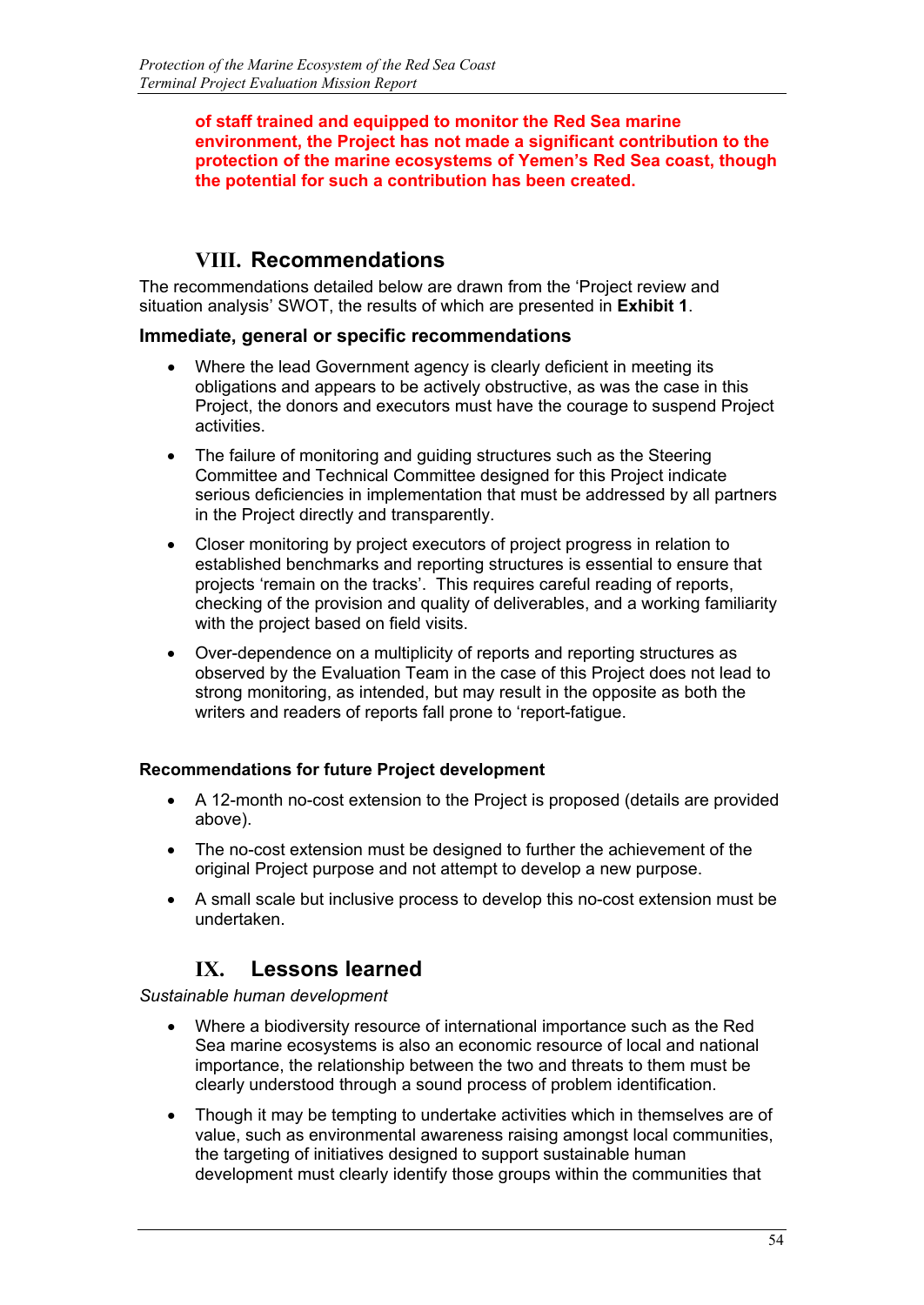constitute the primary threats to the resource and target initiatives on these groups.

# *Capacity building*

• Where capacity building is specified as the primary means through which Project objectives are to be met, the structure of the Project, its budget and the selection of consultants and national counterpart institutions and individuals must clearly reflect this.

# *Sector development*

• GEF and the Government of Yemen must be very clear about the relationship between the Red Sea's biological diversity and Yemen's industrial and artisanal fisheries. Interventions in the conservation sector may not have the expected effects on the fisheries sector, and *vice versa*.

## *General lessons*

- Failure to develop projects that have a single, clearly defined purpose increases the likelihood of implementation problems. A single purpose to which the project is committed provides the guidance needed for a project while allowing flexibility to modify activities to achieve this purpose.
- Without the logic imposed by a single project purpose, managers cannot make sensible decisions about what activities to include and what to exclude from the project. A formal hierarchy of project results and objectives should always be established as part of the project development process.
- A formal process of strategic planning should be undertaken at an early stage in the implementation of a project to ensure that the most appropriate means for achieving the project's purpose and immediate objectives are identified and selected. The project document should not be viewed as a blue print for implementation, but as a guide.
- Though there are costs associated with substantial modifications to project design, these should not be avoided when necessary. Sound development of project objectives in the first place should, however, largely preclude the need for this.
- Project managers, under the supervision of steering committees, should carry out strategic planning to make decisions on the inclusion of new activities and dropping of old ones in relation to the achievement of project objectives. Project design and implementation should be sufficiently flexible to allow this.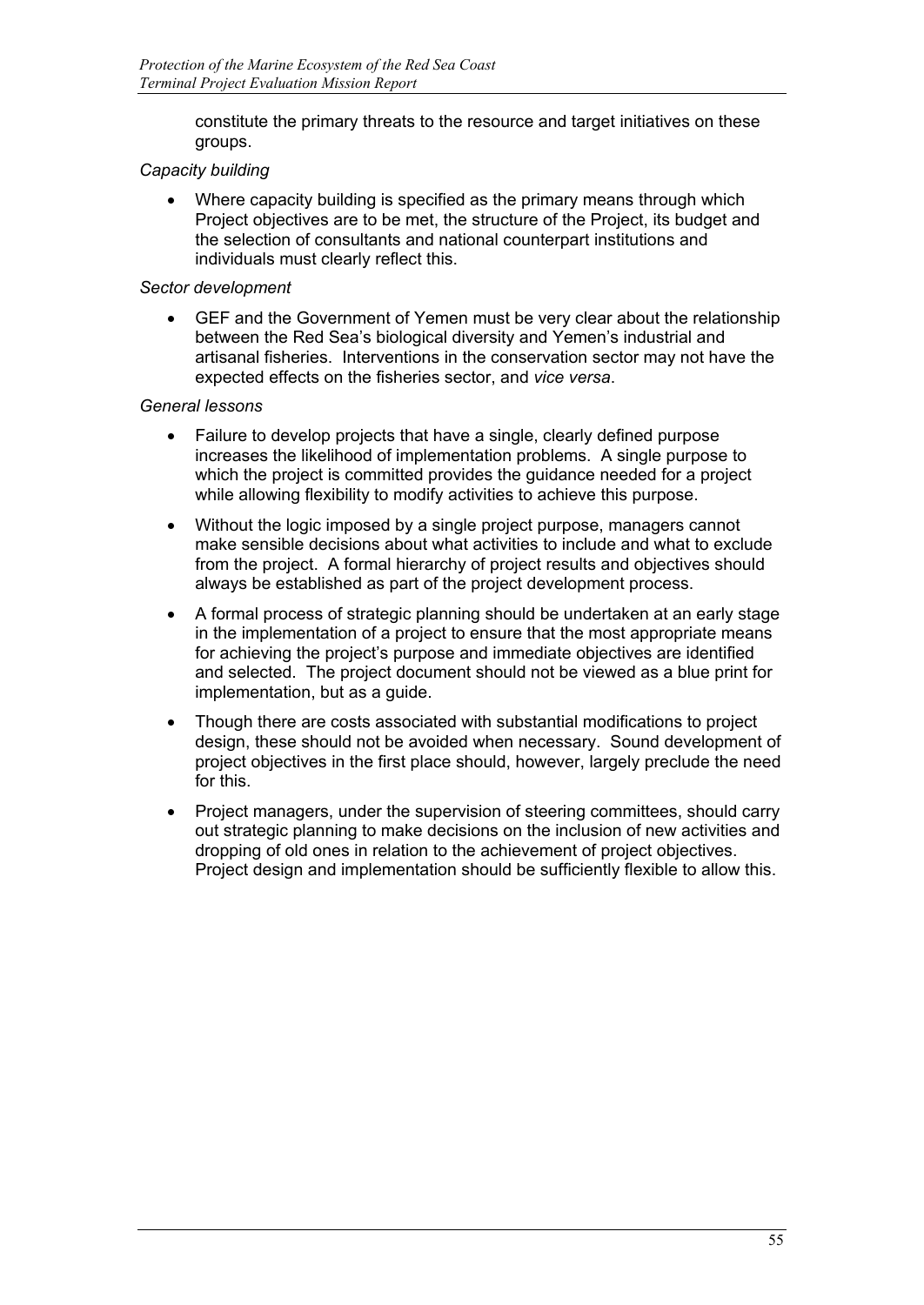# **Exhibit 1. Progress review and situation analysis SWOT**

The following table presents the results of the SWOT analysis (strengths, weaknesses, opportunities, threats) carried out by the Evaluation Team, examining the implementation of the Project. In addition to the four results (Immediate Objectives) established in the Project documents, the Evaluation Team established a result for 'Project design and implementation' against which to assess the Project. Analysis of the achievement of the overall goal and the purpose of the Project was also carried out.

| <b>Result 1:</b><br>Resource inventory and assessment carried out and monitoring system established |                                                                                                                                                                                                                                                                                                                                                                                                                                                                                                                                                                                                                                                                                                                                                                                                                                                                                                                                                                                                                                                                                                                                                                                                                                                                                                                                                                                                                                                                                                                                                                                                                    |  |  |
|-----------------------------------------------------------------------------------------------------|--------------------------------------------------------------------------------------------------------------------------------------------------------------------------------------------------------------------------------------------------------------------------------------------------------------------------------------------------------------------------------------------------------------------------------------------------------------------------------------------------------------------------------------------------------------------------------------------------------------------------------------------------------------------------------------------------------------------------------------------------------------------------------------------------------------------------------------------------------------------------------------------------------------------------------------------------------------------------------------------------------------------------------------------------------------------------------------------------------------------------------------------------------------------------------------------------------------------------------------------------------------------------------------------------------------------------------------------------------------------------------------------------------------------------------------------------------------------------------------------------------------------------------------------------------------------------------------------------------------------|--|--|
| <b>INDICATORS</b>                                                                                   |                                                                                                                                                                                                                                                                                                                                                                                                                                                                                                                                                                                                                                                                                                                                                                                                                                                                                                                                                                                                                                                                                                                                                                                                                                                                                                                                                                                                                                                                                                                                                                                                                    |  |  |
| $\bullet$<br>$\bullet$<br>٠<br>٠                                                                    | Improved understanding of the marine and coastal systems<br>Environmental and ecological surveys carried out<br>Resource maps and databases produced<br>Resource use maps and databases produced<br>Enhanced ability of Government agencies to avoid or reconcile coastal conflicts<br>Opportunities for sustainable marine resource use identified                                                                                                                                                                                                                                                                                                                                                                                                                                                                                                                                                                                                                                                                                                                                                                                                                                                                                                                                                                                                                                                                                                                                                                                                                                                                |  |  |
| <b>ACHIEVEMENTS</b><br>or<br><b>STRENGTHS</b>                                                       | A detailed literature review was carried out and a report prepared<br>$\bullet$<br>Visual, aerial, coral, mangrove and sea grass surveys were carried out<br>٠<br>Habitat type classification, physical characteristics and indicator species<br>$\bullet$<br>occurrence and biological and environmental data (species occurrence,<br>abundance and distribution) were collected at 10 sites in 1996, 37 sites in<br>1997, at least 10 sites in 1998, and at least 4 sites in 1999.<br>Additional data was collected on:<br>$\bullet$<br>oil pollution indicated by occurrence of tar balls<br>sea temperature recorded using temperature loggers<br>shore line pollution<br>Technical reports were prepared on:<br>$\bullet$<br>Harbour management<br>International conventions signed by GOY<br>Marine Protected Areas in the Red Sea<br>Identification of fish nursery grounds<br>Distribution of phytoplankton and zooplankton<br>Oil spills in the Red Sea<br>Distribution of micro-nutrients<br>The major impacts on marine environment were partially identified<br>$\bullet$<br>A fully functional GIS was designed and established in Project office<br>$\bullet$<br>A small reference collection was established at Project office (including fish,<br>$\bullet$<br>coral and crustacea)<br>Maps based on survey results and data drawn from other sources were<br>$\bullet$<br>produced<br>A computer database was established and data was entered<br>$\bullet$<br>High quality short-term technical assistance was fielded by the international<br>$\bullet$<br>consultants (Hassall and Associates) |  |  |
| SETBACKS<br>or<br>WEAKNESSES                                                                        | The habitat classification used was not suitable or relevant to tropical, in-<br>$\bullet$<br>shore marine habitats<br>Underwater Visual Census (UVC) was the only survey method employed to<br>$\bullet$<br>undertake the fish species inventories<br>The specified environmental trend analysis was not completed<br>$\bullet$<br>Identification of threats to the environment was based more on other<br>$\bullet$<br>researchers than on Project field survey work<br>Technical products specified in the contract of the international consultants<br>$\bullet$<br>were not completed                                                                                                                                                                                                                                                                                                                                                                                                                                                                                                                                                                                                                                                                                                                                                                                                                                                                                                                                                                                                                         |  |  |
|                                                                                                     | Technical reports were incorporated within progress reports making it difficult<br>$\bullet$                                                                                                                                                                                                                                                                                                                                                                                                                                                                                                                                                                                                                                                                                                                                                                                                                                                                                                                                                                                                                                                                                                                                                                                                                                                                                                                                                                                                                                                                                                                       |  |  |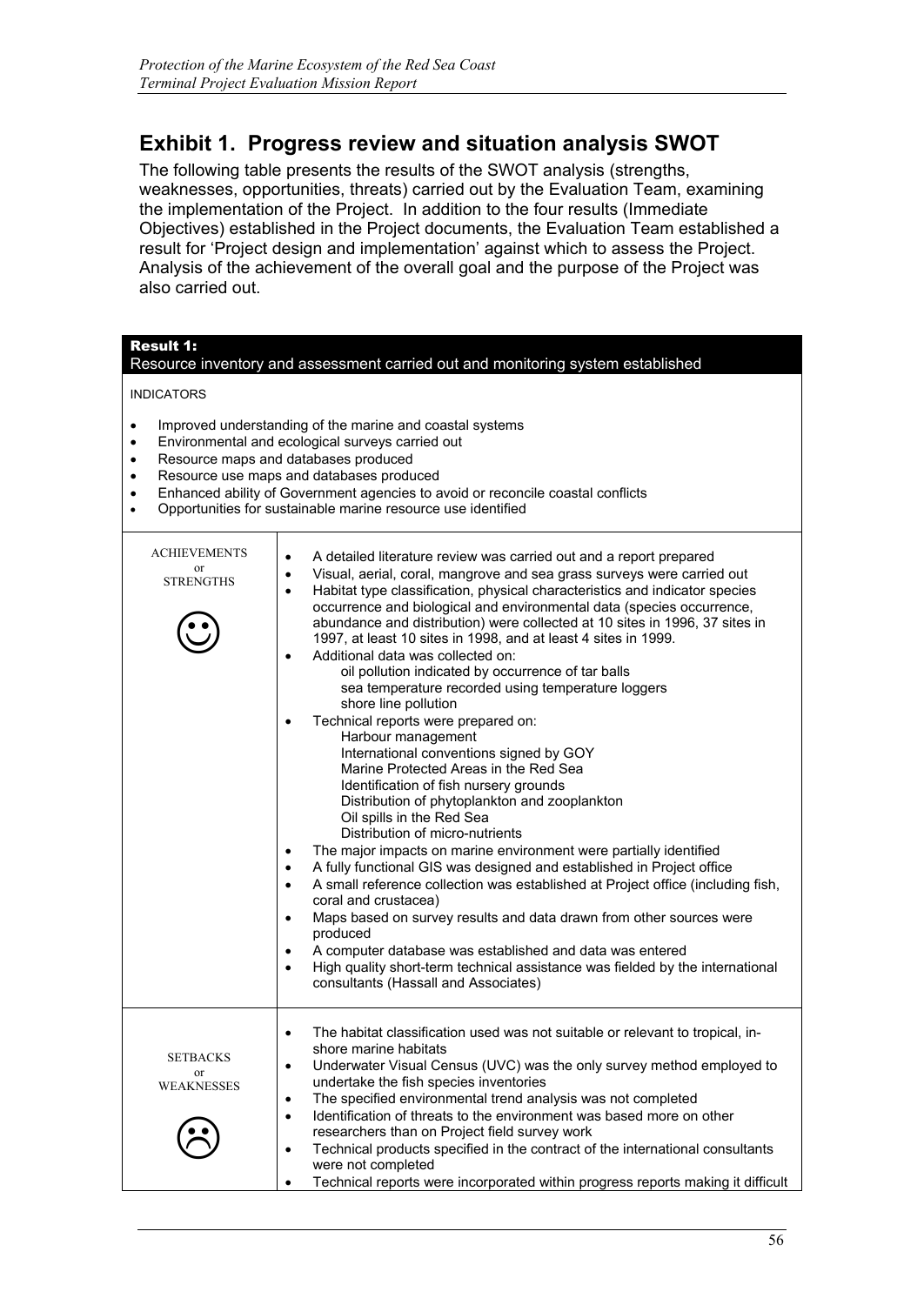|                                                     | to determine activities completed - stand-alone technical reports were not<br>generally prepared<br>The final Project report depends to heavily on the results of other researchers<br>$\bullet$<br>rather than presenting analysis of the results of the Project's surveys<br>An environmental monitoring system was not designed or put in place by the<br>$\bullet$<br>end of the Project<br>Insufficient funds were allocated for the purchase or hiring of a suitable<br>$\bullet$<br>survey vessel                                                                                                                                                                                                                                                                         |
|-----------------------------------------------------|----------------------------------------------------------------------------------------------------------------------------------------------------------------------------------------------------------------------------------------------------------------------------------------------------------------------------------------------------------------------------------------------------------------------------------------------------------------------------------------------------------------------------------------------------------------------------------------------------------------------------------------------------------------------------------------------------------------------------------------------------------------------------------|
| <b>POTENTIAL</b><br>or<br><b>OPPORTUNITIES</b>      | The capacity exists to prepare maps and reports using the GIS and database<br>$\bullet$<br>put in place by the Project<br>A well equipped facility with trained staff exists and can undertake the<br>$\bullet$<br>monitoring of Yemen's Red Sea coast marine environment<br>The installed capacity allows for participation in regional initiatives such as<br>$\bullet$<br>the PERSGA Strategic Action Plan for the Red Sea                                                                                                                                                                                                                                                                                                                                                    |
| PROBLEMS<br>or<br><b>THREATS</b>                    | The skills and knowledge base of the trained staff of the facility will rapidly<br>$\bullet$<br>erode unless they are used<br>Trained staff may leave the facility unless they are supported and used<br>$\bullet$<br>Equipment provided through the Project may be removed by other Yemeni<br>$\bullet$<br>institutions with similar interests and areas of responsibility<br>Without an operational monitoring programme, data collected during the<br>$\bullet$<br>Project will become rapidly out-dated<br>The security situation restricted access to certain areas, thus limiting the<br>$\bullet$<br>survey coverage<br>The late appointment of Counterparts restricted the degree to which they<br>$\bullet$<br>could take part in surveys, data collection and analysis |
| <b>IMPLICATIONS</b><br>0r<br><b>RECOMMENDATIONS</b> | A practical and implementable monitoring plan, based on work carried out by<br>$\bullet$<br>the Project, should be developed (HU with support from GEF/UNDP)<br>A Yemen specific technical manual for coastal marine monitoring should be<br>$\bullet$<br>developed from materials produced by the Project, and translated into Arabic<br>(HU with support of GEF/UNDP)<br>Up-grade existing computer equipment for the continued operation of the GIS<br>(UNDP/GEF)                                                                                                                                                                                                                                                                                                             |

### Result 2:

National capacity for marine environment management improved

INDICATORS

- A range of courses designed
- On-the-job training carried out
- Increased prevalence of marine conservation courses in universities, colleges and schools
- Counterparts and trainees better equipped to undertake marine environmental assessments and conflict resolution
- Marine issues incorporated into national decision-making process
- Improved understanding of the contribution of the marine environment to national economic development

| <b>ACHIEVEMENTS</b><br>or<br><b>STRENGTHS</b> | A training needs assessment was carried out and a report prepared<br>٠<br>Overseas "fellowship" training was provided in:<br>Coastal management - 3 Counterparts<br>GIS-1 Counterpart<br>Marine Protected Areas - 1 Counterpart<br>In-service training was provided in:<br>٠<br>GIS - 2 Counterparts<br>Diving / Underwater photography - 6 Counterparts<br>Marine survey methods - 18 Counterparts<br>Environmental analysis - 18 Counterparts |
|-----------------------------------------------|-------------------------------------------------------------------------------------------------------------------------------------------------------------------------------------------------------------------------------------------------------------------------------------------------------------------------------------------------------------------------------------------------------------------------------------------------|
|-----------------------------------------------|-------------------------------------------------------------------------------------------------------------------------------------------------------------------------------------------------------------------------------------------------------------------------------------------------------------------------------------------------------------------------------------------------------------------------------------------------|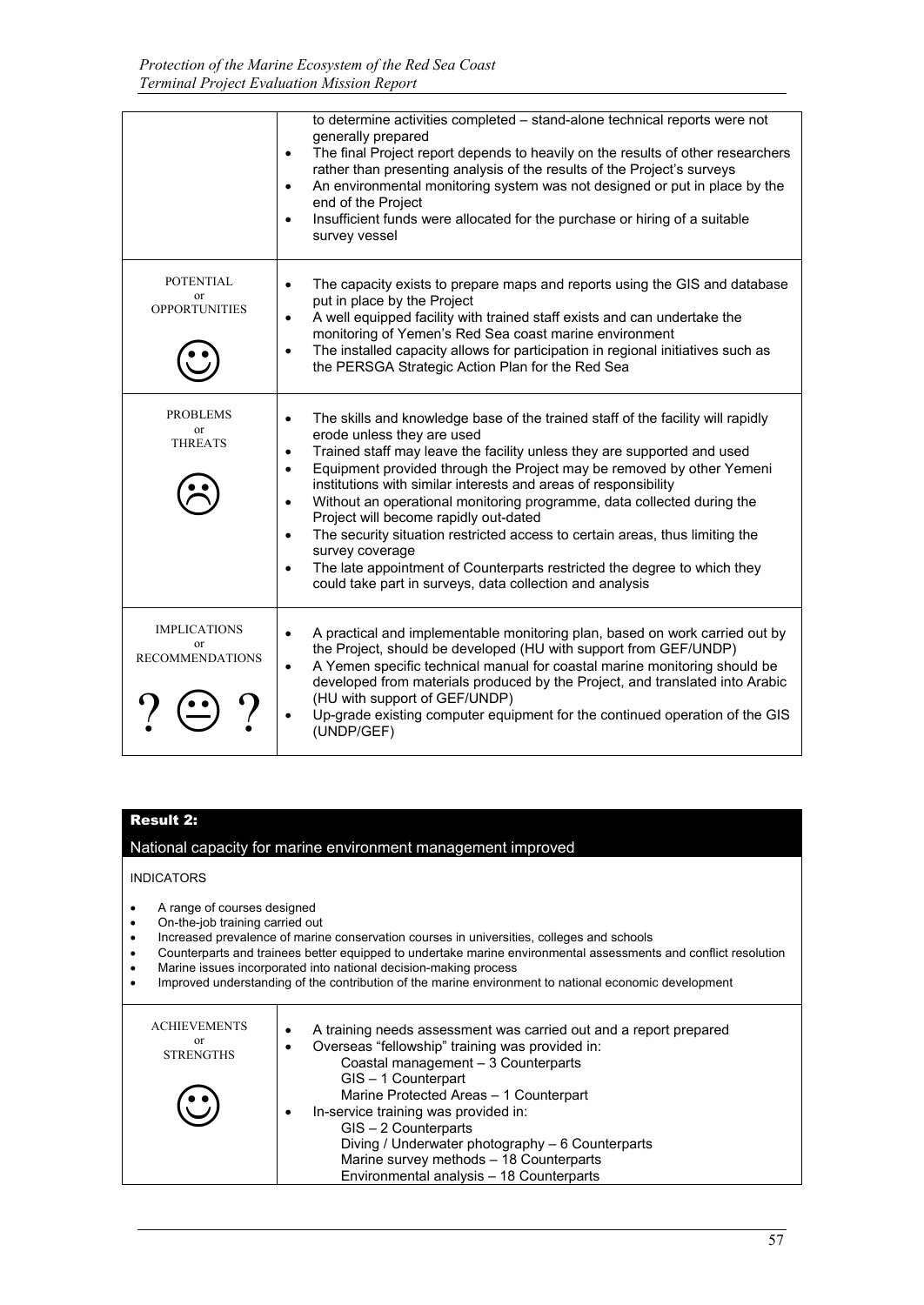|                                                                | Public awareness methods - 30 persons<br>Equipment operation - 18 Counterparts<br>Computer software - 18 Counterparts<br>Counterparts participated in a PERSGA regional marine survey and<br>$\bullet$<br>monitoring workshop<br>EPC and the universities of Sana'a and Hodeidah were strengthened through<br>$\bullet$<br>their participation as contracted parties to produce technical reports                                                                                                                                                                                                                                                                                                                                                                                                                                    |
|----------------------------------------------------------------|--------------------------------------------------------------------------------------------------------------------------------------------------------------------------------------------------------------------------------------------------------------------------------------------------------------------------------------------------------------------------------------------------------------------------------------------------------------------------------------------------------------------------------------------------------------------------------------------------------------------------------------------------------------------------------------------------------------------------------------------------------------------------------------------------------------------------------------|
| <b>SETBACKS</b><br>or<br><b>WEAKNESSES</b>                     | In-service training courses were not well designed or planned<br>$\bullet$<br>No Technical / Evaluation Report on the training programme was prepared<br>$\bullet$<br>No documentation of training courses, in the form of manuals, field method<br>$\bullet$<br>guides, course components, etc. were produced<br>No training in Environmental Impact Assessment was carried out<br>$\bullet$<br>Only 2.5% of the total Project budget was directly allocated to the training<br>$\bullet$<br>programme                                                                                                                                                                                                                                                                                                                              |
| POTENTIAL<br>or<br><b>OPPORTUNITIES</b>                        | A cadre of National Experts is available for further training<br>$\bullet$<br>The National Experts trained under the Project are in a position to undertake<br>$\bullet$<br>survey work and marine monitoring if provided with the funding to do so<br>The existing facility and staff could provide the basis for a regional training<br>$\bullet$<br>venue<br>7 out of 18 Counterparts are known to be still active in the field of marine<br>$\bullet$<br>environmental management in Yemen<br>42 recent graduates are currently receiving training under the National<br>$\bullet$<br>Experts at the facility, demonstrating the utility of the training of trainers<br>strategy<br>The facility has been declared a branch of the Marine Science and<br>$\bullet$<br>Resources Research Centre (MSRRC) of MFW by Cabinet Decree |
| PROBLEMS<br>or<br><b>THREATS</b>                               | Late selection of Counterparts reduced the amount of time for practical<br>$\bullet$<br>training in the field under the supervision of the Technical Advisors<br>Attempts by the MFW to control access to training opportunities reduced the<br>$\bullet$<br>suitability of some candidates for training and excluded others<br>Failure of the MFW to release government counterpart funding for incentives<br>$\bullet$<br>and DSA reduced the involvement of Counterparts in training and survey<br>activities<br>The failure of institutions to make use of the National Experts is leading to the<br>$\bullet$<br>loss of their skills<br>The MSRRC is unable to provide financial and administrative support to the<br>new Branch in Al-Hodeidah                                                                                |
| <b>IMPLICATIONS</b><br><sub>or</sub><br><b>RECOMMENDATIONS</b> | Manuals, training guides and relevant training materials should be produced<br>$\bullet$<br>and translated into Arabic where appropriate (UH with support of GEF/UNDP)<br>Training in EIA should be provided (GEF/UNDP)<br>$\bullet$<br>Additional training in MPAs should be provided (GEF/UNDP)<br>$\bullet$<br>Government of Yemen should consider transferring the existing facility from<br>$\bullet$<br>MFW to the Ministry of Education and Research (GOY)<br>Ties between the existing facility and the University of Hodeidah should be<br>$\bullet$<br>strengthened and formalised (GOY)<br>The existing facility, if strengthened, provides the potential for Yemen to offer<br>$\bullet$<br>to PERSGA a training centre in marine and coastal survey and monitoring to<br>the region                                     |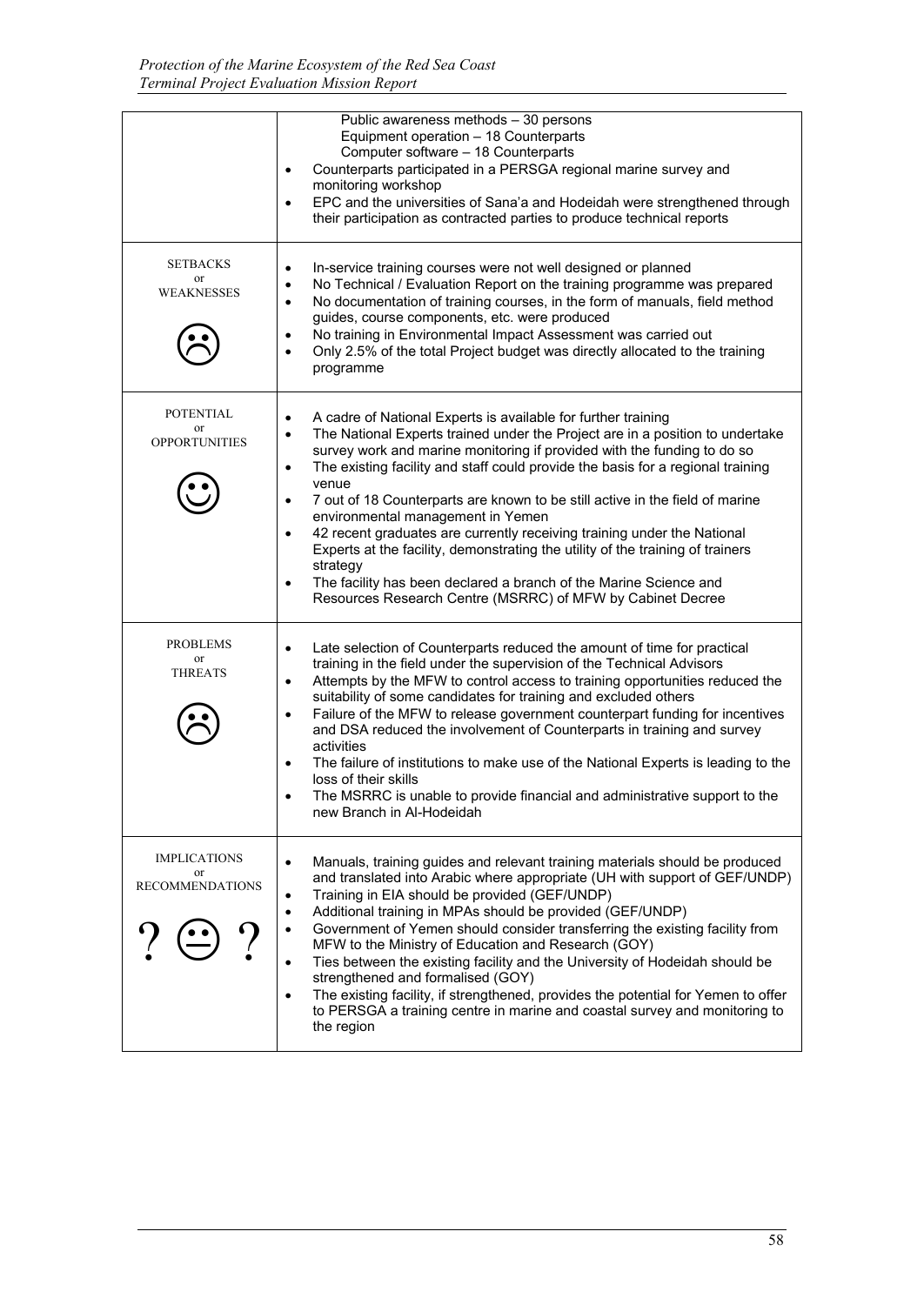# Result 3:

#### Red Sea environment and resources sustainably used

#### INDICATORS

- List of proposed Marine Protected Areas
- Guidelines for the management of Marine Protected Areas
- Improved public awareness of the social and economic values of sustainable management of the Red Sea environment and natural resources
- Recommendations for possible sources of financial resources for sustained environmental management

| <b>ACHIEVEMENTS</b><br>or<br><b>STRENGTHS</b>             | A public awareness programme was designed and carried out<br>$\bullet$<br>Materials for the public awareness programme were designed including:<br>$\bullet$<br>Television programmes<br>Radio programmes<br><b>Posters</b><br>A newsletter<br>Public participation in rehabilitation of a mangrove forest and beach<br>cleaning<br>Possible sources of funding for post-Project recurrent costs were identified by<br>$\bullet$<br>a National Consultant<br>Additional funding for women's groups was requested by the MFW and<br>provided through the Project by the UNDP Sustainable Environment<br>Management Programme                                                                                                                                                                                                                                                                                                                                                                                                                                                                                                                                                    |
|-----------------------------------------------------------|--------------------------------------------------------------------------------------------------------------------------------------------------------------------------------------------------------------------------------------------------------------------------------------------------------------------------------------------------------------------------------------------------------------------------------------------------------------------------------------------------------------------------------------------------------------------------------------------------------------------------------------------------------------------------------------------------------------------------------------------------------------------------------------------------------------------------------------------------------------------------------------------------------------------------------------------------------------------------------------------------------------------------------------------------------------------------------------------------------------------------------------------------------------------------------|
| <b>SETBACKS</b><br>or<br><b>WEAKNESSES</b>                | The three-page technical report on the Public Awareness Programme<br>$\bullet$<br>prepared by EPC provided insufficient information to assess this component<br>A six month public awareness component is too short to have any long-<br>٠<br>lasting effects<br>The public awareness programme was too general in scope and did not<br>$\bullet$<br>appear to focus sufficiently on issues of direct importance to the protection of<br>the marine coastal environment<br>Guidelines for the management of Marine Protected Areas were not<br>$\bullet$<br>developed as specified<br>A Technical / Evaluation report on MPA activities was not prepared<br>$\bullet$<br>Communications with the Egypt GEF Project and PERSGA on MPAs were<br>$\bullet$<br>limited<br>There was no communication with the Fisheries IV Project or use of its data<br>$\bullet$<br>or field experience<br>The specified international expert to identify sources of funding for post-<br>$\bullet$<br>Project recurrent costs was not fielded by the international consultants<br>No Technical / Evaluation report on the financing of post-Project recurrent<br>$\bullet$<br>cost was prepared |
| <b>POTENTIAL</b><br><sub>or</sub><br><b>OPPORTUNITIES</b> | The opportunity exists to build on any public awareness created by the<br>$\bullet$<br>Project on the value of the marine environment<br>MPAs were identified by previous interventions (IUCN 1987) and provide the<br>$\bullet$<br>potential for the development of MPAs                                                                                                                                                                                                                                                                                                                                                                                                                                                                                                                                                                                                                                                                                                                                                                                                                                                                                                      |
| <b>PROBLEMS</b><br>or<br><b>THREATS</b>                   | Failure to identify funding for post-Project recurrent costs threatens the<br>$\bullet$<br>sustainability of Project achievements                                                                                                                                                                                                                                                                                                                                                                                                                                                                                                                                                                                                                                                                                                                                                                                                                                                                                                                                                                                                                                              |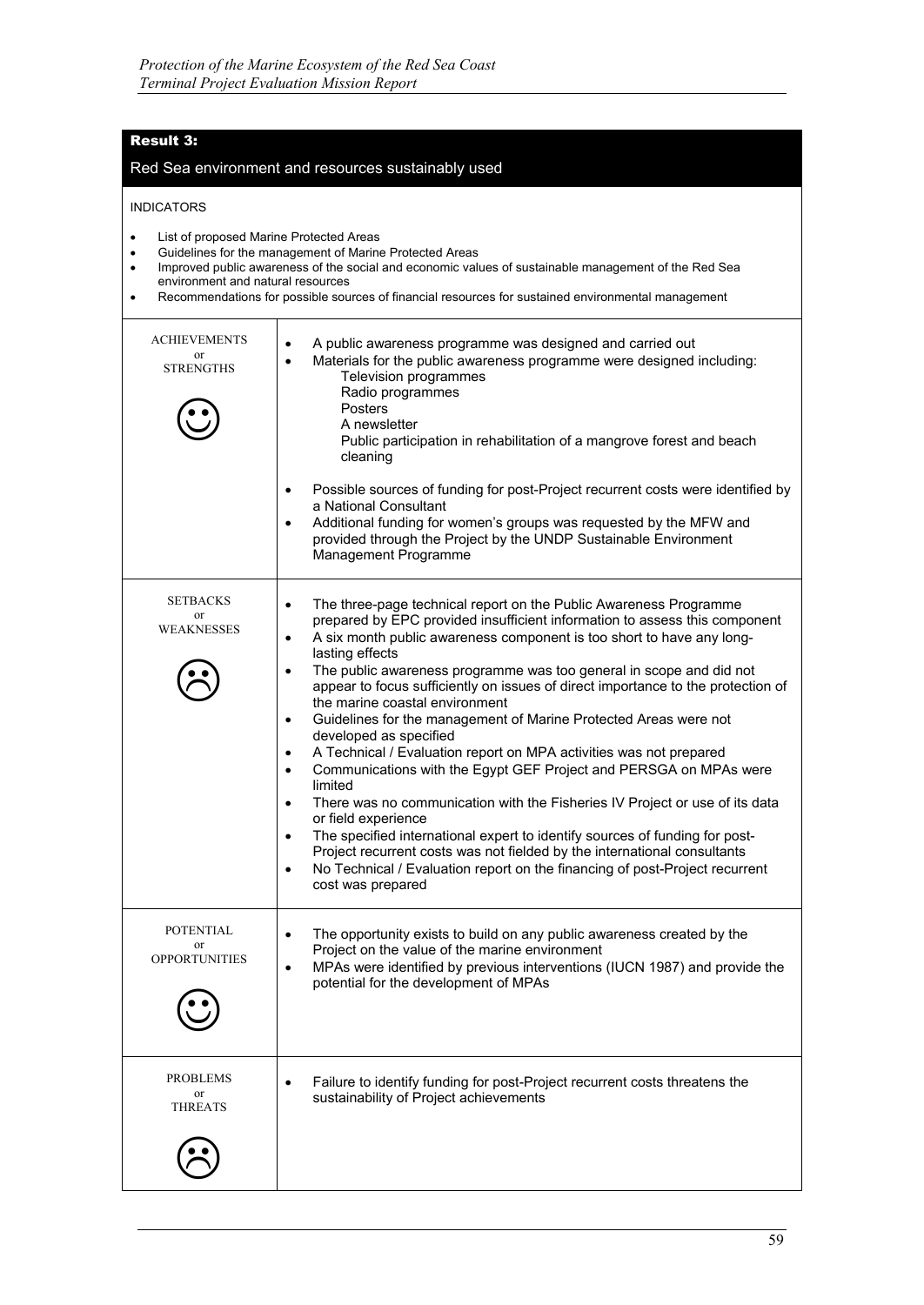| <b>IMPLICATIONS</b><br>or<br><b>RECOMMENDATIONS</b><br>$\gamma$ $\left(\underline{\cdot}\right)$ $\gamma$ | The Government of Yemen should recognise that it needs to investment in<br>monitoring and research as well as effective regulation, if the fisheries sector<br>is to remain viable and continue to generate significant revenues in the future<br>Negative environmental impacts on the marine environment will negatively<br>effect the future of tourism development on the Yemen Red Sea coast<br>UNDP/GEF should recognise that wider and larger issues are negatively<br>impacting the Red Sea environment and the sustainable use of its resources<br>than those that this Project attempted to address |
|-----------------------------------------------------------------------------------------------------------|---------------------------------------------------------------------------------------------------------------------------------------------------------------------------------------------------------------------------------------------------------------------------------------------------------------------------------------------------------------------------------------------------------------------------------------------------------------------------------------------------------------------------------------------------------------------------------------------------------------|

# Result 4:

| СЭИЦ<br>Regional co-operation for the management of the Red Sea environment enhanced |                                                                                                                                                                                                                                                                                                                                                                                                                                                                                                                                                                                                                                                                                                                                                                                                                                                                                       |  |  |
|--------------------------------------------------------------------------------------|---------------------------------------------------------------------------------------------------------------------------------------------------------------------------------------------------------------------------------------------------------------------------------------------------------------------------------------------------------------------------------------------------------------------------------------------------------------------------------------------------------------------------------------------------------------------------------------------------------------------------------------------------------------------------------------------------------------------------------------------------------------------------------------------------------------------------------------------------------------------------------------|--|--|
|                                                                                      |                                                                                                                                                                                                                                                                                                                                                                                                                                                                                                                                                                                                                                                                                                                                                                                                                                                                                       |  |  |
| <b>INDICATORS</b>                                                                    |                                                                                                                                                                                                                                                                                                                                                                                                                                                                                                                                                                                                                                                                                                                                                                                                                                                                                       |  |  |
| Red Sea region                                                                       | Improved regional co-operation in the planning and implementation of environmental activities in the                                                                                                                                                                                                                                                                                                                                                                                                                                                                                                                                                                                                                                                                                                                                                                                  |  |  |
| <b>ACHIEVEMENTS</b><br>or<br><b>STRENGTHS</b>                                        | A regional workshop on marine survey and monitoring design was held in Al-<br>$\bullet$<br>Hodeidah during December 1997 and attended by 21 regional participants<br>The CTA, NPD and 4 Counterparts attended a PERSGA workshop in Jeddah<br>$\bullet$<br>in January 1996 (subject not indicated in Progress Report)<br>The CTA and NPD attended a GEF workshop in Egypt during 1996 (subject<br>$\bullet$<br>not indicated in Progress Report)<br>The CTA and NPD contributed to the formulation of the PERSGA Strategic<br>$\bullet$<br><b>Action Plan</b><br>Funding through the Project for the PERSGA CTA (12 months) and Assistant<br>$\bullet$<br>Co-ordinator (36 months) helped build institutional capacity<br>The CTA and NPD collaborated with PERSGA CTA on regional issues and<br>$\bullet$<br>programmes<br>PERSGA CTA attended November 1996 TPR meeting<br>$\bullet$ |  |  |
| <b>SETBACKS</b><br><b>or</b><br><b>WEAKNESSES</b>                                    | No evidence was found that the regional EIA and MPA workshops to be<br>$\bullet$<br>undertaken by PERSGA took place                                                                                                                                                                                                                                                                                                                                                                                                                                                                                                                                                                                                                                                                                                                                                                   |  |  |
| <b>POTENTIAL</b><br><b>or</b><br><b>OPPORTUNITIES</b>                                | The Project enabled the ongoing involvement of National Specialists in the<br>$\bullet$<br>PERSGA Strategic Action Plan<br>The possibility of taking part in future training opportunities through PERSGA<br>$\bullet$<br>programmes<br>The opportunity to integrate national and regional marine environment<br>$\bullet$<br>Projects and programmes                                                                                                                                                                                                                                                                                                                                                                                                                                                                                                                                 |  |  |
| <b>PROBLEMS</b><br><sub>or</sub><br><b>THREATS</b>                                   | Reports specified in the UNEP - UNDP/GEF inter-agency agreement on the<br>$\bullet$<br>regional component of the Project were not available to the Evaluation Team                                                                                                                                                                                                                                                                                                                                                                                                                                                                                                                                                                                                                                                                                                                    |  |  |
|                                                                                      |                                                                                                                                                                                                                                                                                                                                                                                                                                                                                                                                                                                                                                                                                                                                                                                                                                                                                       |  |  |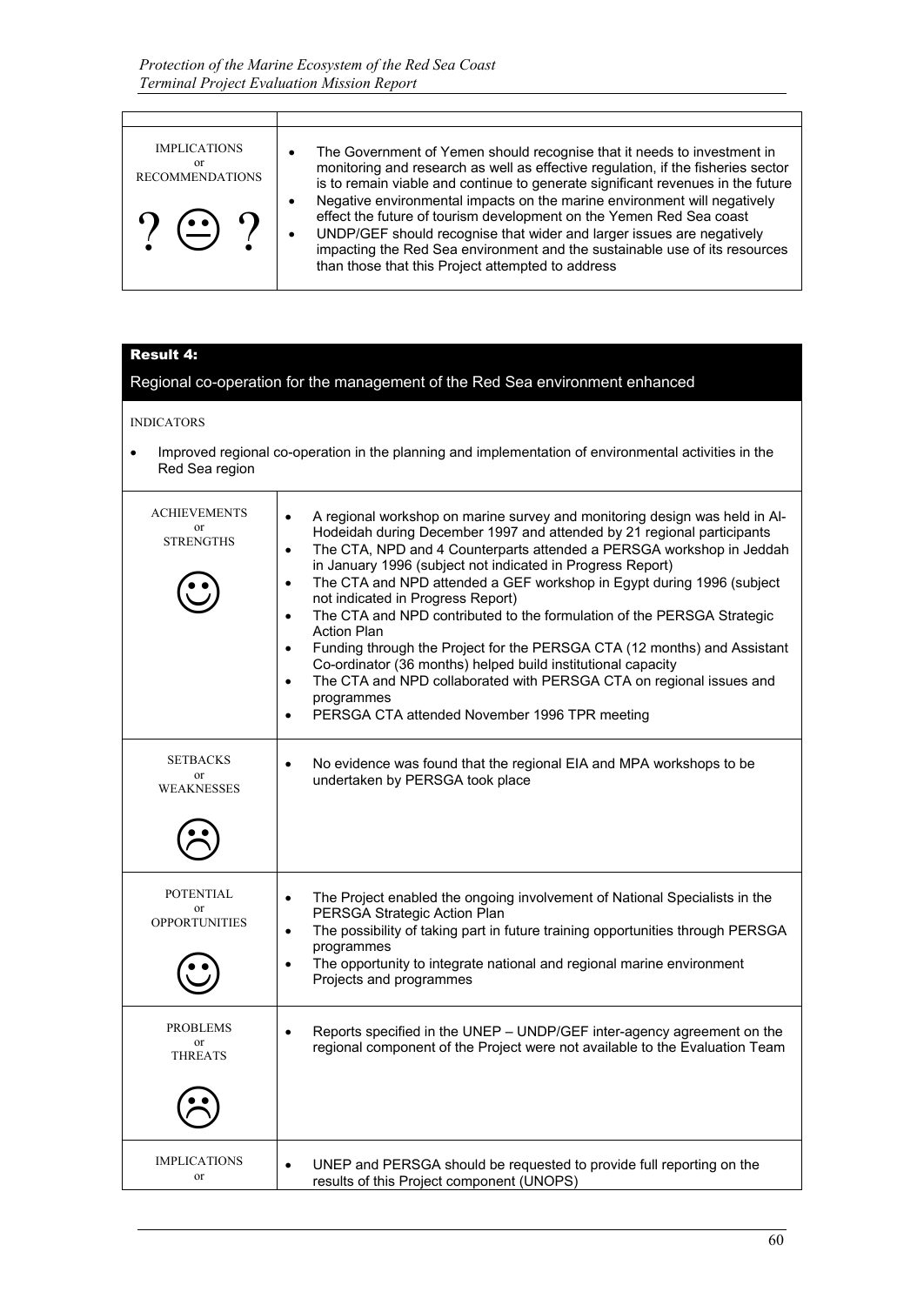RECOMMENDATIONS

$$
\underline{?} \oplus \underline{?}
$$

| <b>Result x:</b>                                 |                                                                                                                                                                                                                                                                                                                                                                                                                                                                                                                                                                                                                                                                                                                                                                                                                                                                                                                                                                                                                                                                                                                                                                                                                                                                                                                                                                                                                                                                                                                                                                                                                                                                                                                                                                                                                                                                                                                                                                                                                                                                                                                                                                                                                                                                                                           |
|--------------------------------------------------|-----------------------------------------------------------------------------------------------------------------------------------------------------------------------------------------------------------------------------------------------------------------------------------------------------------------------------------------------------------------------------------------------------------------------------------------------------------------------------------------------------------------------------------------------------------------------------------------------------------------------------------------------------------------------------------------------------------------------------------------------------------------------------------------------------------------------------------------------------------------------------------------------------------------------------------------------------------------------------------------------------------------------------------------------------------------------------------------------------------------------------------------------------------------------------------------------------------------------------------------------------------------------------------------------------------------------------------------------------------------------------------------------------------------------------------------------------------------------------------------------------------------------------------------------------------------------------------------------------------------------------------------------------------------------------------------------------------------------------------------------------------------------------------------------------------------------------------------------------------------------------------------------------------------------------------------------------------------------------------------------------------------------------------------------------------------------------------------------------------------------------------------------------------------------------------------------------------------------------------------------------------------------------------------------------------|
|                                                  | Project design and implementation (not in original Project document)                                                                                                                                                                                                                                                                                                                                                                                                                                                                                                                                                                                                                                                                                                                                                                                                                                                                                                                                                                                                                                                                                                                                                                                                                                                                                                                                                                                                                                                                                                                                                                                                                                                                                                                                                                                                                                                                                                                                                                                                                                                                                                                                                                                                                                      |
| <b>INDICATORS</b><br>None specified<br>$\bullet$ |                                                                                                                                                                                                                                                                                                                                                                                                                                                                                                                                                                                                                                                                                                                                                                                                                                                                                                                                                                                                                                                                                                                                                                                                                                                                                                                                                                                                                                                                                                                                                                                                                                                                                                                                                                                                                                                                                                                                                                                                                                                                                                                                                                                                                                                                                                           |
| <b>ACHIEVEMENTS</b><br>or<br><b>STRENGTHS</b>    | Periodic progress reports were prepared by the international consultants<br>$\bullet$<br>Qualified and experienced CTAs and TAs were fielded by the international<br>$\bullet$<br>consultants in a timely manner<br>Appropriate equipment was purchased and delivered in a timely manner and<br>$\bullet$<br>the equipment was properly used and maintained<br>The UNDP Country Office was actively involved in the implementation of the<br>$\bullet$<br>Project, helped to resolve problems of implementation and made periodic site<br>visits<br>An early independent technical evaluation of the Project was carried out in<br>$\bullet$<br>response to identified problems of the Project's implementation                                                                                                                                                                                                                                                                                                                                                                                                                                                                                                                                                                                                                                                                                                                                                                                                                                                                                                                                                                                                                                                                                                                                                                                                                                                                                                                                                                                                                                                                                                                                                                                           |
| <b>SETBACKS</b><br>or<br>WEAKNESSES              | <b>DESIGN ISSUES</b><br>The Project Document contains no verifiable indicators of implementation and<br>$\bullet$<br>results<br>The Project failed to take account of existing sources of data and thus<br>٠<br>included several largely redundant activities<br>The 1996 TPR and subsequent Project revision failed to address key<br>$\bullet$<br>elements of the Burbridge Report and the revised Project Document was not<br>a significant improvement on the original<br>The Project's logic was unclear and links between immediate objectives and<br>$\bullet$<br>Project goal are not evident<br>The Project's scope was too wide and lacked a clear focus or statement of<br>$\bullet$<br>Project purpose<br>The expected achievements of the Project were too ambitious<br>$\bullet$<br>Although institutional strengthening was a key element of the Project, only<br>$\bullet$<br>2.5% of total budget was allocated for training<br>The Project was designed to work only at the technical level and did not<br>$\bullet$<br>influence higher policy levels of government<br>No provisions were made for the translation of key documents and technical<br>$\bullet$<br>outputs into Arabic<br>No overview of the legal and institutional framework relevant to the coastal<br>$\bullet$<br>and marine environment was called for in the Project Document<br>Inadequate activities were specified for the need identified in the Project<br>Document to examine human uses of the marine coastal environment and<br>consequential pressures<br>The way that the Project's purpose and immediate objectives (results) were<br>$\bullet$<br>to influence the management of the fisheries sector is unclear<br>The Project did not adequately consider stated national policy on areas<br>$\bullet$<br>influencing the marine and coastal environment (i.e. fisheries, tourism, oil,<br>environment)<br>The Project did not indicate the potential implications of Yemen's<br>$\bullet$<br>membership of international agreements and conventions (Section A2 of the<br>Project Document)<br><b>IMPLEMENTATION ISSUES</b><br>Both the Project Steering Committee and Technical Committee failed to<br>$\bullet$<br>provide guidance and oversight to the Project and failed to resolve problems |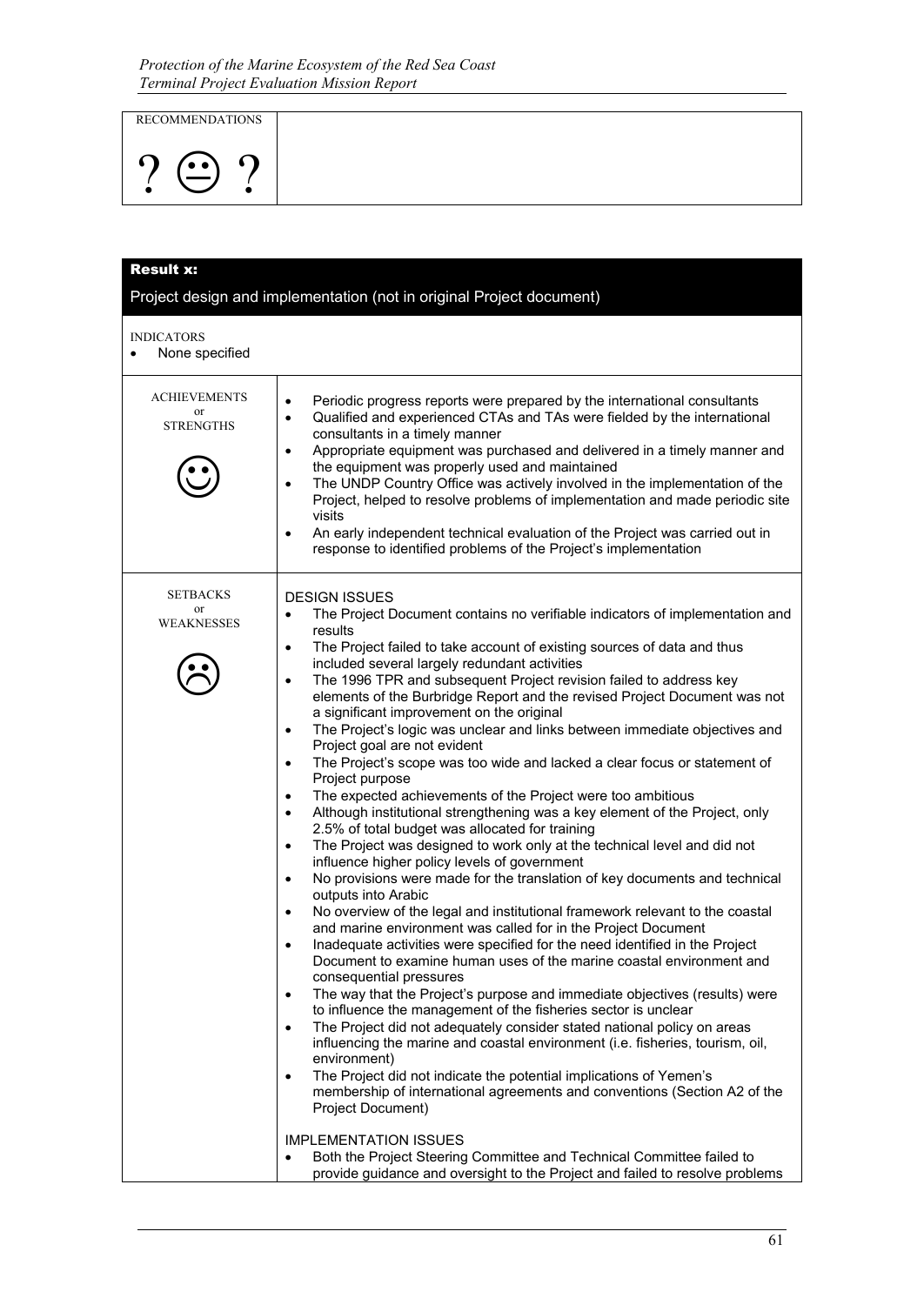|                                                       | of implementation<br>Prolonged institutional disagreement between Project partners, principally<br>$\bullet$<br>between MFW and EPC hindered Project implementation<br>The technical and evaluation reporting schedule was not adhered to<br>$\bullet$<br>Not all technical products specified in contracts were produced and some<br>$\bullet$<br>were of poor quality<br>Bi-annual work plans and budgets were not prepared by the international<br>$\bullet$<br>consultants<br>Some consultants were paid despite their failure to adequately meet the<br>$\bullet$<br>terms of their contracts<br>Evaluation reports were not always linked to evidence of Project deliverables<br>$\bullet$<br>UNOPS and UNDP/GEF failed to adequately monitor Project implementation<br>$\bullet$<br>and address evident shortcomings<br>No field site visits were undertaken by UNOPS or UNDP/GEF staff after the<br>$\bullet$<br>Project revision in 1996<br>The chain of communications between donors, national institutions, Project<br>$\bullet$<br>implementers and the international consultants (offices in New York / Sana'a /<br>Hodeidah / Sidney) was unclear leading to problems of implementation                                                                                                                                                                                                                                                                                                              |
|-------------------------------------------------------|---------------------------------------------------------------------------------------------------------------------------------------------------------------------------------------------------------------------------------------------------------------------------------------------------------------------------------------------------------------------------------------------------------------------------------------------------------------------------------------------------------------------------------------------------------------------------------------------------------------------------------------------------------------------------------------------------------------------------------------------------------------------------------------------------------------------------------------------------------------------------------------------------------------------------------------------------------------------------------------------------------------------------------------------------------------------------------------------------------------------------------------------------------------------------------------------------------------------------------------------------------------------------------------------------------------------------------------------------------------------------------------------------------------------------------------------------------------------------------------------------------------------|
| <b>POTENTIAL</b><br><b>or</b><br><b>OPPORTUNITIES</b> | The effective use of remaining Project funds<br>$\bullet$<br>To ensure in the future, sound Project development based no participation of<br>$\bullet$<br>interested parties through a logical design process                                                                                                                                                                                                                                                                                                                                                                                                                                                                                                                                                                                                                                                                                                                                                                                                                                                                                                                                                                                                                                                                                                                                                                                                                                                                                                       |
| <b>PROBLEMS</b><br>or<br><b>THREATS</b>               | Failure to address issues of financial and institutional sustainability threaten<br>$\bullet$<br>Project achievements<br>Equipment was selected by the Project with regard to cost only, without<br>$\bullet$<br>consideration of after-sales service in Yemen<br>Too many 'implementation reports' were required leading to over-burdening<br>$\bullet$<br>of Project staff and ineffective monitoring (i.e. bi-annual progress reports,<br>Project Implementation Reports, Annual Progress Reports, and others)<br>The CTA changed four times during the Project<br>$\bullet$<br>Periods of uncertain security during the period of Project implementation<br>$\bullet$                                                                                                                                                                                                                                                                                                                                                                                                                                                                                                                                                                                                                                                                                                                                                                                                                                           |
| <b>IMPLICATIONS</b><br><b>RECOMMENDATIONS</b>         | <b>DESIGN ISSUES</b><br>Existing sources of information should be fully considered during the design<br>$\bullet$<br>of the Project and inform the selection of Project activities to prevent<br>replication (UNDP GEF)<br>Verifiable indicators of Project progress and impact should be established to<br>guide management of the Project and allow meaningful evaluation of its<br>achievements (UNDP GEF)<br>An inclusive Project design process should be undertaken, ideally employing<br>$\bullet$<br>a logical framework approach, or similar tool, to develop Projects in the future<br>(UNDP GEF)<br>Care must be taken to avoid Project's being over-ambitious and loaded with<br>٠<br>unachievable objectives in an effort to make them appear attractive (UNDP<br>GEF)<br>A national capacity building Project of this type should allocate a much larger<br>$\bullet$<br>proportion of its budget to training activities (UNDP GEF)<br><b>IMPLEMENTATION</b><br>In the event of a non-function Steering Committee, Project implementation<br>$\bullet$<br>should be halted until this requirement for sound management is met<br>(UNOPS/GOY)<br>Implementation reporting should follow a clearly established protocol<br>$\bullet$<br>(UNOPS)<br>Payments made to contractors should be strictly on the basis of adequate<br>$\bullet$<br>adherence to contractual obligations (UNOPS)<br>Regular site visits should be made to ensure sound management of Projects<br>$\bullet$<br>(UNOPS/UNDP/GEF)) |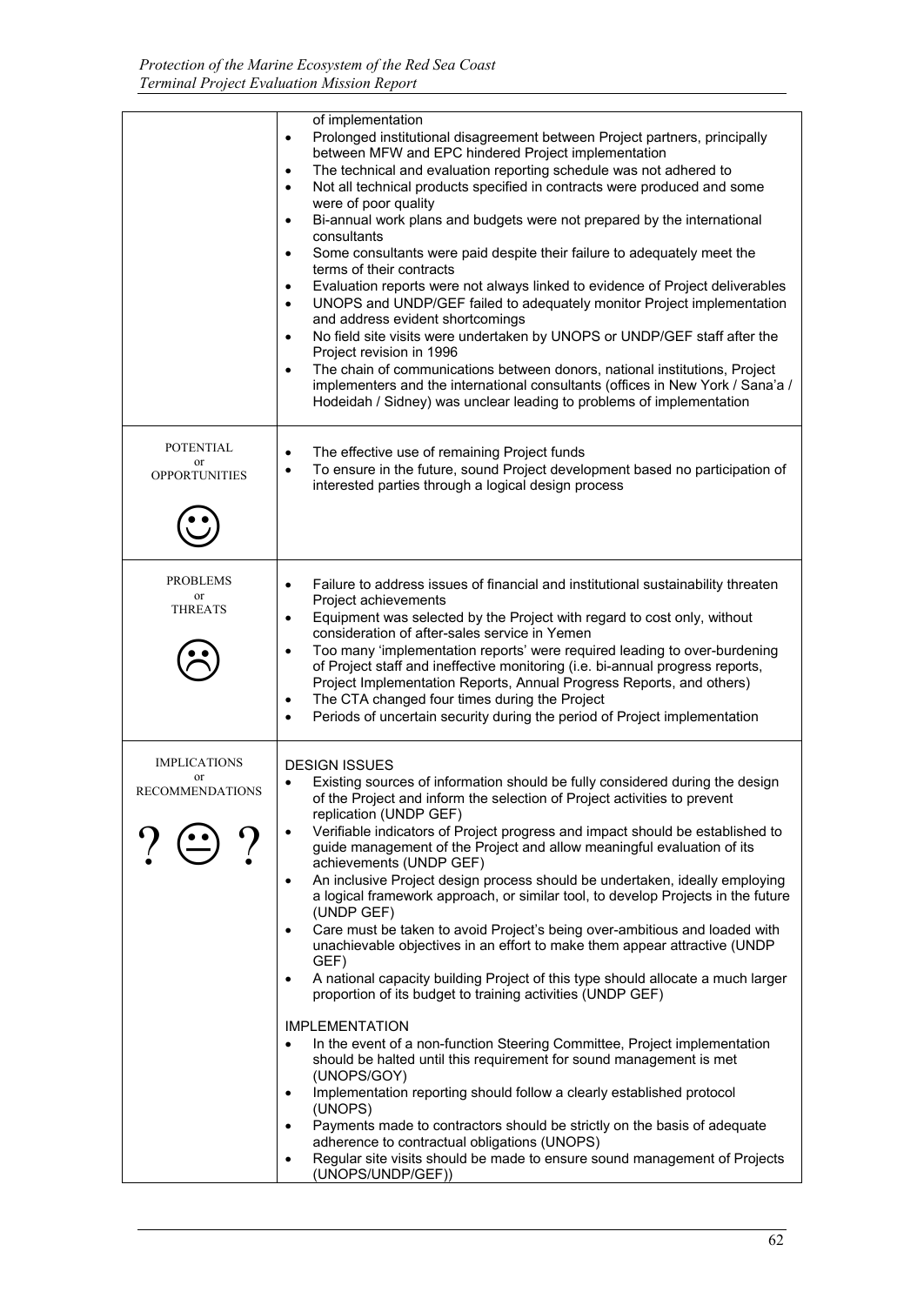|  | Communication and reporting protocols between parties should be clearly<br>laid out and adhered (UNOPS)                                                                                                                                    |
|--|--------------------------------------------------------------------------------------------------------------------------------------------------------------------------------------------------------------------------------------------|
|  | The need for the plethora of different progress and monitoring reports found<br>in this Project should be reviewed as they seem to have led to poor over-sight<br>of the Project, rather than the reverse as was intended (UNOPS/UNDP GEF) |
|  |                                                                                                                                                                                                                                            |

#### Supra Goal:

To protect marine ecosystems of the Red Sea coast including coral reefs and other critical habitats which are important to fisheries and to maintaining high biodiversity (drawn from the Project Document)

### Overall goal:

National capacity to protect and manage the marine environment of the Yemen Red Sea coast strengthened (drawn from the Project Document)

#### Purpose:

Sustainable Yemeni institution for monitoring, analysis and reporting on the Red Sea marine environment to advise policy and decision makers established and operational (not in Project Document. Generated by the Evaluation Team)

#### INDICATORS

| ۰, |  |
|----|--|

| <b>ACHIEVEMENTS</b><br><b>or</b><br><b>STRENGTHS</b> | MSRRC Hodeidah Branch is in place and equipped and staffed to monitor the<br>$\bullet$<br>marine coastal environment<br>Capacity has been built in the University of Sana'a, University of Hodeidah<br>$\bullet$<br>and the Environment Protection Council to support protection of the marine<br>coastal environment<br>Some capacity and materials were developed for increasing public<br>$\bullet$<br>awareness of the importance of the marine coastal environment<br>Financial and technical support to PERSGA contributed towards the<br>$\bullet$<br>establishment of the SAP<br>Formal linkages between Yemeni institutions and PERSGA and ROPME<br>$\bullet$<br>were supported<br>Professional and individual relations between Yemeni and regional scientists<br>$\bullet$<br>have been fostered |
|------------------------------------------------------|-------------------------------------------------------------------------------------------------------------------------------------------------------------------------------------------------------------------------------------------------------------------------------------------------------------------------------------------------------------------------------------------------------------------------------------------------------------------------------------------------------------------------------------------------------------------------------------------------------------------------------------------------------------------------------------------------------------------------------------------------------------------------------------------------------------|
| <b>SETBACKS</b><br>or<br><b>WEAKNESSES</b>           | During the course of the Project, there appears to have been a dramatic<br>$\bullet$<br>decline in the reef fish resource due to unregulated use<br>The national capacity to protect the marine environment built by the Project is<br>$\bullet$<br>not sustainable since inadequate post-Project financial provisions have been<br>made<br>No evidence was found of significant public awareness of the importance of<br>$\bullet$<br>self-generated threats to the marine environment and its resources<br>The facility and its staff appears to play no role in the policy environment or<br>$\bullet$<br>the decision making process                                                                                                                                                                    |
| <b>POTENTIAL</b><br>or<br><b>OPPORTUNITIES</b>       | Policy makers have the opportunity to make use of the existing facility in<br>$\bullet$<br>support of planning and policy formulation<br>The involvement with regional initiatives provides the opportunity to build on<br>$\bullet$<br>Project achievements<br>To identify a source of funds to allow the facility and its staff to monitor the<br>$\bullet$<br>marine and coastal environment                                                                                                                                                                                                                                                                                                                                                                                                             |
| <b>PROBLEMS</b><br>or                                | Marine resource use will continue in an unregulated way, resulting in further<br>$\bullet$<br>erosion of the resource base                                                                                                                                                                                                                                                                                                                                                                                                                                                                                                                                                                                                                                                                                  |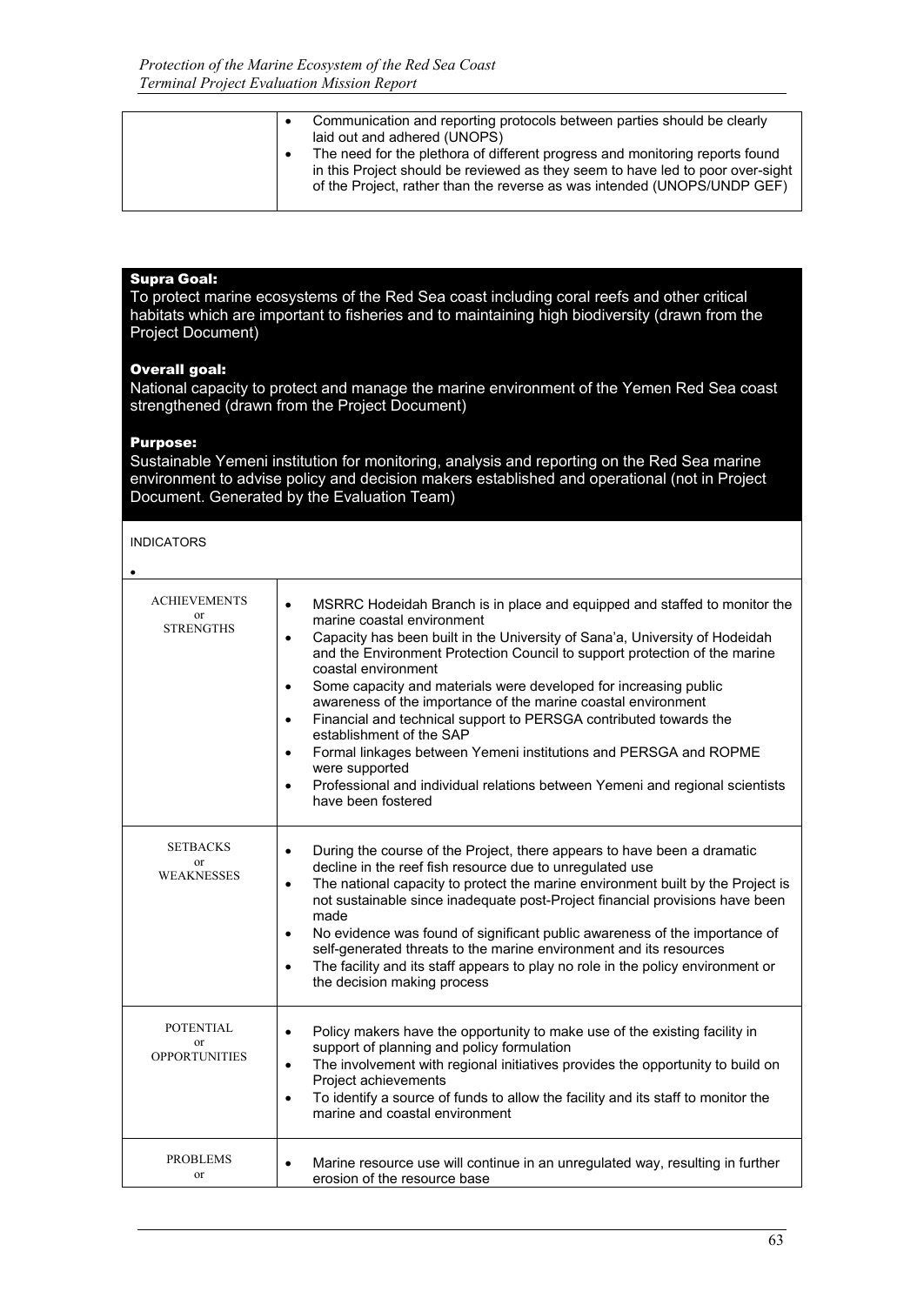| <b>THREATS</b>                                      | The facility will not be funded or used and the achievements of the Project will<br>٠<br>be lost<br>Yemen may fail to meet its regional obligations under the Red Sea and Gulf<br>٠<br>of Aden Convention and the PERSGA SAP                                                                                                                                                                                                                                                                                                                                                                                                                                                                                                                                                                                                                                                                                                                                      |
|-----------------------------------------------------|-------------------------------------------------------------------------------------------------------------------------------------------------------------------------------------------------------------------------------------------------------------------------------------------------------------------------------------------------------------------------------------------------------------------------------------------------------------------------------------------------------------------------------------------------------------------------------------------------------------------------------------------------------------------------------------------------------------------------------------------------------------------------------------------------------------------------------------------------------------------------------------------------------------------------------------------------------------------|
| <b>IMPLICATIONS</b><br>or<br><b>RECOMMENDATIONS</b> | The Project purpose cannot be met unless a mechanism is established to<br>٠<br>allow information generated by the technical level at which the Project<br>operated into higher policy and planning levels (GOY)<br>The sustainability of Project results will be made more likely if the process of<br>$\bullet$<br>Project generation and development is requested by governments rather than<br>instigated by donor institutions (UNDP/GEF)<br>Unless the GOY addresses the primary factors causing non-sustainable use<br>$\bullet$<br>of the marine resource, protection of the marine coastal environment will do<br>little to positively influence the future of the Yemen Red Sea fishery<br>Despite the considerable achievements of the Project and the commitment of<br>$\bullet$<br>both Yemeni and international staff, little progress was made towards<br>contributing towards the goal of protecting Yemen's Red Sea coastal marine<br>environment |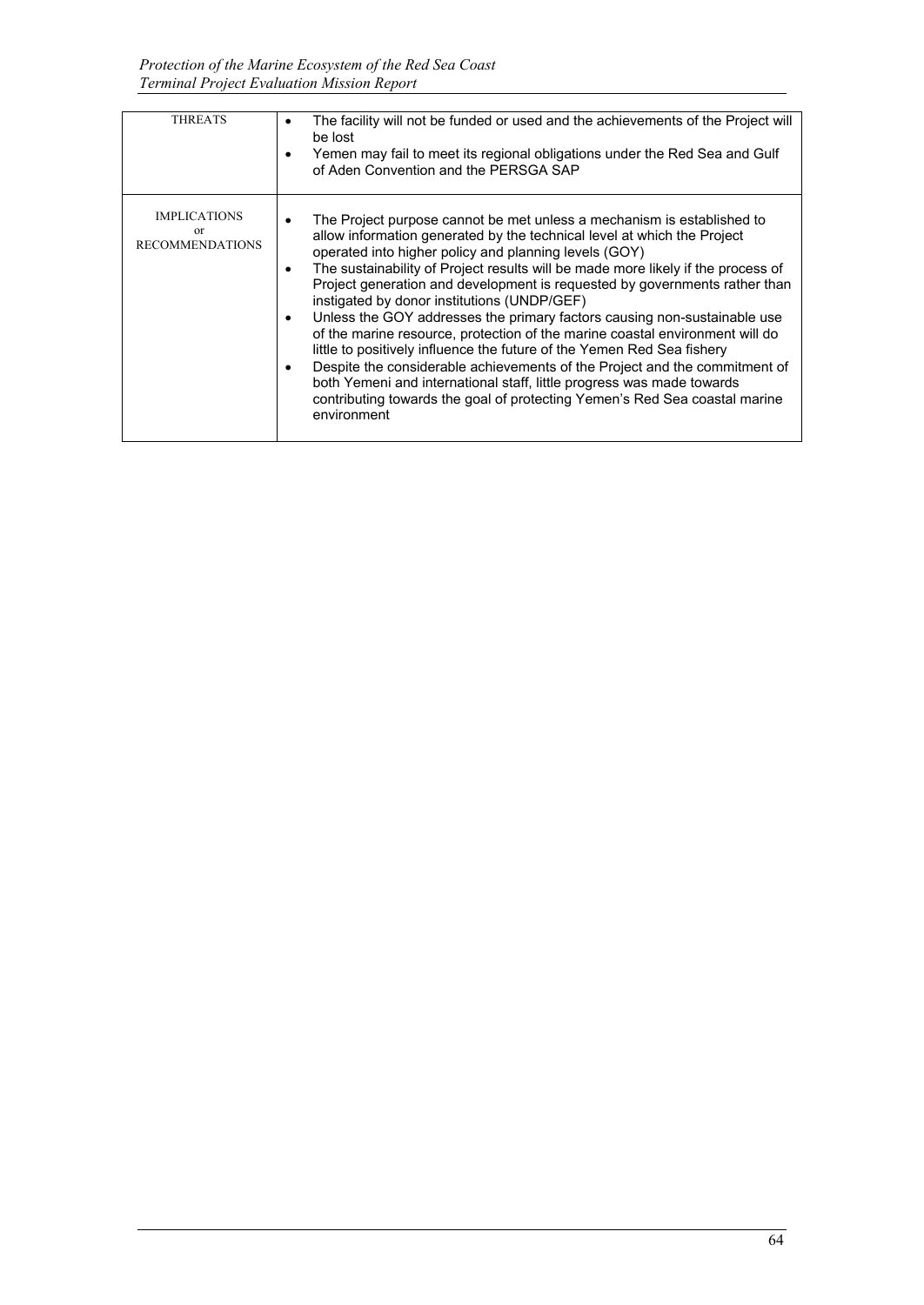# **Exhibit 2. Project objectives framework generated from Project document by the Evaluation Team**

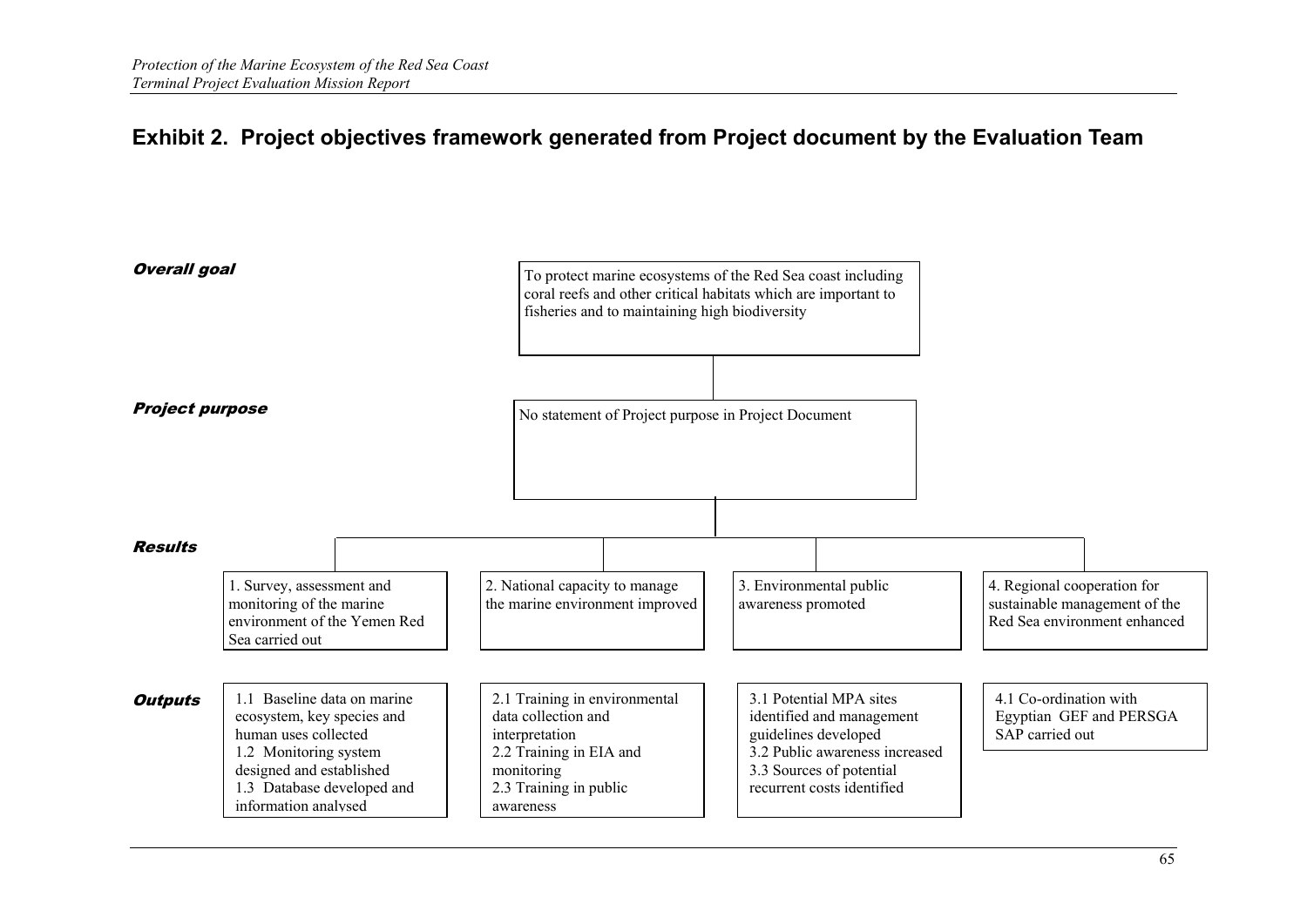# **Exhibit 3. Project objectives framework re-drafted by the Evaluation Team to clarify Project logic**

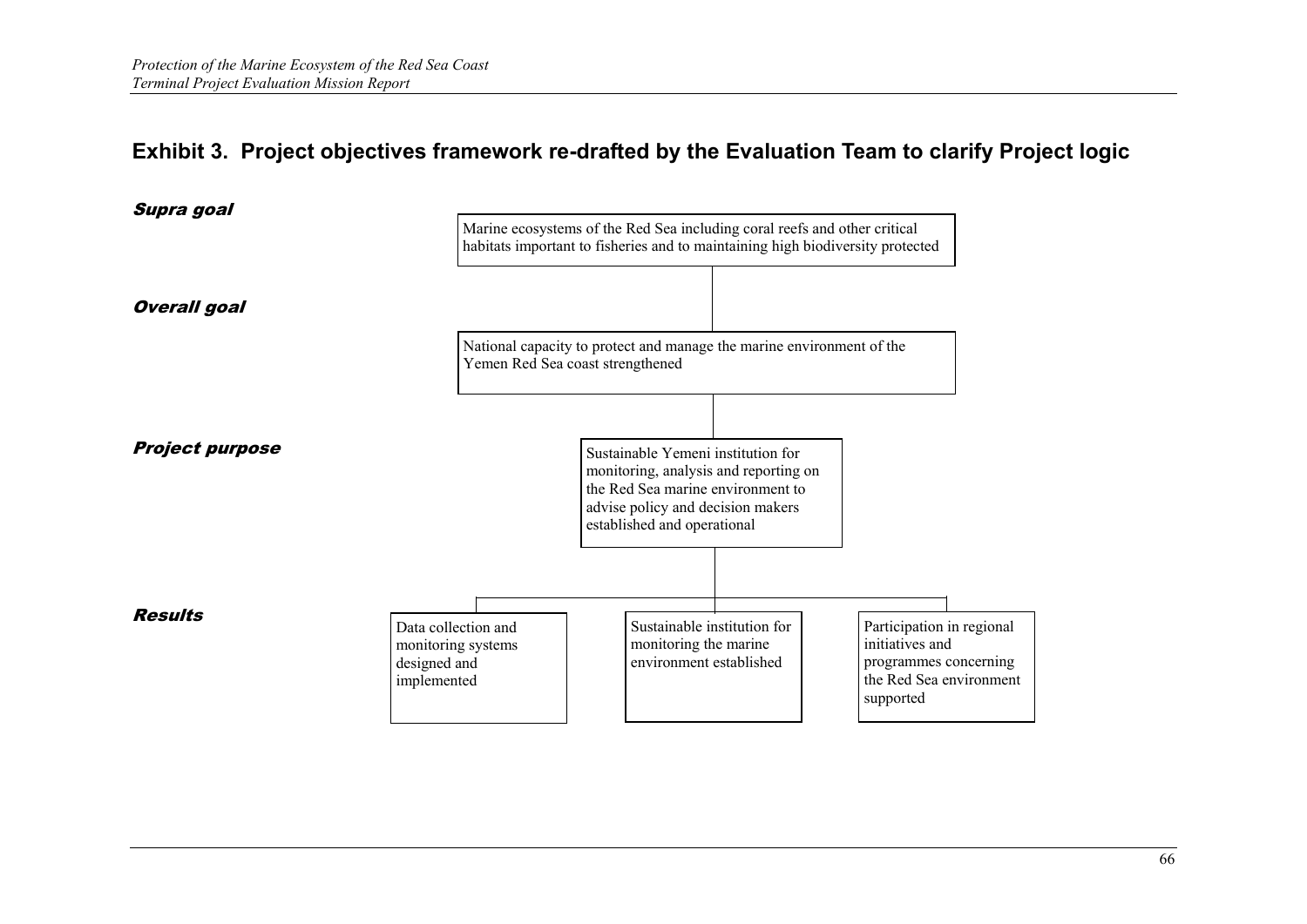# **Exhibit 4. Project planning matrix derived from scheduled outputs and activities**

*Supra goal (Long term objective)*

**Marine ecosystems of the Red Sea including coral reefs and other critical habitats important to fisheries and to maintaining high biodiversity protected.**

*Overall goal*

**National capacity to protect and manage the marine environment of the Yemen Red Sea coast strengthened.**

*Project purpose (Not indicated in Project document)*

**Sustainable Yemeni institution for monitoring, analysis and reporting on the Red Sea marine environment to advise policy and decision makers established and operational.**

*Results (Immediate objectives re-phrased to demonstrate Project logic)*

**R1 Data collection and monitoring systems designed and implemented.**

**R2 Sustainable institution for monitoring the marine environment established.**

**R3 Participation in regional initiatives and programmes concerning the Red Sea environment supported.**

**R4 Protection of Marine Ecosystems of the Red Sea Coast Project implemented.**

**Output 1.1 Baseline data on the Red Sea coastal and marine ecosystems, key species groups, human uses and consequential environmental pressures.**

Activity 1.1.1 Literature review, preliminary reconnaissance survey, sample analyses for contaminants

Activity 1.1.2 Examination of satellite imagery, aerial photographs, and survey preparation

Activity 1.1.3 Shore line survey, mapping, assessment and classification

Activity 1.1.4 Establish GIS

Activity 1.1.5 Assessment of offshore reefs and associated biota based on rapid and semi-quantitative survey methods

Activity 1.1.6 Environmental trend analysis to determine geographical variations and changes over time

Activity 1.1.7 Production of maps based on environmental assessments of shoreline and offshore reefs

**Output 1.2 Design and establish a marine environmental monitoring system for the Red Sea. This includes identification of the most important sources and types of marine and coastal impacts, and design of a cost effective monitoring protocol.**

Activity 1.2.1 Identification of major impacts on marine environment from data obtained

Activity 1.2.2 Design and planning of environmental monitoring system. The main component is for marine impacts (municipal, industrial, etc.), while the second component concerns appraisal of oil pollution protection capability and harbour management

Activity 1.2.3 Initiate and conduct environmental monitoring following the system designed and develop a monitoring protocol for subsequent implementation by local institutions

**Output 1.3 Development of databases and analysis of information.**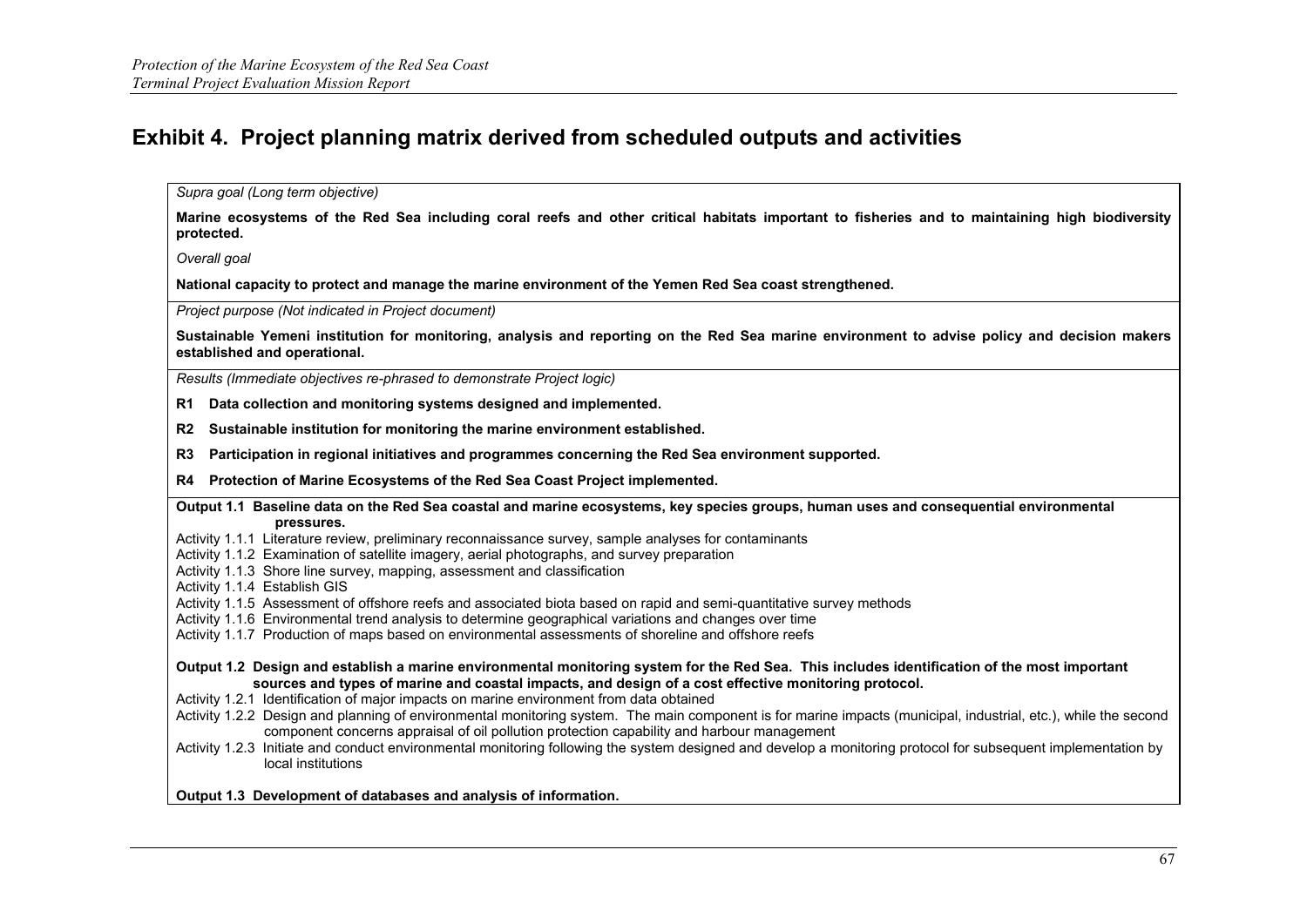#### Activity 1.3.1 Data entry

Activity 1.3.2 Production of marine resource maps using the computer database and additional information

#### **Output 2.1 Training in environmental information collection and interpretation.**

Activity 2.1.1 Training of nationals in GIS (in Australia and then Hodeidah)

- Activity 2.1.2 Identify training needs (institutional and individual) through assessment of national skills and requirements in marine environmental data collection and analysis
- Activity 2.1.3 Design of in-service training programmes and short-term courses according to the needs identified

Activity 2.1.4 Provide the in-service training and short-term courses according to the design developed

#### **Output 2.2 Training in EIA and monitoring.**

Activity 2.2.1 Identify training needs (institutional and individual) through assessment of national skills and requirements in EIA and monitoring

Activity 2.2.2 Design of in-service training programmes and short courses

Activity 2.2.3 Provide the in-service training and short-term courses according to the design developed

#### **Output 2.3 Training in public awareness enhancement.**

Activity 2.3.1 Identify training needs (institutional and individual) through assessment of national skills and requirements in EIA and monitoring

Activity 2.3.2 Design of in-service training programmes and short courses

Activity 2.3.3 Provide the in-service training and short-term courses according to the design developed

#### **Output 2.4 Training in MPAs.**

Activity 2.4.1 Provide training to national specialists who are/will be directly involved in MPA management

#### **Output 2.5 Identification of potential recurrent cost financing for post-Project activities.**

Activity 2.5.1 Identify possible sources of funding from marine resource users such as the oil and shipping industry and the tourism industry Activity 2.5.2 Explore and negotiate with potential funding sources identified

#### **Output 2.6 Increased public (including private sector) awareness of marine environmental issues and sustainable use.**

Activity 2.6.1 Identify public awareness/environmental education needs through consultation with the Government, private sector, and environmental societies Activity 2.6.2 Design and plan public awareness/environmental education programmes (e.g. workshops, seminars, TV/radio/ shows programmes and materials Activity 2.6.3 Implementation and production of public awareness/environmental education programmes and materials

**Output 3.1 Co-ordination with Egyptian GEF and other regional activities (e.g. the Red Sea Strategic Action Plan).**

Activity 3.1.1 Implement 3 regional training workshops on:

Survey and monitoring

EIA

Management of protected areas

Activity 3.1.2 Establish a functional secretariat for PERSGA

Activity 3.1.3 Prepare a three year work plan for PERSGA

Activity 3.1.4 Leverage financing for PERSGA from regional financing institutions for implementation of the Red Sea and Gulf of Aden Convention

Activity 3.1.5 Sensitise member governments on the importance of the implementation of the convention

Activity 3.1.6 Assess the Egypt and Yemen project models in terms of lessons learned, technical aspects, and cost effectiveness and the extent of applicability to other PERSGA member countries

Activity 3.1.7 Design suitable pilot projects in 2-3 identified PERSGA countries on the basis of the above assessment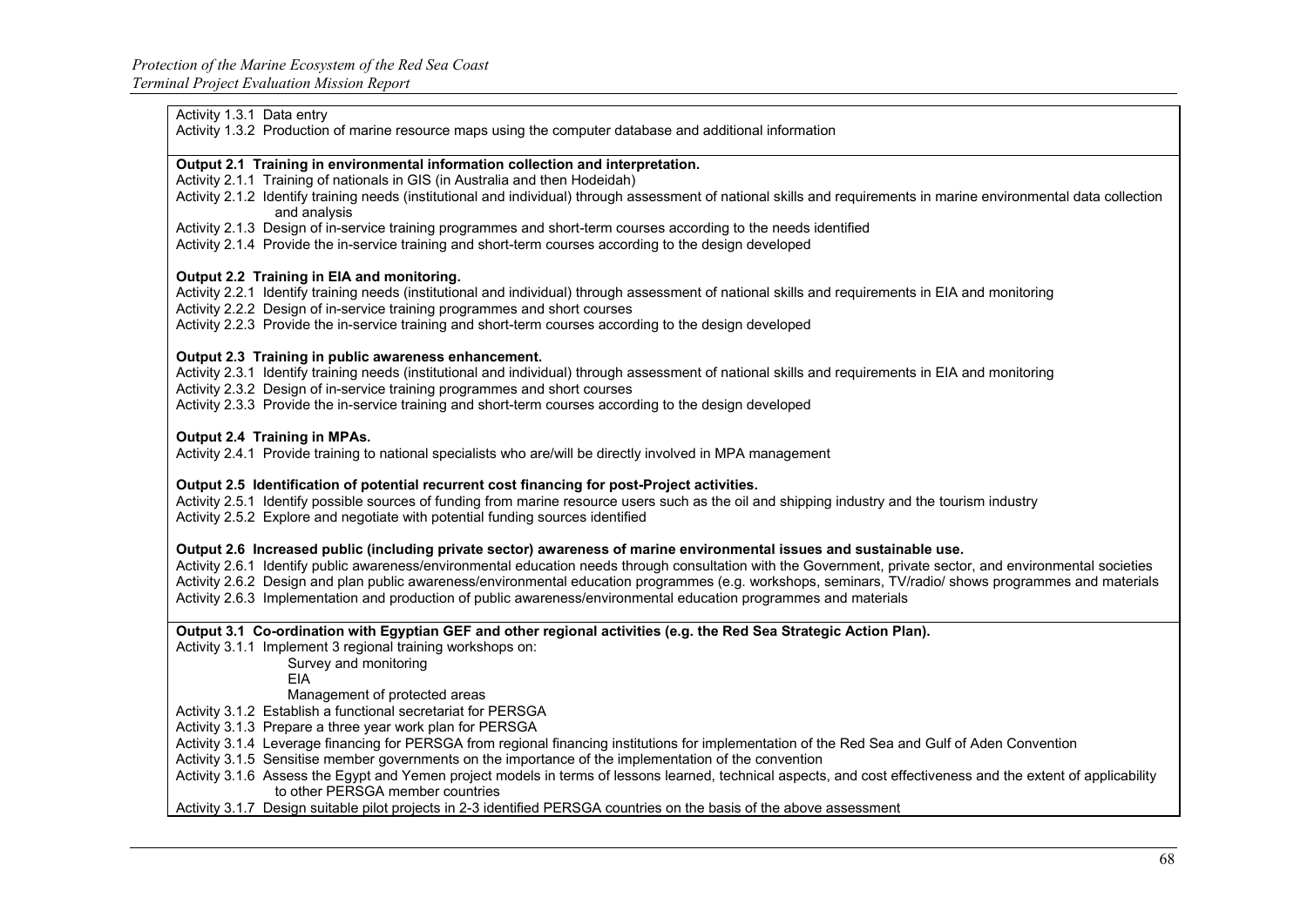Activity 3.1.8 Prepare regional Project proposals for submission to regional and international financing organisations

**Output 3.2 Identification of sites for Marine Protected Area management, development of management guidelines.**

Activity 3.2.1 Exchange and review marine resources data with other national, regional and global programmes such as the Fisheries IV Project, Egypt GEF and PERSGA

Activity 3.2.2 Based on inventory data and analysis, and the regional review, identify areas of national and regional importance to be proposed as MPAs Activity 3.2.3 Develop general guidelines for management of the proposed MPAs

#### **Output 4.1 Project establishment.**

Activity 4.1.1 Identify, recruit and field international Project staff

Activity 4.1.2 Identify and recruit national personnel and Project counterparts

Activity 4.1.3 Purchase and import equipment and computer software

Activity 4.1 4 Identify and recruit international and national consultants

#### **Output 4.2 Project implementation.**

Activity 4.2.1 Hold bi-annual meetings of the Project Steering Committee Activity 4.2.2 Hold regular meetings of the Project Technical Committee Activity 4.2.3 Hold periodic Tripartite Review Meetings

#### **Output 4.3 Project reporting and evaluation.**

Activity 4.3.1 Production of technical evaluation report on collection of baseline data activities

Activity 4.3.2 Production of technical evaluation report on monitoring system design and establishment activities

Activity 4.3.3 Production of technical evaluation report on database development and data analysis activities

Activity 4.3.4 Production of evaluation and technical report on data collection and analysis training activities

Activity 4.3.5 Production of evaluation and technical report on EIA and monitoring training

Activity 4.3.6 Production of evaluation and technical report on public awareness training activities

Activity 4.3.7 Production of evaluation and technical report on recurrent cost financing activities

Activity 4.3.8 Production of evaluation and technical report on public awareness activities

Activity 4.3.9 Production of technical evaluation report on MPA activities

Activity 4.3.10 Production of bi-annual progress reports by PERSGA for submission to UNEP and review by the World Bank and inter-agency meetings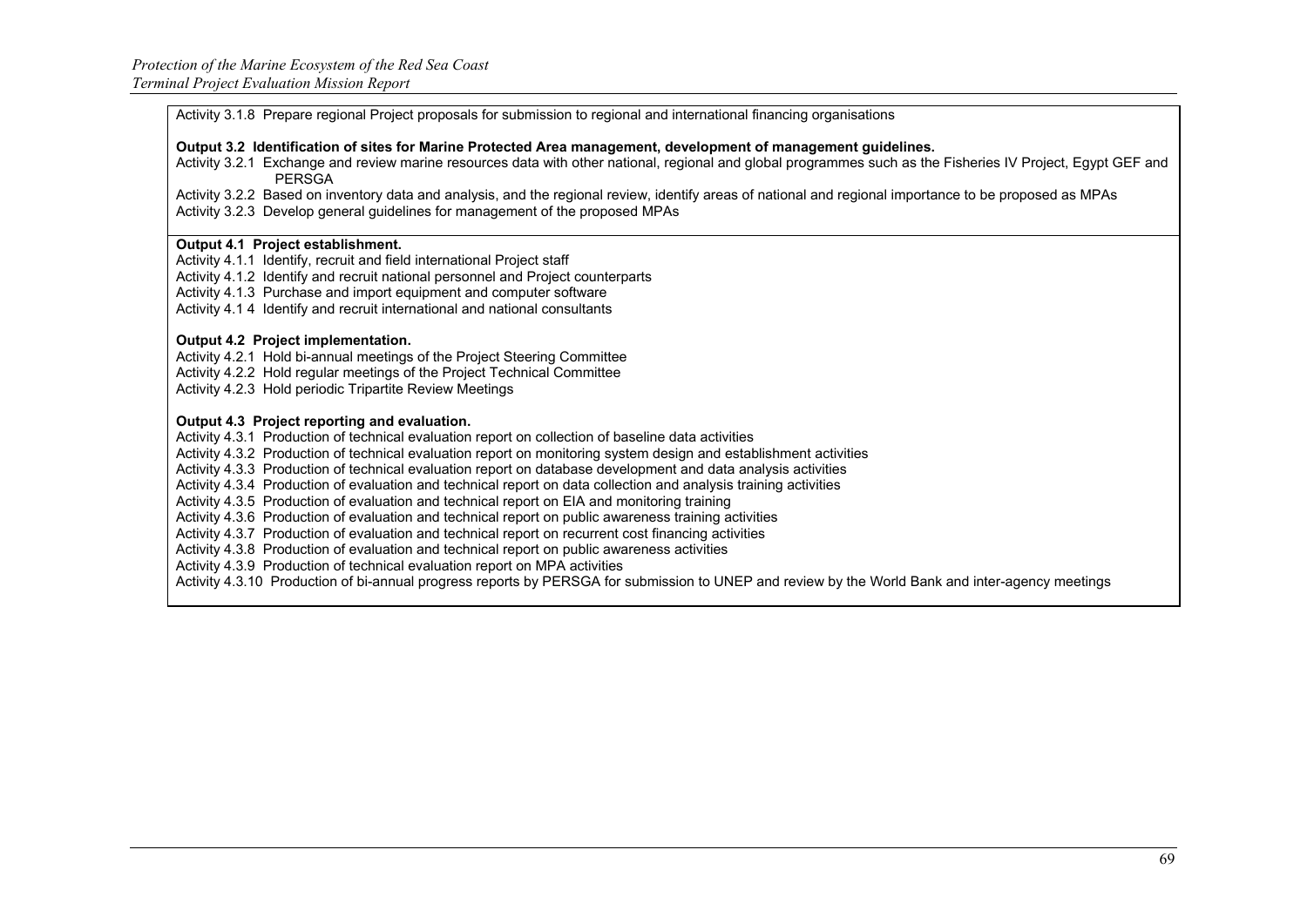# **Exhibit 5. Objectives framework for extension of Project**

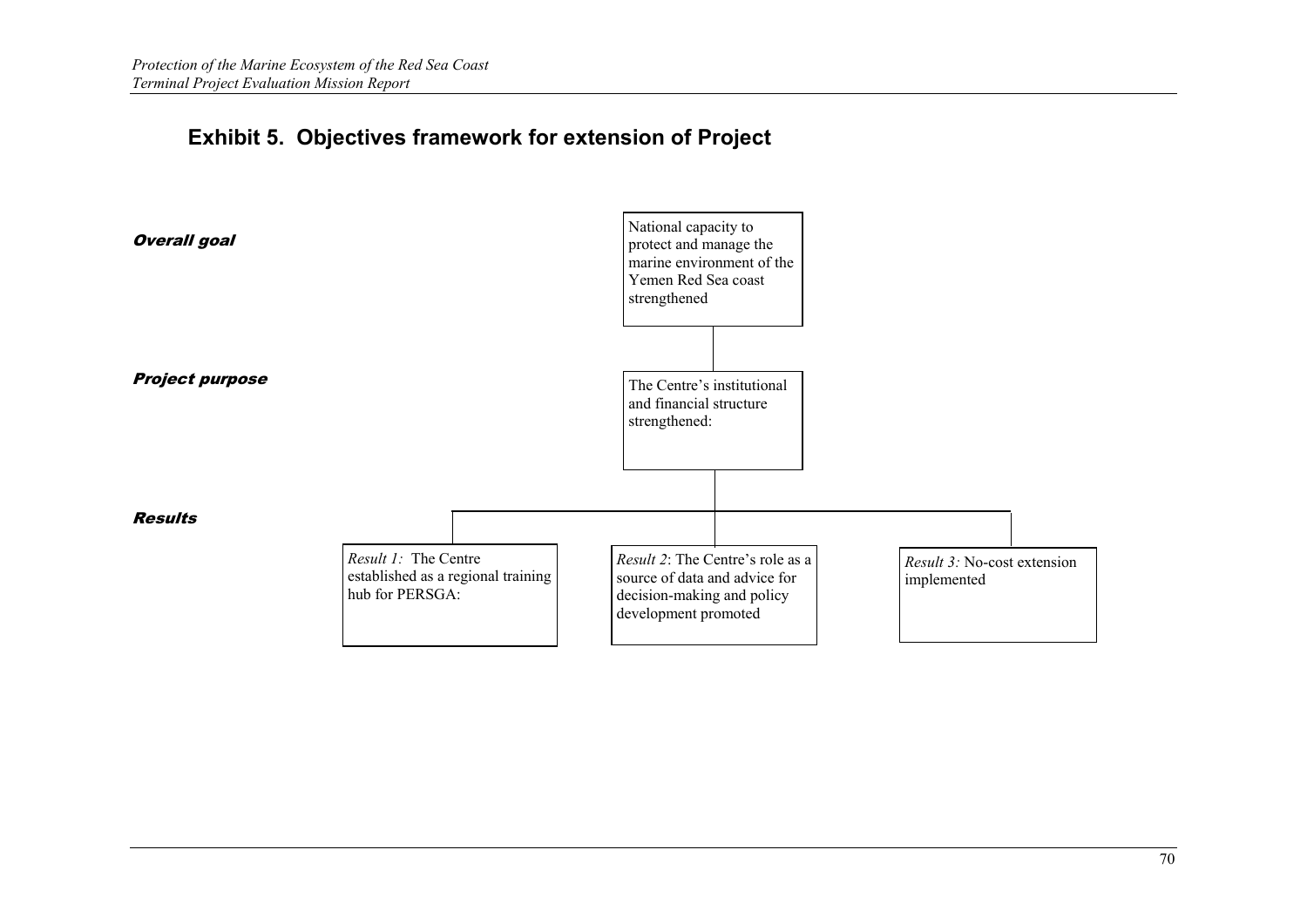# **Annex 1. Terms of Reference – Independent Evaluation Mission**

## **Terms of Reference – Terminal Evaluation Mission YEM/97/G32**

## **A. Protection of Marine Ecosystems for the Red Sea Coast**

## **1. INTRODUCTION**

The present Project started as YEM/92/G31. The original Project document was approved in 1993 but implementation was considerably delayed due to civil war and the actual commencement of the Project was only in December 1995 with the fielding of the CTA. The Project document underwent a substantive revision in May 1997 following the recommendation of the Tripartite Review Meeting in November 1996. In 1997, the funds were transferred from the old Project to YEM/97/G32.

Funded by the Global Environment Facility (GEF), this UNDP Project aims to protect marine ecosystems of the Yemen Red Sea Coast, including coral reefs and other critical habitats, which are important to fisheries and to maintaining high biodiversity. This Project should assist Yemen in achieving sustainable use of the marine resources along its Red Sea Coast. It should also serve as a framework for planning and managing uses of other adjacent waters. The Project is executed by the United Nations Office for Project Services (UNOPS). The Ministry of Fish Wealth (MFW) has been designated to be the national implementing agency of the Project. Project co-ordination will operate at two levels relying respectively on a Project Steering Committee and a Technical Committee. The Steering Committee chaired by the Ministry of Planning and Development (MDP), will be composed of the UNDP Resident Representative and representatives of the Environmental Protection Council (EPC), MDP, Maritime Training Centre (MTC), Public Corporation for Maritime Affairs (PCMA) and University of Sana'a. The Technical Committee will consist primarily of the Project team and technical experts. A Chief Technical Advisor, hired through an international consultancy firm, provides technical guidance to the Project and oversees its implementation on location, together with the National Project Director appointed by the MFW.

The Project's four immediate objectives are to

- Survey, assess and monitor the marine environment of the Yemen Red Sea
- Improve the national capacity to manage the marine environment
- Promote environmental public awareness
- Enhance regional co-operation for sustainable management of the Red Sea environment

An Independent Technical Evaluation mission was undertaken in October 1996 and a subsequent Management Audit was carried out in April 1997. Further, the Project was subject to two TPR meetings. UNDP/GEF contributes US\$2,800,000 to the Project, additional support in the amount of \$160,000 was granted under the UNDP Project YEM/97/100. The current Project budget represents the transfer of unspent funds from YEM/92/G31 to YEM/97/G32, the total amount being \$1,098,857. This evaluation should look particularly at the period starting from July 1997 when the revised Project document was fully signed. However, the entire history of the Project since its approval in 1993 should be considered and the evaluation should briefly retrace the events that led to the decision to re-formulate the Project.

## **2. OBJECTIVES AND ISSUES TO BE ADDRESSED**

a) Assess the results, which have been achieved by the Project. In particular it should*:*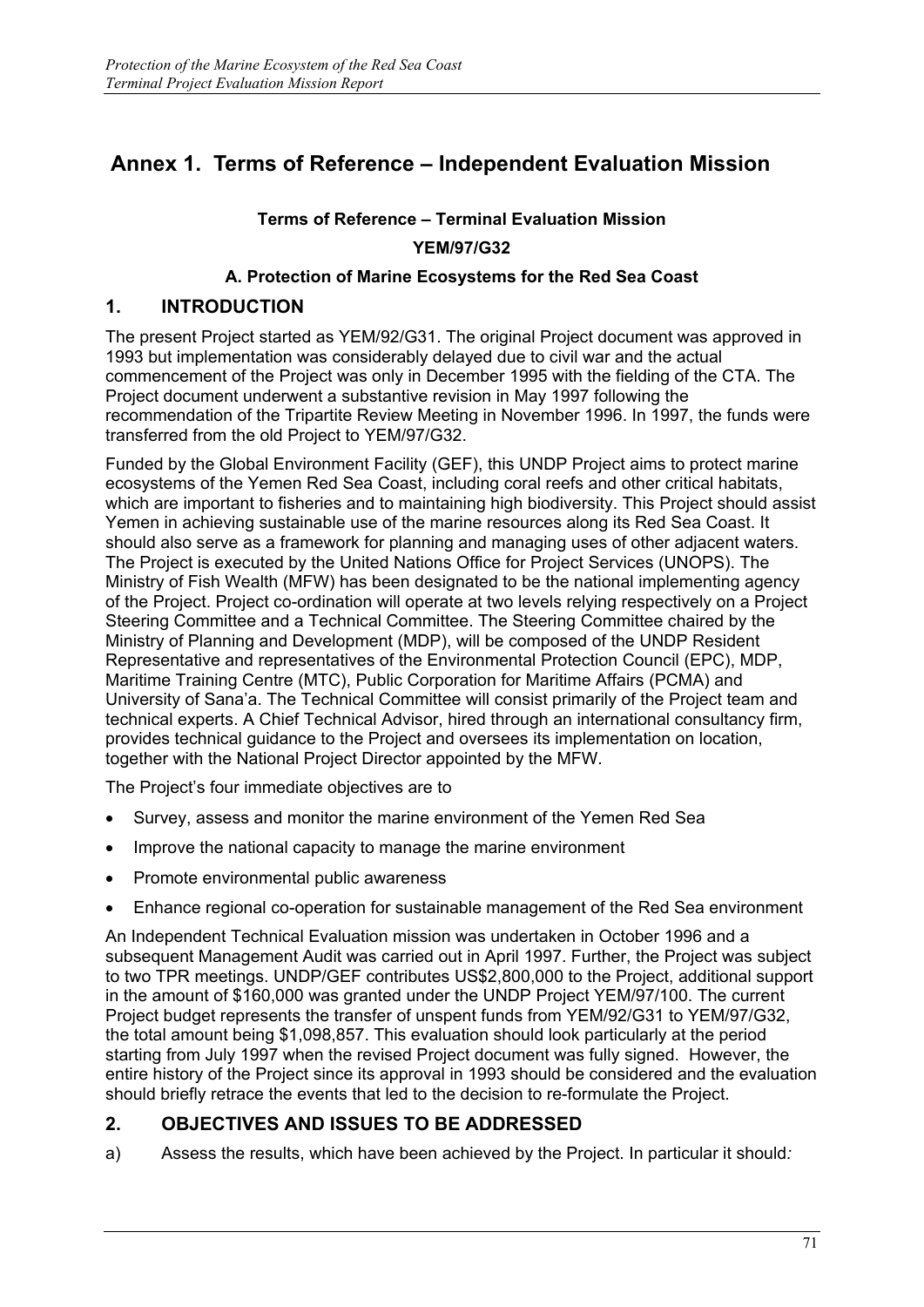- List the achievements of the Project and assess their effectiveness in solving the perceived problems and limitations.
- Assess whether the Project has produced its outputs effectively and efficiently and identify the major factors, which have facilitated or impeded the progress of the Project in achieving its desired results.
- Determine the effect of the Project on target groups:
- The quality, usefulness and sustainability of the Project's achievements and outputs in terms of commitment to sustainable use of the Red Sea and improving the capacity to guard against depletion of its biodiversity and productivity for both national agencies and the coastal population (specifically the fishing community).
- Examine the role the Project took in terms of supporting women and societies/NGOs, as well as collaborating with the oil industry
- Assess whether GOY's inputs (of the various Government agencies) were sufficient and how they should be improved. The contribution of the UNDP Country Office should also be reviewed.

b) Identify the lessons learned during implementation, identify the major impediments encountered and make specific recommendations to address these findings. In this regard it should also examine whether a possible extension of the Project is desirable.

c) Review and assess the efficiency and adequacy of implementation arrangements and management of the Project

- In particular, the evaluation should review the quality and timeliness of inputs and activities by the main implementing sub-contractors of the Project: Hassall and Associates.
- It should further assess the effectiveness of UNOPS execution, as well as the effectiveness of the Steering and Technical Committee.

### **3. PRODUCTS EXPECTED FROM THE EVALUATION**

The evaluation mission will complete the Project Evaluation Information Sheet (PEIS) according to the existing format and produce a report according to the structure outlined in the UNDP Guideline for Evaluators. In addition, the final report should contain the following annexes:

- Terms of Reference for final evaluation
- Itinerary (actual)
- List of meetings attended
- List of persons interviewed
- List of documents reviewed
- Any other relevant material

### **4. METHODOLOGY AND IMPLEMENTATION ARRANGEMENTS**

The mission will consist of two independent international consultants, as well as one *independent* national consultant. The team will be assisted by Project staff and by an interpreter, if necessary.

The team leader shall be responsible for the overall review of the Project. He/she will also examine the stakeholder involvement. The successful candidate should have a solid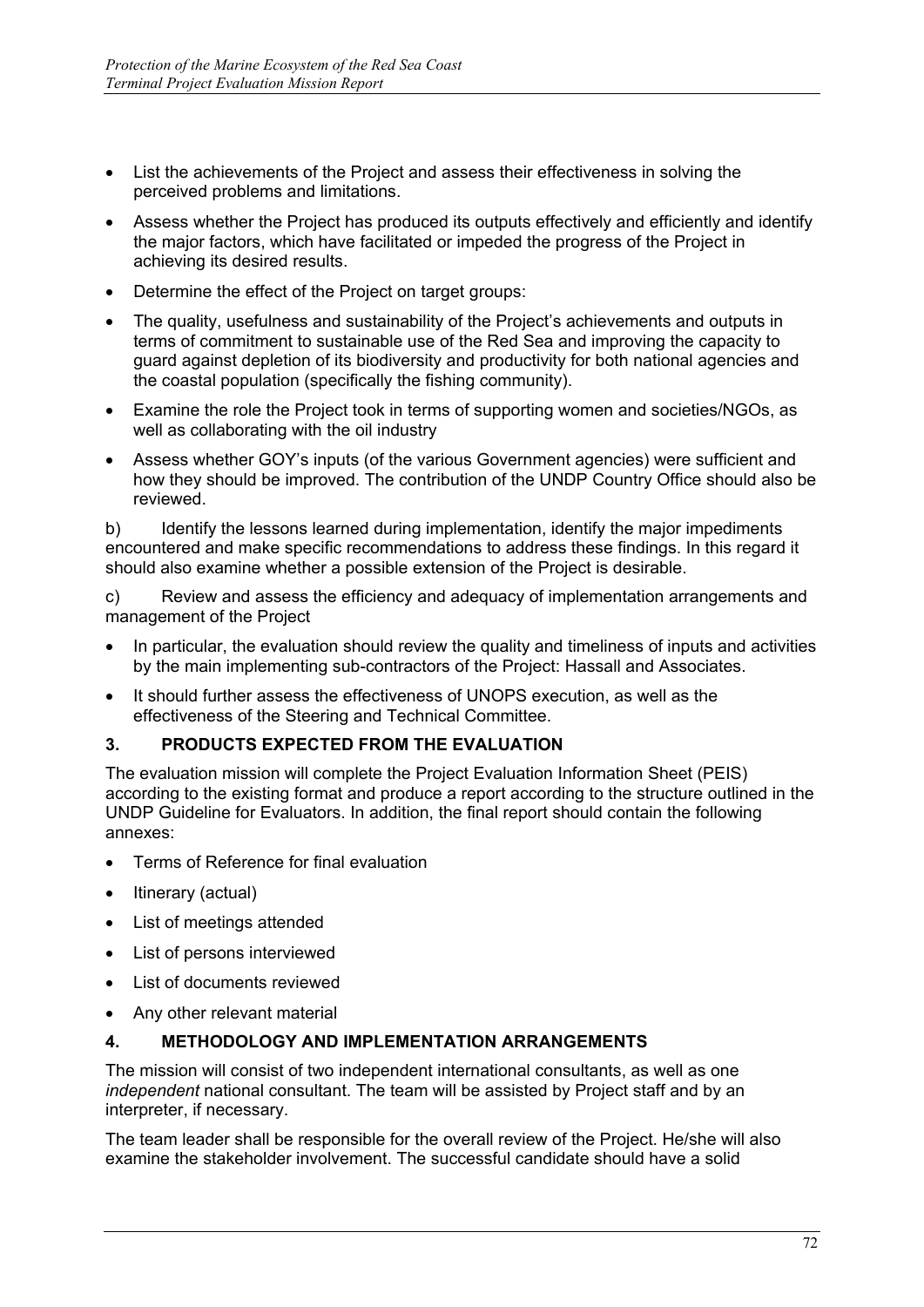background in natural resource management and/or environmental biology, with a minimum of 10 years of relevant experience. Further experience in evaluating, formulating and managing projects would be preferable. He/she should be fluent in English. Knowledge of Arabic would be an asset.

The international marine biologist consultant shall focus on the technical side of the evaluation (process and results). The consultant should have a strong background in marine biology. Relevant work experience with a minimum of 5 years is required. Fieldwork is a great asset. Experience in monitoring and evaluating projects preferable.

The team members shall familiarize themselves with the Project through a review of relevant documents prior to their travel. These documents include *inter alia*:

- Project document
- Project budget
- Independent Technical Evaluation Report
- Management Audit Report
- Minutes of Tripartite Review Meetings
- Programme Implementation Reports (produced for GEF)
- UNDP Handbook for Programme Managers: Results-Oriented Monitoring and Evaluation

The above-referenced documents shall be sent by courier or email to the evaluators in advance of the mission.

To the extent possible, the mission should allow for consultation with the Project staff and subcontractor, the UNDP Country Office representatives, GEF/RBAS/UNDP, stakeholders and beneficiaries. It should further visit the old Project site and, if necessary other field sites. To look at possible further activities for the protection of the marine ecosystem in the Red Sea the logical framework approach could be used.

### **5. MISSION TIMETABLE (PRELIMINARY)**

The duration of the consultancy of the team leader shall be 22 working days, including travel time

| Activity | # of days (not including travel) |  |
|----------|----------------------------------|--|
|          |                                  |  |

| Homebase review of relevant documents                                      | 2   |
|----------------------------------------------------------------------------|-----|
| Travel to New York                                                         | 1   |
| Deskstudy in New York                                                      | 2   |
| Telephone interviews with Australian company and other Project staff       |     |
| Travel to Sana'a                                                           | 1   |
| Meetings and discussion in San'a (beginning and end of mission)            | 4/5 |
| Hodeidah site inspection, meetings and discussion (to the extent possible) | 3   |
| In country travel                                                          | 1/2 |
| Travel out of Yemen                                                        | 1   |
| Final report writing                                                       | 6   |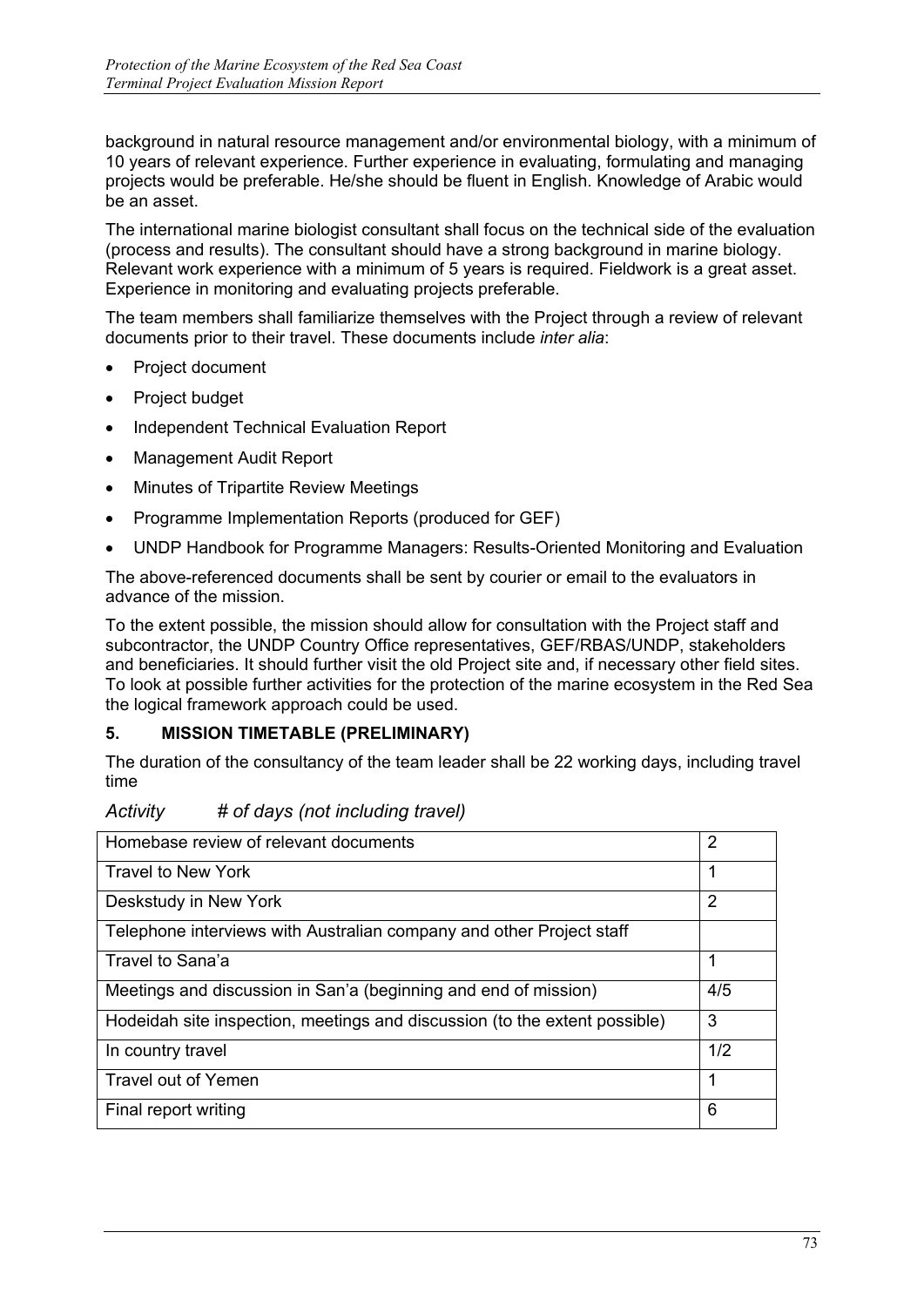The duration of the consultancy for the International marine biologist shall be 19 working days, including travel time (the itinerary is the same as for the team leader, with the exception for the final report writing where he/she will have three working days.)

Suggested date of start for the evaluation mission beginning of March. 2001.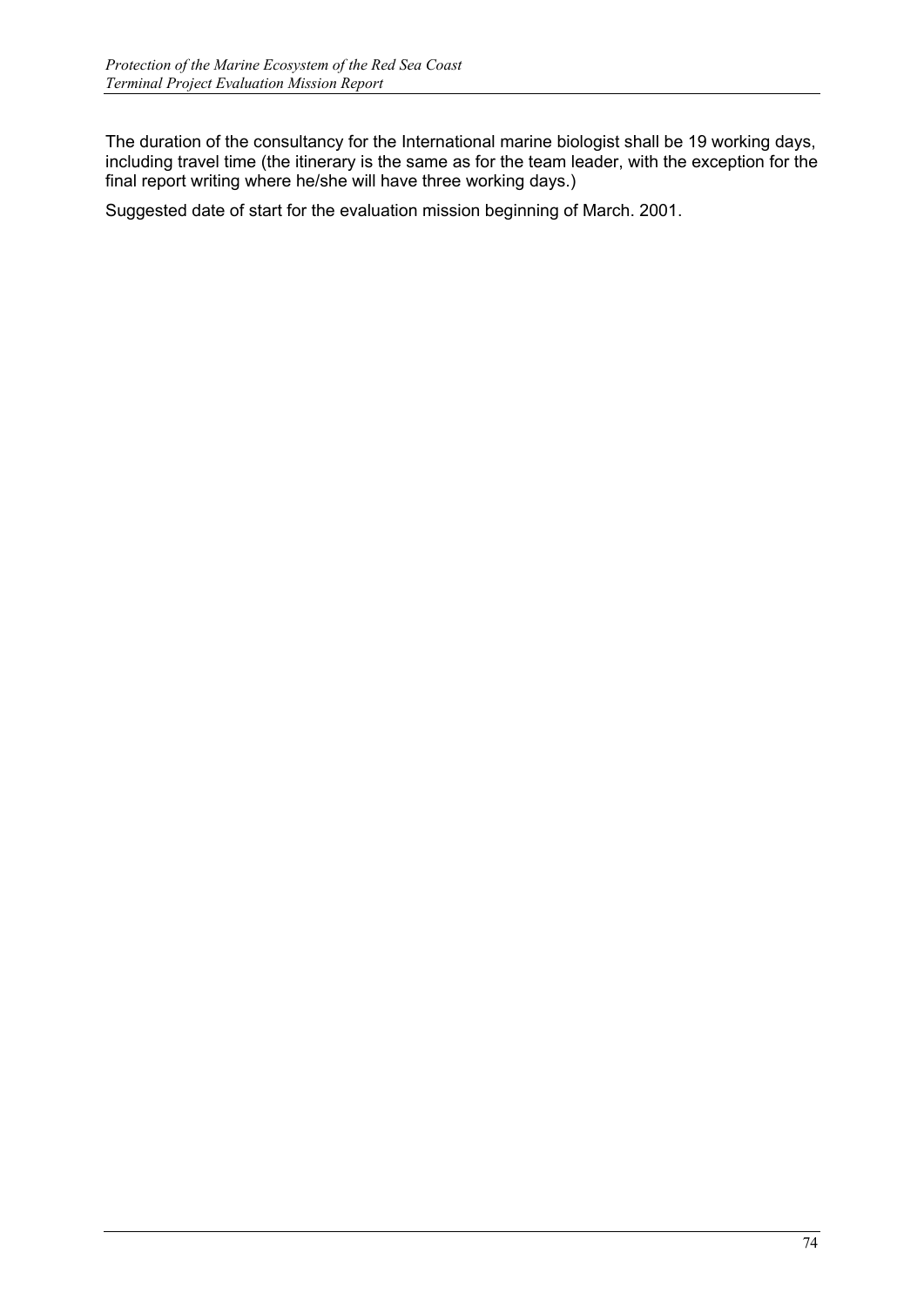# **Annex 2. Actual itinerary**

| 1 <sup>st</sup> April  | <b>Travel to New York</b>                                                                                                                                                                                                                                                                                                                                                                                                                                                                                                                           |
|------------------------|-----------------------------------------------------------------------------------------------------------------------------------------------------------------------------------------------------------------------------------------------------------------------------------------------------------------------------------------------------------------------------------------------------------------------------------------------------------------------------------------------------------------------------------------------------|
| 2 <sup>nd</sup> April  | Briefing with UNOPS Associate Portfolio Manager<br>Review of documents and Project files<br>Telephone interview with Project Director, Hassall and Associates,<br>Sydney, Australia                                                                                                                                                                                                                                                                                                                                                                 |
| 3rd April              | Meeting with UNDP / GEF Programme Manager<br>Review of documents and Project files<br>De-briefing session with UNOPS Portfolio Management team<br>Travel to Sana'a, Yemen                                                                                                                                                                                                                                                                                                                                                                           |
| 4 <sup>th</sup> April  | Arrived Sana'a in late evening                                                                                                                                                                                                                                                                                                                                                                                                                                                                                                                      |
| 5 <sup>th</sup> April  | Review of documents and Project files, Sana'a                                                                                                                                                                                                                                                                                                                                                                                                                                                                                                       |
| 6 <sup>th</sup> April  | Review of documents and Project files, Sana'a<br>Meeting with Chairman, Public Corporation for Maritime Affairs                                                                                                                                                                                                                                                                                                                                                                                                                                     |
| 7 <sup>th</sup> April  | <b>Briefing at UNDP Country Office</b><br>Meeting at Ministry of Fish Wealth<br><b>Meetings at Environment Protection Council</b>                                                                                                                                                                                                                                                                                                                                                                                                                   |
| 8 <sup>th</sup> April  | Meeting at UNDP Country Office with Project team<br>Review of documents and Project files<br>Meeting at University of Sana'a with Dean of Faculty of Science and<br>Senior Lecturer, Department of Geology<br>Meeting with Environmental Protection Council GIS Department<br><b>Travel to Hodeidah</b>                                                                                                                                                                                                                                             |
| 9 <sup>th</sup> April  | Meetings at Marine Science and Resources Research Centre (MSRRC)<br>Hodeidah Branch (formerly the Project Office) with National Project<br>Director (NPD) and National Experts (formerly Project Counterparts)<br>Practical demonstration of GIS given by Project counterparts<br>Examination of facilities, laboratory and field equipment purchased<br>under the Project<br>Meeting at University of Hodeidah with Dean of Marine Science and<br><b>Environment and Professor of Environmental Pollution</b><br>Preparation of De-briefing report |
| 10 <sup>th</sup> April | Visit to the Hodeidah Fishing Port<br>Meeting in Office of the National Corporation for Services and Fish<br>Marketing (NCSFM) with representatives of fishermen's associations<br>Meeting in MSRRC Office with NPD and National Experts<br>Meeting with visiting FAO fish stock assessment specialist<br>Travel to Sana'a<br>Preparation of De-briefing report                                                                                                                                                                                     |
| 11 <sup>th</sup> April | Meeting with UNDP Contact Officer for Project<br>De-briefing at the Ministry of Fish Wealth                                                                                                                                                                                                                                                                                                                                                                                                                                                         |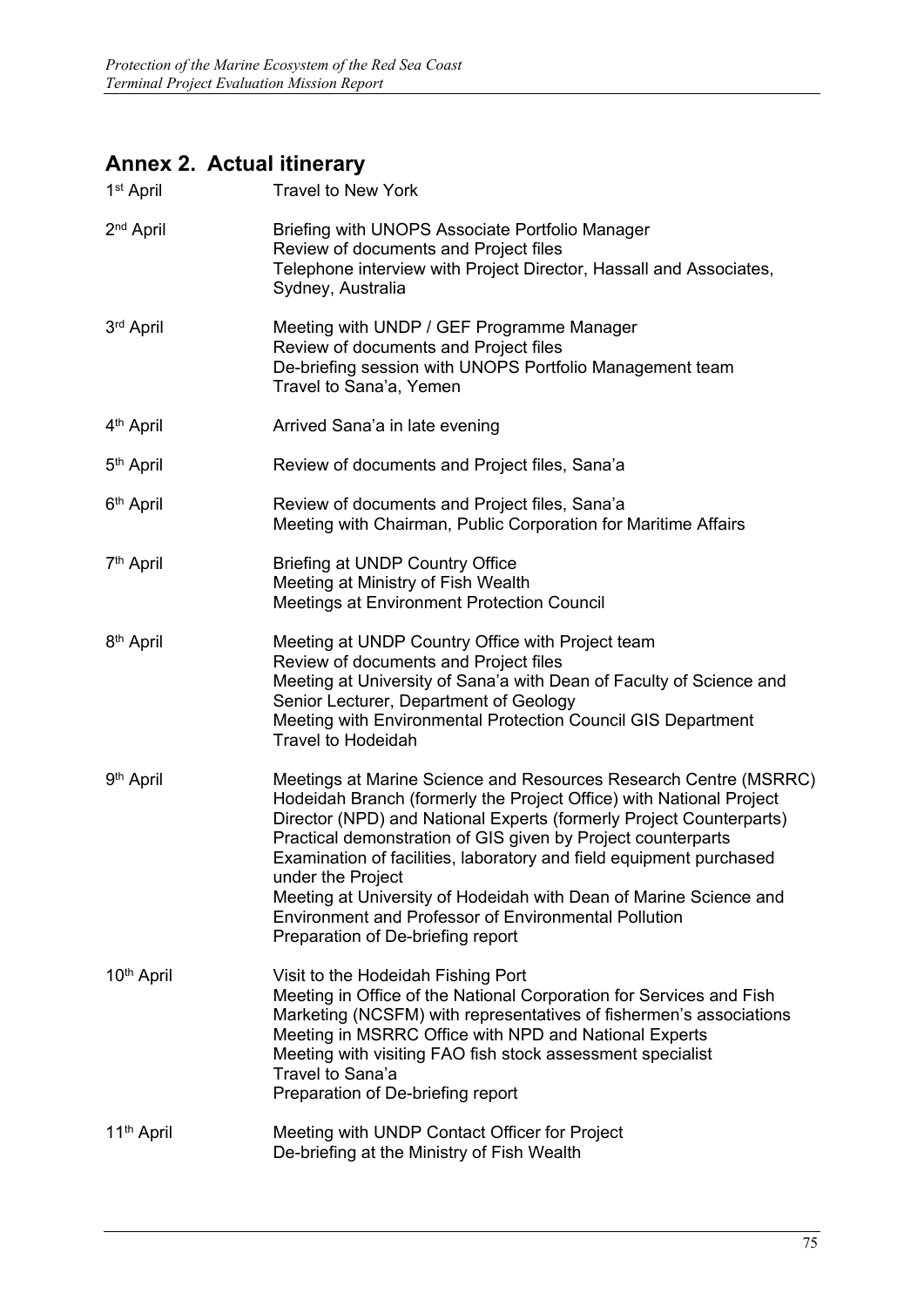|                        | De-briefing at the UNDP Office with Project Team<br>Review of documents and Project files    |
|------------------------|----------------------------------------------------------------------------------------------|
| 12 <sup>th</sup> April | Review of documents and Project files<br>Preparation of Project Evaluation Information Sheet |
| 13 <sup>th</sup> April | Review of documents and Project files<br>Departure from Yemen and travel to the UK           |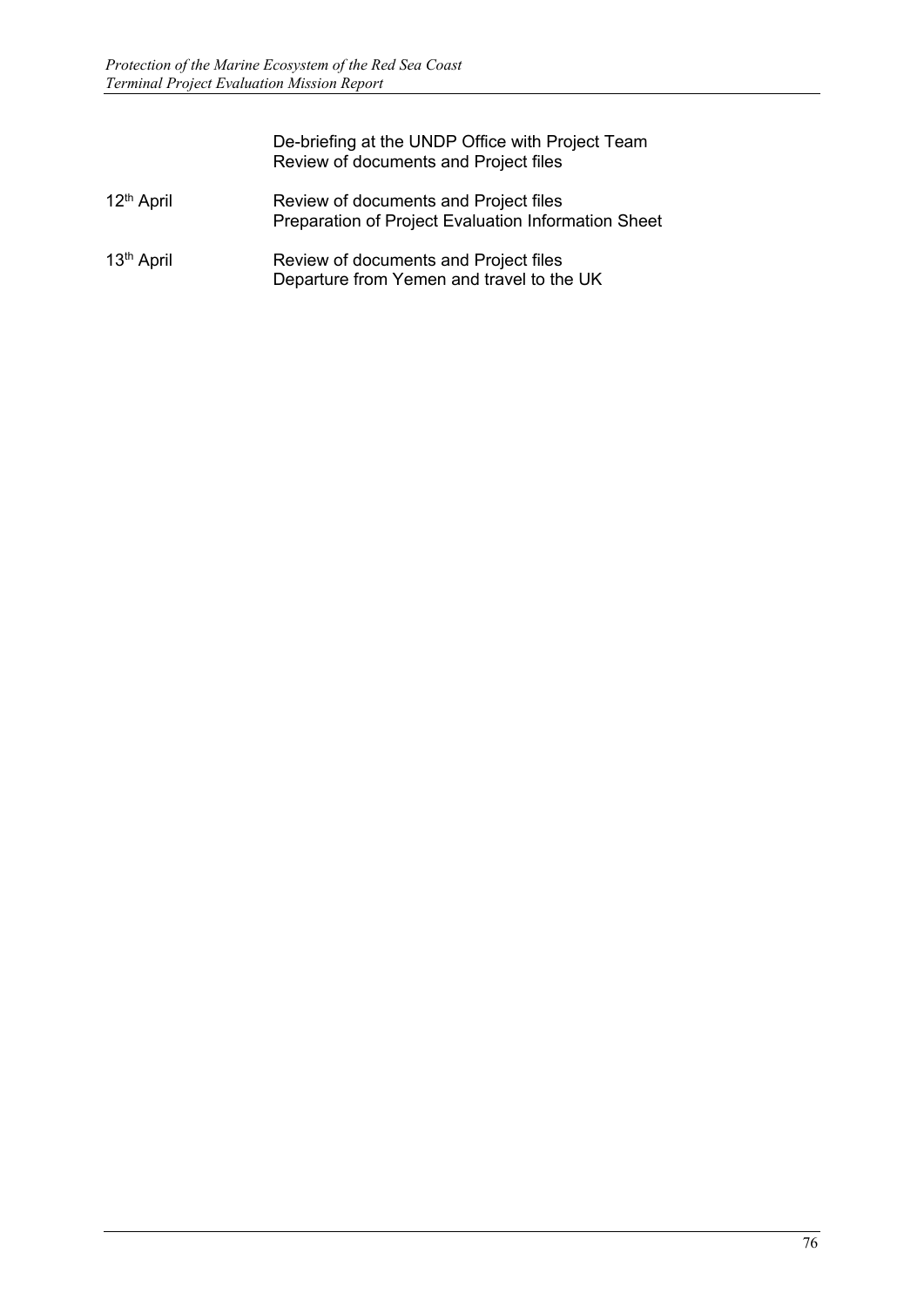# **Annex 3. List of meetings attended**

| 2 <sup>nd</sup> April 2001 | $\bullet$ | Briefing with Ulrike Meisner, UNOPS, New York.                                                                                                                                                                                                                                                                                                                                                                                                                                                                       |
|----------------------------|-----------|----------------------------------------------------------------------------------------------------------------------------------------------------------------------------------------------------------------------------------------------------------------------------------------------------------------------------------------------------------------------------------------------------------------------------------------------------------------------------------------------------------------------|
|                            | $\bullet$ | Telephone interview with John Deas, Project Director, Hassall                                                                                                                                                                                                                                                                                                                                                                                                                                                        |
|                            |           | and Associates, Sydney, Australia.                                                                                                                                                                                                                                                                                                                                                                                                                                                                                   |
| 3rd April 2001             | $\bullet$ | Briefing with Marcel Alers, UNDP/GEF, New York.                                                                                                                                                                                                                                                                                                                                                                                                                                                                      |
| 6th April 2001             | $\bullet$ | Capt. Saeed Al-Yafai, Chairman PCMA.                                                                                                                                                                                                                                                                                                                                                                                                                                                                                 |
| 7 <sup>th</sup> April 2001 | $\bullet$ | Briefing with Feriel Sulaili, UNDP Programme Assistant and<br>Najib Maktari, Team Leader/Environment.                                                                                                                                                                                                                                                                                                                                                                                                                |
|                            | ٠         | Ministry of Fish Wealth, Dr. Abdul Bari Fakhri, Assistant<br>Deputy Minister, Mr Awad Musalli, Director General of<br>Planning, Statistics and Monitoring and Abdol Rashid Ghafoor,<br>Director General for Control and Marine Inspection.                                                                                                                                                                                                                                                                           |
|                            | ٠         | Environmental Protection Council, Dr Hussein Alawi Al-<br>Guneid, Secretary General, HE Eng. Mohsen Ali Al-Hamdani,<br>Chairman, Dr. Mohamed Mahdi Abubakr, National Programme<br>Co-ordinator for Yemen, PERSGA/SAP, Mohamed ?, UNDP<br>Project Management Unit, Najib Maktari, UNDP Team Leader.                                                                                                                                                                                                                   |
|                            | $\bullet$ | Dr. Mohamed Mahdi Abubakr, National Programme Co-<br>ordinator for Yemen, PERSGA/SAP.                                                                                                                                                                                                                                                                                                                                                                                                                                |
| 8 <sup>th</sup> April 2001 | $\bullet$ | Meeting at UNDP Country Office with Project team: Feriel<br>Sulaili, UNDP Programme Assistant and Najib Maktari, Team<br>Leader/Environment                                                                                                                                                                                                                                                                                                                                                                          |
|                            | $\bullet$ | Meeting at University of Sana'a with Professor Salah Al-<br>Khirbash, Dean of Faculty of Science, and Dr Khaled<br>Khanbari, Senior Lecturer, Department of Geology                                                                                                                                                                                                                                                                                                                                                  |
|                            | ٠         | Meeting at EPC GIS Department with Mohamed Abdul Rahim,<br>Director of Data Department                                                                                                                                                                                                                                                                                                                                                                                                                               |
| 9th April 2001             | $\bullet$ | Meeting at Marine Sciences Resources Research Centre<br>(MSRRC) Hodeidah Branch (formerly the Project Office) with<br>Murtada A Alwan, National Project Director (NPD) and Adel<br>Abdul Rab Mokbel, Aref Abdullah Hamoud, Ahmed M Zoom,<br>and Maged Al-Sorimi, National Experts (formerly Project<br>Counterparts), Ahmed Hassan Adbala, Diving Instructor, and<br>Hytham Nasser Al Noor, Sami Sueliman Saeed, Murad Ali<br>Amin Al-Salahi, and Monir Saif Hassan, Graduate trainees<br>associated with the Centre |
|                            | $\bullet$ | Meeting at University of Hodeidah with Dr Hassan M Heba,<br>Dean of Marine Science and Environment and Professor Dr<br>Hamid T Al-Saad, Professor of Environmental Pollution                                                                                                                                                                                                                                                                                                                                         |
| 10th April 2001            | $\bullet$ | Meeting in Office of the National Corporation for Services and<br>Fish Marketing (NCSFM) with Ali Hanash Nehari, Qassem<br>Amer Khubais, Ali Hassan Subaila, representatives of<br>fishermen's associations                                                                                                                                                                                                                                                                                                          |
|                            |           | Meeting in MSRRC Office with NPD and National Experts (as                                                                                                                                                                                                                                                                                                                                                                                                                                                            |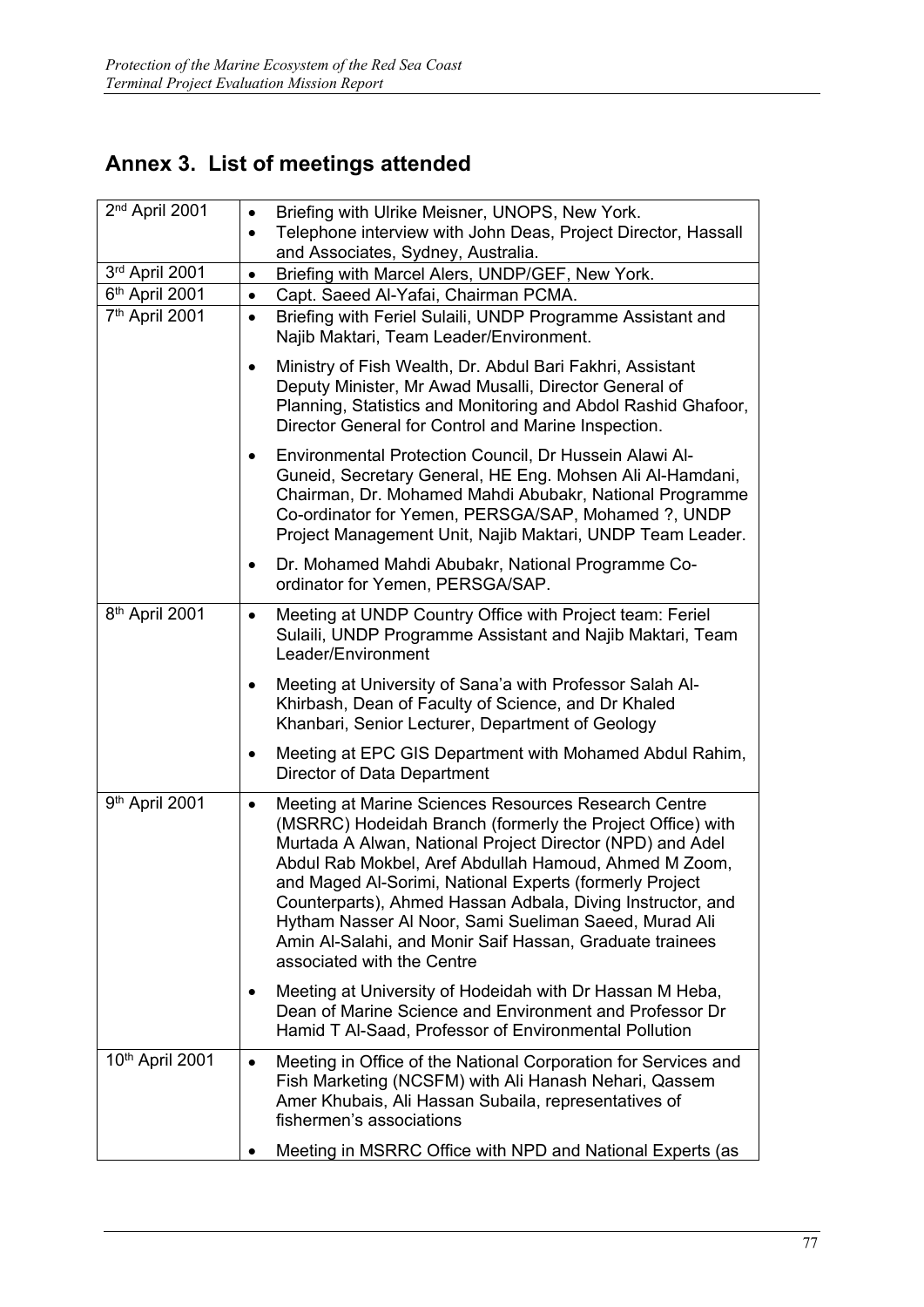|                             | above)                                                                                                                                                                                                                                                                      |
|-----------------------------|-----------------------------------------------------------------------------------------------------------------------------------------------------------------------------------------------------------------------------------------------------------------------------|
|                             | Meeting with Salah M Kedidi, Consultant Marine Scientist with<br>$\bullet$<br>FAO (visiting fish stock assessment specialist)                                                                                                                                               |
| 11 <sup>th</sup> April 2001 | Debriefing at Ministry of Fish Wealth with Dr. Abdul Bari<br>$\bullet$<br>Fakhri, Assistant Deputy Minister, Mr Awad Musalli, Director<br>General of Planning, Statistics and Monitoring and Abdol<br>Rashid Ghafoor, Director General for Control and Marine<br>Inspection |
|                             | Debriefing at UNDP Country Office with Feriel Sulaili, UNDP<br>$\bullet$<br>Programme Assistant and Najib Maktari, Team<br>Leader/Environment                                                                                                                               |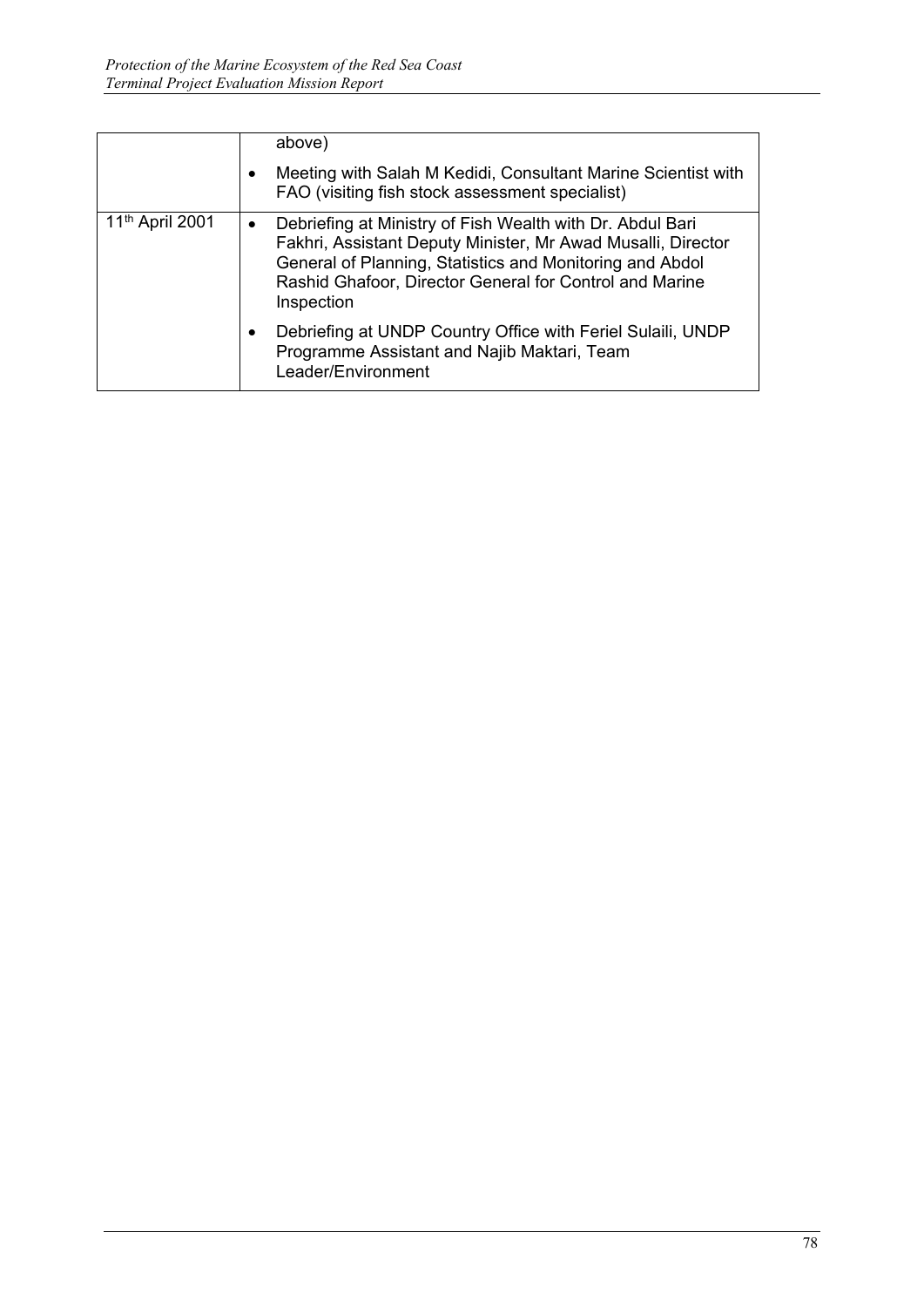# **Annex 4. List of persons interviewed or met**

| Captain Saeed Al Yafai        | <b>Chairman, Public Corporation for Maritime Affairs</b>                                         |
|-------------------------------|--------------------------------------------------------------------------------------------------|
| Dr Abdul-Bari Fakhri          | Assistant Deputy Minister, Ministry of Fish Wealth                                               |
| Dr Andrew Mentz               | Portfolio Manager, UNOPS                                                                         |
| Dr Hassan M Heba              | Dean of Marine Science and Environment,<br>University of Hodeidah                                |
| Dr Hussein Alawi Al-Guneid    | Secretary General, Environmental Protection<br>Council                                           |
| Dr Khaled Khanbari            | Senior Lecturer, Department of Geology, University<br>of Sana'a                                  |
| <b>Mr Marcel Alers</b>        | Regional GEF Co-ordinator, UNDP/RBAS                                                             |
| Dr Mohamed Abdul Rahim        | Director of Data Department, Environment<br><b>Protection Council</b>                            |
| Dr Mohammed Mahdi Abubakr     | National Programme Co-ordinator for Yemen,<br><b>PERSGA SAP / Environment Protection Council</b> |
| Dr Salah M Kedidi             | Marine Scientist, FAO Consultant                                                                 |
| Eng. Najib S Maktari          | Sustainable Development Advisor, UNDP                                                            |
| HE Eng. Mohsen Ali Al-Hamdani | <b>Environmental Protection Council, Chairman</b>                                                |
| Mr Abdol Rashid Ghafoor       | Director General for Control and Marine Inspection,<br><b>MFW</b>                                |
| Mr Adel Abdul Rab Mokbel      | National Specialist, Mangrove Habitats, former<br><b>Project Counterpart</b>                     |
| Mr Ahmed Hassan Abdala        | Diving Instructor, Former Project Counterpart                                                    |
| Mr Ahmed M Zoom               | National Specialist, Sea birds, former Project<br>Counterpart                                    |
| Mr Ali Hanash Nehari          | General Secretary, Islands Fishermen's Association                                               |
| Mr Ali Hassan Subaila         | Ex-Chairman, Al-Nakhila Fishermen's Association                                                  |
| Mr Aref Abdullah Hamoud       | National Specialist, Coral Reefs, former Project<br>Counterpart                                  |
| Mr Awad Musalli               | Director General, Department of Planning, Statistics<br>and Monitoring, MFW                      |
| Mr Hytham Nasser Al Noor      | Graduate trainee with MSRRC Hodeidah Branch                                                      |
| Mr Majid Al-Sorimi            | National Specialist, GIS and Fisheries, former<br><b>Project Counterpart</b>                     |
| Mr Mohammed Al Sunidar        | Project Manager, UNDP PMU - Environment,<br><b>Environmental Protection Council</b>              |
| Mr Monir Saif Hassan          | Graduate trainee with MSRRC Hodeidah Branch                                                      |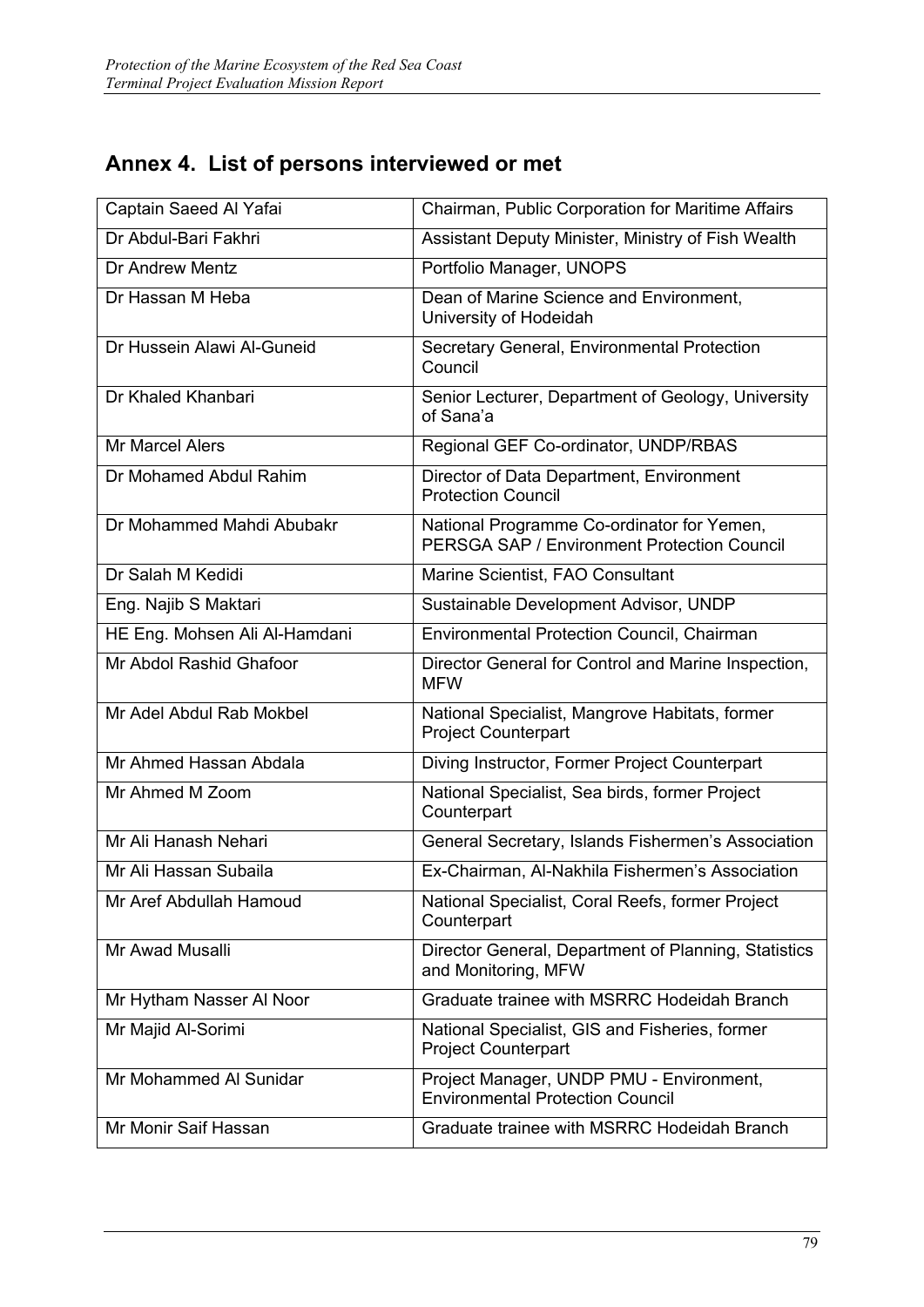| Mr Murad Ali Amin Alsalahi  | Graduate trainee with MSRRC Hodeidah Branch                     |
|-----------------------------|-----------------------------------------------------------------|
| Professor Salah Al-Khirbash | Dean, Faculty of Science, University of Sana'a                  |
| Mr Qassem Amer Khubais      | Chairman, Al-Nakhila Fishermen's Association                    |
| Mr Sami Sueliman Saeed      | Graduate trainee with MSRRC Hodeidah Branch                     |
| <b>Ms Feriel Sulaili</b>    | <b>UNDP Programme Assistant</b>                                 |
| <b>Ms Ulrike Meisner</b>    | Associate Portfolio Manager, UNOPS                              |
| Prof Dr Hamid T Al-Saad     | Professor of Environmental Pollution, University of<br>Hodeidah |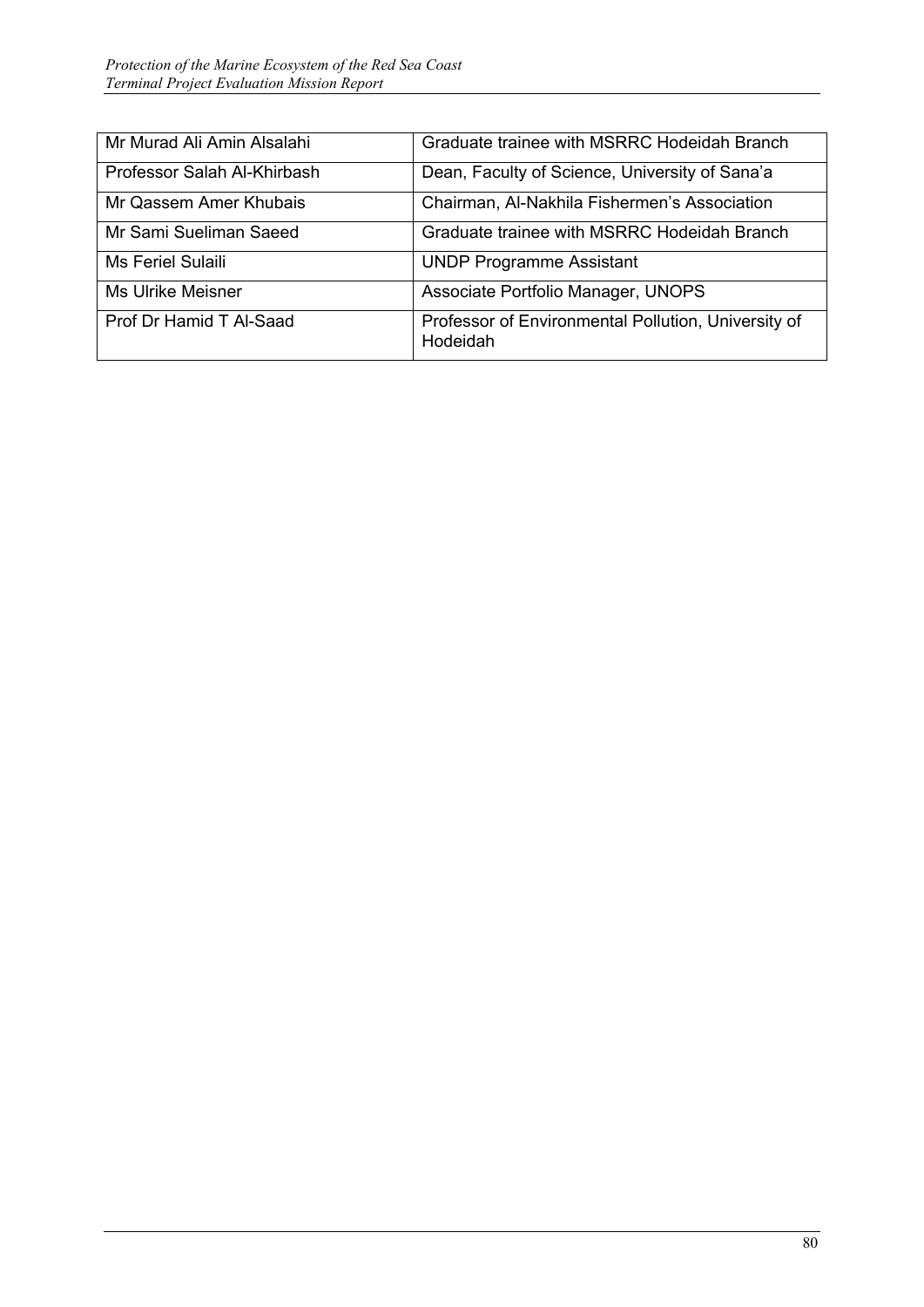# **Annex 5. List of documents reviewed**

### *Technical reports produced as a direct result of Project YEM/97/G32*

Abdullah, F. (1995). An overview of the formation of the development of the coastal women administration. Ministry of Fish Wealth.

Al Sorimi, A. and Adbulla, F.A. (1999). Report of a survey conducted in the Luhayaa area. Unpublished. 6pp.

Al Sorimi, M. (1999). Survey report for the Gulf of Aden. Produced as a technical report of the Marine Ecosystem Protection Centre, Hodeidah, established under Project YEM/97/G32. 8pp.

Al Sorimi, M. (2000). Yemen marine biodiversity. 20pp.

Al-Sorimy, M. 1999. Habitats of Yemen Republic (Red Sea). 16pp.

Anon (1999). Survey report of Khawka, April 1999. 13pp.

Banoubi, A.A. (1996a). Review of international environmental conventions ratified by the Republic of Yemen. 16pp.

Banoubi, A.A.S. (1996b). Identification of National Skill and Training Needs in the Republic of Yemen.

Banoubi, A.A.S. (1997a). Final technical report: Protected areas management in the Red Sea region of the Republic of Yemen. 100pp.

Banoubi, A.A.S. (1997b). Fund raising management activity: a report prepared by the National Consultant to Project YEM/97/G32. 4pp.

Brodie, J and Turak, E. (1996). Preliminary progress report.

Det Norske Veritas (1996). Harbour management study: Yemen marine ecosystems in the Red Sea and Gulf of Aden. Report no. 96-3663.

DouAbel, A., Rouphael, T., Marchant, S., Marchant, R. (1999). Protection of marine ecosystems of the Red Sea coast of Yemen. 141pp.

Environmental Protection Council (1999). Final Technical Report. Produced in accordance with the Memorandum of Agreement between EPC and UNOPS. 3pp.

Hanna, R. (1996). Fish kill accidents advisory note.

Hanna, R. (1996). Identification of oil slicks. 10pp.

Heba, H.M.A. (1999). Identification of fish nursery grounds in the Hodeidah area. Faculty of Marine Science and Environment, University of Hodeidah. 53pp.

Heba, H.M.A. (undated). Trace metals in fish muscles, shrimp and sediment from Red Sea coast of Yemen. Draft manuscript provided by the Author. Faculty of Marine Science and Environment, University of Hodeidah. 17pp.

Ismail, Z. (1998). Progress report on the implementation of awareness programme activities, November 1997 – February 1998.

Ministry of Fish Wealth (1999). Final report: Distribution of phytoplankton and zooplankton in the southern part of the Red Sea during January – December, 1998. Marine Science and Resources Research Centre (MSRRC), Aden.

Public Corporation for Maritime Affairs (1999). Oil spills in the Red Sea, Yemen. 37pp. PCMA, Sana'a.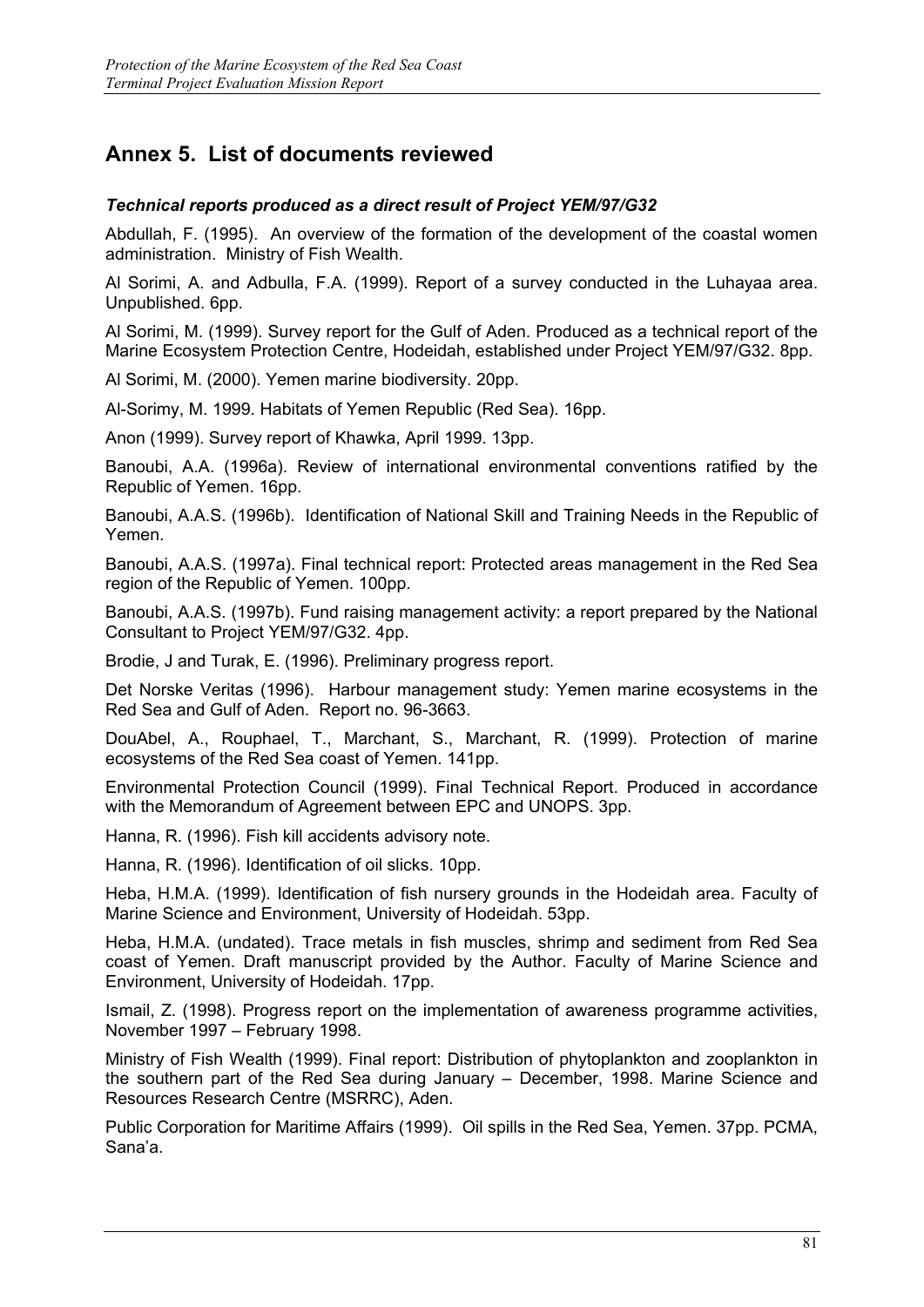University of Sana'a (1999). Distribution of micro-nutrient elements in the Red Sea coast of Yemen. Faculty of Science, Department of Oceanography, University of Sana'a.

### *Project implementation reports*

Hassall and Associates Pty. Ltd. and Australian Marine Sciences and Technology Ltd. (1996). YEM/92/G31: Protection of Marine Ecosystems of the Red Sea coast - Inception Report. Produced in association with the Yemen Commercial Investment Co. Ltd. 26<sup>th</sup> February 1996.

Hassall and Associates Pty. Ltd. and Australian Marine Sciences and Technology Ltd. (1996). YEM/92/G31: Protection of Marine Ecosystems of the Red Sea coast – First Progress Report. Produced in association with the Yemen Commercial Investment Co. Ltd. 31<sup>st</sup> July 1996.

Hassall and Associates Pty. Ltd. and Australian Marine Sciences and Technology Ltd. (1997). YEM/92/G31: Protection of Marine Ecosystems of the Red Sea coast – Second Progress Report. Produced in association with the Yemen Commercial Investment Co. Ltd. 31<sup>st</sup> January 1997.

Hassall and Associates Pty. Ltd. and Australian Marine Sciences and Technology Ltd. (1997). YEM/92/G31: Protection of Marine Ecosystems of the Red Sea coast – Third Progress Report. Produced in association with the Yemen Commercial Investment Co. Ltd. 31<sup>st</sup> August 1997.

Hassall and Associates Pty. Ltd. and Australian Marine Sciences and Technology Ltd. (1998). YEM/92/G31: Protection of Marine Ecosystems of the Red Sea coast – Fourth Progress Report. Produced in association with the Yemen Commercial Investment Co. Ltd. June 1998.

DouAbul, A., Rouphael, T., Marchant, S., Marchant, R. (1999). Protection of marine ecosystems of the Red Sea coast of Yemen. 141pp. (Presented as Progress Report no.5 and the Final Project Report by Hassall and Associates).

Terminal Program Report (TPR). YEM/92/G31/G/1G/31. Yemen Protection of marine ecosystems of the Red Sea coast.

Annual programme/project report. YEM/97/G32. Yemen - Protection of marine ecosystems of the Red Sea coast. (Covering the period December 1996 – March 1998).

Project Performance Evaluation Report (PPER). November 1996. Prepared by Rifaat Hanna, CTA.

UNDP/GEF Project Implementation Review (PIR) 1998.

UNDP/GEF Project Implementation Review (PIR) 1999.

UNDP/GEF Implementation Review; Project Report (undated)

Delivery report, July 1997. Prepared by the CTA, Ali DouAbul and sent to the Programme Officer, Abdul Majeed Haddad, UNDP/Sana'a.

Brodie, J. Report on incident at Az Zubayr, 16 May 1997. Prepared by TA expert.

Medio, D. Ongoing Project brief. An undated three-page brief prepared by the CTA.

Brodie, J. Preliminary progress report - 1997 surveys. Prepared by the TA specialist, 28 June 1997.

Burbridge, P.R. (1996). Technical evaluation of the GEF-funded Project on Protection of marine ecosystems of the Red Sea coast (UNOPS YEM/92/G31). University of Newcastle, Department of Marine Science and Coastal Management, UK.

Preliminary Progress Report (Undated).

First Survey Report – Draft. 12 September, 1996. pp 13.

#### *Minutes and reports from Tripartite Reviews*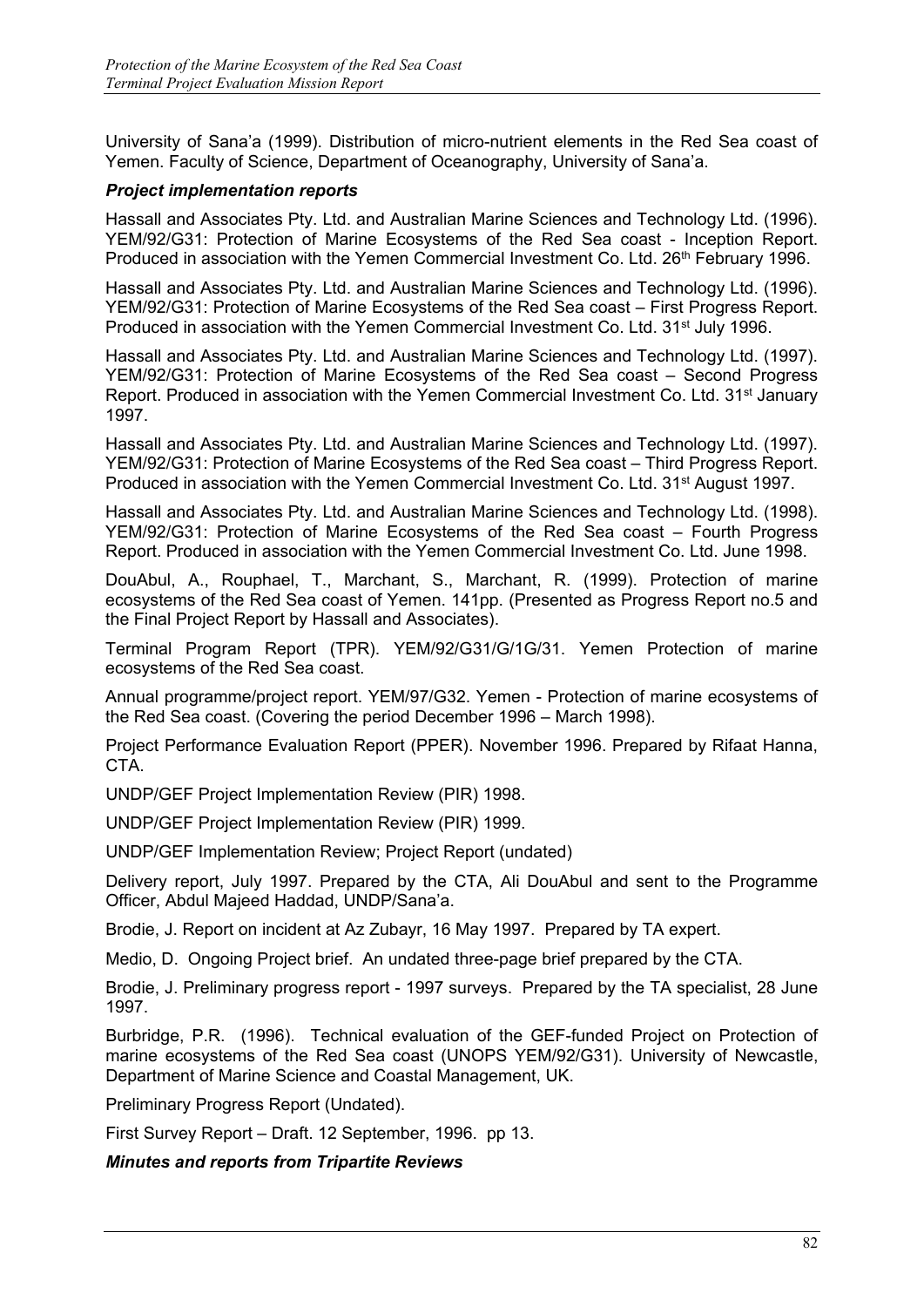Tripartite Review: YEM/92/G31 - Protection of marine ecosystems of the Red Sea coast. Minutes of the first TPR meeting held on 26<sup>th</sup> November 1996. 7pp.

Tripartite Review Report: YEM/92/G31 - Protection of marine ecosystems of the Red Sea coast. Covering the period November 1996 – March 1998. Reviews the findings/conclusions of the second TPR meeting held on 29<sup>th</sup> March 1998. Prepared by the UNDP Country Office.

Tripartite Review: YEM/92/G31 - Protection of marine ecosystems of the Red Sea coast. Minutes of the third TPR meeting held on 6<sup>th</sup> December 1999. 4pp.

Aide Memoire: YEM/92/G31 - Protection of marine ecosystems of the Red Sea coast. Agreement following the Tripartite Review held on 26<sup>th</sup> November 1996. 6pp.

#### *Key documents*

Project Document: Yemen - Protection of marine ecosystems of the Red Sea coast. Project no. YEM/92/G31/A/1G/99. Signed 22nd June 1993.

Revised Project Document: Yemen - Protection of marine ecosystems of the Red Sea coast. Project no. YEM/92/G31/G/1G/31. Signed 6<sup>th</sup> July 1997.

Contract between UNDP/OPS and UNEP to assist in the implementation of the regional component of Project YEM/91/G31: Protection of marine ecosystems of the Red Sea coast. Signed 28th February 1994.

Service Contract between UNDP/OPS and Hassall and Associates of Australia to perform consulting services in respect of the Project. Contract no. C-95499. Signed 28 June 1995.

Amendment no. 3 to the Service Contract between UNDP/OPS and Hassall and Associates of Australia (Contract no. C-95499). Amendment signed 2 September 1998.

Audit report 1998, covering the period 1<sup>st</sup> January –  $31<sup>st</sup>$  December 1998. Dated  $3<sup>rd</sup>$  June 1999. Prepared by COCA, Sana'a.

Audit report 1997. Covering the period 1<sup>st</sup> January –  $31<sup>st</sup>$  December 1997 (undated). Prepared by COCA, Sana'a.

Management Audit of the GEF Project: Yemen - Protection of marine ecosystems of the Red Sea coast (YEM/92/G31). Report no. PS/97/51, dated 4<sup>th</sup> August 1997. Prepared by UNDP Division of Audit and Management Review.

Memorandum of Understanding (unsigned) between H.E. Abdul-Rahman Abdul-Kader Ba-Fahdl, Minister for Fish Wealth and Mr. Awni Al Ani, UNDP Resident Representative, concerning agreement on modifications of the originally foreseen implementation in Project implementation modalities, as discussed in a meeting held on  $1<sup>st</sup>$  April 1995.

Hanna, R. (1995). Interim status report, covering the period 11<sup>th</sup>-31<sup>st</sup> December 1995. Internal report prepared by the CTA.

#### **Annexes or inclusions in Progress reports**

Project work plan; covering period 1995 – 1998 including Gant Chart and detailed staffing schedule. Presented as Section 9 and Annex 1 of Inception Report.

Draft Terms of Reference for University of Sana'a. To undertake a literature review, reconnaissance survey / identification of hot spots, and reporting. Presented as Annex 2 of Inception Report.

Sana'a University. (1996) Progress report. Presented as Annex 4 of First Progress Report

Report on Vessel for Off-Shore Survey (1996). Presented as Annex 5 of First Progress Report